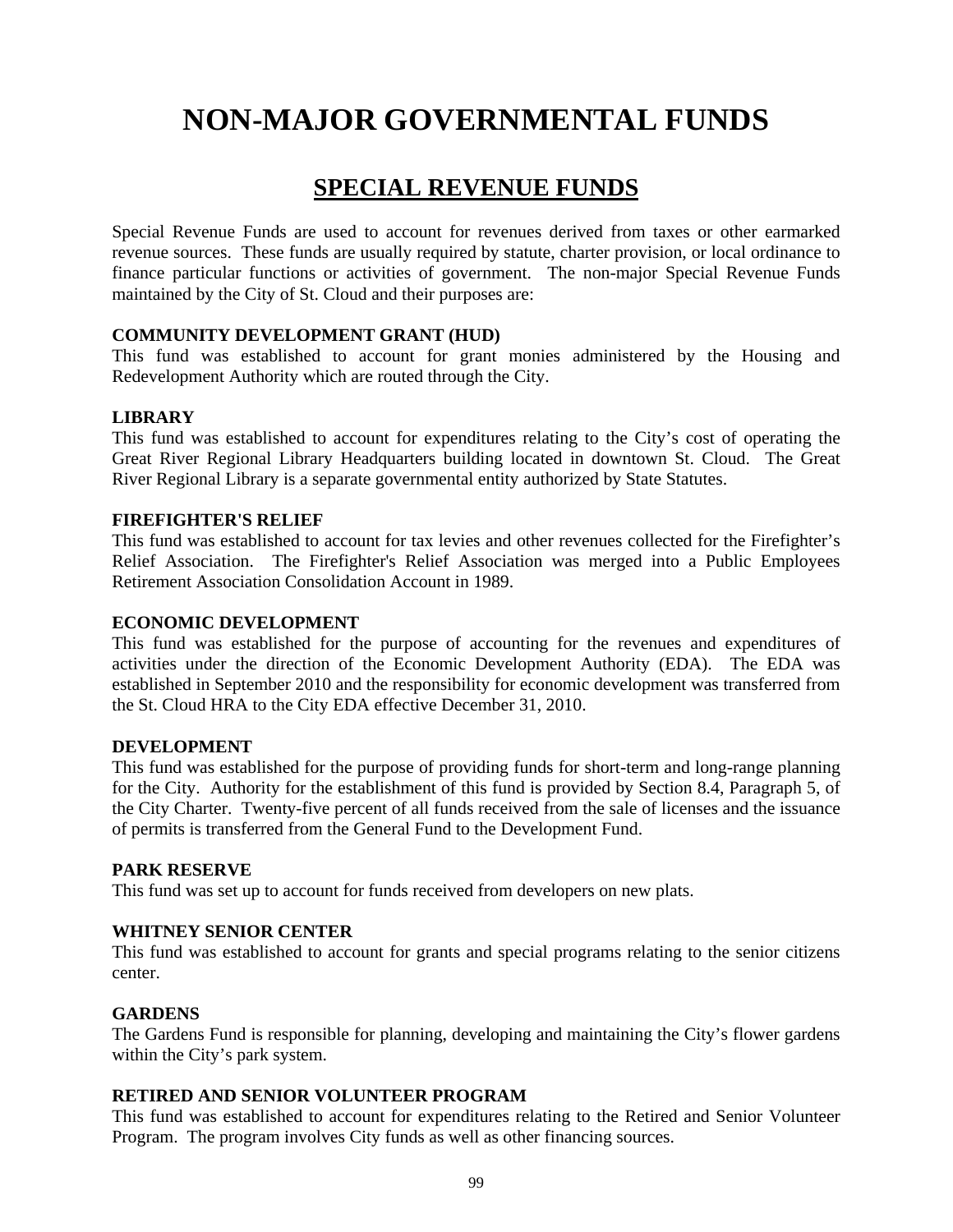## **SPECIAL REVENUE FUNDS - CONTINUED**

### **ARTS**

This fund was established for contributions and grants from public and private sources for art projects.

### **AIRPORT OPERATING**

This fund was established to account for all activities and maintenance of facilities located at the St. Cloud Regional Airport.

### **RECREATION**

This fund consists of planning, coordinating, facilitating, and supervising work activity, facilities, and resources to accomplish assigned responsibilities for the Recreation Department. These functions usually require development, interpretation and implementation of operational policies and procedures, maintenance of good records, budget control, and personnel management.

### **TIF - NORWEST**

To account for the operation of the Norwest tax increment financing district of the HRA and financing from property tax increments.

### **TIF – CENTRE SQUARE I & II**

To account for the operation of the Centre Square I & II tax increment financing district of the HRA and financing from property tax increments.

### **TIF – SECURITY FINANCIAL I & II**

To account for the operation of the Security Financial I & II tax increment financing district of the HRA and financing from property tax increments.

### **TIF – PURITY DAIRY I**

To account for the operation of the Purity Dairy tax increment financing district of the HRA and financing from property tax increments.

### **TIF – PARAMOUNT RAMP**

To account for the operation of the Paramount Ramp tax increment financing district of the HRA and financing from property tax increments.

### **TIF – PURITY DAIRY II**

To account for the operation of the Purity Dairy II tax increment financing district of the HRA and financing from property tax increments.

### **TIF – LINCOLN TARGET**

To account for the operation of the Lincoln Target tax increment financing district of the HRA and financing from property tax increments.

### **TIF – FINGERHUT II**

To account for the operation of the Fingerhut II tax increment financing district of the HRA and financing from property tax increments.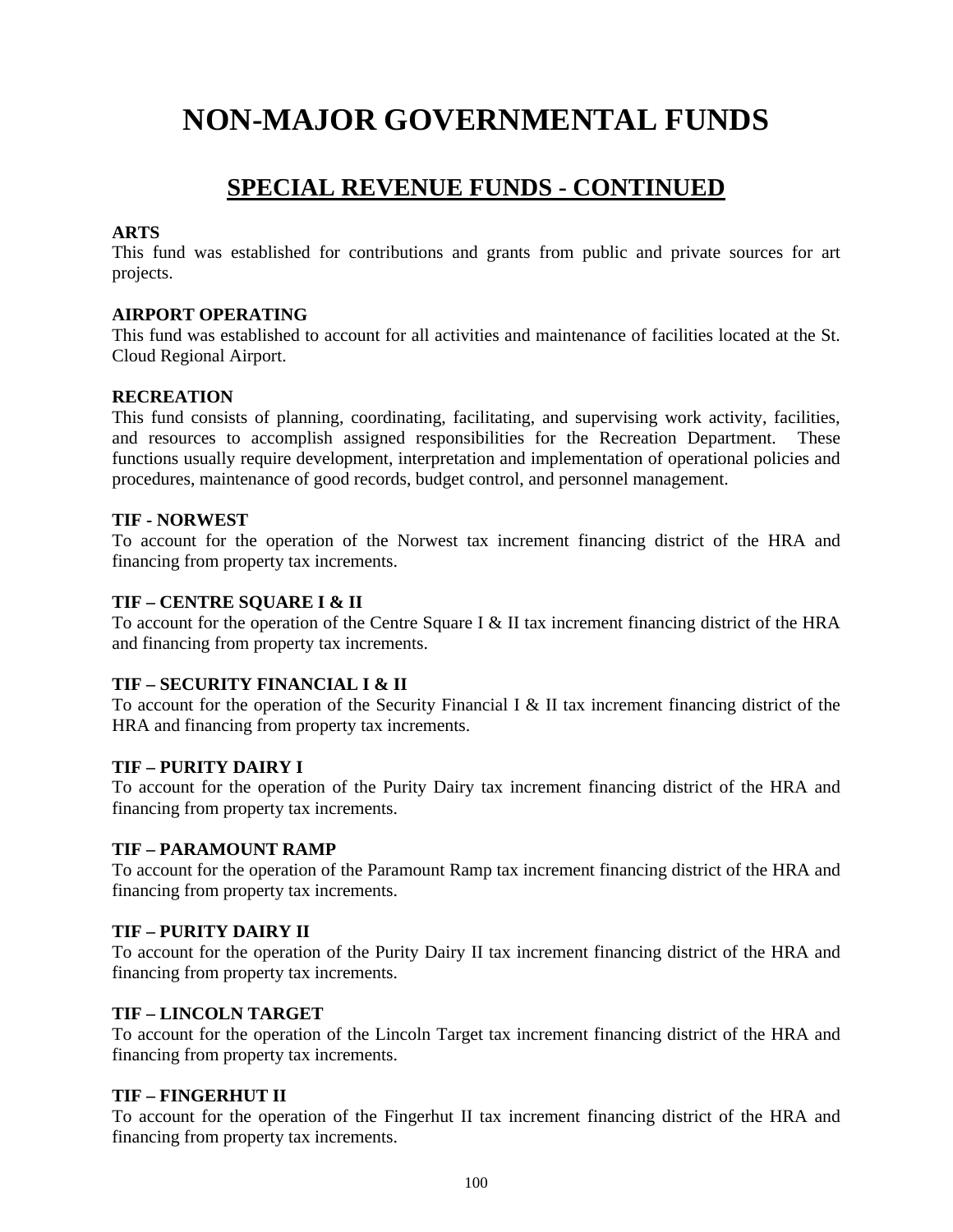## **SPECIAL REVENUE FUNDS - CONTINUED**

### **TIF – WEBWAY II**

To account for the operation of the Webway II tax increment financing district of the HRA and financing from property tax increments.

### **TIF – ETC ENTERPRISES**

To account for the operation of the ETC Enterprises tax increment financing district of the HRA and financing from property tax increments.

### **TIF - EASTGATE**

To account for the operation of the Eastgate tax increment financing district of the HRA and financing from property tax increments.

### **TIF – GOETTENS RENTAL HOUSING**

To account for the operation of the Goettens Rental Housing tax increment financing district of the HRA and financing from property tax increments.

### **TIF – GOETTENS SINGLE FAMILY HOUSING**

To account for the operation of the Goettens Single Family Housing tax increment financing district of the HRA and financing from property tax increments.

### **TIF – WESTWOOD VILLAGE**

To account for the operation of the Westwood Village tax increment financing district of the HRA and financing from property tax increments.

### **TIF - ANTIOCH**

To account for the operation of the Antioch tax increment financing district of the HRA and financing from property tax increments.

### **TIF – EICH HOLDINGS LLC PROJECT**

To account for the operation of the Eich Holdings LLC Project tax increment financing district of the HRA and financing from property tax increments.

### **TIF – WESTWOOD PHASE II**

To account for the operation of the Westwood Phase II tax increment financing district of the HRA and financing from property tax increments.

### **TIF – WESTWIND APARTMENTS**

To account for the operation of the Westwind Apartments tax increment financing district of the HRA and financing from property tax increments.

### **TIF - MAHOWALD**

To account for the operation of the Mahowald tax increment financing district of the HRA and financing from property tax increments.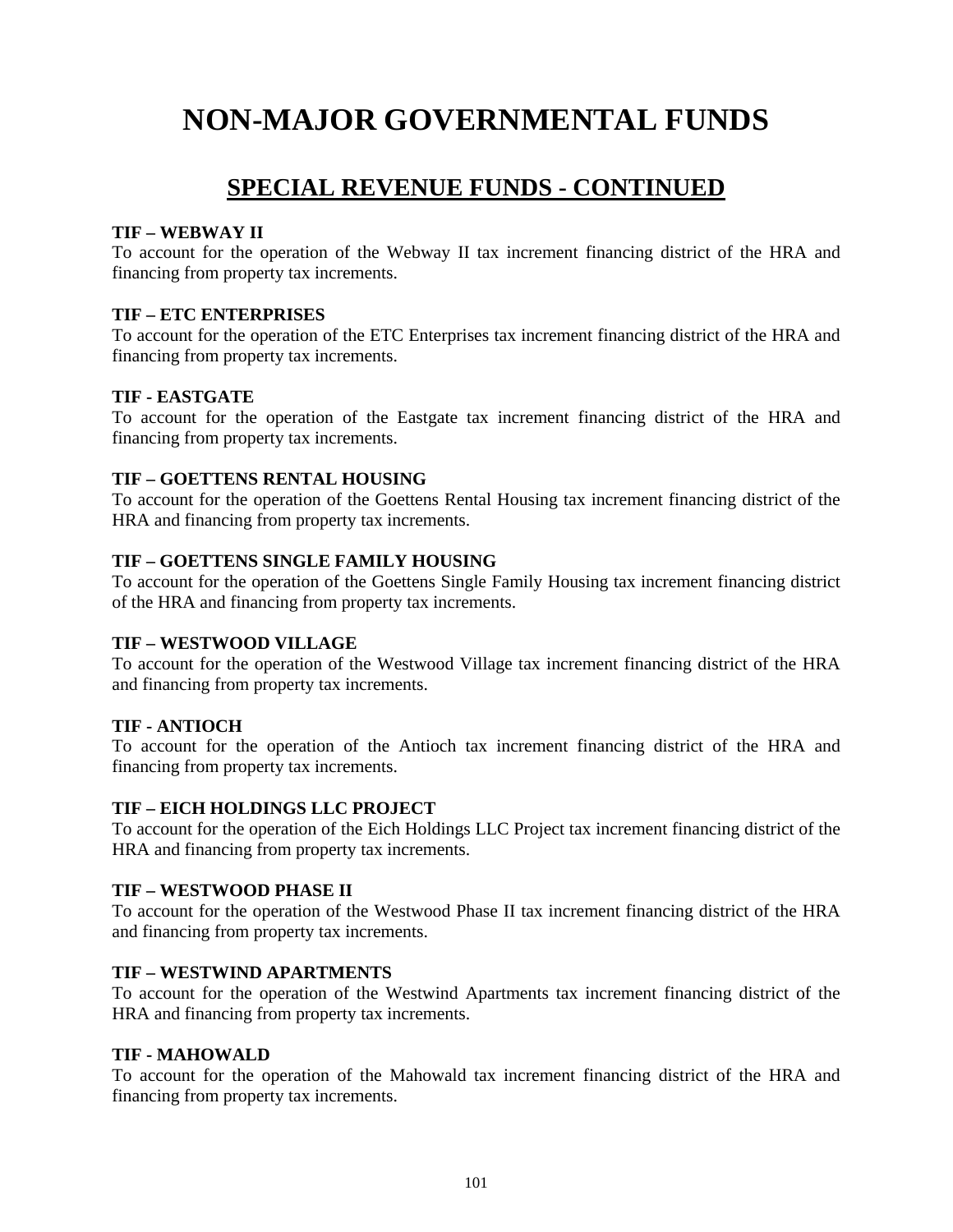## **SPECIAL REVENUE FUNDS - CONTINUED**

### **TIF – 5TH AVENUE LIVE**

To account for the operation of the  $5<sup>th</sup>$  Avenue Live tax increment financing district of the HRA and financing from property tax increments.

### **TIF – NABC HOLDINGS/TRI COUNTY ABSTRACT**

To account for the operation of the NABC Holdings/Tri County Abstract tax increment financing district of the HRA and financing from property tax increments.

### **TIF – MODEL COLLEGE**

To account for the operation of the Model College tax increment financing district of the HRA and financing from property tax increments.

### **FIRE HAZARDOUS MATERIAL**

This fund was established to account for contributions received from Stearns, Benton, and Sherburne Counties for the purpose of providing training and equipment relating to the hazardous material operation.

### **SCHOOL LIAISON**

This fund was established to account for donations from individuals and service organizations. This program is designed to teach grade school children techniques for resisting peer pressure and raising self-esteem. The funds donated will be used specifically for the program and include equipment, materials, training and transportation.

### **HOTEL-MOTEL TAX**

This fund was established by City of St. Cloud Ordinance #984 to account for the collection and disbursement of a 3 percent hotel-motel tax. City of St. Cloud Ordinance #1263 dated August 18, 1986, raised the tax rate to 5 percent effective January 1, 1987. The additional 2 percent tax will go toward paying operating expenses for the Civic Center. Up to ninety percent of the 3 percent tax is turned over to the Convention and Visitors Bureau for promotional purposes.

### **METROPOLITAN AREA NETWORK CONSORTIUM**

This fund was established by the City of St. Cloud and the St. Cloud School District Number 742 for the purpose of operating fiber optic communications network providing voice, data and video connectivity to City and School District operated facilities.

### **CABLE TV ACCESS OPERATING**

This fund was established to account for amounts collected from the cable TV franchise agreement to support the cost of providing the local government access channel. The City collects 75 cents per subscriber per month according to the cable TV franchise agreement.

### **EMERGENCY**

This fund was established in compliance with Section 8.23 of the City Charter to provide funds for unforeseen emergencies.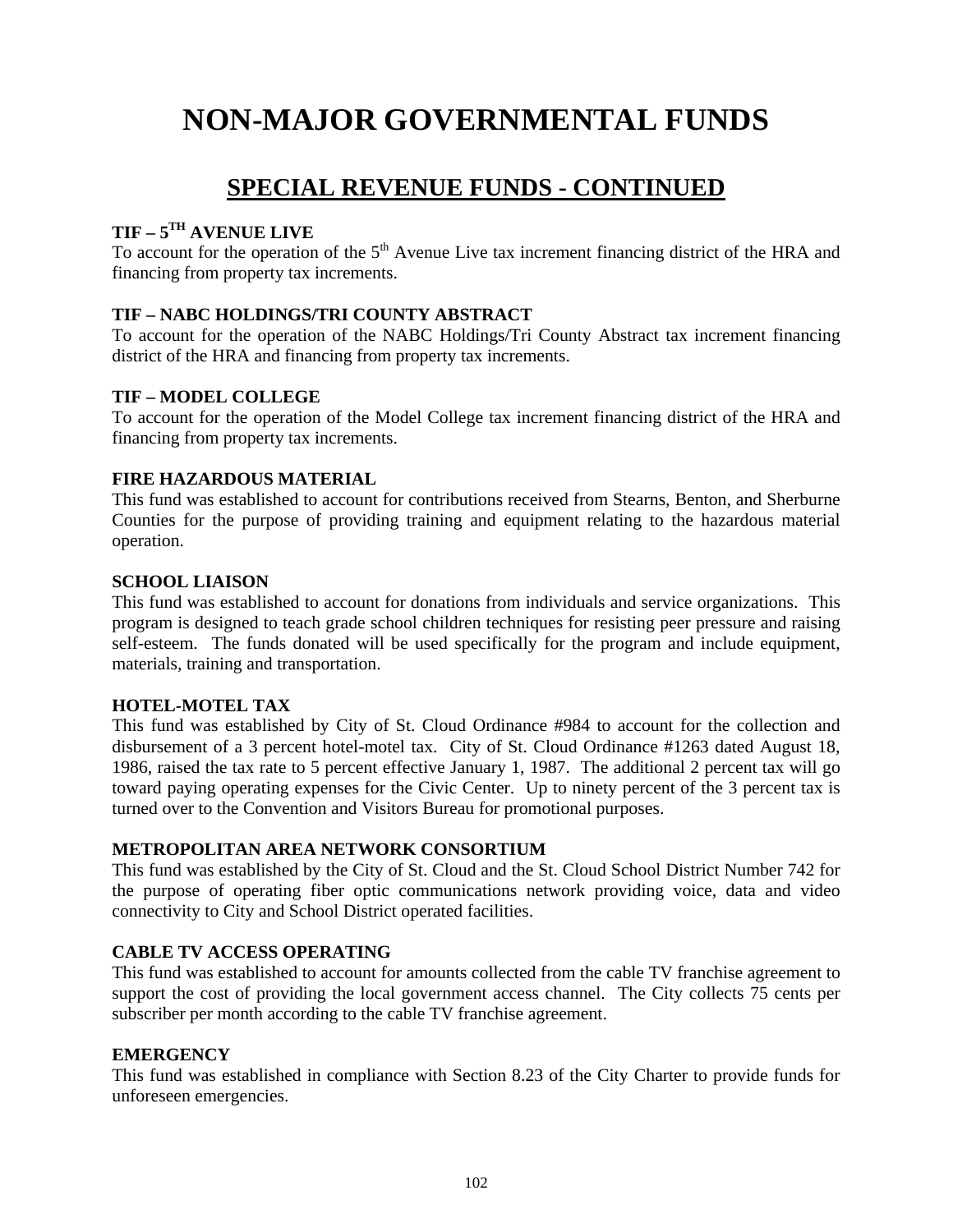## **DEBT SERVICE FUNDS**

Debt Service Funds are established to account for the payment of interest and principal on long-term, general obligation debt. The debt issued for and paid by revenue generated from the City's businesstype activities is accounted for in the Proprietary Funds. The non-major Debt Service Funds maintained by the City of St. Cloud and their purposes are:

### **TAX INCREMENT BONDS**

This fund was established to finance the redevelopment costs of projects approved by the City Council and administered by the St. Cloud Housing and Redevelopment Authority. The debt payments on these bonds issued are secured by the tax increment revenue generated by the districts benefitting from the redevelopment.

### **LIBRARY SALES TAX BONDS**

This fund was established to account for the payment of interest and principal of the new City Library.

### **PUBLIC SAFETY BONDS**

This fund was established to account for the payment of interest and principal for the construction and equipping of a new police station in downtown St. Cloud, a new south side fire station, and remodeling of existing fire stations.

## **CAPITAL PROJECTS FUNDS**

Capital Projects Funds are established to account for all resources used for the acquisition of capital facilities by a governmental unit except those financed by Proprietary Funds. The non-major Capital Projects Funds maintained by the City of St. Cloud and their purposes are:

### **PERMANENT IMPROVEMENT**

This fund is used primarily to finance the City's share of improvement projects, such as miscellaneous street surfacing and sidewalk projects and other miscellaneous improvements, such as traffic signals.

### **PERMANENT IMPROVEMENT REDEVELOPMENT**

This fund is used to account for the proceeds from the sale of certain City properties, and the payment of improvement costs on certain City properties.

### **AIRPORT CONSTRUCTION**

This fund was established to account for expenditures relating to airport improvements, including runways and other improvements.

### **ENERGY IMPROVEMENTS**

This fund was established to account for the Federal Stimulus funds received for the energy improvements to City Hall, Central Maintenance Facility, Water Treatment Facility, Paramount Theatre, and the LED Street Light upgrade.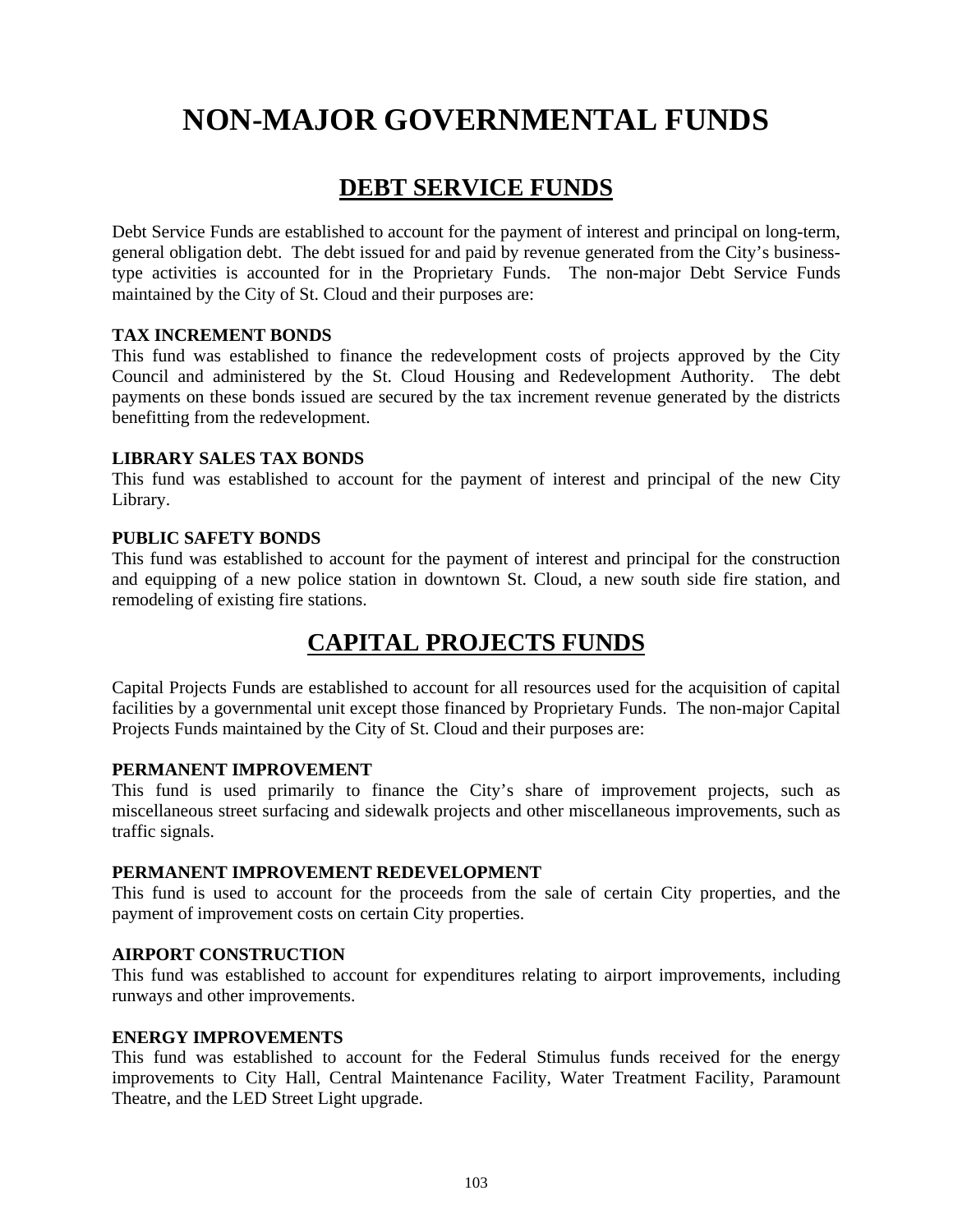# **CAPITAL PROJECTS FUNDS - CONTINUED**

### **POLICE STATION CONSTRUCTION**

This fund was established to account for expenditures related to the construction of a Police Station.

### **I-94 BUSINESS PARK**

This fund was established to account for the acquisition and construction of the Business Park.

### **I-94 BUSINESS PARK MARKETING**

This fund was established to account for the marketing of the Business Park.

### **AIRPORT BUSINESS PARK**

This fund was established to account for the acquisition and construction of the Airport Business Park.

### **PARK IMPROVEMENTS AND BEAUTIFICATION**

This fund was established to account for donations and other revenue which will be used to make improvements to the City's parks.

### **MUNICIPAL STATE-AID ROAD**

This fund was established to account for revenues received for various State-Aid road construction projects. The actual construction costs are accounted for in a separate capital project fund.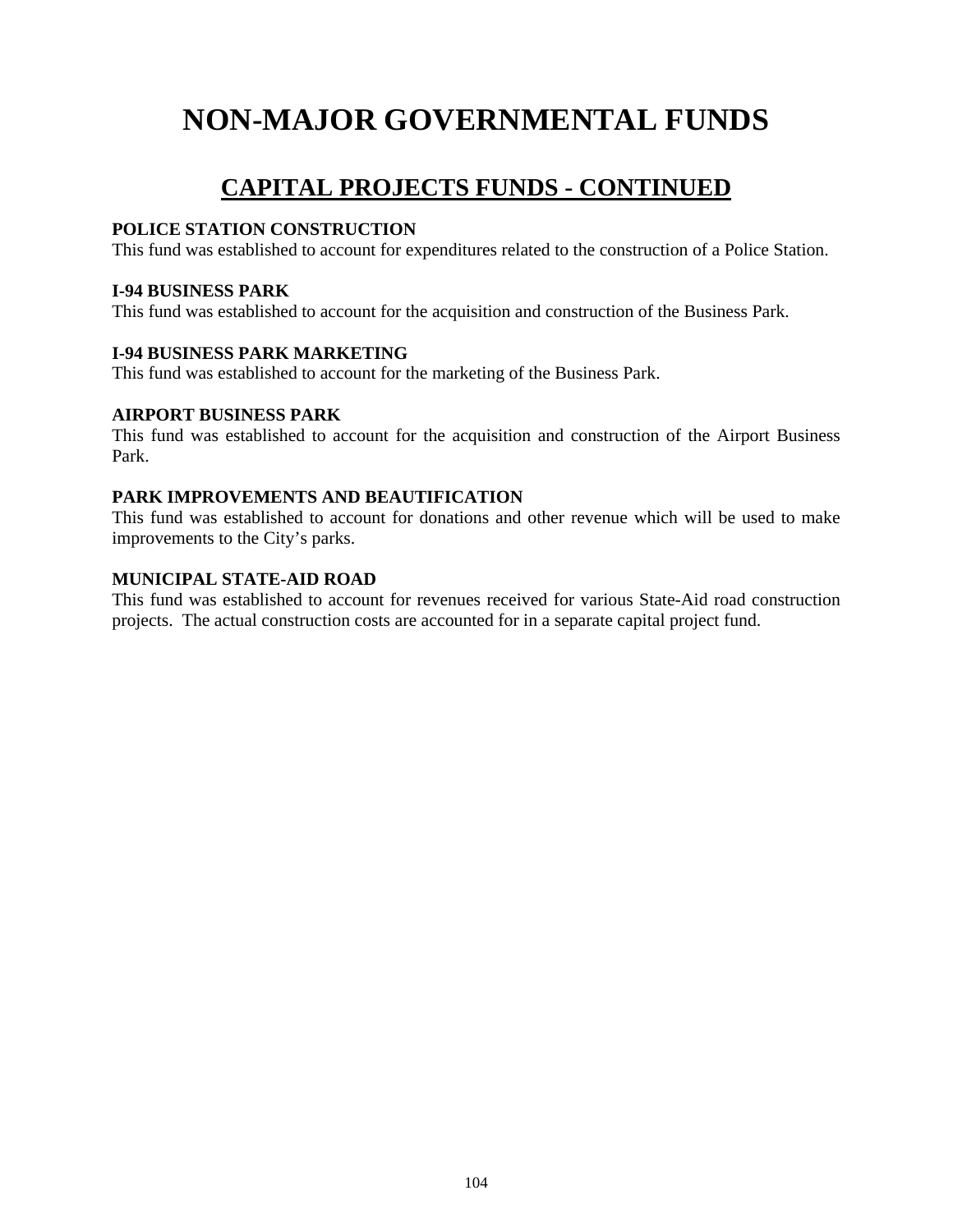### COMBINING BALANCE SHEET NON-MAJOR GOVERNMENTAL FUNDS December 31, 2010

|                                                                                                                                                                                                                                                                 | Special Revenue           |                          |                                            |    |                           |    |                                         |
|-----------------------------------------------------------------------------------------------------------------------------------------------------------------------------------------------------------------------------------------------------------------|---------------------------|--------------------------|--------------------------------------------|----|---------------------------|----|-----------------------------------------|
|                                                                                                                                                                                                                                                                 |                           | Community<br>Development | Library                                    |    | Firefighter's<br>Relief   |    | Economic<br>Development                 |
| <b>Assets</b>                                                                                                                                                                                                                                                   |                           |                          |                                            |    |                           |    |                                         |
| Cash and investments<br>Deposit with trustee<br>Accounts receivable<br>Delinquent taxes receivable<br>Due from other governmental units<br>Due from component unit<br>Prepaid items<br>Land held for resale                                                     | \$                        | 139,586<br>137,300       | \$3,821,031<br>70,209<br>11,086<br>147,711 | \$ | 688,416                   | \$ | 296,559<br>100,000<br>92,995<br>918,700 |
| <b>Total Assets</b>                                                                                                                                                                                                                                             | $\boldsymbol{\mathsf{S}}$ | 276,886                  | \$4,050,037                                | \$ | 688,416                   |    | \$1,408,254                             |
| <b>Liabilities and Fund Balance</b>                                                                                                                                                                                                                             |                           |                          |                                            |    |                           |    |                                         |
| Liabilities:<br>Accounts payable<br>Salaries payable<br>Contracts payable<br>Due to other governmental units<br>Due to other funds<br>Due to component unit<br>Deferred revenue<br>Advance from other funds<br><b>Total Liabilities</b>                         | \$                        | 137,300<br>137,300       | \$<br>95,258<br>110<br>11,086<br>106,454   | \$ | 112,861<br>791<br>113,652 | \$ | 918,700<br>918,700                      |
| <b>Fund Balances:</b><br>Reserved for transportation<br>Reserved for debt service<br>Reserved for tax increment purposes<br>Reserved for prepaid items<br>Unreserved<br>Designated for long term sick leave payable<br>Designated for fireworks<br>Undesignated |                           | 139,586                  | 2,850,444<br>1,093,139                     |    | 574,764                   |    | 489,554                                 |
| <b>Total Fund Balance</b>                                                                                                                                                                                                                                       |                           | 139,586                  | 3,943,583                                  |    | 574,764                   |    | 489,554                                 |
| <b>Total Liabilities and Fund Balance</b>                                                                                                                                                                                                                       | \$                        | 276,886                  | \$4,050,037                                | \$ | 688,416                   |    | \$1,408,254                             |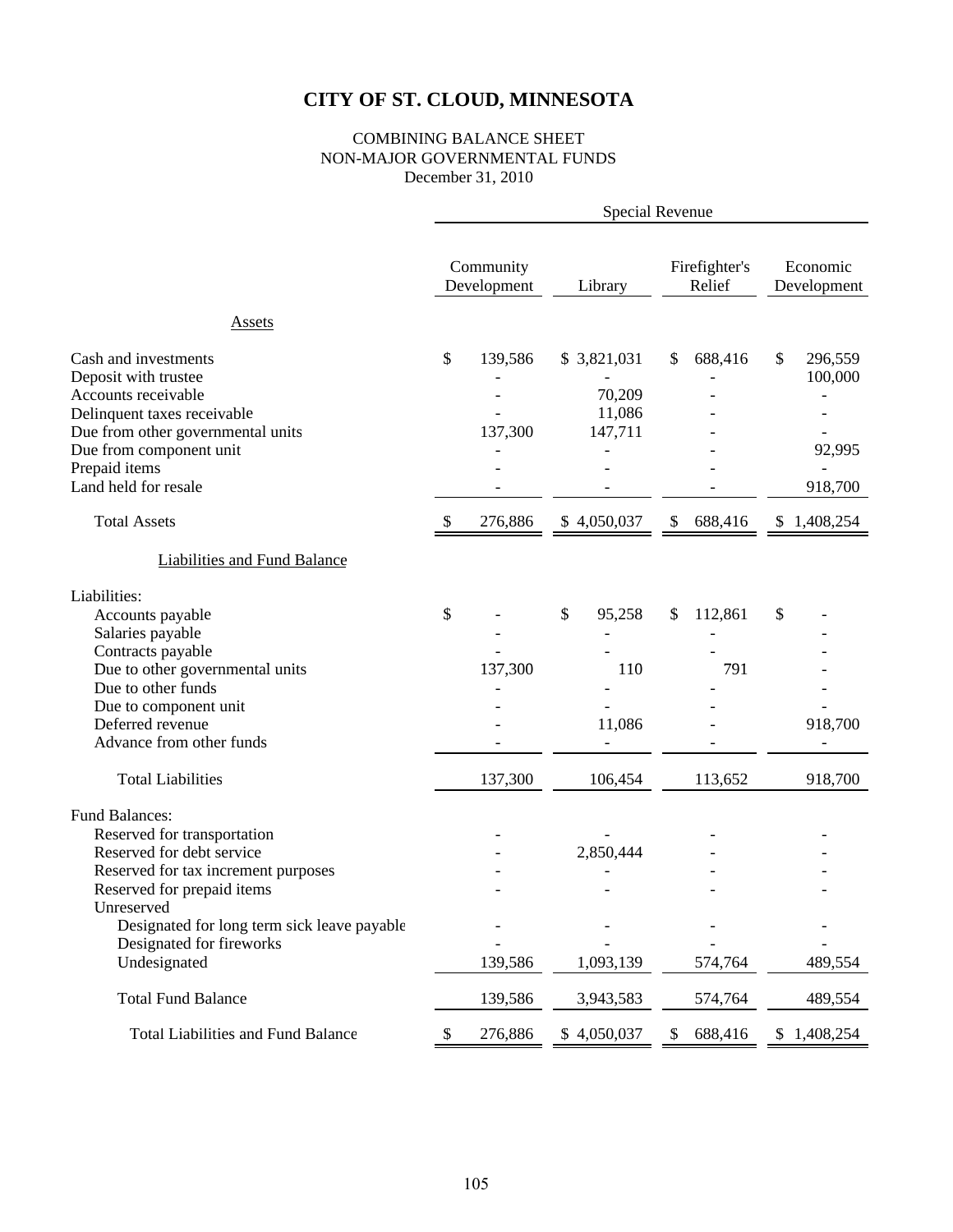|               | <b>Special Revenue</b>          |    |                          |              |                             |      |                                                               |                           |                                               |                           |                                                                    |
|---------------|---------------------------------|----|--------------------------|--------------|-----------------------------|------|---------------------------------------------------------------|---------------------------|-----------------------------------------------|---------------------------|--------------------------------------------------------------------|
|               | Development                     |    | Park<br>Reserve          |              | Whitney<br>Senior<br>Center |      | Gardens                                                       |                           | Retired<br>and Senior<br>Volunteer<br>Program |                           | Airport<br>Operating                                               |
|               |                                 |    |                          |              |                             |      |                                                               |                           |                                               |                           |                                                                    |
| $\$$          | 1,201,381                       | \$ | 445,053                  | $\$$         | 90,726<br>$\overline{a}$    | \$   | 70,058<br>$\overline{\phantom{a}}$                            | $\boldsymbol{\$}$         | 314,530                                       | $\$\,$                    | 109,706<br>$\overline{\phantom{0}}$                                |
|               | 5,000<br>8,000                  |    |                          |              | 1,673                       |      | 2,823<br>9,841<br>1,668                                       |                           | 623<br>25,595                                 |                           | 14,789<br>13,688<br>45,608                                         |
|               |                                 |    |                          |              |                             |      |                                                               |                           | $\overline{\phantom{a}}$                      |                           | $\overline{\phantom{a}}$<br>10,644<br>$\overline{\phantom{a}}$     |
| $\mathbb{S}$  | 1,214,381                       | \$ | 445,053                  | $\mathbb{S}$ | 92,399                      | \$   | 84,390                                                        | $\boldsymbol{\mathbb{S}}$ | 340,748                                       | $\boldsymbol{\mathsf{S}}$ | 194,435                                                            |
|               |                                 |    |                          |              |                             |      |                                                               |                           |                                               |                           |                                                                    |
| \$            | 26,467<br>6,044                 | \$ |                          | \$           | 4,833<br>1,006              | $\$$ | 8,280<br>2,188                                                | $\boldsymbol{\mathsf{S}}$ | 18,922<br>4,113                               | $\$\,$                    | 23,269<br>5,847                                                    |
|               | $\overline{\phantom{0}}$<br>462 |    |                          |              | 265                         |      | $\overline{\phantom{0}}$<br>5,592<br>$\overline{\phantom{0}}$ |                           | 484                                           |                           | $\qquad \qquad \blacksquare$<br>11,766<br>$\overline{\phantom{a}}$ |
|               |                                 |    |                          |              |                             |      | $\overline{\phantom{0}}$<br>9,841<br>$\overline{\phantom{a}}$ |                           |                                               |                           | $\overline{\phantom{0}}$<br>17,511<br>$\qquad \qquad -$            |
|               | 32,973                          |    | $\overline{\phantom{a}}$ |              | 6,104                       |      | 25,901                                                        |                           | 23,519                                        |                           | 58,393                                                             |
|               |                                 |    |                          |              |                             |      |                                                               |                           | 23,652                                        |                           |                                                                    |
|               |                                 |    |                          |              |                             |      |                                                               |                           |                                               |                           | 10,644                                                             |
|               | 30,643                          |    |                          |              |                             |      | 3,453                                                         |                           | 9,491                                         |                           | 38,699                                                             |
|               | 1,150,765                       |    | 445,053                  |              | 86,295                      |      | 55,036                                                        |                           | 284,086                                       |                           | $\overline{\phantom{a}}$<br>86,699                                 |
|               | 1,181,408                       |    | 445,053                  |              | 86,295                      |      | 58,489                                                        |                           | 317,229                                       |                           | 136,042                                                            |
| $\mathcal{S}$ | 1,214,381                       | P  | 445,053                  | \$           | 92,399                      | P    | 84,390                                                        | \$                        | 340,748                                       | $\boldsymbol{\mathsf{S}}$ | 194,435                                                            |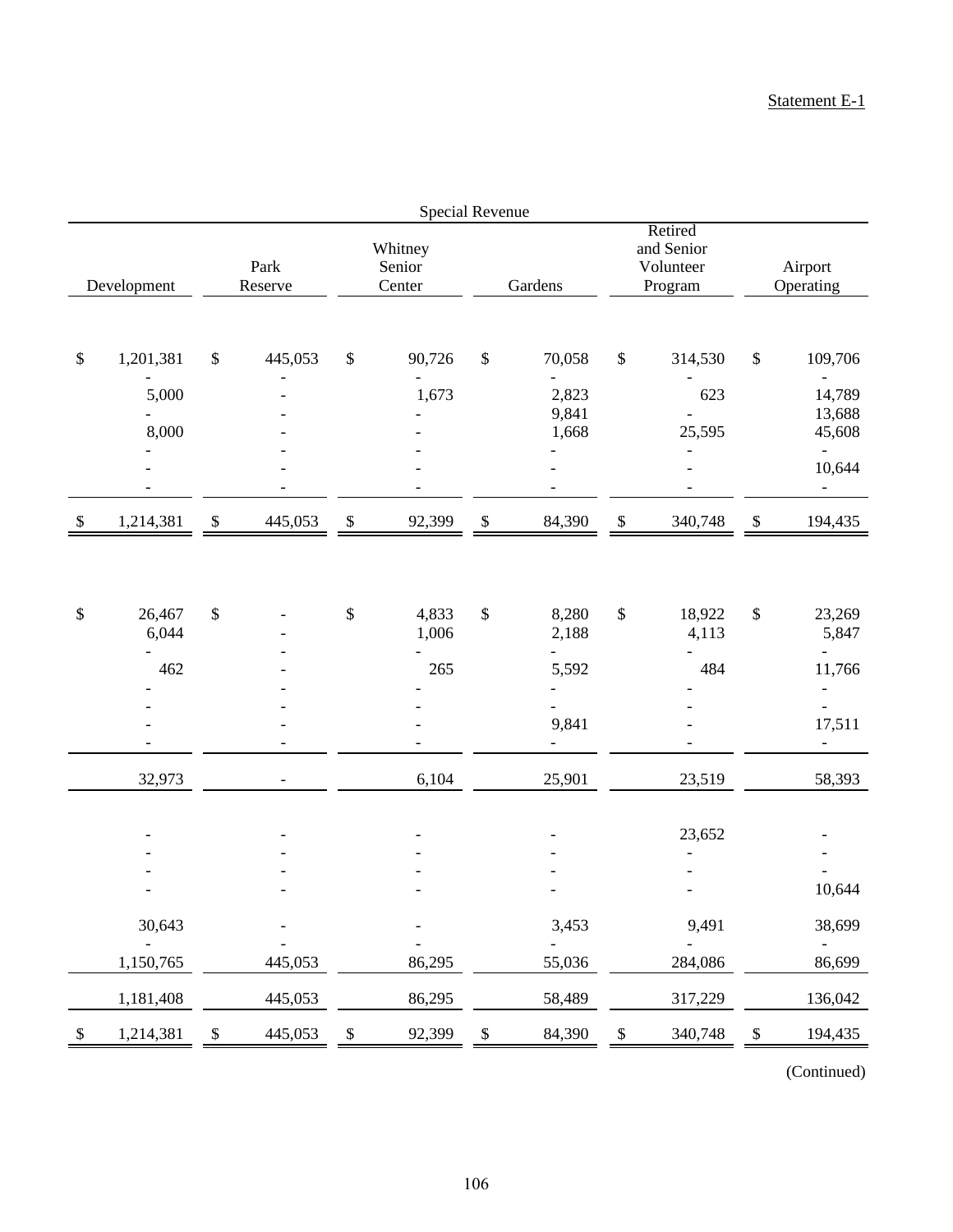### COMBINING BALANCE SHEET NON-MAJOR GOVERNMENTAL FUNDS December 31, 2010

|                                                                                                                                                                                                                                                                 | Special Revenue |                       |               |                                       |                           |                                        |    |                                   |  |  |
|-----------------------------------------------------------------------------------------------------------------------------------------------------------------------------------------------------------------------------------------------------------------|-----------------|-----------------------|---------------|---------------------------------------|---------------------------|----------------------------------------|----|-----------------------------------|--|--|
|                                                                                                                                                                                                                                                                 |                 | <b>TIF</b><br>Norwest |               | <b>TIF</b><br>Centre Square<br>I & II |                           | TIF<br>Security<br>Financial<br>I & II |    | <b>TIF</b><br><b>Purity Dairy</b> |  |  |
| <b>Assets</b>                                                                                                                                                                                                                                                   |                 |                       |               |                                       |                           |                                        |    |                                   |  |  |
| Cash and investments<br>Cash with fiscal agent<br>Accounts receivable<br>Delinquent taxes receivable<br>Due from other governmental units<br>Due from component unit<br>Prepaid items<br>Land held for resale                                                   | \$              | 922,597               | \$            | 36,334<br>233,199<br>8,795            | \$                        | 47,578                                 | \$ | 2,844                             |  |  |
| <b>Total Assets</b>                                                                                                                                                                                                                                             | \$              | 922,597               | \$            | 278,328                               | $\mathbb{S}$              | 47,578                                 | \$ | 2,844                             |  |  |
| <b>Liabilities and Fund Balance</b>                                                                                                                                                                                                                             |                 |                       |               |                                       |                           |                                        |    |                                   |  |  |
| Liabilities:<br>Accounts payable<br>Salaries payable<br>Contracts payable<br>Due to other governmental units<br>Due to other funds<br>Due to component unit<br>Deferred revenue<br>Advance from other funds<br><b>Total Liabilities</b>                         | \$              |                       | $\mathcal{S}$ | 119,603<br>233,199<br>352,802         | \$                        |                                        | \$ |                                   |  |  |
| <b>Fund Balances:</b><br>Reserved for transportation<br>Reserved for debt service<br>Reserved for tax increment purposes<br>Reserved for prepaid items<br>Unreserved<br>Designated for long term sick leave payable<br>Designated for fireworks<br>Undesignated |                 | 922,597               |               | (74, 474)                             |                           | 47,578<br>$\overline{\phantom{a}}$     |    | 2,844                             |  |  |
| <b>Total Fund Balance</b>                                                                                                                                                                                                                                       |                 | 922,597               |               | (74, 474)                             |                           | 47,578                                 |    | 2,844                             |  |  |
| <b>Total Liabilities and Fund Balance</b>                                                                                                                                                                                                                       | \$              | 922,597               | \$            | 278,328                               | $\boldsymbol{\mathsf{S}}$ | 47,578                                 | \$ | 2,844                             |  |  |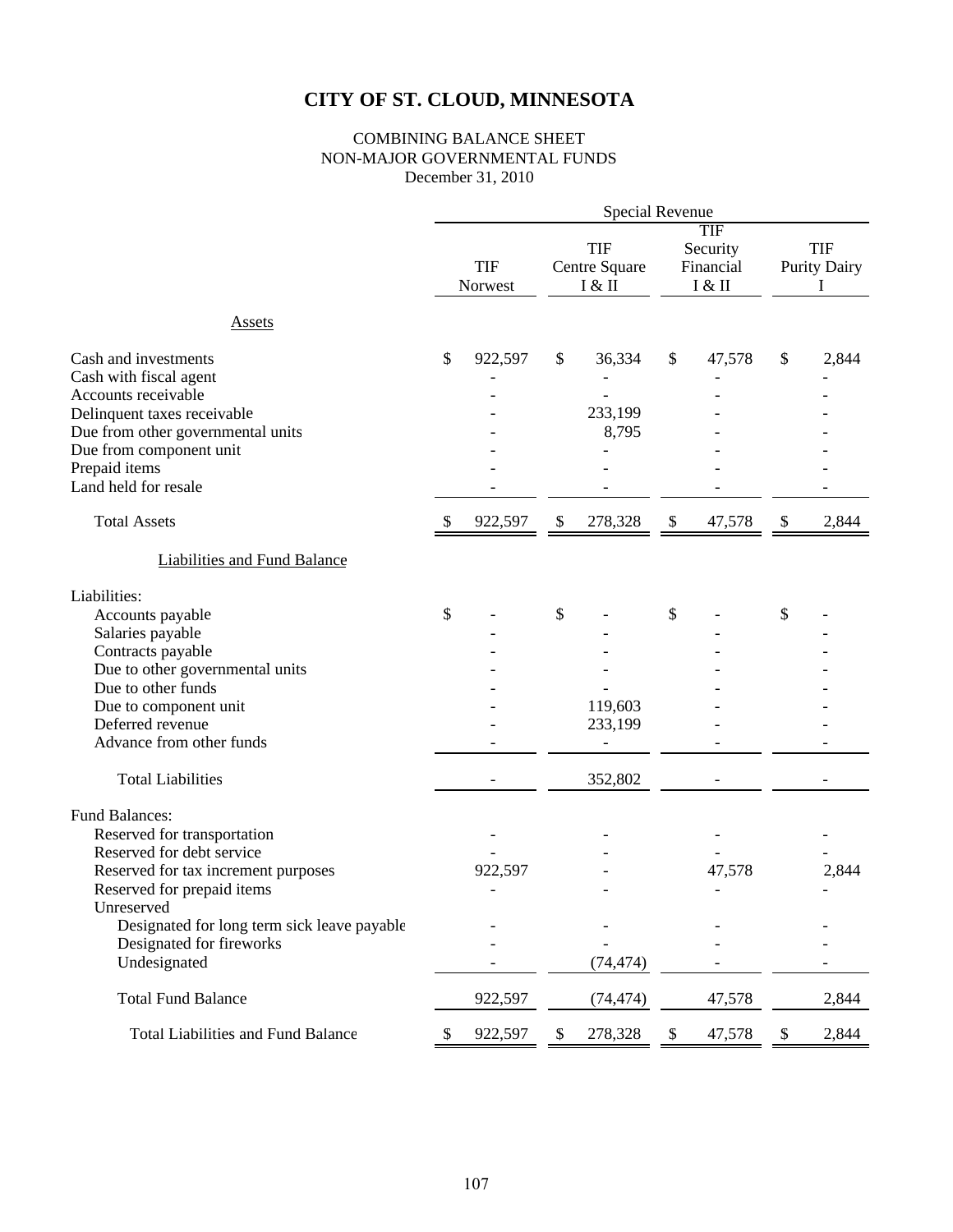|              | <b>Special Revenue</b>             |                           |                                        |                           |                                     |                           |                                     |                           |                                     |                           |                                    |               |                          |
|--------------|------------------------------------|---------------------------|----------------------------------------|---------------------------|-------------------------------------|---------------------------|-------------------------------------|---------------------------|-------------------------------------|---------------------------|------------------------------------|---------------|--------------------------|
|              | TIF<br>Paramount<br>Ramp           |                           | <b>TIF</b><br>Purity Dairy<br>$\rm II$ |                           | TIF<br>Lincoln<br>Target            |                           | <b>TIF</b><br>Fingerhut<br>$\rm II$ |                           | TIF<br>Webway<br>$\rm II$           |                           | TIF<br>$ETC$<br>Enterprises        |               | TIF<br>Eastgate          |
|              |                                    |                           |                                        |                           |                                     |                           |                                     |                           |                                     |                           |                                    |               |                          |
| $\$$         | 57,563                             | $\mathbb{S}$              | 12,553                                 | $\mathbb{S}$              | 215,374                             | $\boldsymbol{\$}$         | 57,457                              | \$                        | 195,993                             | $\mathbb{S}$              | 35,522<br>$\overline{\phantom{0}}$ | $\$\,$        | 13,251                   |
|              |                                    |                           |                                        |                           |                                     |                           |                                     |                           |                                     |                           |                                    |               |                          |
|              |                                    |                           |                                        |                           |                                     |                           |                                     |                           |                                     |                           | 7,354                              |               |                          |
|              |                                    |                           |                                        |                           |                                     |                           |                                     |                           |                                     |                           | 14                                 |               |                          |
|              |                                    |                           |                                        |                           |                                     |                           |                                     |                           |                                     |                           |                                    |               |                          |
|              |                                    |                           |                                        |                           |                                     |                           |                                     |                           |                                     |                           |                                    |               |                          |
| $\mathbb{S}$ | 57,563                             | $\mathbb{S}$              | 12,553                                 | $\mathbb{S}$              | 215,374                             | $\boldsymbol{\mathsf{S}}$ | 57,457                              | $\mathbb S$               | 195,993                             | $\boldsymbol{\mathbb{S}}$ | 42,890                             | $\mathbb{S}$  | 13,251                   |
|              |                                    |                           |                                        |                           |                                     |                           |                                     |                           |                                     |                           |                                    |               |                          |
|              |                                    |                           |                                        |                           |                                     |                           |                                     |                           |                                     |                           |                                    |               |                          |
|              |                                    | $\boldsymbol{\mathsf{S}}$ |                                        |                           |                                     |                           |                                     | $\boldsymbol{\mathsf{S}}$ |                                     |                           |                                    |               |                          |
| \$           |                                    |                           |                                        | \$                        |                                     | \$                        |                                     |                           |                                     | \$                        |                                    | $\$$          |                          |
|              |                                    |                           |                                        |                           |                                     |                           |                                     |                           |                                     |                           |                                    |               |                          |
|              |                                    |                           |                                        |                           |                                     |                           |                                     |                           |                                     |                           |                                    |               |                          |
|              |                                    |                           |                                        |                           |                                     |                           |                                     |                           |                                     |                           |                                    |               | 26,893                   |
|              |                                    |                           |                                        |                           |                                     |                           |                                     |                           |                                     |                           | 7,354                              |               | $\overline{\phantom{0}}$ |
|              |                                    |                           |                                        |                           |                                     |                           |                                     |                           |                                     |                           |                                    |               |                          |
|              |                                    |                           |                                        |                           |                                     |                           |                                     |                           | $\overline{\phantom{a}}$            |                           | 7,354                              |               | 26,893                   |
|              |                                    |                           |                                        |                           |                                     |                           |                                     |                           |                                     |                           |                                    |               |                          |
|              |                                    |                           |                                        |                           |                                     |                           |                                     |                           |                                     |                           |                                    |               |                          |
|              |                                    |                           |                                        |                           |                                     |                           |                                     |                           |                                     |                           |                                    |               |                          |
|              | 57,563<br>$\overline{\phantom{a}}$ |                           | 12,553<br>$\overline{\phantom{a}}$     |                           | 215,374<br>$\overline{\phantom{a}}$ |                           | 57,457<br>$\overline{\phantom{a}}$  |                           | 195,993<br>$\overline{\phantom{a}}$ |                           | 35,536<br>$\overline{\phantom{a}}$ |               |                          |
|              |                                    |                           |                                        |                           |                                     |                           |                                     |                           |                                     |                           |                                    |               |                          |
|              |                                    |                           |                                        |                           |                                     |                           |                                     |                           |                                     |                           |                                    |               |                          |
|              |                                    |                           |                                        |                           |                                     |                           |                                     |                           |                                     |                           |                                    |               | (13, 642)                |
|              | 57,563                             |                           | 12,553                                 |                           | 215,374                             |                           | 57,457                              |                           | 195,993                             |                           | 35,536                             |               | (13, 642)                |
| \$           | 57,563                             | $\mathcal{S}$             | 12,553                                 | $\boldsymbol{\mathsf{S}}$ | 215,374                             | \$                        | 57,457                              | \$                        | 195,993                             | \$                        | 42,890                             | $\frac{1}{2}$ | 13,251                   |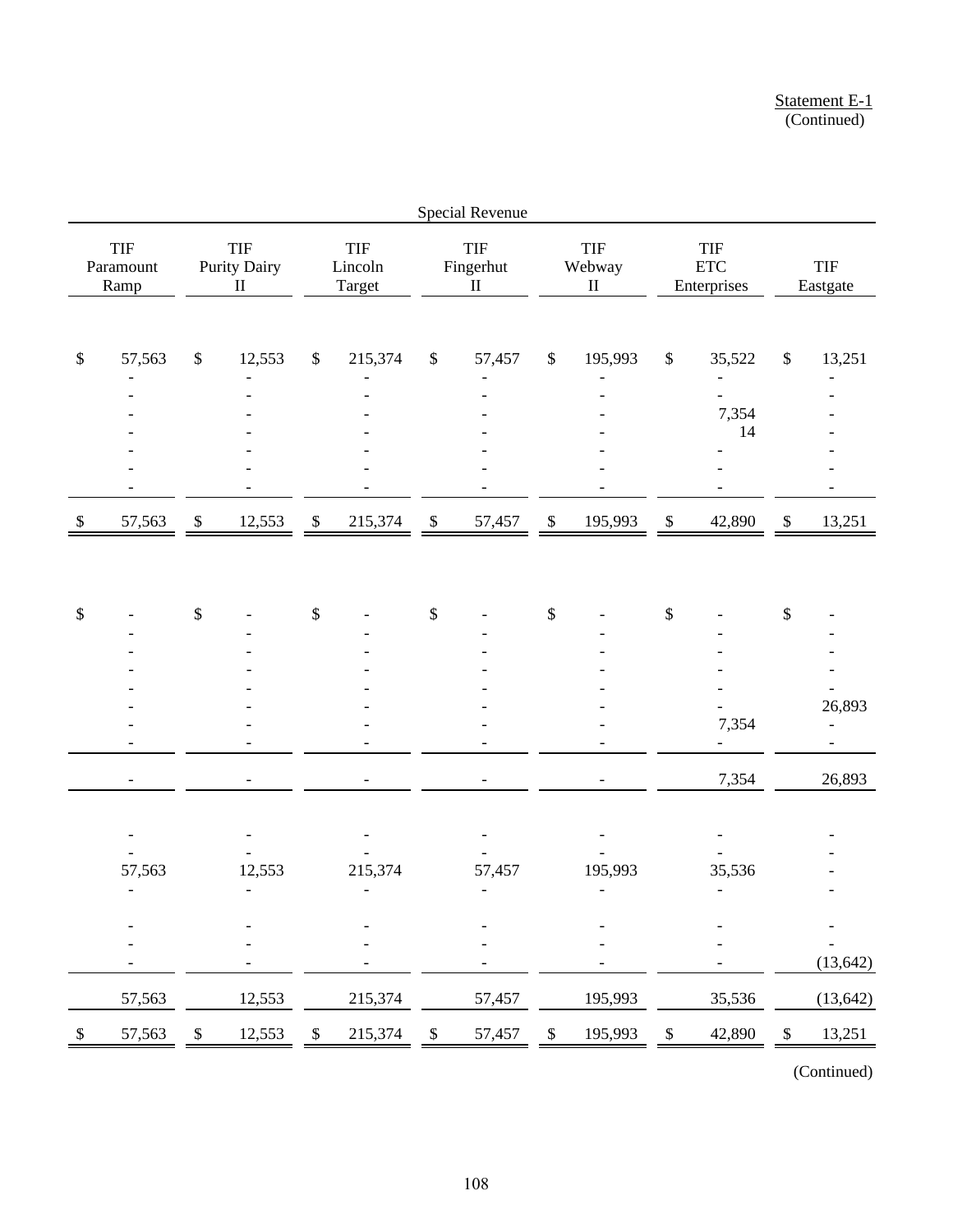### COMBINING BALANCE SHEET NON-MAJOR GOVERNMENTAL FUNDS December 31, 2010

|                                                                                                                                                                                                                                                          | <b>Special Revenue</b>               |                  |                           |                                                    |                           |                                     |                                     |  |  |
|----------------------------------------------------------------------------------------------------------------------------------------------------------------------------------------------------------------------------------------------------------|--------------------------------------|------------------|---------------------------|----------------------------------------------------|---------------------------|-------------------------------------|-------------------------------------|--|--|
|                                                                                                                                                                                                                                                          | TIF<br>Goettens<br>Rental<br>Housing |                  |                           | TIF<br>Goettens<br><b>Single Family</b><br>Housing |                           | <b>TIF</b><br>Westwood<br>Village   | <b>TIF</b><br>Antoich               |  |  |
| <b>Assets</b>                                                                                                                                                                                                                                            |                                      |                  |                           |                                                    |                           |                                     |                                     |  |  |
| Cash and investments<br>Cash with fiscal agent<br>Accounts receivable<br>Delinquent taxes receivable<br>Due from other governmental units<br>Due from component unit<br>Prepaid items<br>Land held for resale                                            | \$                                   | 4,540            | \$                        | 13,421                                             | $\frac{1}{2}$             | 170,160<br>430                      | 205,792<br>\$                       |  |  |
| <b>Total Assets</b>                                                                                                                                                                                                                                      | \$                                   | 4,540            | $\boldsymbol{\mathsf{S}}$ | 13,421                                             | $\boldsymbol{\mathsf{S}}$ | 170,590                             | 205,792<br>\$                       |  |  |
| <b>Liabilities and Fund Balance</b>                                                                                                                                                                                                                      |                                      |                  |                           |                                                    |                           |                                     |                                     |  |  |
| Liabilities:<br>Accounts payable<br>Salaries payable<br>Contracts payable<br>Due to other governmental units<br>Due to other funds<br>Due to component unit<br>Deferred revenue<br>Advance from other funds<br><b>Total Liabilities</b>                  | \$                                   | 11,536<br>11,536 | \$                        |                                                    | \$                        |                                     | \$                                  |  |  |
| Fund Balances:<br>Reserved for transportation<br>Reserved for debt service<br>Reserved for tax increment purposes<br>Reserved for prepaid items<br>Unreserved<br>Designated for long term sick leave payable<br>Designated for fireworks<br>Undesignated |                                      | (6,996)          |                           | 13,421<br>$\overline{\phantom{a}}$                 |                           | 170,590<br>$\overline{\phantom{a}}$ | 205,792<br>$\overline{\phantom{a}}$ |  |  |
| <b>Total Fund Balance</b>                                                                                                                                                                                                                                |                                      | (6,996)          |                           | 13,421                                             |                           | 170,590                             | 205,792                             |  |  |
| <b>Total Liabilities and Fund Balance</b>                                                                                                                                                                                                                | \$                                   | 4,540            | \$                        | 13,421                                             | $\mathbb{S}$              | 170,590                             | 205,792<br>\$                       |  |  |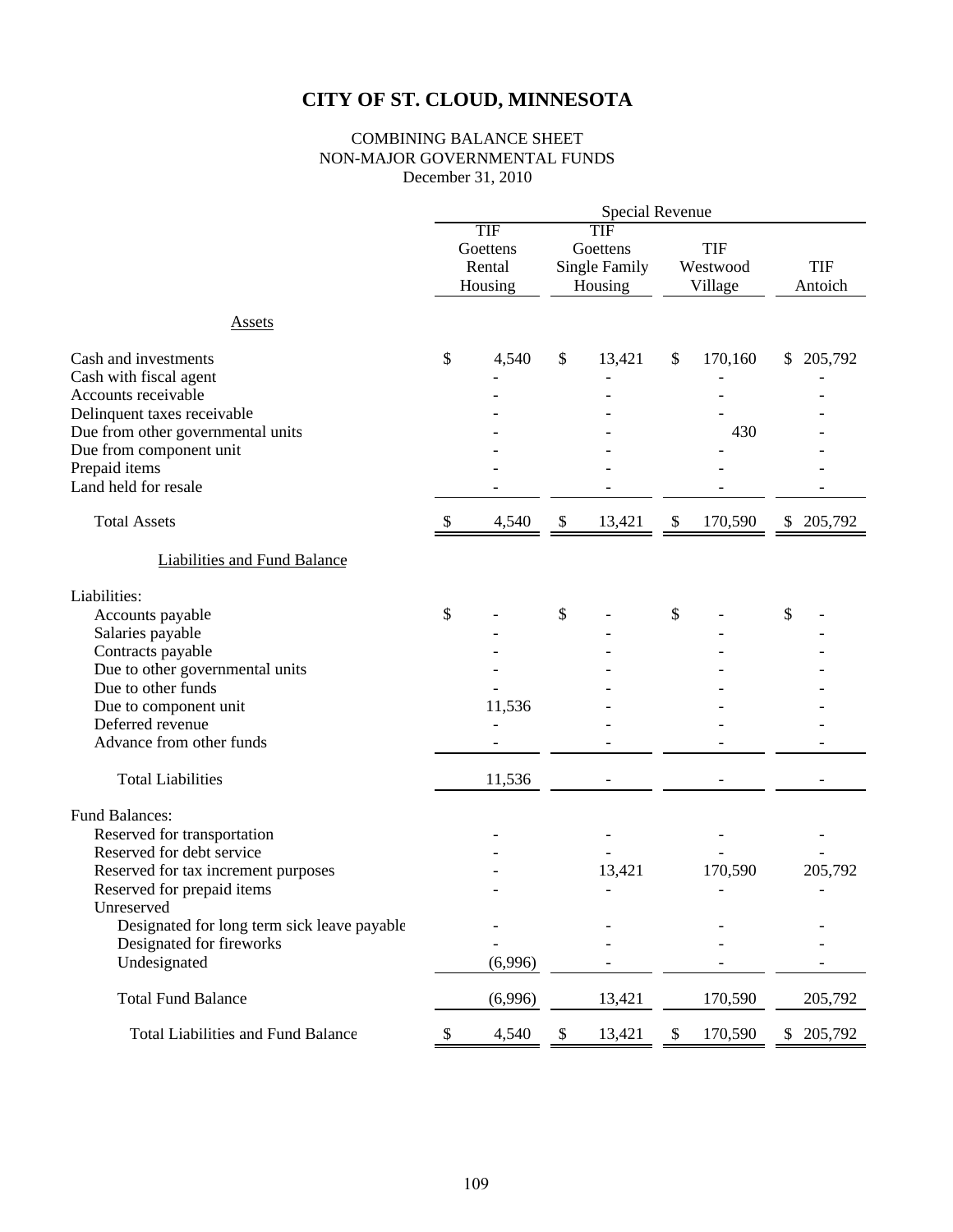|                           |                                        |              |                                             |              |                                      |               | <b>Special Revenue</b> |                           |                                  |              |                                                              |              |                          |
|---------------------------|----------------------------------------|--------------|---------------------------------------------|--------------|--------------------------------------|---------------|------------------------|---------------------------|----------------------------------|--------------|--------------------------------------------------------------|--------------|--------------------------|
|                           | TIF<br>Eich<br>Holdings<br>LLC Project |              | <b>TIF</b><br>Westwood<br>Phase<br>$\rm II$ |              | <b>TIF</b><br>Westwind<br>Apartments |               | <b>TIF</b><br>Mahowald |                           | <b>TIF</b><br>5th Avenue<br>Live |              | TIF<br><b>NABC</b><br>Holdings/Tri<br><b>County Abstract</b> |              | TIF<br>Model<br>College  |
|                           |                                        |              |                                             |              |                                      |               |                        |                           |                                  |              |                                                              |              |                          |
| $\$$                      | 11,874                                 | $\$$         | 7,208                                       | $\$\,$       | 13,241                               | $\mathcal{S}$ | 6,773                  | $\boldsymbol{\$}$         |                                  | $\$$         | 4,560                                                        | $\$\,$       |                          |
|                           |                                        |              |                                             |              |                                      |               |                        |                           |                                  |              |                                                              |              |                          |
|                           |                                        |              | 372                                         |              |                                      |               |                        |                           |                                  |              |                                                              |              |                          |
|                           |                                        |              |                                             |              |                                      |               |                        |                           |                                  |              |                                                              |              |                          |
|                           |                                        |              |                                             |              |                                      |               |                        |                           |                                  |              |                                                              |              |                          |
| $\boldsymbol{\mathsf{S}}$ | 11,874                                 | $\mathbb{S}$ | 7,580                                       | $\mathbb{S}$ | 13,241                               | $\mathbb{S}$  | 6,773                  | $\mathbb{S}$              |                                  | $\mathbb{S}$ | 4,560                                                        | $\mathbb{S}$ |                          |
|                           |                                        |              |                                             |              |                                      |               |                        |                           |                                  |              |                                                              |              |                          |
| $\$$                      |                                        | $\mathbb{S}$ |                                             | $\mathbb{S}$ |                                      | $\$$          |                        | $\mathbb{S}$              | 40,000                           | $\mathbb{S}$ |                                                              | $\$\,$       |                          |
|                           |                                        |              |                                             |              |                                      |               |                        |                           |                                  |              |                                                              |              |                          |
|                           |                                        |              |                                             |              |                                      |               |                        |                           |                                  |              |                                                              |              |                          |
|                           | 16,690                                 |              |                                             |              |                                      |               |                        |                           |                                  |              |                                                              |              |                          |
|                           |                                        |              | 79,141                                      |              | 12,772<br>$\overline{a}$             |               | 8,103                  |                           | 99,450                           |              | 21,802<br>$\overline{\phantom{a}}$                           |              | 38,528<br>$\overline{a}$ |
|                           |                                        |              |                                             |              |                                      |               |                        |                           |                                  |              |                                                              |              |                          |
|                           | 16,690                                 |              | 79,141                                      |              | 12,772                               |               | 8,103                  |                           | 139,450                          |              | 21,802                                                       |              | 38,528                   |
|                           |                                        |              |                                             |              |                                      |               |                        |                           |                                  |              |                                                              |              |                          |
|                           |                                        |              |                                             |              |                                      |               |                        |                           |                                  |              |                                                              |              |                          |
|                           |                                        |              |                                             |              | 469                                  |               |                        |                           |                                  |              |                                                              |              |                          |
|                           |                                        |              |                                             |              |                                      |               |                        |                           |                                  |              |                                                              |              |                          |
|                           |                                        |              |                                             |              |                                      |               |                        |                           |                                  |              |                                                              |              |                          |
|                           | (4, 816)                               |              | (71, 561)                                   |              |                                      |               | (1, 330)               |                           | (139, 450)                       |              | (17,242)                                                     |              | (38,528)                 |
|                           | (4,816)                                |              | (71, 561)                                   |              | 469                                  |               | (1, 330)               |                           | (139, 450)                       |              | (17,242)                                                     |              | (38,528)                 |
| \$                        | 11,874                                 | \$           | 7,580                                       | \$           | 13,241                               | \$            | 6,773                  | $\boldsymbol{\mathsf{S}}$ |                                  |              | 4,560                                                        | \$           |                          |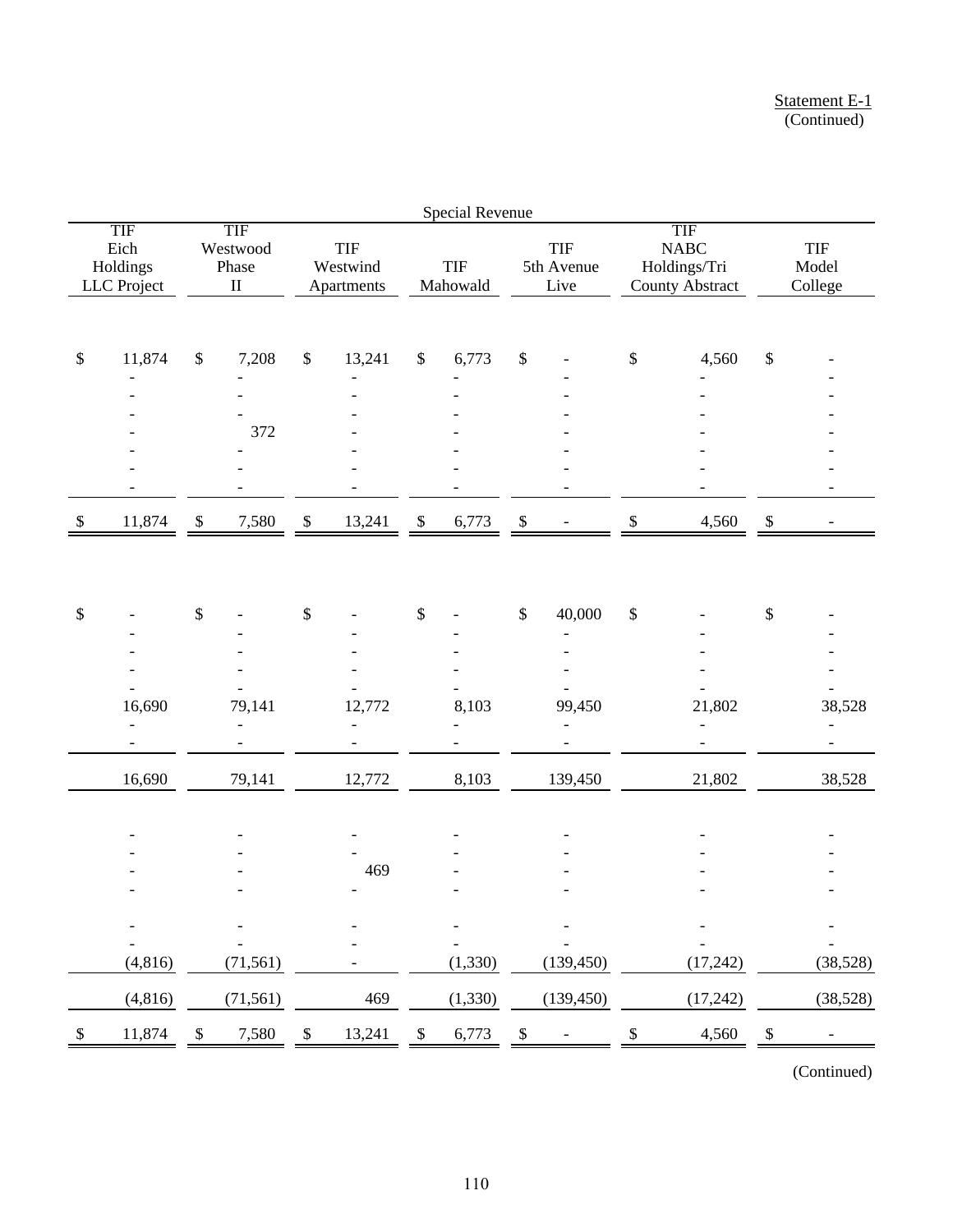### COMBINING BALANCE SHEET NON-MAJOR GOVERNMENTAL FUNDS December 31, 2010

|                                                           |                           |                               |                           |                   | Special Revenue        |         |                           |                                            |
|-----------------------------------------------------------|---------------------------|-------------------------------|---------------------------|-------------------|------------------------|---------|---------------------------|--------------------------------------------|
|                                                           |                           | Fire<br>Hazardous<br>Material |                           | School<br>Liaison | Hotel-<br>Motel<br>Tax |         |                           | Metropolitan<br>Area Network<br>Consortium |
| <b>Assets</b>                                             |                           |                               |                           |                   |                        |         |                           |                                            |
| Cash and investments                                      | \$                        | 27,658                        | \$                        | 20,530            | \$                     | 172,719 | \$                        | 37,188                                     |
| Cash with fiscal agent                                    |                           |                               |                           |                   |                        |         |                           |                                            |
| Accounts receivable                                       |                           |                               |                           |                   |                        | 42,655  |                           | 24,792                                     |
| Delinquent taxes receivable                               |                           |                               |                           |                   |                        |         |                           |                                            |
| Due from other governmental units                         |                           |                               |                           | 1,150             |                        |         |                           |                                            |
| Due from component unit                                   |                           |                               |                           |                   |                        |         |                           |                                            |
| Prepaid items<br>Land held for resale                     |                           |                               |                           |                   |                        |         |                           |                                            |
| <b>Total Assets</b>                                       | $\boldsymbol{\mathsf{S}}$ | 27,658                        | $\boldsymbol{\mathsf{S}}$ | 21,680            | \$                     | 215,374 | \$                        | 61,980                                     |
| Liabilities and Fund Balance                              |                           |                               |                           |                   |                        |         |                           |                                            |
| Liabilities:                                              |                           |                               |                           |                   |                        |         |                           |                                            |
| Accounts payable                                          | \$                        | 1,169                         | \$                        | 740               | \$                     | 80,908  | \$                        | 2,900                                      |
| Salaries payable                                          |                           |                               |                           |                   |                        |         |                           |                                            |
| Contracts payable                                         |                           |                               |                           |                   |                        |         |                           |                                            |
| Due to other governmental units                           |                           |                               |                           |                   |                        | 27      |                           |                                            |
| Due to other funds                                        |                           |                               |                           |                   |                        |         |                           |                                            |
| Due to component unit                                     |                           |                               |                           |                   |                        |         |                           |                                            |
| Deferred revenue                                          |                           |                               |                           |                   |                        |         |                           |                                            |
| Advance from other funds                                  |                           |                               |                           |                   |                        |         |                           |                                            |
| <b>Total Liabilities</b>                                  |                           | 1,169                         |                           | 740               |                        | 80,935  |                           | 2,900                                      |
| <b>Fund Balances:</b>                                     |                           |                               |                           |                   |                        |         |                           |                                            |
| Reserved for transportation                               |                           |                               |                           |                   |                        |         |                           |                                            |
| Reserved for debt service                                 |                           |                               |                           |                   |                        |         |                           |                                            |
| Reserved for tax increment purposes                       |                           |                               |                           |                   |                        |         |                           |                                            |
| Reserved for prepaid items                                |                           |                               |                           |                   |                        |         |                           |                                            |
| Unreserved<br>Designated for long term sick leave payable |                           |                               |                           |                   |                        |         |                           |                                            |
| Designated for fireworks                                  |                           |                               |                           |                   |                        | 74,099  |                           |                                            |
| Undesignated                                              |                           | 26,489                        |                           | 20,940            |                        | 60,340  |                           | 59,080                                     |
| <b>Total Fund Balance</b>                                 |                           | 26,489                        |                           | 20,940            |                        | 134,439 |                           | 59,080                                     |
| <b>Total Liabilities and Fund Balance</b>                 | \$                        | 27,658                        | $\mathbb{S}$              | 21,680            | $\mathbb{S}$           | 215,374 | $\boldsymbol{\mathsf{S}}$ | 61,980                                     |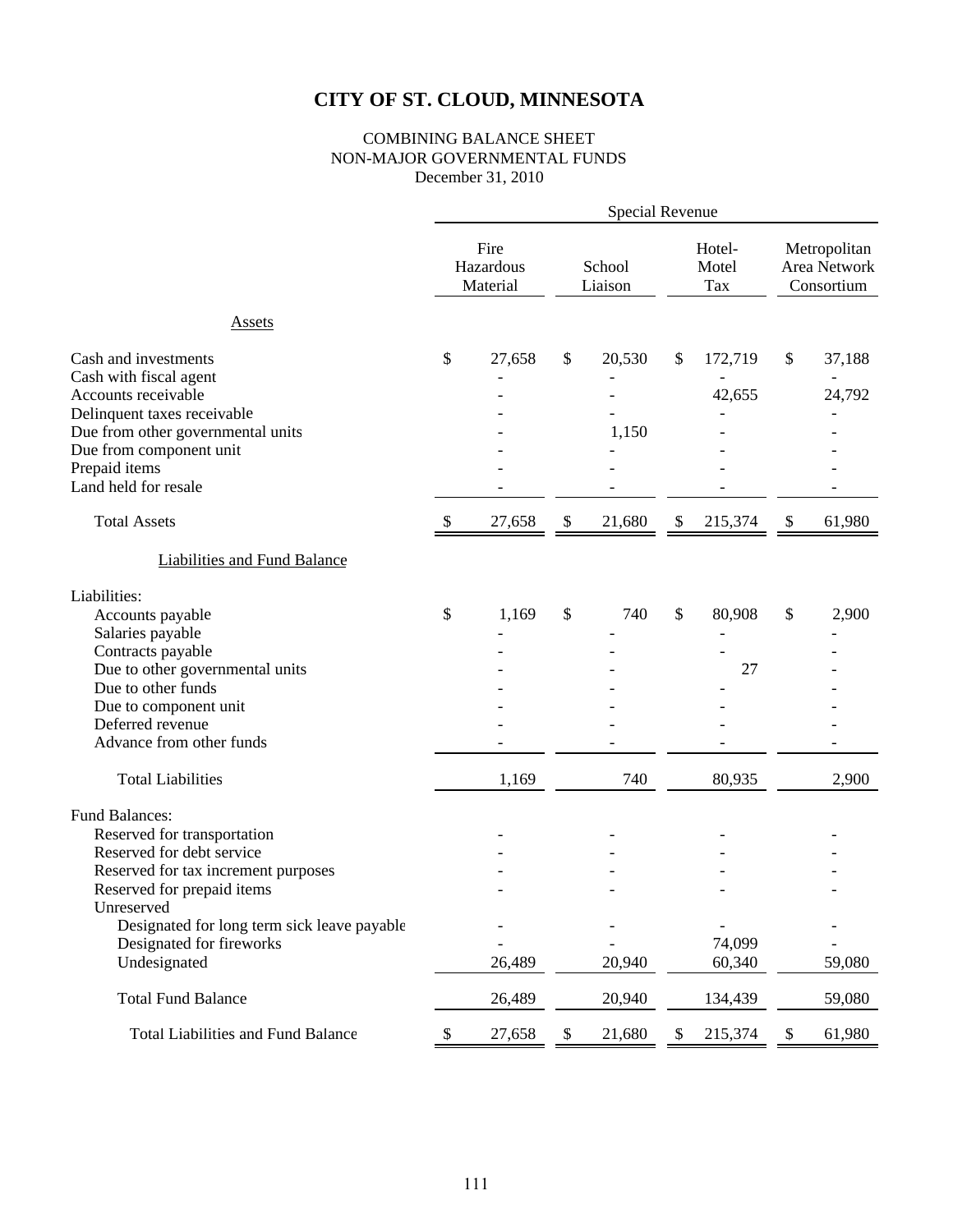| <b>Special Revenue</b>    |                                 |              |                    |              |                                                                                           | Debt Service              |                                                        |                            |                                      |  |  |
|---------------------------|---------------------------------|--------------|--------------------|--------------|-------------------------------------------------------------------------------------------|---------------------------|--------------------------------------------------------|----------------------------|--------------------------------------|--|--|
|                           | Cable TV<br>Access<br>Operating |              | Emergency          |              | Total                                                                                     |                           | <b>Public Safety</b><br><b>Bonds</b>                   |                            | Total                                |  |  |
| \$                        | 484,561<br>12,528               | \$           | 342,258            | $\$\,$       | 10,296,595<br>100,000<br>175,092<br>275,168<br>376,643<br>92,995<br>10,644<br>918,700     | $\boldsymbol{\mathsf{S}}$ | 3,578,185<br>47<br>112,149<br>10,341<br>$\overline{a}$ | $\$$                       | 3,578,185<br>47<br>112,149<br>10,341 |  |  |
| $\boldsymbol{\mathsf{S}}$ | 497,089                         | $\mathbb{S}$ | 342,258            | $\mathbb{S}$ | 12,245,837                                                                                | \$                        | 3,700,722                                              | \$                         | 3,700,722                            |  |  |
| \$                        | 95                              | $\$$         |                    | \$           | 415,702<br>19,198<br>$\blacksquare$<br>156,797<br>$\overline{a}$<br>434,518<br>1,197,691  | $\$\,$                    | 383,216<br>288<br>112,149                              | \$                         | 383,216<br>288<br>112,149            |  |  |
|                           | 95                              |              | $\overline{a}$     |              | 2,223,906                                                                                 |                           | 495,653                                                |                            | 495,653                              |  |  |
|                           | 496,994<br>496,994              |              | 342,258<br>342,258 |              | 23,652<br>2,850,444<br>1,937,767<br>10,644<br>82,286<br>74,099<br>5,043,039<br>10,021,931 |                           | 3,205,069<br>3,205,069                                 |                            | 3,205,069<br>3,205,069               |  |  |
| $\boldsymbol{\mathsf{S}}$ | 497,089                         | \$           | 342,258            | \$           | 12,245,837                                                                                | $\frac{1}{2}$             | 3,700,722                                              | $\boldsymbol{\mathcal{S}}$ | 3,700,722                            |  |  |
|                           |                                 |              |                    |              |                                                                                           |                           |                                                        |                            |                                      |  |  |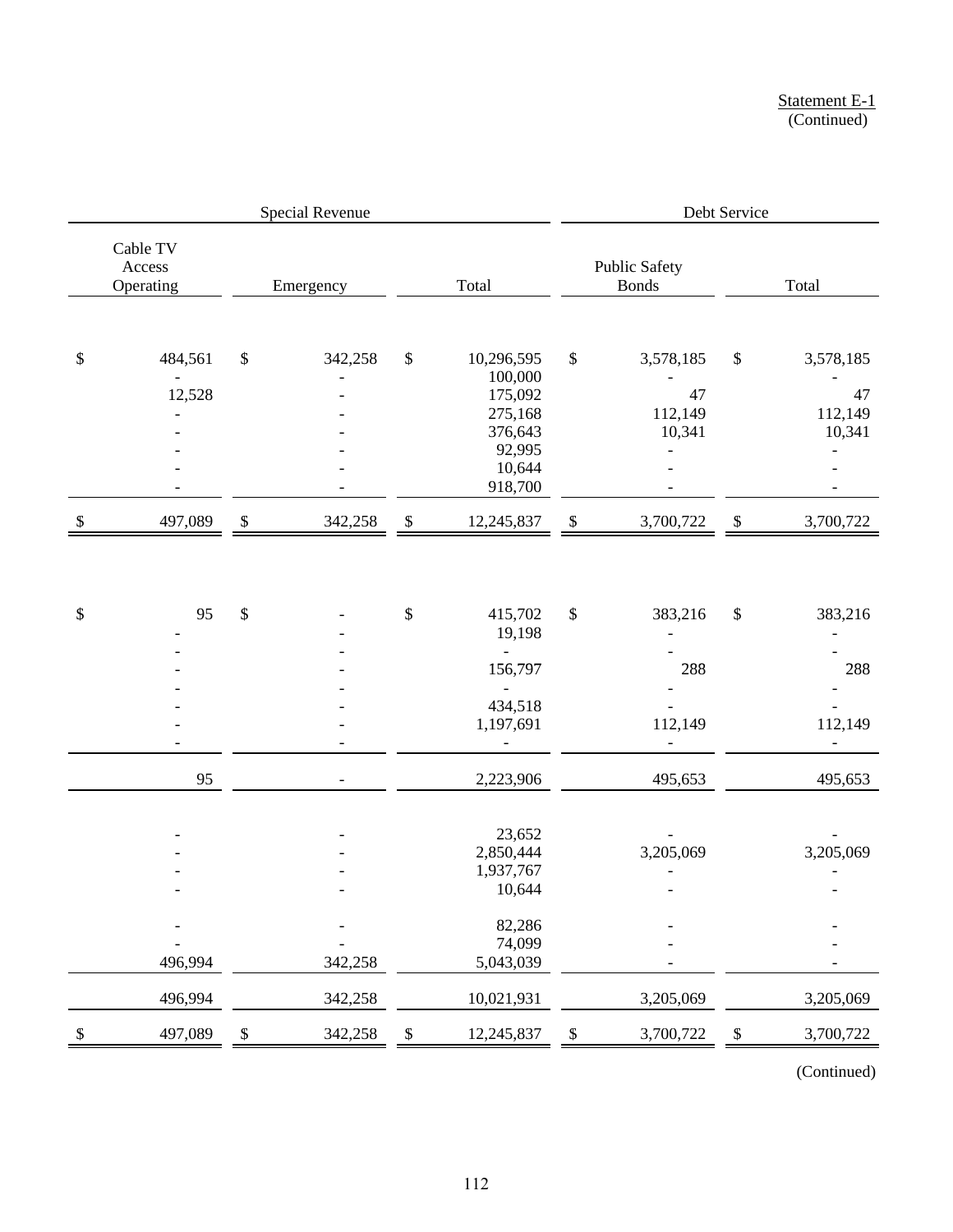### COMBINING BALANCE SHEET NON-MAJOR GOVERNMENTAL FUNDS December 31, 2010

|                                                                                                                                                                                                                                                 |    |                             |    |                                            | <b>Capital Projects</b> |                         |              |                        |  |
|-------------------------------------------------------------------------------------------------------------------------------------------------------------------------------------------------------------------------------------------------|----|-----------------------------|----|--------------------------------------------|-------------------------|-------------------------|--------------|------------------------|--|
|                                                                                                                                                                                                                                                 |    | Permanent<br>Improvement    |    | Permanent<br>Improvements<br>Redevelopment |                         | Airport<br>Construction |              | Energy<br>Improvements |  |
| <b>Assets</b>                                                                                                                                                                                                                                   |    |                             |    |                                            |                         |                         |              |                        |  |
| Cash and investments<br>Cash with fiscal agent<br>Accounts receivable<br>Delinquent taxes receivable<br>Due from other governmental units<br>Due from component unit<br>Prepaid items<br>Land held for resale                                   | \$ | 1,610,771<br>7,604<br>3,650 | \$ | 602,601                                    | \$                      | 606<br>1,989<br>22,046  | \$           | 1,450<br>149,570       |  |
| <b>Total Assets</b>                                                                                                                                                                                                                             | \$ | 1,622,025                   | \$ | 602,601                                    | \$                      | 24,641                  | \$           | 151,020                |  |
| <b>Liabilities and Fund Balance</b>                                                                                                                                                                                                             |    |                             |    |                                            |                         |                         |              |                        |  |
| Liabilities:<br>Accounts payable                                                                                                                                                                                                                | \$ | 91,046                      | \$ |                                            | \$                      | 48,646                  | \$           | 149,570                |  |
| Salaries payable<br>Contracts payable<br>Due to other governmental units<br>Due to other funds<br>Due to component unit<br>Deferred revenue<br>Advance from other funds                                                                         |    | $\overline{a}$<br>7,604     |    |                                            |                         | 1,062,496<br>1,989      |              | 6,126                  |  |
| <b>Total Liabilities</b>                                                                                                                                                                                                                        |    | 98,650                      |    |                                            |                         | 1,113,131               |              | 155,696                |  |
| <b>Fund Balances:</b><br>Reserved for transportation<br>Reserved for debt service<br>Reserved for tax increment purposes<br>Reserved for prepaid items<br>Unreserved<br>Designated for long term sick leave payable<br>Designated for fireworks |    |                             |    |                                            |                         |                         |              |                        |  |
| Undesignated                                                                                                                                                                                                                                    |    | 1,523,375                   |    | 602,601                                    |                         | (1,088,490)             |              | (4,676)                |  |
| <b>Total Fund Balance</b>                                                                                                                                                                                                                       |    | 1,523,375                   |    | 602,601                                    |                         | (1,088,490)             |              | (4,676)                |  |
| <b>Total Liabilities and Fund Balance</b>                                                                                                                                                                                                       | \$ | 1,622,025                   | \$ | 602,601                                    | $\mathbb S$             | 24,641                  | $\mathbb{S}$ | 151,020                |  |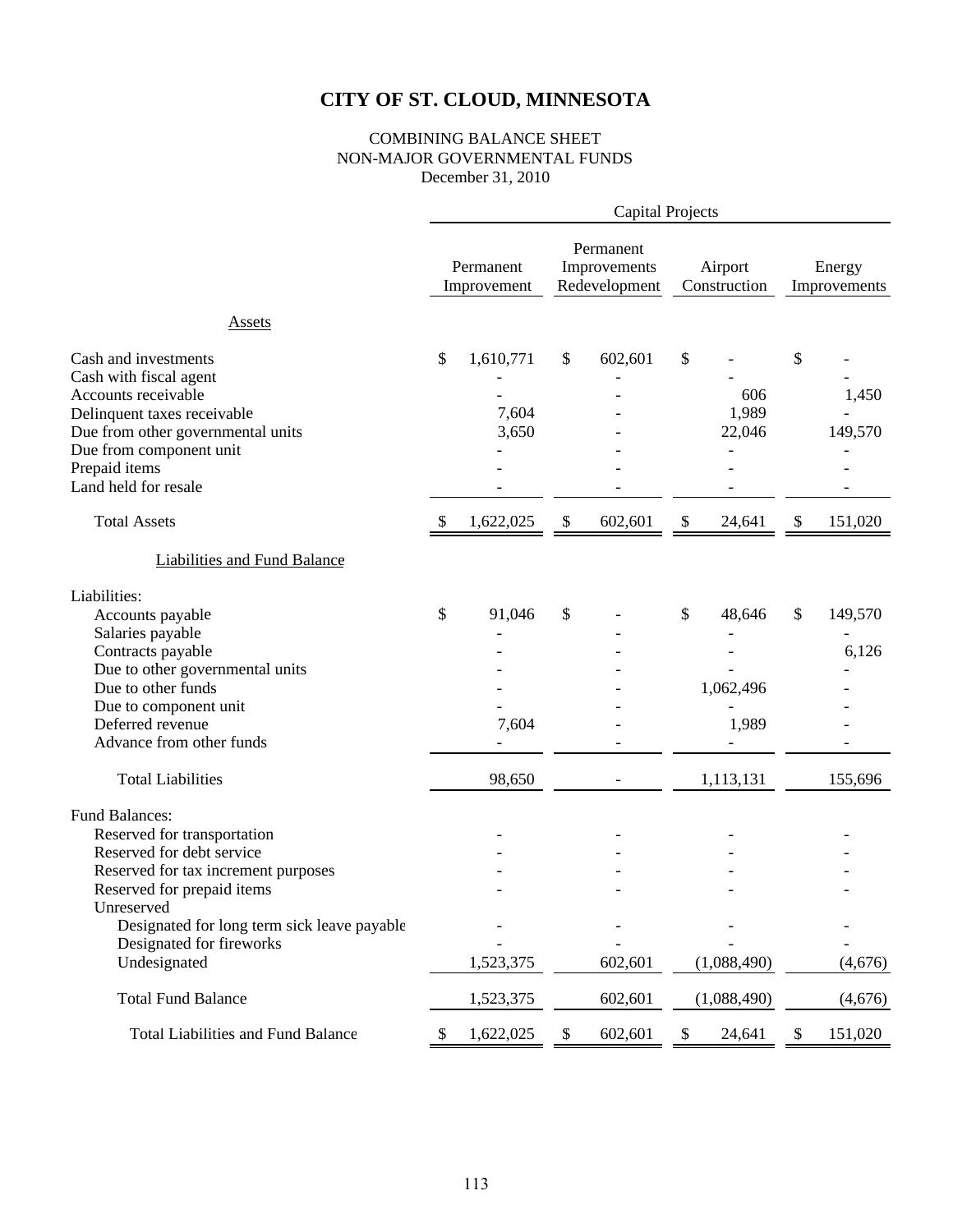| <b>Capital Projects</b> |                              |              |                                           |              |                                 |               |                                               |                           |                                |              |                             |                                                   |
|-------------------------|------------------------------|--------------|-------------------------------------------|--------------|---------------------------------|---------------|-----------------------------------------------|---------------------------|--------------------------------|--------------|-----------------------------|---------------------------------------------------|
|                         | I-94<br><b>Business Park</b> |              | I-94<br><b>Business Park</b><br>Marketing |              | Airport<br><b>Business Park</b> |               | Park<br>Improvements<br>and<br>Beautification |                           | Municipal<br>State-Aid<br>Road |              | Total                       | Total<br>Non-Major<br>Governmental<br>Funds       |
|                         |                              |              |                                           |              |                                 |               |                                               |                           |                                |              |                             |                                                   |
| \$                      | 122,399                      | \$           | 34,846                                    | \$           |                                 | $\mathcal{S}$ | 288,014                                       | \$                        | 3,509,096                      | $\mathbb{S}$ | 6,167,727<br>2,056<br>9,593 | \$<br>20,042,507<br>100,000<br>177,195<br>396,910 |
|                         |                              |              |                                           |              |                                 |               | 19,762                                        |                           |                                |              | 195,028                     | 582,012                                           |
|                         | 889,170                      |              |                                           |              | 4,404,701                       |               |                                               |                           |                                |              | -<br>5,293,871              | 92,995<br>10,644<br>6,212,571                     |
| S.                      | 1,011,569                    | $\mathbb{S}$ | 34,846                                    | $\mathbb{S}$ | 4,404,701                       | $\mathbb{S}$  | 307,776                                       | $\boldsymbol{\mathsf{S}}$ | 3,509,096                      |              | \$11,668,275                | \$<br>27,614,834                                  |
| \$                      |                              | \$           |                                           | \$           |                                 | $\$\,$        | 47,930                                        | \$                        |                                | \$           | 337,192                     | \$<br>1,136,110                                   |
|                         |                              |              |                                           |              |                                 |               |                                               |                           |                                |              |                             | 19,198                                            |
|                         |                              |              |                                           |              |                                 |               | 26,035                                        |                           |                                |              | 32,161                      | 32,161                                            |
|                         |                              |              |                                           |              |                                 |               | 7                                             |                           |                                |              | 7                           | 157,092                                           |
|                         |                              |              |                                           |              | 487                             |               |                                               |                           |                                |              | 1,062,496<br>487            | 1,062,496<br>435,005                              |
|                         | 889,170                      |              |                                           |              | 3,754,701                       |               |                                               |                           | 1,456,708                      |              | 6,110,172                   | 7,420,012                                         |
|                         |                              |              |                                           |              | 650,000                         |               |                                               |                           |                                |              | 650,000                     | 650,000                                           |
|                         | 889,170                      |              |                                           |              | 4,405,188                       |               | 73,972                                        |                           | 1,456,708                      |              | 8,192,515                   | 10,912,074                                        |
|                         |                              |              |                                           |              |                                 |               |                                               |                           |                                |              |                             |                                                   |
|                         |                              |              |                                           |              |                                 |               |                                               |                           |                                |              |                             | 23,652                                            |
|                         |                              |              |                                           |              |                                 |               |                                               |                           |                                |              |                             | 6,055,513                                         |
|                         |                              |              |                                           |              |                                 |               |                                               |                           |                                |              |                             | 1,937,767<br>10,644                               |
|                         |                              |              |                                           |              |                                 |               |                                               |                           |                                |              |                             |                                                   |
|                         |                              |              |                                           |              |                                 |               |                                               |                           |                                |              |                             | 82,286                                            |
|                         | 122,399                      |              | 34,846                                    |              | (487)                           |               | 233,804                                       |                           | 2,052,388                      |              | 3,475,760                   | 74,099<br>8,518,799                               |
|                         | 122,399                      |              | 34,846                                    |              | (487)                           |               | 233,804                                       |                           | 2,052,388                      |              | 3,475,760                   | 16,702,760                                        |
| ≯                       | 1,011,569                    | \$           | 34,846                                    | \$           | 4,404,701                       | \$            | 307,776                                       | \$                        | 3,509,096                      |              | \$11,668,275                | \$<br>27,614,834                                  |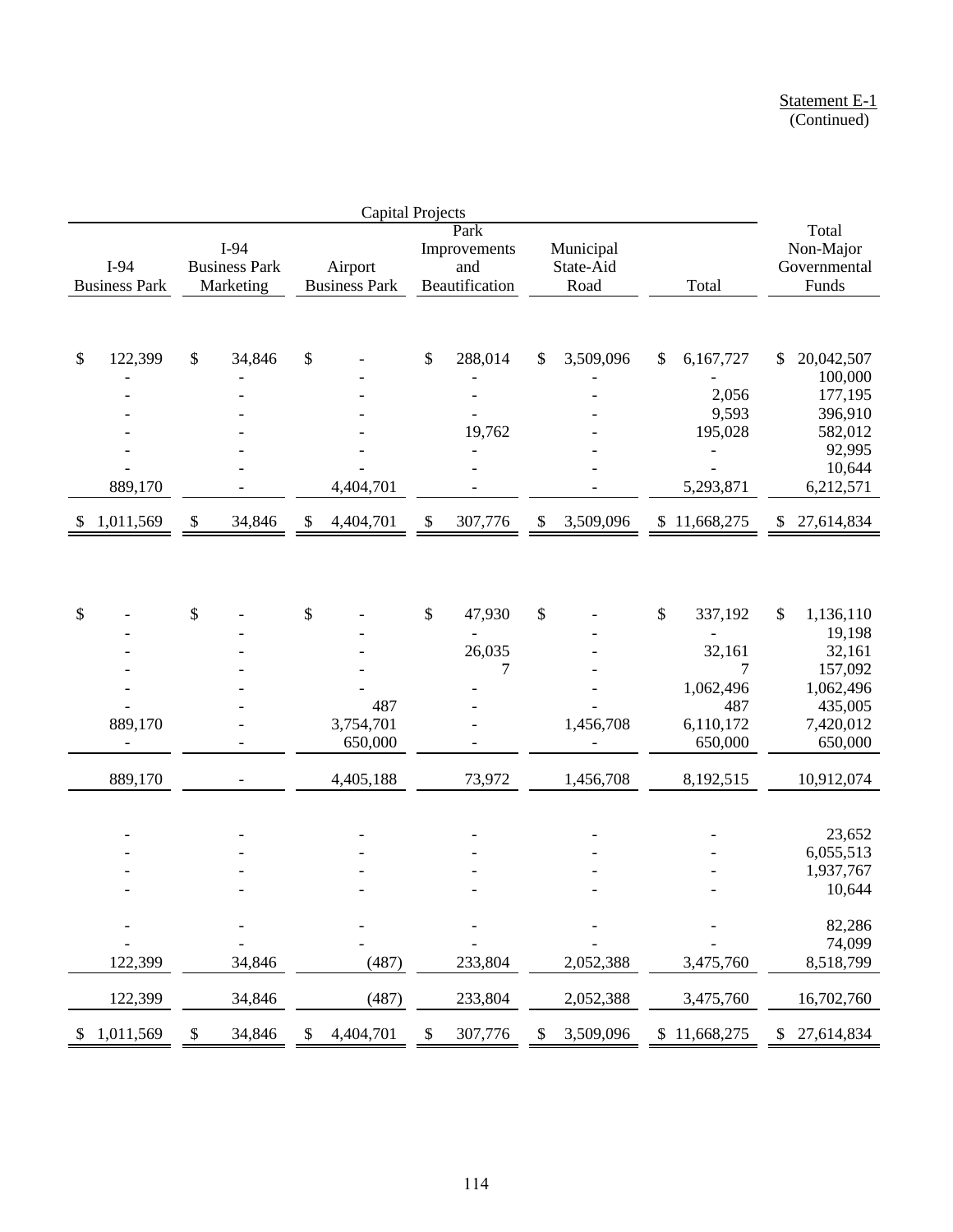### COMBINING STATEMENT OF REVENUES, EXPENDITURES AND CHANGES IN FUND BALANCE NON-MAJOR GOVERNMENTAL FUNDS For the Year Ended December 31, 2010

|                                                                  | Special Revenue          |                        |                         |                         |  |  |  |  |  |  |  |
|------------------------------------------------------------------|--------------------------|------------------------|-------------------------|-------------------------|--|--|--|--|--|--|--|
|                                                                  | Community<br>Development | Library                | Firefighter's<br>Relief | Economic<br>Development |  |  |  |  |  |  |  |
| Revenues:<br><b>Taxes</b><br>Intergovernmental                   | \$<br>770,312            | 3,133,188<br>\$        | \$<br>209,730           | \$                      |  |  |  |  |  |  |  |
| Charges for services<br>Investment income<br>Miscellaneous       | 108,493                  | 90,984<br>16,271<br>70 | 3,888                   | 222                     |  |  |  |  |  |  |  |
| <b>Total Revenues</b>                                            | 878,805                  | 3,240,513              | 213,618                 | 222                     |  |  |  |  |  |  |  |
| Expenditures:<br>Current                                         |                          |                        |                         |                         |  |  |  |  |  |  |  |
| General government<br>Public safety<br>Public works              |                          |                        | 162,851                 |                         |  |  |  |  |  |  |  |
| Culture and recreation<br>Economic development<br>Capital outlay | 846,239                  | 410,986                |                         |                         |  |  |  |  |  |  |  |
| Public safety<br>Public works<br>Culture and recreation          |                          | 15,658                 | 338,893                 |                         |  |  |  |  |  |  |  |
| Debt service<br>Principal<br>Interest and fiscal charges         |                          |                        |                         |                         |  |  |  |  |  |  |  |
| <b>Total Expenditures</b>                                        | 846,239                  | 426,644                | 501,744                 |                         |  |  |  |  |  |  |  |
| Excess (Deficiency) of Revenues<br>Over (Under) Expenditures     | 32,566                   | 2,813,869              | (288, 126)              | 222                     |  |  |  |  |  |  |  |
| Other Financing Sources (Uses):<br>Transfers in<br>Transfers out |                          | (2,706,731)            |                         |                         |  |  |  |  |  |  |  |
| Proceeds from insurance                                          |                          |                        | 200,377                 |                         |  |  |  |  |  |  |  |
| <b>Total Other Financing Sources (Uses)</b>                      |                          | (2,706,731)            | 200,377                 |                         |  |  |  |  |  |  |  |
| Special Item:<br>Economic development transfer                   |                          |                        |                         | 489,332                 |  |  |  |  |  |  |  |
| Net Change in Fund Balances                                      | 32,566                   | 107,138                | (87, 749)               | 489,554                 |  |  |  |  |  |  |  |
| Fund Balance - January 1                                         | 107,020                  | 3,836,445              | 662,513                 |                         |  |  |  |  |  |  |  |
| Fund Balance - December 31                                       | 139,586<br>\$            | \$ 3,943,583           | \$<br>574,764           | 489,554<br>\$           |  |  |  |  |  |  |  |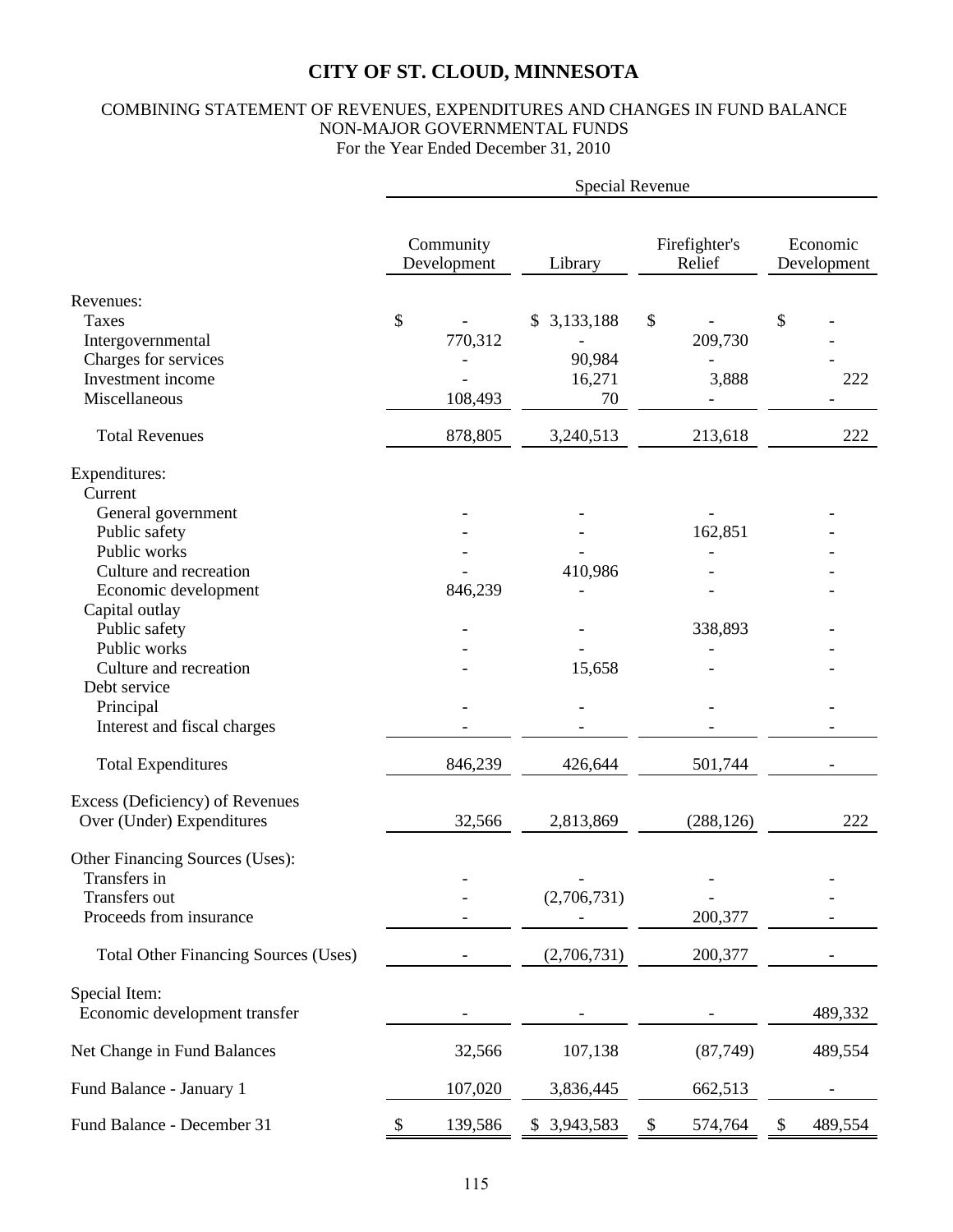|                                           |                      |                                                    | <b>Special Revenue</b>                                                 |                                                                                   |                                                      |                                                       |  |
|-------------------------------------------|----------------------|----------------------------------------------------|------------------------------------------------------------------------|-----------------------------------------------------------------------------------|------------------------------------------------------|-------------------------------------------------------|--|
| Development                               | Park<br>Reserve      | Whitney<br>Senior<br>Center                        | Gardens                                                                | Retired<br>and Senior<br>Volunteer<br>Program                                     | Arts                                                 | Airport<br>Operating                                  |  |
| \$<br>48,782<br>7,068<br>34,605<br>90,455 | \$<br>2,631<br>2,631 | \$<br>8,750<br>60,036<br>474<br>125,695<br>194,955 | \$<br>265,748<br>$\blacksquare$<br>20,236<br>273<br>140,919<br>427,176 | $\mathbb{S}$<br>293,266<br>$\overline{\phantom{a}}$<br>1,857<br>61,569<br>356,692 | 57,263<br>\$<br>$\qquad \qquad -$<br>6,976<br>64,239 | \$<br>350,778<br>163,657<br>282,782<br>260<br>797,477 |  |
| 620,969<br>$\overline{a}$                 |                      | 137,390<br>$\overline{a}$                          | 459,878                                                                | 385,291<br>$\overline{\phantom{m}}$                                               | 72,486                                               | 759,942                                               |  |
|                                           |                      |                                                    | 9,902                                                                  |                                                                                   |                                                      | 13,227<br>17,680                                      |  |
| 620,969                                   |                      | 137,390                                            | 469,780                                                                | 385,291                                                                           | 72,486                                               | Ξ.<br>790,849                                         |  |
| (530, 514)                                | 2,631                | 57,565                                             | (42, 604)                                                              | (28, 599)                                                                         | (8,247)                                              | 6,628                                                 |  |
| 555,846                                   |                      |                                                    |                                                                        | 20,400                                                                            | $\overline{\phantom{a}}$<br>(92, 181)                |                                                       |  |
| 555,846                                   |                      |                                                    |                                                                        | 20,400                                                                            | (92, 181)                                            |                                                       |  |
|                                           |                      |                                                    |                                                                        |                                                                                   |                                                      |                                                       |  |
| 25,332                                    | 2,631                | 57,565                                             | (42, 604)                                                              | (8,199)                                                                           | (100, 428)                                           | 6,628                                                 |  |
| 1,156,076                                 | 442,422              | 28,730                                             | 101,093                                                                | 325,428                                                                           | 100,428                                              | 129,414                                               |  |
| 1,181,408<br>\$                           | 445,053<br>\$        | 86,295<br>\$                                       | 58,489<br>\$                                                           | \$<br>317,229                                                                     | \$                                                   | \$<br>136,042                                         |  |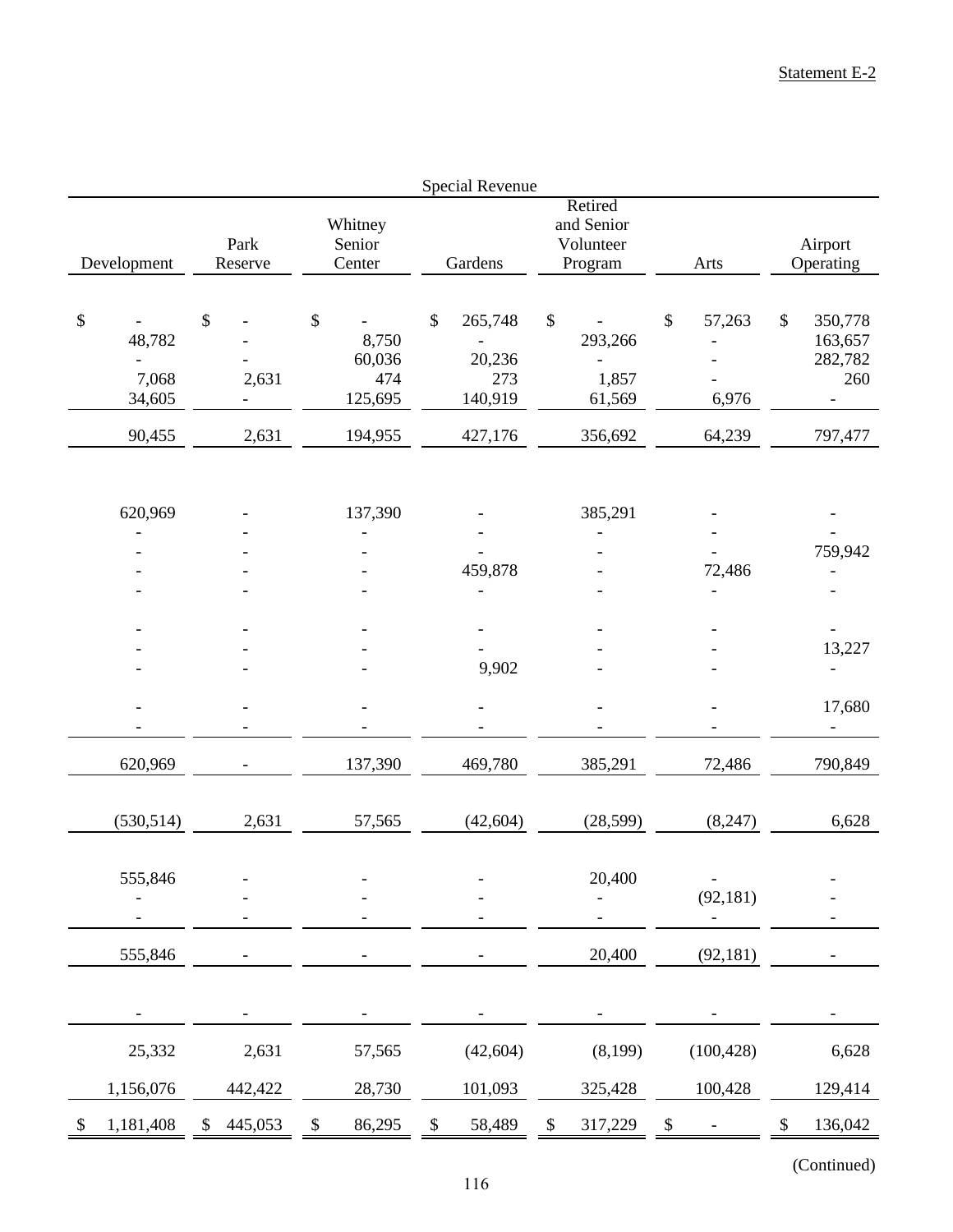### COMBINING STATEMENT OF REVENUES, EXPENDITURES AND CHANGES IN FUND BALANCE NON-MAJOR GOVERNMENTAL FUNDS For the Year Ended December 31, 2010

|                                             | Special Revenue           |            |    |                       |                                       |           |    |                                           |
|---------------------------------------------|---------------------------|------------|----|-----------------------|---------------------------------------|-----------|----|-------------------------------------------|
|                                             | Recreation                |            |    | <b>TIF</b><br>Norwest | <b>TIF</b><br>Centre Square<br>I & II |           |    | TIF<br>Security<br>Financial<br>$I \& II$ |
| Revenues:                                   |                           |            |    |                       |                                       |           |    |                                           |
| Taxes                                       | $\boldsymbol{\mathsf{S}}$ | 548,469    | \$ |                       | \$                                    |           | \$ |                                           |
| Intergovernmental                           |                           |            |    |                       |                                       |           |    |                                           |
| Charges for services                        |                           | 386,450    |    |                       |                                       |           |    |                                           |
| Investment income                           |                           | 1,210      |    |                       |                                       |           |    |                                           |
| Miscellaneous                               |                           | 24,250     |    |                       |                                       |           |    |                                           |
|                                             |                           |            |    |                       |                                       |           |    |                                           |
| <b>Total Revenues</b>                       |                           | 960,379    |    |                       |                                       |           |    |                                           |
| Expenditures:                               |                           |            |    |                       |                                       |           |    |                                           |
| Current                                     |                           |            |    |                       |                                       |           |    |                                           |
| General government                          |                           |            |    |                       |                                       |           |    |                                           |
| Public safety                               |                           |            |    |                       |                                       |           |    |                                           |
| Public works                                |                           |            |    |                       |                                       |           |    |                                           |
| Culture and recreation                      |                           | 907,874    |    |                       |                                       |           |    |                                           |
| Economic development                        |                           |            |    |                       |                                       |           |    |                                           |
| Capital outlay                              |                           |            |    |                       |                                       |           |    |                                           |
| Public safety                               |                           |            |    |                       |                                       |           |    |                                           |
| Public works                                |                           |            |    |                       |                                       |           |    |                                           |
| Culture and recreation                      |                           |            |    |                       |                                       |           |    |                                           |
| Debt service                                |                           |            |    |                       |                                       |           |    |                                           |
| Principal                                   |                           |            |    |                       |                                       |           |    |                                           |
| Interest and fiscal charges                 |                           |            |    |                       |                                       |           |    |                                           |
| <b>Total Expenditures</b>                   |                           | 907,874    |    |                       |                                       |           |    |                                           |
| Excess (Deficiency) of Revenues             |                           |            |    |                       |                                       |           |    |                                           |
| Over (Under) Expenditures                   |                           | 52,505     |    |                       |                                       |           |    |                                           |
| Other Financing Sources (Uses):             |                           |            |    |                       |                                       |           |    |                                           |
| Transfers in                                |                           |            |    |                       |                                       |           |    |                                           |
| Transfers out                               |                           | (355, 124) |    |                       |                                       |           |    |                                           |
| Proceeds from insurance                     |                           |            |    |                       |                                       |           |    |                                           |
| <b>Total Other Financing Sources (Uses)</b> |                           | (355, 124) |    |                       |                                       |           |    |                                           |
| Special Item:                               |                           |            |    |                       |                                       |           |    |                                           |
| Economic development transfer               |                           |            |    | 922,597               |                                       | (74, 474) |    | 47,578                                    |
| Net Change in Fund Balances                 |                           | (302, 619) |    | 922,597               |                                       | (74, 474) |    | 47,578                                    |
| Fund Balance - January 1                    |                           | 302,619    |    |                       |                                       |           |    |                                           |
| Fund Balance - December 31                  | $\mathcal{P}$             |            | S  | 922,597               | $\boldsymbol{\mathsf{S}}$             | (74, 474) | \$ | 47,578                                    |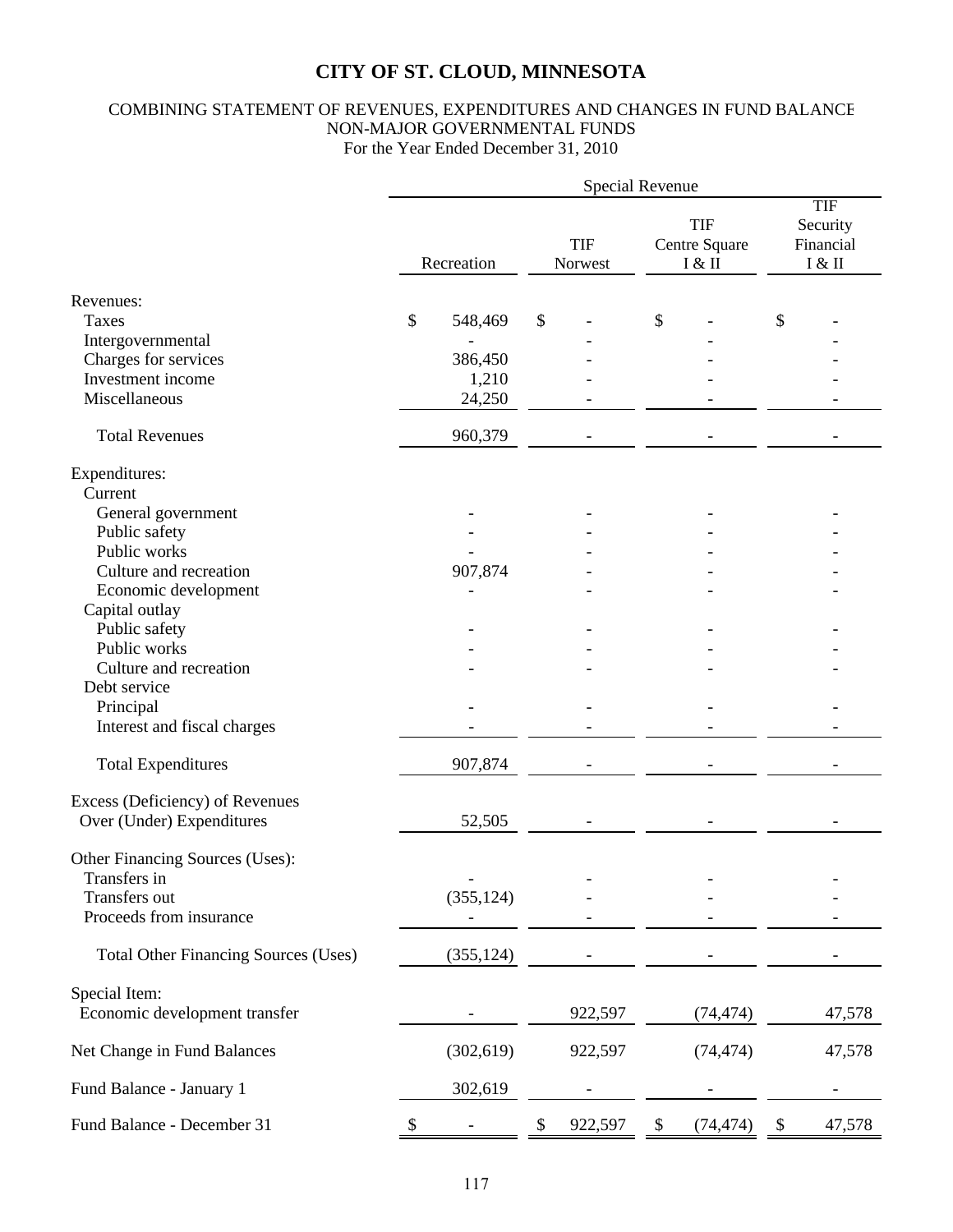|                            |                                           |               |                                 |              |                                                                |                           | Special Revenue                 |                              |        |        |                                  |              |                           |  |
|----------------------------|-------------------------------------------|---------------|---------------------------------|--------------|----------------------------------------------------------------|---------------------------|---------------------------------|------------------------------|--------|--------|----------------------------------|--------------|---------------------------|--|
|                            | <b>TIF</b><br>Purity Dairy<br>$\mathbf I$ |               | <b>TIF</b><br>Paramount<br>Ramp |              | $\ensuremath{\mathsf{TIF}}$<br><b>Purity Dairy</b><br>$\rm II$ |                           | <b>TIF</b><br>Lincoln<br>Target | TIF<br>Fingerhut<br>$\rm II$ |        |        | <b>TIF</b><br>Webway<br>$\rm II$ |              | TIF<br>Etc<br>Enterprises |  |
| \$                         |                                           | $\mathcal{S}$ |                                 | \$           |                                                                | $\boldsymbol{\mathsf{S}}$ |                                 | $\mathcal{S}$                |        | $\$\,$ |                                  | \$           |                           |  |
|                            |                                           |               |                                 |              |                                                                |                           |                                 |                              |        |        |                                  |              |                           |  |
|                            |                                           |               |                                 |              |                                                                |                           |                                 |                              |        |        |                                  |              |                           |  |
|                            | -                                         |               |                                 |              |                                                                |                           |                                 |                              |        |        |                                  |              |                           |  |
|                            |                                           |               |                                 |              |                                                                |                           |                                 |                              |        |        |                                  |              |                           |  |
|                            |                                           |               |                                 |              |                                                                |                           |                                 |                              |        |        |                                  |              |                           |  |
|                            |                                           |               |                                 |              |                                                                |                           |                                 |                              |        |        |                                  |              |                           |  |
|                            |                                           |               |                                 |              |                                                                |                           |                                 |                              |        |        |                                  |              |                           |  |
|                            |                                           |               |                                 |              |                                                                |                           |                                 |                              |        |        |                                  |              |                           |  |
|                            |                                           |               |                                 |              |                                                                |                           |                                 |                              |        |        |                                  |              |                           |  |
|                            |                                           |               |                                 |              |                                                                |                           |                                 |                              |        |        |                                  |              |                           |  |
|                            |                                           |               |                                 |              |                                                                |                           |                                 |                              |        |        |                                  |              |                           |  |
|                            |                                           |               |                                 |              |                                                                |                           |                                 |                              |        |        |                                  |              |                           |  |
|                            |                                           |               |                                 |              |                                                                |                           |                                 |                              |        |        |                                  |              |                           |  |
|                            |                                           |               |                                 |              |                                                                |                           |                                 |                              |        |        |                                  |              |                           |  |
|                            |                                           |               |                                 |              |                                                                |                           |                                 |                              |        |        |                                  |              |                           |  |
|                            |                                           |               |                                 |              |                                                                |                           |                                 |                              |        |        |                                  |              |                           |  |
|                            |                                           |               |                                 |              |                                                                |                           |                                 |                              |        |        |                                  |              |                           |  |
|                            |                                           |               |                                 |              |                                                                |                           |                                 |                              |        |        |                                  |              |                           |  |
|                            |                                           |               |                                 |              |                                                                |                           |                                 |                              |        |        |                                  |              |                           |  |
|                            |                                           |               |                                 |              |                                                                |                           |                                 |                              |        |        |                                  |              |                           |  |
|                            |                                           |               |                                 |              |                                                                |                           |                                 |                              |        |        |                                  |              |                           |  |
|                            |                                           |               |                                 |              |                                                                |                           |                                 |                              |        |        |                                  |              |                           |  |
|                            | 2,844                                     |               | 57,563                          |              | 12,553                                                         |                           | 215,374                         |                              | 57,457 |        | 195,993                          |              | 35,536                    |  |
|                            | 2,844                                     |               | 57,563                          |              | 12,553                                                         |                           | 215,374                         |                              | 57,457 |        | 195,993                          |              | 35,536                    |  |
|                            | $\overline{\phantom{0}}$                  |               |                                 |              |                                                                |                           |                                 |                              |        |        |                                  |              | $\overline{\phantom{a}}$  |  |
| $\boldsymbol{\mathcal{S}}$ | 2,844                                     | $\mathbb{S}$  | 57,563                          | $\mathbb{S}$ | 12,553                                                         | $\mathbb{S}$              | 215,374                         | $\boldsymbol{\$}$            | 57,457 | $\,$   | 195,993                          | $\mathbb{S}$ | 35,536                    |  |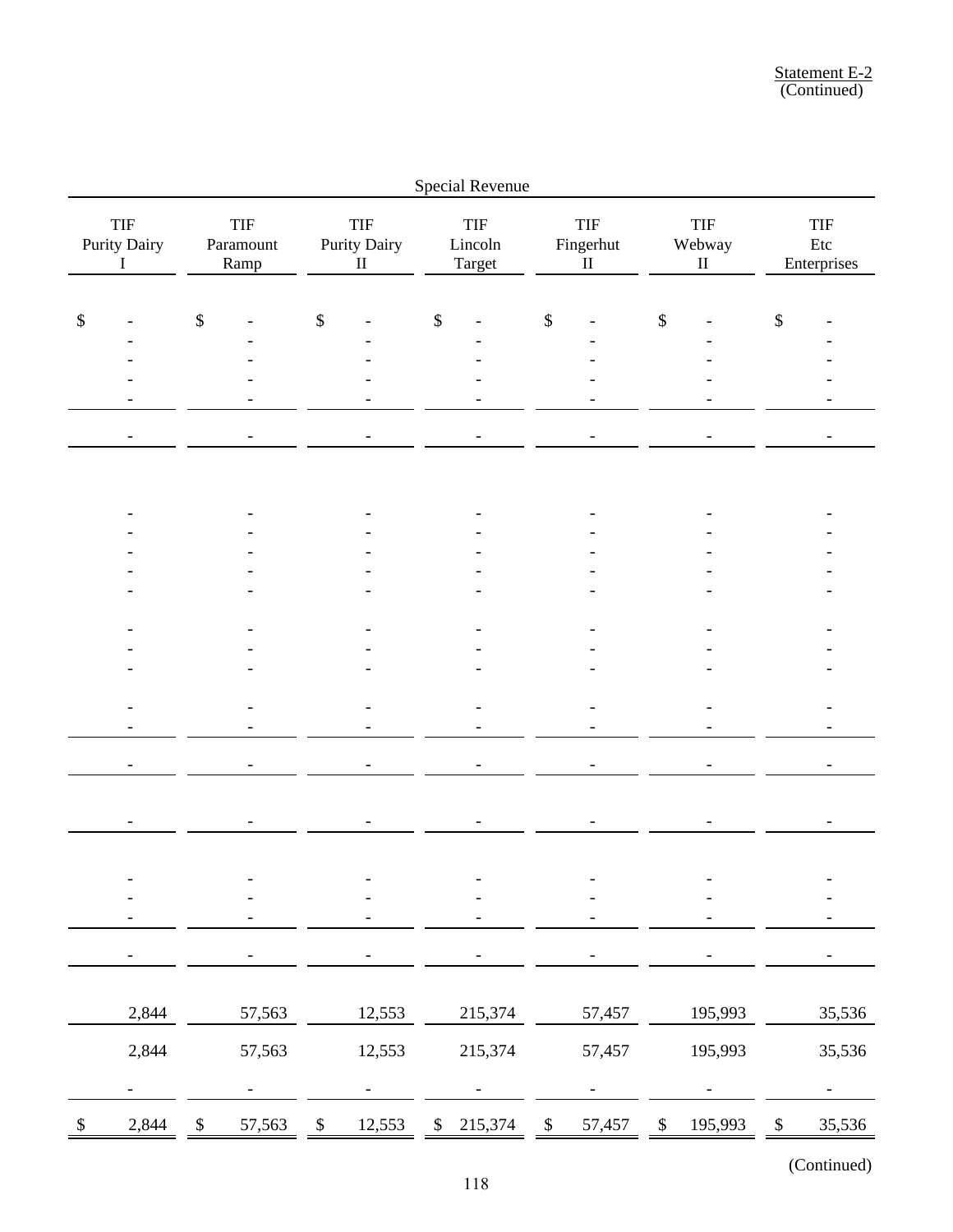### COMBINING STATEMENT OF REVENUES, EXPENDITURES AND CHANGES IN FUND BALANCE NON-MAJOR GOVERNMENTAL FUNDS For the Year Ended December 31, 2010

|                                             | <b>Special Revenue</b> |                                      |                                                    |                                   |  |  |  |  |  |
|---------------------------------------------|------------------------|--------------------------------------|----------------------------------------------------|-----------------------------------|--|--|--|--|--|
|                                             | <b>TIF</b><br>Eastgate | TIF<br>Goettens<br>Rental<br>Housing | TIF<br>Goettens<br><b>Single Family</b><br>Housing | <b>TIF</b><br>Westwood<br>Village |  |  |  |  |  |
| Revenues:                                   |                        |                                      |                                                    |                                   |  |  |  |  |  |
| Taxes                                       | $\mathcal{S}$          | \$                                   | \$                                                 | \$                                |  |  |  |  |  |
| Intergovernmental                           |                        |                                      |                                                    |                                   |  |  |  |  |  |
| Charges for services                        |                        |                                      |                                                    |                                   |  |  |  |  |  |
| Investment income                           |                        |                                      |                                                    |                                   |  |  |  |  |  |
| Miscellaneous                               |                        |                                      |                                                    |                                   |  |  |  |  |  |
| <b>Total Revenues</b>                       |                        |                                      |                                                    |                                   |  |  |  |  |  |
| Expenditures:                               |                        |                                      |                                                    |                                   |  |  |  |  |  |
| Current                                     |                        |                                      |                                                    |                                   |  |  |  |  |  |
| General government                          |                        |                                      |                                                    |                                   |  |  |  |  |  |
| Public safety                               |                        |                                      |                                                    |                                   |  |  |  |  |  |
| Public works                                |                        |                                      |                                                    |                                   |  |  |  |  |  |
| Culture and recreation                      |                        |                                      |                                                    |                                   |  |  |  |  |  |
| Economic development                        |                        |                                      |                                                    |                                   |  |  |  |  |  |
| Capital outlay                              |                        |                                      |                                                    |                                   |  |  |  |  |  |
| Public safety                               |                        |                                      |                                                    |                                   |  |  |  |  |  |
| Public works                                |                        |                                      |                                                    |                                   |  |  |  |  |  |
| Culture and recreation                      |                        |                                      |                                                    |                                   |  |  |  |  |  |
| Debt service                                |                        |                                      |                                                    |                                   |  |  |  |  |  |
| Principal                                   |                        |                                      |                                                    |                                   |  |  |  |  |  |
| Interest and fiscal charges                 |                        |                                      |                                                    |                                   |  |  |  |  |  |
| <b>Total Expenditures</b>                   |                        |                                      |                                                    |                                   |  |  |  |  |  |
| Excess (Deficiency) of Revenues             |                        |                                      |                                                    |                                   |  |  |  |  |  |
| Over (Under) Expenditures                   |                        |                                      |                                                    |                                   |  |  |  |  |  |
| Other Financing Sources (Uses):             |                        |                                      |                                                    |                                   |  |  |  |  |  |
| Transfers in                                |                        |                                      |                                                    |                                   |  |  |  |  |  |
| Transfers out                               |                        |                                      |                                                    |                                   |  |  |  |  |  |
| Proceeds from insurance                     |                        |                                      |                                                    |                                   |  |  |  |  |  |
| <b>Total Other Financing Sources (Uses)</b> |                        |                                      |                                                    |                                   |  |  |  |  |  |
| Special Item:                               |                        |                                      |                                                    |                                   |  |  |  |  |  |
| Economic development transfer               | (13, 642)              | (6,996)                              | 13,421                                             | 170,590                           |  |  |  |  |  |
| Net Change in Fund Balances                 | (13, 642)              | (6,996)                              | 13,421                                             | 170,590                           |  |  |  |  |  |
| Fund Balance - January 1                    |                        |                                      |                                                    |                                   |  |  |  |  |  |
| Fund Balance - December 31                  | (13, 642)<br>P         | (6,996)<br>\$                        | 13,421<br>\$                                       | 170,590<br>\$                     |  |  |  |  |  |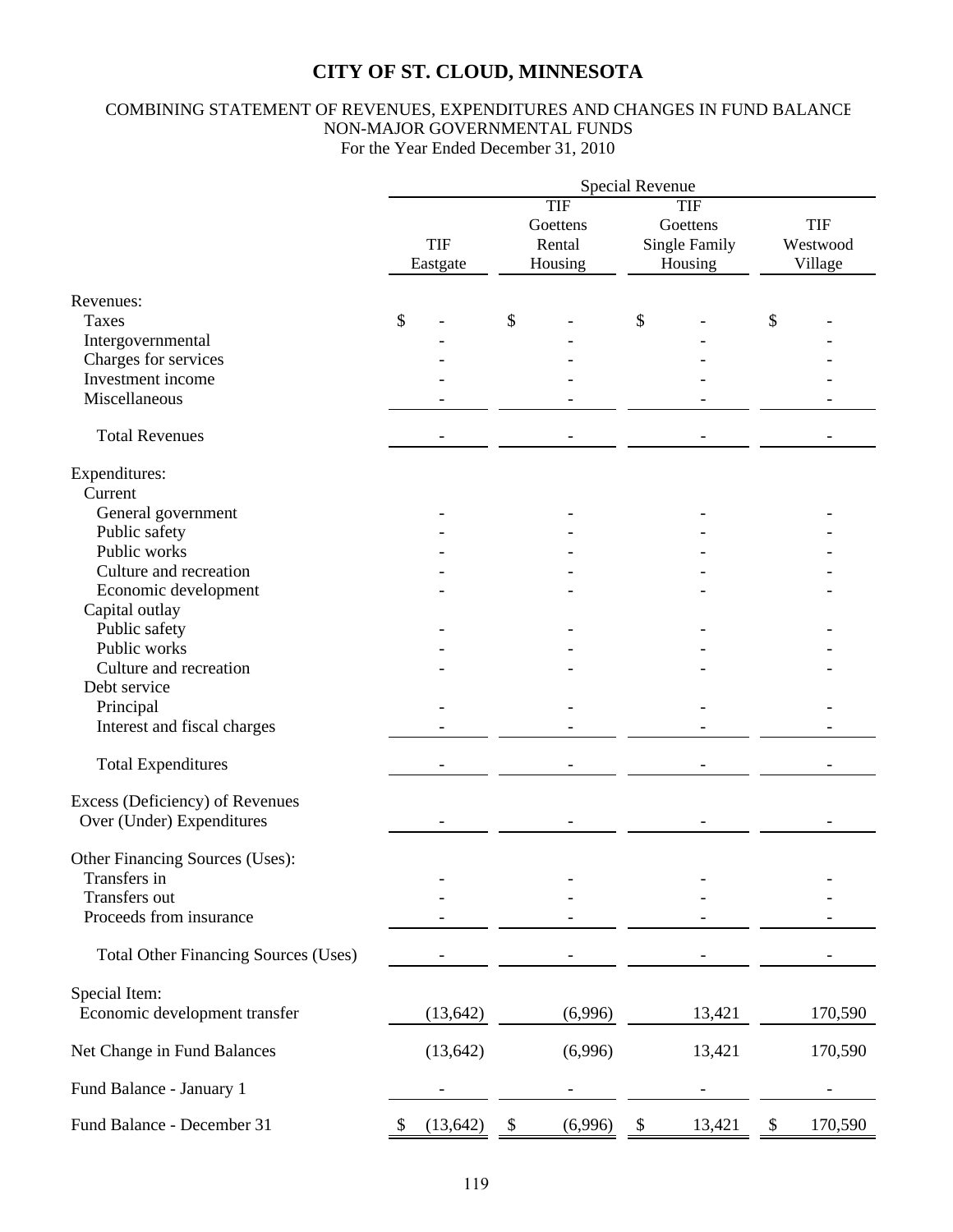|        |                |                   |                                               |                           |                                             |                   | Special Revenue                      |              |                        |                   |                                  |      |                                                                               |
|--------|----------------|-------------------|-----------------------------------------------|---------------------------|---------------------------------------------|-------------------|--------------------------------------|--------------|------------------------|-------------------|----------------------------------|------|-------------------------------------------------------------------------------|
|        | TIF<br>Antoich |                   | <b>TIF</b><br>Eich<br>Holdings<br>LLC Project |                           | <b>TIF</b><br>Westwood<br>Phase<br>$\rm II$ |                   | <b>TIF</b><br>Westwind<br>Apartments |              | <b>TIF</b><br>Mahowald |                   | <b>TIF</b><br>5th Avenue<br>Live |      | <b>TIF</b><br>$\ensuremath{\mathsf{NABC}}$<br>Holdings/Tri<br>County Abstract |
| $\$\,$ |                | $\boldsymbol{\$}$ |                                               | $\$\,$                    |                                             | \$                |                                      | \$           |                        | \$                |                                  | $\$$ |                                                                               |
|        |                |                   |                                               |                           |                                             |                   |                                      |              |                        |                   |                                  |      |                                                                               |
|        |                |                   |                                               |                           |                                             |                   |                                      |              |                        |                   |                                  |      |                                                                               |
|        |                |                   |                                               |                           |                                             |                   |                                      |              |                        |                   |                                  |      |                                                                               |
|        |                |                   |                                               |                           |                                             |                   |                                      |              |                        |                   |                                  |      |                                                                               |
|        |                |                   |                                               |                           |                                             |                   |                                      |              |                        |                   |                                  |      |                                                                               |
|        |                |                   |                                               |                           |                                             |                   |                                      |              |                        |                   |                                  |      |                                                                               |
|        |                |                   |                                               |                           |                                             |                   |                                      |              |                        |                   |                                  |      |                                                                               |
|        |                |                   |                                               |                           |                                             |                   |                                      |              |                        |                   |                                  |      |                                                                               |
|        |                |                   |                                               |                           |                                             |                   |                                      |              |                        |                   |                                  |      |                                                                               |
|        |                |                   |                                               |                           |                                             |                   |                                      |              |                        |                   |                                  |      |                                                                               |
|        |                |                   |                                               |                           |                                             |                   |                                      |              |                        |                   |                                  |      |                                                                               |
|        |                |                   |                                               |                           |                                             |                   |                                      |              |                        |                   |                                  |      |                                                                               |
|        |                |                   |                                               |                           |                                             |                   |                                      |              |                        |                   |                                  |      |                                                                               |
|        |                |                   |                                               |                           |                                             |                   |                                      |              |                        |                   |                                  |      |                                                                               |
|        |                |                   |                                               |                           |                                             |                   |                                      |              |                        |                   |                                  |      |                                                                               |
|        |                |                   |                                               |                           |                                             |                   |                                      |              |                        |                   |                                  |      |                                                                               |
|        |                |                   |                                               |                           |                                             |                   |                                      |              |                        |                   |                                  |      |                                                                               |
|        |                |                   |                                               |                           |                                             |                   |                                      |              |                        |                   |                                  |      |                                                                               |
|        |                |                   |                                               |                           |                                             |                   |                                      |              |                        |                   |                                  |      |                                                                               |
|        |                |                   |                                               |                           |                                             |                   |                                      |              |                        |                   |                                  |      |                                                                               |
|        |                |                   |                                               |                           |                                             |                   |                                      |              |                        |                   |                                  |      |                                                                               |
|        | 205,792        |                   | (4, 816)                                      |                           | (71, 561)                                   |                   | 469                                  |              | (1, 330)               |                   | (139, 450)                       |      | (17,242)                                                                      |
|        | 205,792        |                   | (4, 816)                                      |                           | (71, 561)                                   |                   | 469                                  |              | (1, 330)               |                   | (139, 450)                       |      | (17,242)                                                                      |
|        |                |                   |                                               |                           |                                             |                   |                                      |              |                        |                   |                                  |      |                                                                               |
|        | 205,792        | \$                | (4,816)                                       | $\boldsymbol{\mathsf{S}}$ | (71, 561)                                   | $\boldsymbol{\$}$ | 469                                  | $\mathbb{S}$ | (1,330)                | $\boldsymbol{\$}$ | (139, 450)                       | \$   | (17, 242)                                                                     |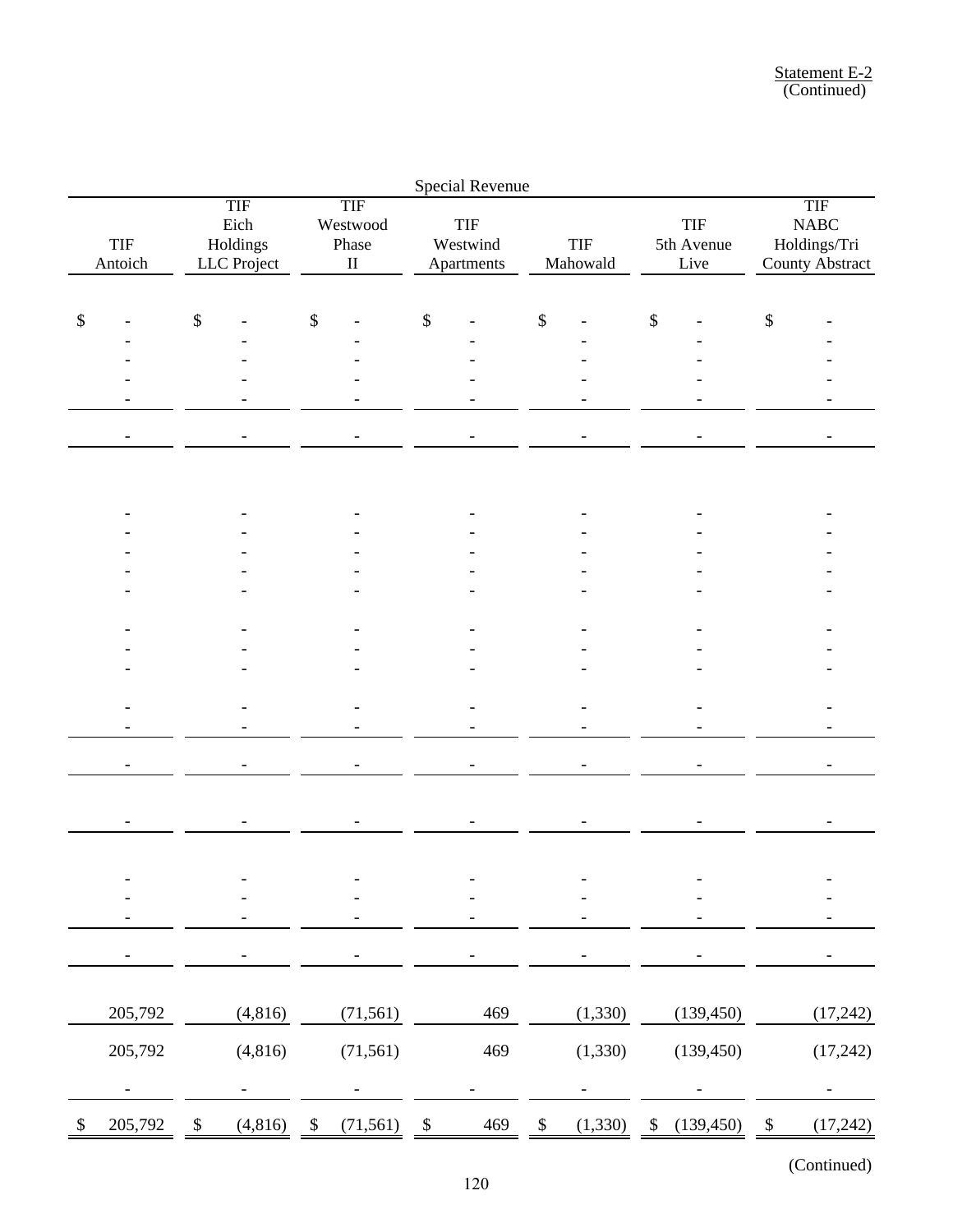### COMBINING STATEMENT OF REVENUES, EXPENDITURES AND CHANGES IN FUND BALANCE NON-MAJOR GOVERNMENTAL FUNDS For the Year Ended December 31, 2010

|                                             | Special Revenue |                                |                               |        |                   |        |    |                        |  |
|---------------------------------------------|-----------------|--------------------------------|-------------------------------|--------|-------------------|--------|----|------------------------|--|
|                                             |                 | <b>TIF</b><br>Model<br>College | Fire<br>Hazardous<br>Material |        | School<br>Liaison |        |    | Hotel-<br>Motel<br>Tax |  |
| Revenues:                                   |                 |                                |                               |        |                   |        |    |                        |  |
| Taxes                                       | \$              |                                | \$                            |        | \$                |        | \$ | 600,180                |  |
| Intergovernmental                           |                 |                                |                               | 27,380 |                   |        |    |                        |  |
| Charges for services                        |                 |                                |                               |        |                   |        |    |                        |  |
| Investment income                           |                 |                                |                               | 130    |                   | 163    |    | 950                    |  |
| Miscellaneous                               |                 |                                |                               |        |                   | 6,158  |    | 93,506                 |  |
| <b>Total Revenues</b>                       |                 |                                |                               | 27,510 |                   | 6,321  |    | 694,636                |  |
| Expenditures:                               |                 |                                |                               |        |                   |        |    |                        |  |
| Current                                     |                 |                                |                               |        |                   |        |    |                        |  |
| General government                          |                 |                                |                               |        |                   |        |    | 707,498                |  |
| Public safety                               |                 |                                |                               | 16,316 |                   | 4,292  |    |                        |  |
| Public works                                |                 |                                |                               |        |                   |        |    |                        |  |
| Culture and recreation                      |                 |                                |                               |        |                   |        |    |                        |  |
| Economic development                        |                 |                                |                               |        |                   |        |    |                        |  |
| Capital outlay                              |                 |                                |                               |        |                   |        |    |                        |  |
| Public safety                               |                 |                                |                               | 3,060  |                   |        |    |                        |  |
| Public works                                |                 |                                |                               |        |                   |        |    |                        |  |
| Culture and recreation                      |                 |                                |                               |        |                   |        |    |                        |  |
| Debt service                                |                 |                                |                               |        |                   |        |    |                        |  |
| Principal                                   |                 |                                |                               |        |                   |        |    |                        |  |
| Interest and fiscal charges                 |                 |                                |                               |        |                   |        |    |                        |  |
|                                             |                 |                                |                               |        |                   |        |    |                        |  |
| <b>Total Expenditures</b>                   |                 |                                |                               | 19,376 |                   | 4,292  |    | 707,498                |  |
| Excess (Deficiency) of Revenues             |                 |                                |                               |        |                   |        |    |                        |  |
| Over (Under) Expenditures                   |                 |                                |                               | 8,134  |                   | 2,029  |    | (12, 862)              |  |
| Other Financing Sources (Uses):             |                 |                                |                               |        |                   |        |    |                        |  |
| Transfers in                                |                 |                                |                               |        |                   |        |    |                        |  |
| Transfers out                               |                 |                                |                               |        |                   |        |    |                        |  |
| Proceeds from insurance                     |                 |                                |                               |        |                   |        |    |                        |  |
| <b>Total Other Financing Sources (Uses)</b> |                 |                                |                               |        |                   |        |    |                        |  |
| Special Item:                               |                 |                                |                               |        |                   |        |    |                        |  |
| Economic development transfer               |                 | (38, 528)                      |                               |        |                   |        |    |                        |  |
| Net Change in Fund Balances                 |                 | (38, 528)                      |                               | 8,134  |                   | 2,029  |    | (12, 862)              |  |
| Fund Balance - January 1                    |                 |                                |                               | 18,355 |                   | 18,911 |    | 147,301                |  |
| Fund Balance - December 31                  |                 | (38, 528)                      | \$                            | 26,489 | $\$\$             | 20,940 | \$ | 134,439                |  |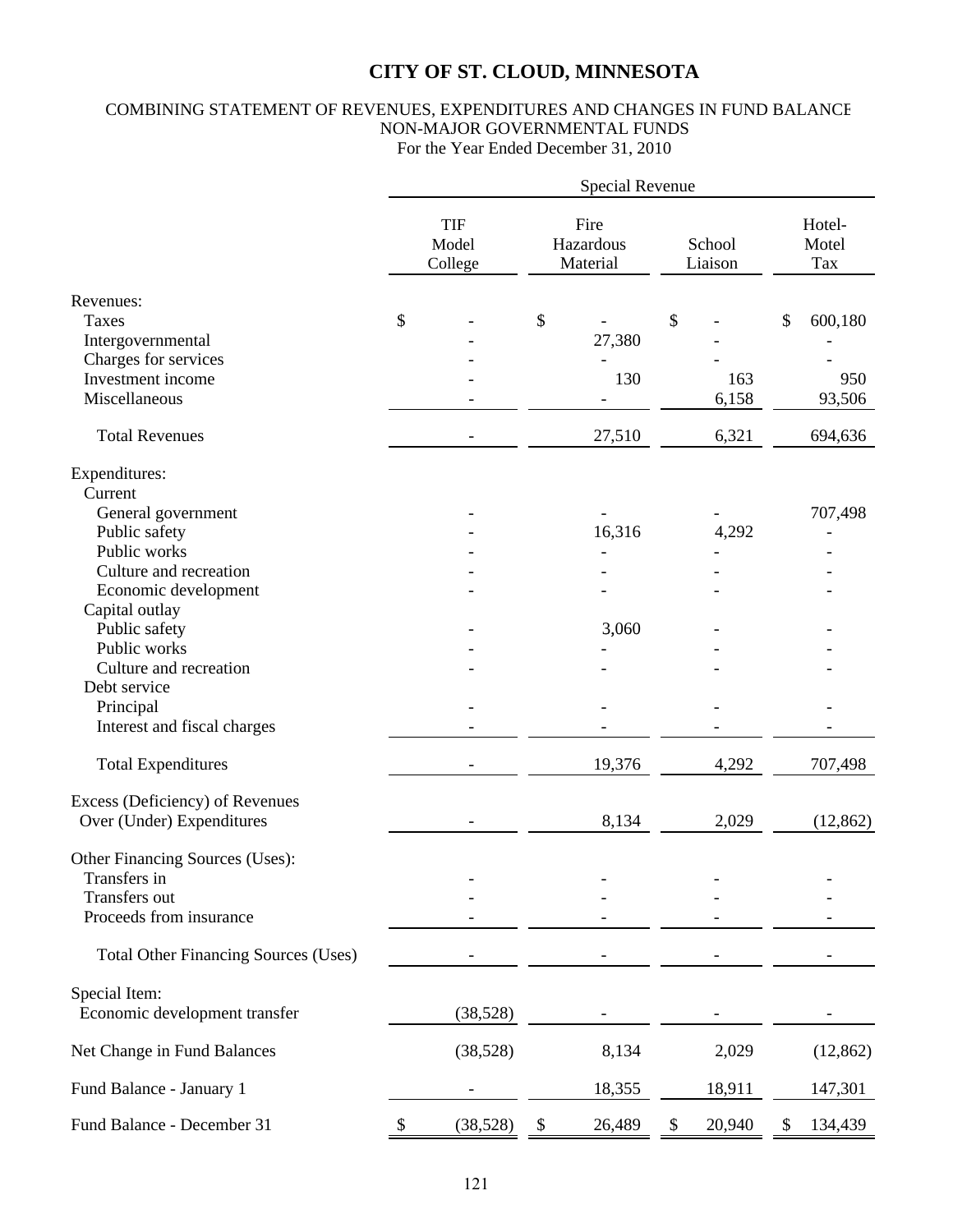|                                                                | Special Revenue                                               |                                                                         | Debt Service                                                              |                                                   |                                      |                                                                   |  |
|----------------------------------------------------------------|---------------------------------------------------------------|-------------------------------------------------------------------------|---------------------------------------------------------------------------|---------------------------------------------------|--------------------------------------|-------------------------------------------------------------------|--|
| Metropolitan<br>Area Network<br>Consortium                     | Cable TV<br>Access<br>Operating                               | Emergency                                                               | Total                                                                     | Tax<br>Increment<br><b>Bonds</b>                  | Library<br>Sales Tax<br><b>Bonds</b> | Public<br>Safety<br><b>Bonds</b>                                  |  |
| $\boldsymbol{\mathsf{S}}$<br>54,593<br>352<br>33,165<br>88,110 | \$<br>153,574<br>2,437<br>$\overline{\phantom{a}}$<br>156,011 | $\boldsymbol{\mathsf{S}}$<br>1,996<br>$\overline{\phantom{0}}$<br>1,996 | \$<br>5,109,200<br>1,576,470<br>840,488<br>40,182<br>635,406<br>8,201,746 | 1,248,238<br>\$<br>10,631<br>569,465<br>1,828,334 | \$                                   | \$<br>2,814,273<br>5,357<br>$\overline{\phantom{0}}$<br>2,819,630 |  |
|                                                                |                                                               |                                                                         |                                                                           |                                                   | $\overline{\phantom{a}}$             |                                                                   |  |
| 117,163<br>$\overline{a}$                                      | 11,360<br>$\overline{\phantom{0}}$                            |                                                                         | 1,979,671<br>183,459<br>759,942<br>1,851,224<br>846,239                   | 307,631                                           |                                      |                                                                   |  |
|                                                                |                                                               |                                                                         | 341,953<br>13,227<br>25,560                                               |                                                   |                                      |                                                                   |  |
|                                                                |                                                               |                                                                         | 17,680                                                                    | 310,000<br>159,090                                | 1,625,000<br>1,081,731               | 1,280,000<br>1,434,794                                            |  |
| 117,163                                                        | 11,360                                                        |                                                                         | 6,018,955                                                                 | 776,721                                           | 2,706,731                            | 2,714,794                                                         |  |
| (29, 053)                                                      | 144,651                                                       | 1,996                                                                   | 2,182,791                                                                 | 1,051,613                                         | (2,706,731)                          | 104,836                                                           |  |
| 20,600                                                         |                                                               |                                                                         | 596,846<br>(3,154,036)<br>200,377                                         | (2,673,582)                                       | 2,706,731                            | 618,978                                                           |  |
| 20,600                                                         |                                                               |                                                                         | (2,356,813)                                                               | (2,673,582)                                       | 2,706,731                            | 618,978                                                           |  |
|                                                                |                                                               |                                                                         | 2,059,060                                                                 |                                                   |                                      |                                                                   |  |
| (8, 453)                                                       | 144,651                                                       | 1,996                                                                   | 1,885,038                                                                 | (1,621,969)                                       |                                      | 723,814                                                           |  |
| 67,533                                                         | 352,343                                                       | 340,262                                                                 | 8,136,893                                                                 | 1,621,969                                         |                                      | 2,481,255                                                         |  |
| 59,080<br>S                                                    | 496,994                                                       | 342,258                                                                 | \$10,021,931                                                              | \$                                                |                                      | 3,205,069<br>\$                                                   |  |
|                                                                |                                                               |                                                                         |                                                                           |                                                   |                                      |                                                                   |  |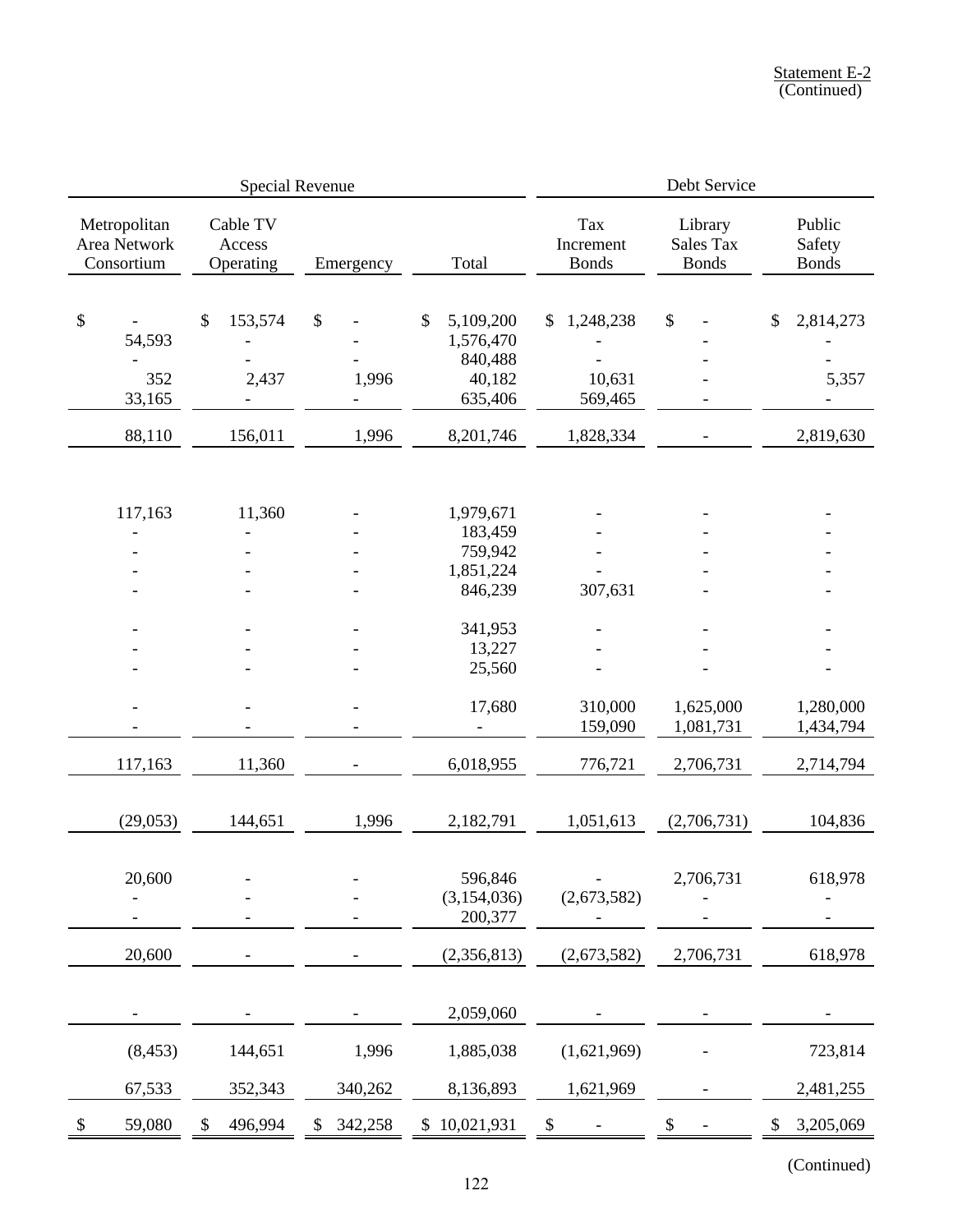### COMBINING STATEMENT OF REVENUES, EXPENDITURES AND CHANGES IN FUND BALANCE NON-MAJOR GOVERNMENTAL FUNDS For the Year Ended December 31, 2010

|                                             | Debt Service    |        | <b>Capital Projects</b>  |    |                                           |  |  |  |
|---------------------------------------------|-----------------|--------|--------------------------|----|-------------------------------------------|--|--|--|
|                                             | Total           |        | Permanent<br>Improvement |    | Permanent<br>Improvement<br>Redevelopment |  |  |  |
| Revenues:                                   |                 |        |                          |    |                                           |  |  |  |
| <b>Taxes</b>                                | \$<br>4,062,511 | \$     | 142,448                  | \$ |                                           |  |  |  |
| Intergovernmental                           |                 |        |                          |    |                                           |  |  |  |
| Charges for services                        |                 |        |                          |    |                                           |  |  |  |
| Investment income                           | 15,988          |        | 10,692                   |    | 3,546                                     |  |  |  |
| Miscellaneous                               | 569,465         |        | 65,075                   |    |                                           |  |  |  |
| <b>Total Revenues</b>                       | 4,647,964       |        | 218,215                  |    | 3,546                                     |  |  |  |
| Expenditures:                               |                 |        |                          |    |                                           |  |  |  |
| Current                                     |                 |        |                          |    |                                           |  |  |  |
| General government                          |                 |        |                          |    |                                           |  |  |  |
| Public safety                               |                 |        |                          |    |                                           |  |  |  |
| Public works                                |                 |        | 269,090                  |    |                                           |  |  |  |
| Culture and recreation                      |                 |        |                          |    |                                           |  |  |  |
| Economic development                        | 307,631         |        |                          |    |                                           |  |  |  |
| Capital outlay                              |                 |        |                          |    |                                           |  |  |  |
| Public safety                               |                 |        |                          |    |                                           |  |  |  |
| Public works                                |                 |        | 175                      |    |                                           |  |  |  |
| Culture and recreation                      |                 |        |                          |    |                                           |  |  |  |
| Debt service                                |                 |        |                          |    |                                           |  |  |  |
| Principal                                   | 3,215,000       |        |                          |    |                                           |  |  |  |
| Interest and fiscal charges                 | 2,675,615       |        |                          |    |                                           |  |  |  |
| <b>Total Expenditures</b>                   | 6,198,246       |        | 269,265                  |    |                                           |  |  |  |
| Excess (Deficiency) of Revenues             |                 |        |                          |    |                                           |  |  |  |
| Over (Under) Expenditures                   | (1,550,282)     |        | (51,050)                 |    | 3,546                                     |  |  |  |
| Other Financing Sources (Uses):             |                 |        |                          |    |                                           |  |  |  |
| Transfers in                                | 3,325,709       |        |                          |    |                                           |  |  |  |
| Transfers out                               | (2,673,582)     |        | (270, 655)               |    |                                           |  |  |  |
| Proceeds from insurance                     |                 |        |                          |    |                                           |  |  |  |
| <b>Total Other Financing Sources (Uses)</b> | 652,127         |        | (270, 655)               |    |                                           |  |  |  |
| Special Item:                               |                 |        |                          |    |                                           |  |  |  |
| Economic development transfer               |                 |        |                          |    |                                           |  |  |  |
| Net Change in Fund Balances                 | (898, 155)      |        | (321,705)                |    | 3,546                                     |  |  |  |
| Fund Balance - January 1                    | 4,103,224       |        | 1,845,080                |    | 599,055                                   |  |  |  |
| Fund Balance - December 31                  | \$<br>3,205,069 | $\$\,$ | 1,523,375                | \$ | 602,601                                   |  |  |  |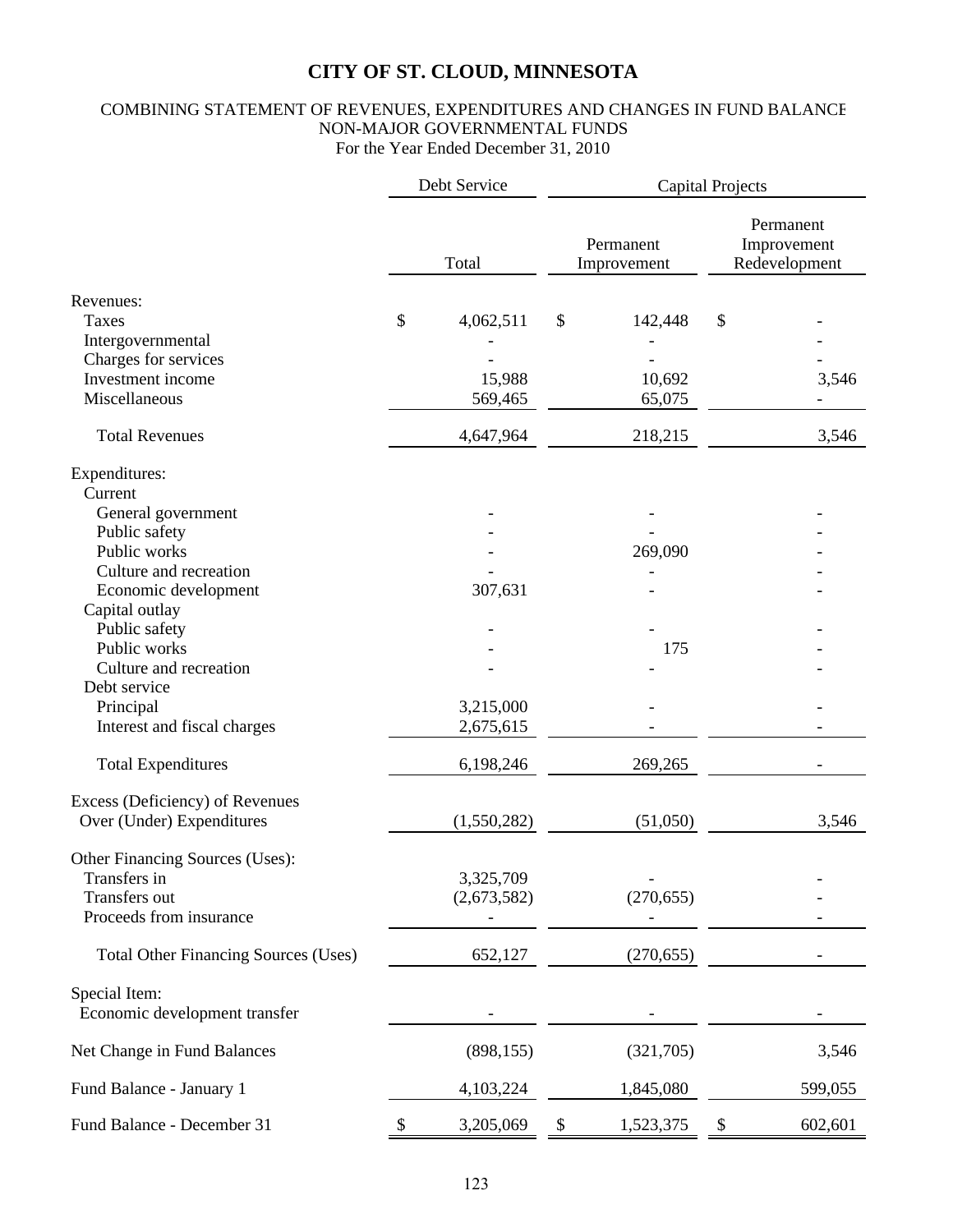|                                     |                                      |                                   | <b>Capital Projects</b>      |                                             |                                 |                                               |
|-------------------------------------|--------------------------------------|-----------------------------------|------------------------------|---------------------------------------------|---------------------------------|-----------------------------------------------|
| Airport<br>Construction             | Energy<br>Improvements               | Police<br>Station<br>Construction | I-94<br><b>Business Park</b> | $I-94$<br><b>Business Park</b><br>Marketing | Airport<br><b>Business Park</b> | Park<br>Improvements<br>and<br>Beautification |
| $\mathbb{S}$<br>46,907<br>1,026,186 | \$<br>565,885                        | \$                                | \$                           | $\boldsymbol{\mathsf{S}}$                   | \$                              | 1,357,000<br>$\mathcal{S}$<br>71,838          |
| 1,918<br>5,300                      | 32,600                               | 3,028<br>11,434                   |                              |                                             |                                 | 2,720<br>138,937                              |
| 1,080,311                           | 598,485                              | 14,462                            |                              |                                             |                                 | 1,570,495                                     |
| 223,102                             |                                      | 194,740                           |                              |                                             |                                 | 63,603                                        |
| 1,069,343                           | 603,161                              | 2,053,324                         |                              |                                             |                                 | 1,768,707                                     |
|                                     |                                      |                                   |                              |                                             |                                 |                                               |
| 1,292,445                           | 603,161                              | 2,248,064                         |                              |                                             |                                 | 1,832,310                                     |
| (212, 134)                          | (4,676)                              | (2, 233, 602)                     |                              |                                             |                                 | (261, 815)                                    |
|                                     |                                      | 100,000<br>(1, 112, 784)          |                              |                                             |                                 | $\overline{\phantom{0}}$<br>(100,000)         |
|                                     |                                      | (1,012,784)                       |                              |                                             |                                 | (100,000)                                     |
|                                     |                                      |                                   | 122,399                      | 34,846                                      | (487)                           |                                               |
| (212, 134)                          | (4,676)                              | (3,246,386)                       | 122,399                      | 34,846                                      | (487)                           | (361, 815)                                    |
| (876, 356)                          |                                      | 3,246,386                         |                              |                                             |                                 | 595,619                                       |
| (1,088,490)<br>$\mathcal{S}$        | (4,676)<br>$\boldsymbol{\mathsf{S}}$ | \$                                | \$<br>122,399                | 34,846<br>\$                                | (487)<br>\$                     | 233,804<br>$\boldsymbol{\mathsf{S}}$          |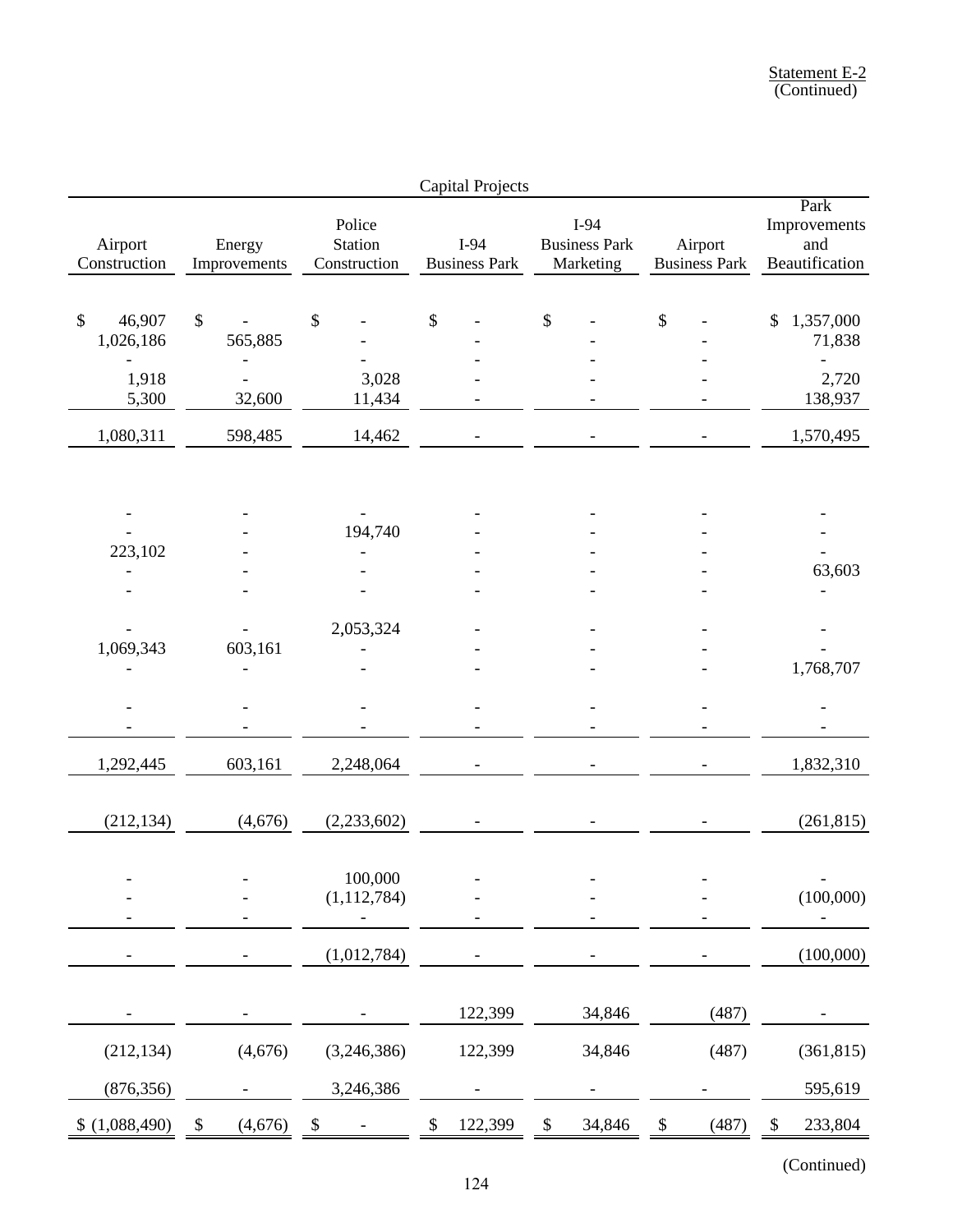### COMBINING STATEMENT OF REVENUES, EXPENDITURES AND CHANGES IN FUND BALANCE NON-MAJOR GOVERNMENTAL FUNDS For the Year Ended December 31, 2010

|                                                                                             |   | <b>Capital Projects</b>        |                                     |                                             |                                     |
|---------------------------------------------------------------------------------------------|---|--------------------------------|-------------------------------------|---------------------------------------------|-------------------------------------|
|                                                                                             |   | Municipal<br>State-Aid<br>Road | Total                               | Total<br>Non-Major<br>Governmental<br>Funds |                                     |
| Revenues:<br>Taxes<br>Intergovernmental<br>Charges for services                             |   | 621,680                        | \$<br>1,546,355<br>2,285,589        | \$                                          | 10,718,066<br>3,862,059<br>840,488  |
| Investment income<br>Miscellaneous                                                          |   | 24,981                         | 46,885<br>253,346                   |                                             | 103,055<br>1,458,217                |
| <b>Total Revenues</b>                                                                       |   | 646,661                        | 4,132,175                           |                                             | 16,981,885                          |
| Expenditures:<br>Current                                                                    |   |                                |                                     |                                             |                                     |
| General government<br>Public safety<br>Public works                                         |   |                                | 194,740<br>492,192                  |                                             | 1,979,671<br>378,199<br>1,252,134   |
| Culture and recreation<br>Economic development<br>Capital outlay                            |   |                                | 63,603                              |                                             | 1,914,827<br>1,153,870              |
| Public safety<br>Public works<br>Culture and recreation<br>Debt service                     |   |                                | 2,053,324<br>1,672,679<br>1,768,707 |                                             | 2,395,277<br>1,685,906<br>1,794,267 |
| Principal<br>Interest and fiscal charges                                                    |   |                                |                                     |                                             | 3,232,680<br>2,675,615              |
| <b>Total Expenditures</b>                                                                   |   |                                | 6,245,245                           |                                             | 18,462,446                          |
| Excess (Deficiency) of Revenues<br>Over (Under) Expenditures                                |   | 646,661                        | (2, 113, 070)                       |                                             | (1,480,561)                         |
| Other Financing Sources (Uses):<br>Transfers in<br>Transfers out<br>Proceeds from insurance |   | (540,000)                      | 100,000<br>(2,023,439)              |                                             | 4,022,555<br>(7,851,057)<br>200,377 |
| <b>Total Other Financing Sources (Uses)</b>                                                 |   | (540,000)                      | (1,923,439)                         |                                             | (3,628,125)                         |
| Special Item:<br>Economic development transfer                                              |   |                                | 156,758                             |                                             | 2,215,818                           |
| Net Change in Fund Balances                                                                 |   | 106,661                        | (3,879,751)                         |                                             | (2,892,868)                         |
| Fund Balance - January 1                                                                    |   | 1,945,727                      | 7,355,511                           |                                             | 19,595,628                          |
| Fund Balance - December 31                                                                  | S | 2,052,388                      | \$<br>3,475,760                     | \$                                          | 16,702,760                          |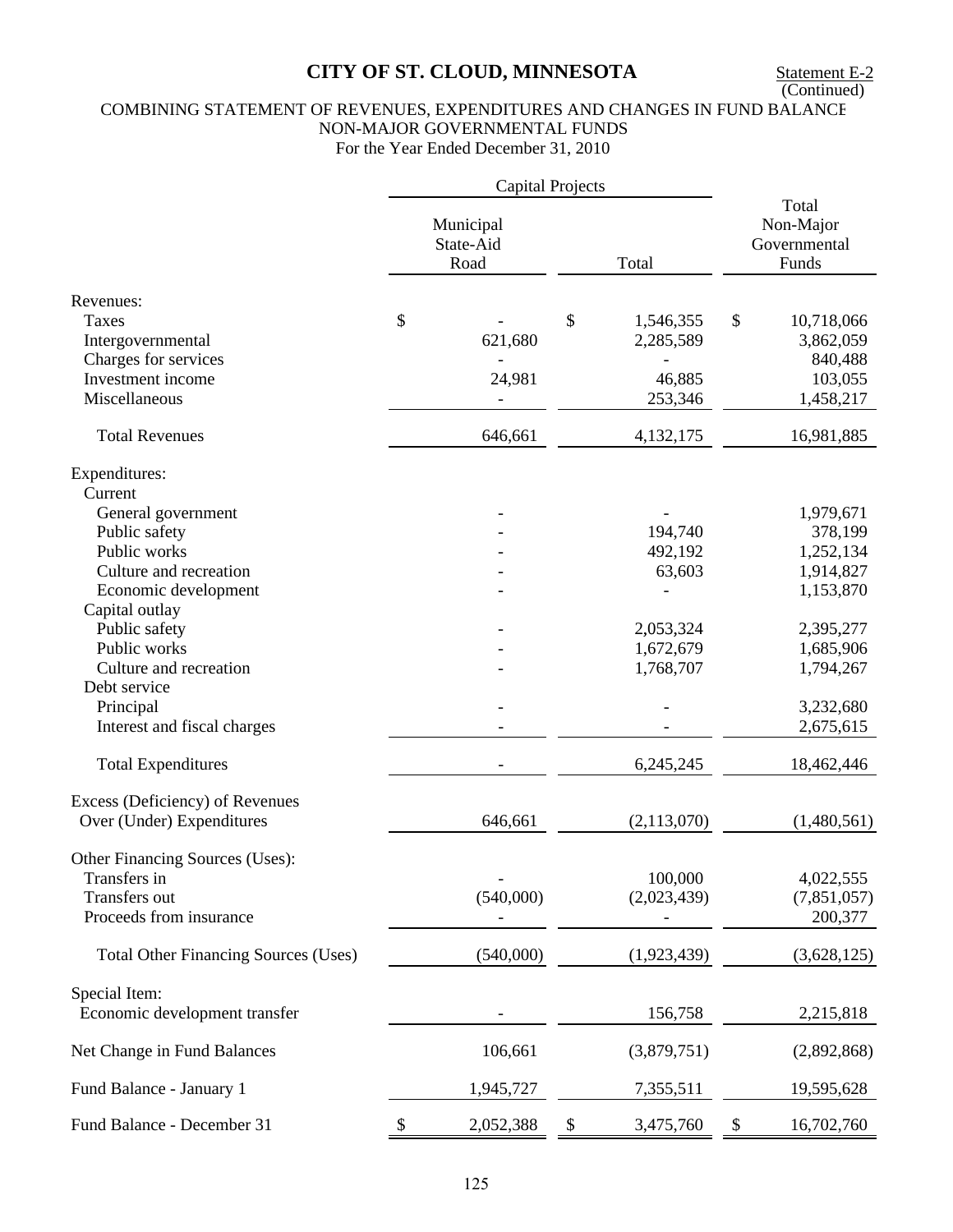### GENERAL FUND SCHEDULE OF REVENUES, COMPARED TO BUDGET For the Year Ended December 31, 2010

|                                       |              |                                  |                   | Variance with<br>Final Budget - |  |  |
|---------------------------------------|--------------|----------------------------------|-------------------|---------------------------------|--|--|
|                                       | Original     | <b>Budgeted Amounts</b><br>Final | Actual<br>Amounts | Positive<br>(Negative)          |  |  |
| <b>Taxes</b>                          | \$18,243,400 | \$18,243,400                     | \$17,855,838      | \$<br>(387, 562)                |  |  |
| <b>Licenses and Permits</b>           | 1,549,600    | 1,549,600                        | 2,223,268         | 673,668                         |  |  |
| Intergovernmental:                    |              |                                  |                   |                                 |  |  |
| Federal grants                        |              |                                  |                   |                                 |  |  |
| Personnel and administrative grants   | 130,000      | 339,300                          | 1,191,675         | 852,375                         |  |  |
| State grants                          |              |                                  |                   |                                 |  |  |
| Local governmental aid                | 10,114,300   | 10,114,300                       | 10,081,386        | (32, 914)                       |  |  |
| Market value credit                   | 900,000      | 900,000                          | 2,577             | (897, 423)                      |  |  |
| Other                                 | 1,285,200    | 1,286,000                        | 1,175,342         | (110, 658)                      |  |  |
| Other local governmental units        | 341,100      | 341,100                          | 343,417           | 2,317                           |  |  |
| Payment from other governmental units |              |                                  |                   |                                 |  |  |
| in lieu of taxes                      | 37,000       | 37,000                           | 54,602            | 17,602                          |  |  |
| Total Intergovernmental               | 12,807,600   | 13,017,700                       | 12,848,999        | (168, 701)                      |  |  |
|                                       |              |                                  |                   |                                 |  |  |
| <b>Charges for Services:</b>          |              |                                  |                   |                                 |  |  |
| General government                    | 306,000      | 419,500                          | 418,418           | (1,082)                         |  |  |
| Public safety                         | 220,000      | 220,000                          | 317,133           | 97,133                          |  |  |
| Highways and streets                  | 812,000      | 812,000                          | 586,119           | (225, 881)                      |  |  |
| Sanitation and waste removal          | 6,000        | 6,000                            | 4,252             | (1,748)                         |  |  |
| Parks                                 | 5,000        | 5,000                            | 11,014            | 6,014                           |  |  |
| Rents                                 | 20,000       | 23,000                           | 25,421            | 2,421                           |  |  |
| <b>Total Charges for Services</b>     | 1,369,000    | 1,485,500                        | 1,362,357         | (123, 143)                      |  |  |
| <b>Special Assessments</b>            |              |                                  | 33,792            | 33,792                          |  |  |
| Fines:                                |              |                                  |                   |                                 |  |  |
| County court fines                    | 521,000      | 521,000                          | 445,306           | (75, 694)                       |  |  |
| Traffic parking violations            | 600,000      | 600,000                          | 498,471           | (101, 529)                      |  |  |
|                                       |              |                                  |                   |                                 |  |  |
| <b>Total Fines</b>                    | 1,121,000    | 1,121,000                        | 943,777           | (177, 223)                      |  |  |
| Investment Income                     | 311,300      | 311,300                          | 97,231            | (214,069)                       |  |  |
| Miscellaneous:                        |              |                                  |                   |                                 |  |  |
| Other                                 | 55,000       | 68,300                           | 56,946            | (11, 354)                       |  |  |
| <b>Total Revenues</b>                 | \$35,456,900 | \$35,796,800                     | \$35,422,208      | (374, 592)<br>\$                |  |  |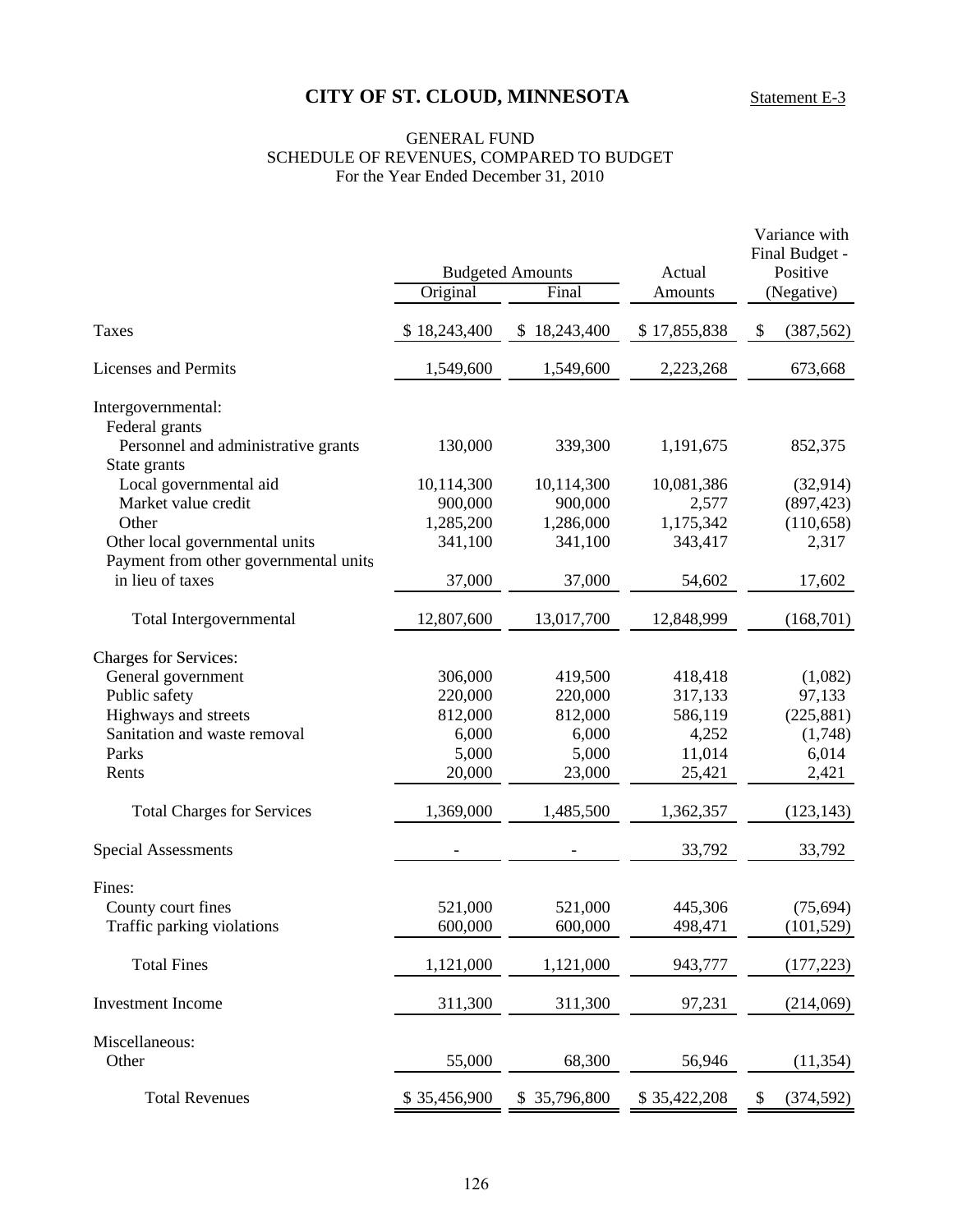### GENERAL FUND SCHEDULE OF EXPENDITURES, COMPARED TO BUDGET For the Year Ended December 31, 2010

|                                      | <b>Budgeted Amounts</b><br>Original |         |    | Final   | Actual<br><b>Amounts</b> | Variance with<br>Final Budget -<br>Positive<br>(Negative) |           |  |
|--------------------------------------|-------------------------------------|---------|----|---------|--------------------------|-----------------------------------------------------------|-----------|--|
|                                      |                                     |         |    |         |                          |                                                           |           |  |
| <b>General Government</b><br>Council |                                     |         |    |         |                          |                                                           |           |  |
| Personal services                    | \$                                  | 114,200 | \$ | 114,200 | \$<br>95,908             | \$                                                        | 18,292    |  |
| Supplies                             |                                     | 500     |    | 500     | 126                      |                                                           | 374       |  |
| Services and charges                 |                                     | 234,600 |    | 234,600 | 240,072                  |                                                           | (5, 472)  |  |
| Total council                        |                                     | 349,300 |    | 349,300 | 336,106                  |                                                           | 13,194    |  |
| Mayor                                |                                     |         |    |         |                          |                                                           |           |  |
| Personal services                    |                                     | 241,600 |    | 241,600 | 249,843                  |                                                           | (8,243)   |  |
| Supplies                             |                                     | 9,200   |    | 9,200   | 7,511                    |                                                           | 1,689     |  |
| Services and charges                 |                                     | 55,100  |    | 55,100  | 18,308                   |                                                           | 36,792    |  |
| Total mayor                          |                                     | 305,900 |    | 305,900 | 275,662                  |                                                           | 30,238    |  |
| Aging services                       |                                     |         |    |         |                          |                                                           |           |  |
| Personal services                    |                                     | 335,200 |    | 335,200 | 349,574                  |                                                           | (14, 374) |  |
| Supplies                             |                                     | 18,500  |    | 18,500  | 11,335                   |                                                           | 7,165     |  |
| Services and charges                 |                                     | 45,000  |    | 45,000  | 50,114                   |                                                           | (5, 114)  |  |
| Total aging services                 |                                     | 398,700 |    | 398,700 | 411,023                  |                                                           | (12, 323) |  |
| Legal                                |                                     |         |    |         |                          |                                                           |           |  |
| Personal services                    |                                     | 847,600 |    | 847,600 | 746,498                  |                                                           | 101,102   |  |
| Supplies                             |                                     | 20,900  |    | 20,900  | 15,041                   |                                                           | 5,859     |  |
| Services and charges                 |                                     | 50,200  |    | 50,200  | 39,936                   |                                                           | 10,264    |  |
| Total legal                          |                                     | 918,700 |    | 918,700 | 801,475                  |                                                           | 117,225   |  |
| Human resources                      |                                     |         |    |         |                          |                                                           |           |  |
| Personal services                    |                                     | 201,100 |    | 201,100 | 215,282                  |                                                           | (14, 182) |  |
| Supplies                             |                                     | 4,500   |    | 4,500   | 10,377                   |                                                           | (5,877)   |  |
| Services and charges                 |                                     | 70,900  |    | 70,900  | 33,298                   |                                                           | 37,602    |  |
| Total human resources                |                                     | 276,500 |    | 276,500 | 258,957                  |                                                           | 17,543    |  |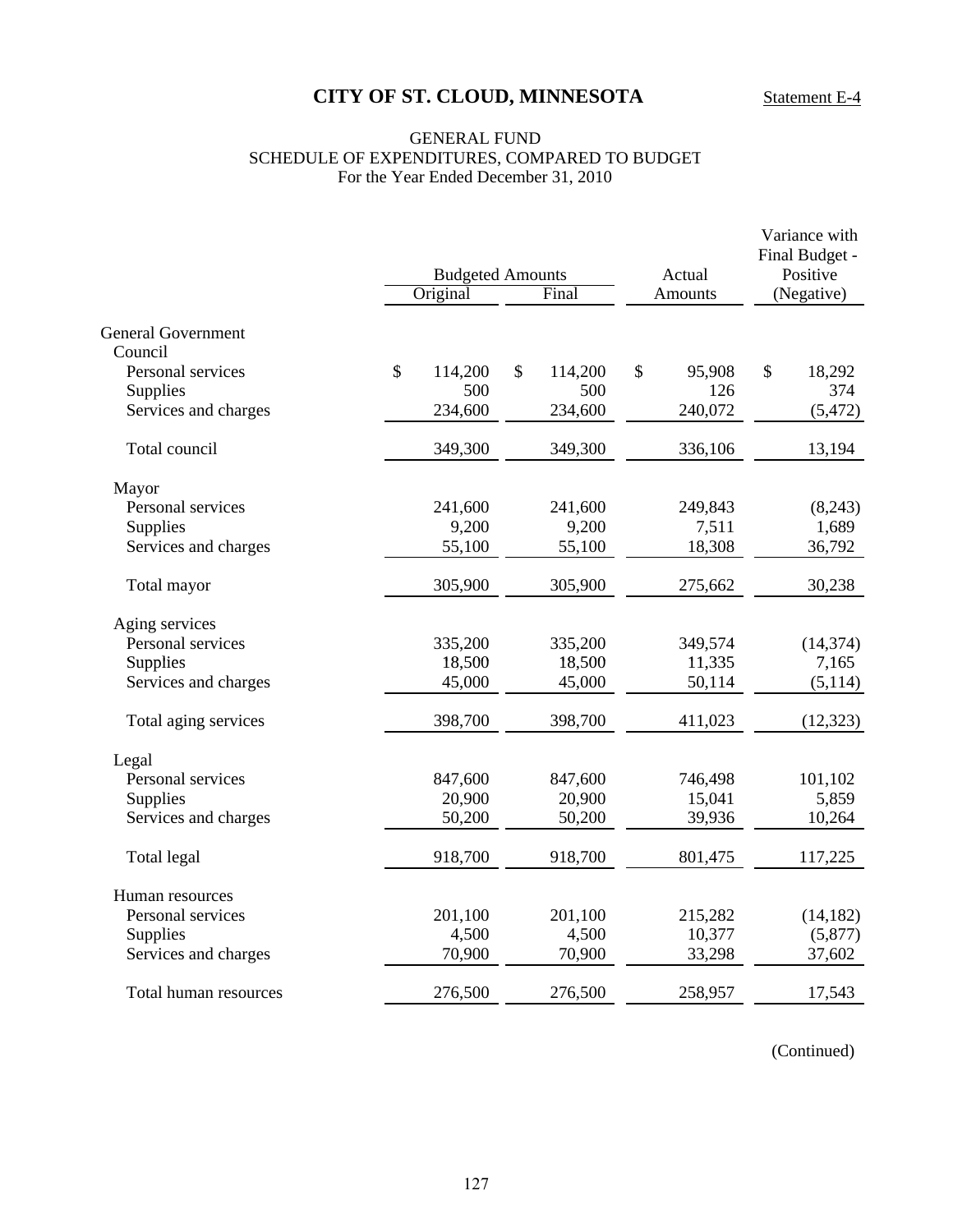(Continued)

### GENERAL FUND SCHEDULE OF EXPENDITURES, COMPARED TO BUDGET For the Year Ended December 31, 2010

|                                                       |              |                         |              | Variance with<br>Final Budget - |
|-------------------------------------------------------|--------------|-------------------------|--------------|---------------------------------|
|                                                       |              | <b>Budgeted Amounts</b> | Actual       | Positive                        |
|                                                       | Original     | Final                   | Amounts      | (Negative)                      |
| General Government (Continued)<br>Planning and zoning |              |                         |              |                                 |
| Personal services                                     | \$<br>20,000 | \$<br>20,000            | \$<br>20,061 | \$<br>(61)                      |
| Supplies                                              | 5,200        | 5,200                   | 2,559        | 2,641                           |
| Services and charges                                  | 15,800       | 15,800                  | 14,691       | 1,109                           |
| Total planning and zoning                             | 41,000       | 41,000                  | 37,311       | 3,689                           |
| Finance                                               |              |                         |              |                                 |
| Personal services                                     | 1,776,000    | 1,776,000               | 1,716,861    | 59,139                          |
| Supplies                                              | 153,500      | 153,500                 | 128,852      | 24,648                          |
| Services and charges                                  | 430,000      | 430,000                 | 306,306      | 123,694                         |
| Total finance                                         | 2,359,500    | 2,359,500               | 2,152,019    | 207,481                         |
| Contingency                                           |              |                         |              |                                 |
| Services and charges                                  | 231,700      | 231,700                 | 837,208      | (605, 508)                      |
| <b>Total General Government</b>                       | 4,881,300    | 4,881,300               | 5,109,761    | (228, 461)                      |
| <b>Public Safety</b>                                  |              |                         |              |                                 |
| Police protection                                     |              |                         |              |                                 |
| Personal services                                     | 11,619,200   | 11,770,600              | 11,273,182   | 497,418                         |
| Supplies                                              | 766,400      | 767,900                 | 645,902      | 121,998                         |
| Services and charges                                  | 1,201,900    | 1,270,000               | 1,098,315    | 171,685                         |
| Capital outlay                                        |              |                         | 1,035        | (1,035)                         |
| Total police protection                               | 13,587,500   | 13,808,500              | 13,018,434   | 790,066                         |
| Fire protection                                       |              |                         |              |                                 |
| Personal services                                     | 6,868,100    | 6,971,400               | 7,028,843    | (57, 443)                       |
| Supplies                                              | 234,000      | 243,500                 | 164,147      | 79,353                          |
| Services and charges                                  | 252,700      | 255,700                 | 212,744      | 42,956                          |
| Total fire protection                                 | 7,354,800    | 7,470,600               | 7,405,734    | 64,866                          |
| Emergency management                                  |              |                         |              |                                 |
| Services and charges                                  | 88,100       | 88,100                  | 74,833       | 13,267                          |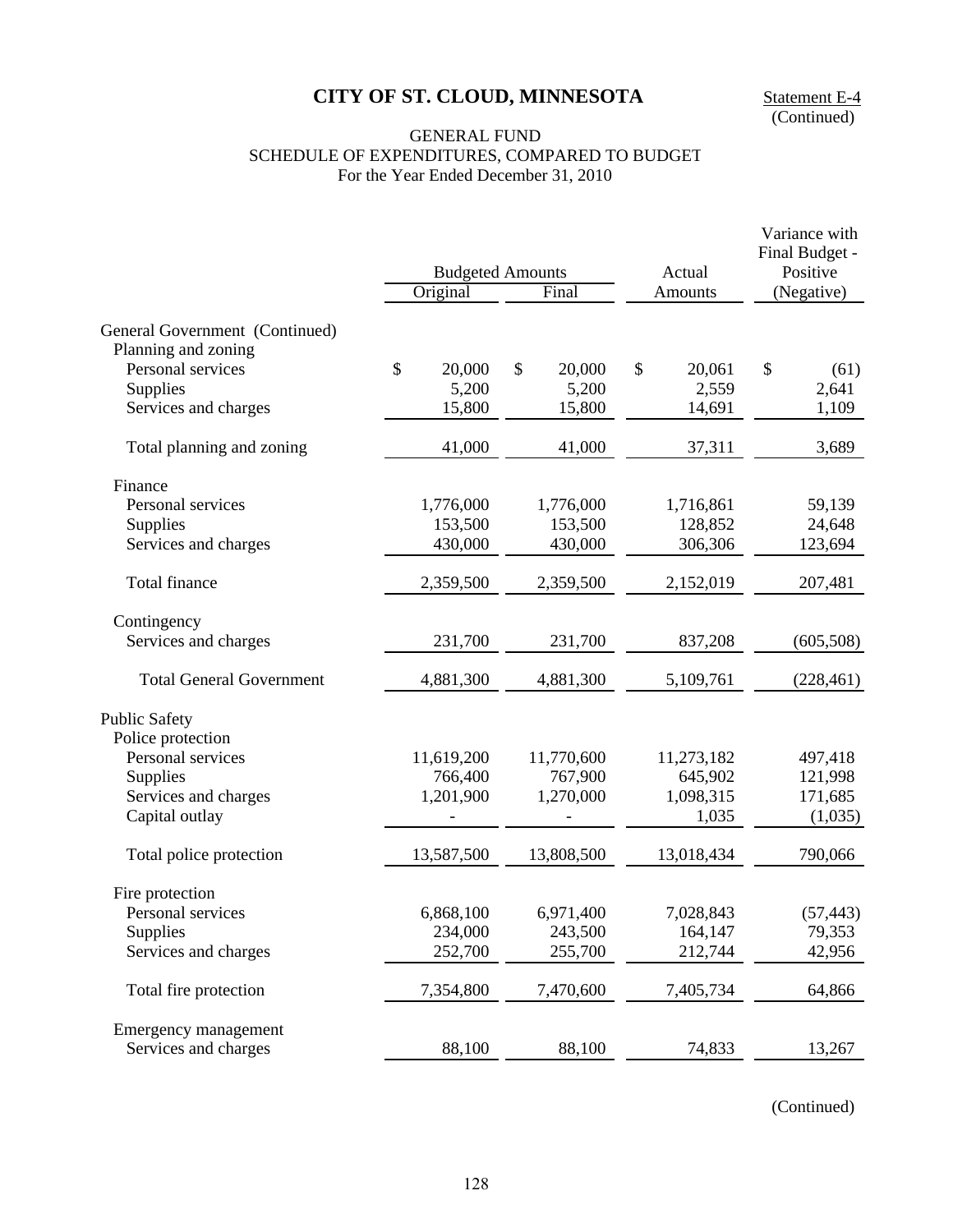Statement E-4<br>(Continued)

### GENERAL FUND SCHEDULE OF EXPENDITURES, COMPARED TO BUDGET For the Year Ended December 31, 2010

|                                        | <b>Budgeted Amounts</b> |                 | Actual             | Variance with<br>Final Budget -<br>Positive |
|----------------------------------------|-------------------------|-----------------|--------------------|---------------------------------------------|
|                                        | Original                | Final           | Amounts            | (Negative)                                  |
| Public Safety (Continued)              |                         |                 |                    |                                             |
| Health/inspection<br>Personal services | \$<br>1,707,000         | \$<br>1,707,000 | \$<br>1,661,036    | \$<br>45,964                                |
| Supplies                               | 31,350                  | 31,350          | 17,454             | 13,896                                      |
| Services and charges                   | 248,150                 | 248,150         | 236,390            | 11,760                                      |
| Total health/inspection                | 1,986,500               | 1,986,500       | 1,914,880          | 71,620                                      |
| <b>Total Public Safety</b>             | 23,016,900              | 23,353,700      | 22,413,881         | 939,819                                     |
| <b>Public Works</b>                    |                         |                 |                    |                                             |
| Engineering and street maintenance     |                         |                 |                    |                                             |
| Personal services                      | 3,815,300               | 3,818,400       | 3,747,920          | 70,480                                      |
| Supplies                               | 1,045,400               | 1,045,400       | 984,505            | 60,895                                      |
| Services and charges                   | 1,140,400               | 1,140,400       | 1,103,049          | 37,351                                      |
| Capital outlay                         | 80,000                  | 80,000          | 51,966             | 28,034                                      |
| <b>Total Public Works</b>              | 6,081,100               | 6,084,200       | 5,887,440          | 196,760                                     |
| <b>Culture and Recreation</b>          |                         |                 |                    |                                             |
| Parks<br>Personal services             | 1,260,400               | 1,260,400       | 1,215,884          | 44,516                                      |
| Supplies                               | 271,100                 | 271,100         | 236,138            | 34,962                                      |
| Services and charges                   | 173,200                 | 173,200         | 211,042            | (37, 842)                                   |
| Capital outlay                         |                         |                 | 6,236              | (6,236)                                     |
| Total parks                            | 1,704,700               | 1,704,700       | 1,669,300          | 35,400                                      |
| <b>Total Culture and Recreation</b>    | 1,704,700               | 1,704,700       | 1,669,300          | 35,400                                      |
| Debt Service                           |                         |                 |                    |                                             |
| Principal                              | 115,000                 | 115,000         | 115,000            | $\overline{\phantom{0}}$                    |
| Interest and fiscal charges            | 9,800                   | 9,800           | 9,831              | (31)                                        |
| <b>Total Debt Service</b>              | 124,800                 | 124,800         | 124,831            | (31)                                        |
| <b>Total Expenditures</b>              | 35,808,800<br>S.        | \$36,148,700    | 35, 205, 213<br>\$ | \$<br>943,487                               |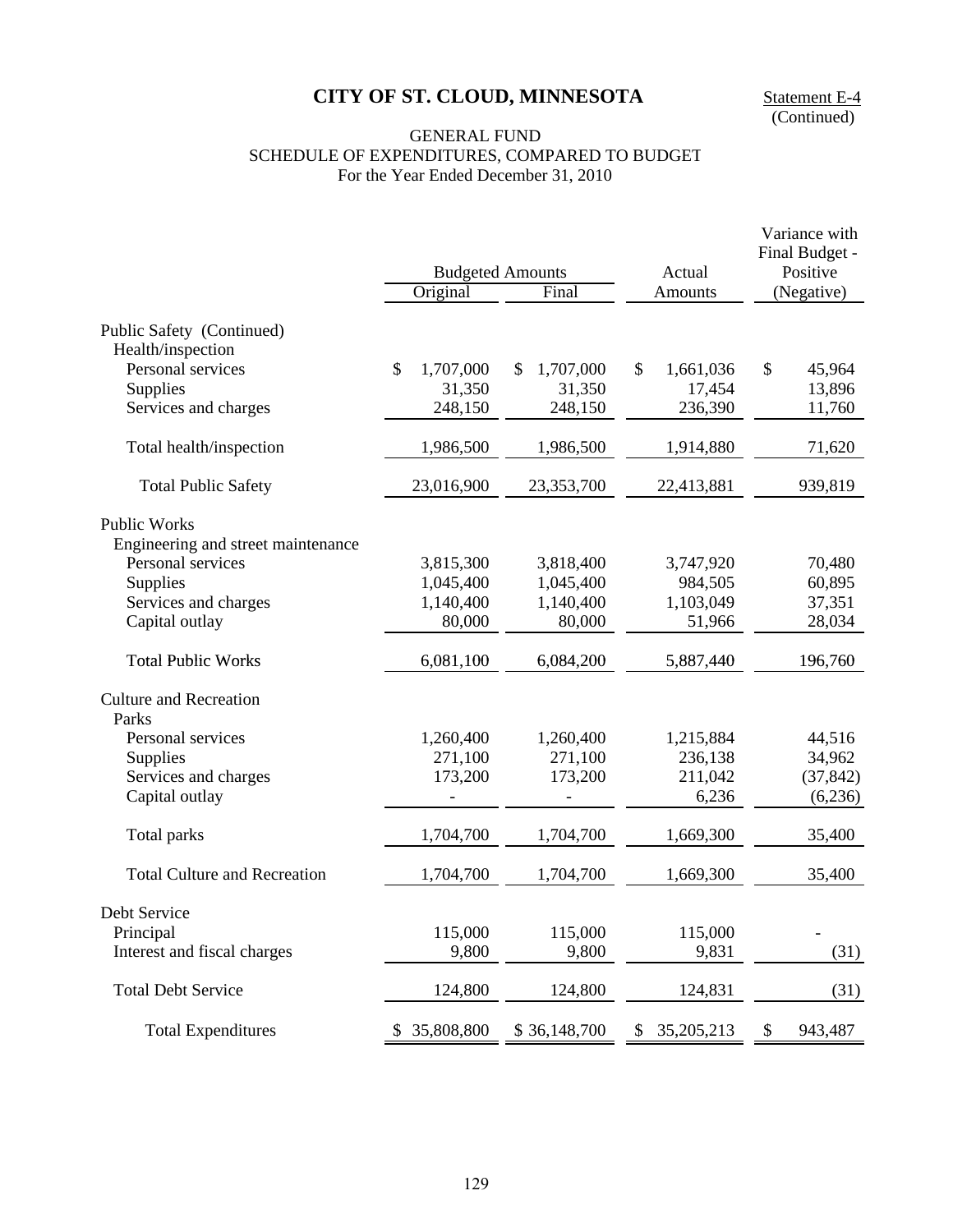### COMMUNITY DEVELOPMENT SPECIAL REVENUE FUND SCHEDULE OF REVENUES, EXPENDITURES AND CHANGES IN FUND BALANCE - BUDGET AND ACTUAL For the Year Ended December 31, 2010

|                                                              | Original and<br><b>Final Budgeted</b><br><b>Amounts</b> |    | Actual<br><b>Amounts</b> |    | Variance with<br>Final Budget -<br>Positive (Negative) |  |
|--------------------------------------------------------------|---------------------------------------------------------|----|--------------------------|----|--------------------------------------------------------|--|
| Revenues:                                                    |                                                         |    |                          |    |                                                        |  |
| Intergovernmental<br>Miscellaneous                           | \$<br>700,000                                           | \$ | 770,312<br>108,493       | \$ | 70,312<br>108,493                                      |  |
| <b>Total Revenues</b>                                        | 700,000                                                 |    | 878,805                  |    | 178,805                                                |  |
| Expenditures:<br>Current                                     |                                                         |    |                          |    |                                                        |  |
| Economic development                                         | 700,000                                                 |    | 846,239                  |    | (146, 239)                                             |  |
| Excess (Deficiency) of Revenues<br>Over (Under) Expenditures |                                                         |    | 32,566                   |    | 32,566                                                 |  |
| Fund Balance - January 1                                     | 107,020                                                 |    | 107,020                  |    |                                                        |  |
| Fund Balance - December 31                                   | \$<br>107,020                                           | \$ | 139,586                  | \$ | 32,566                                                 |  |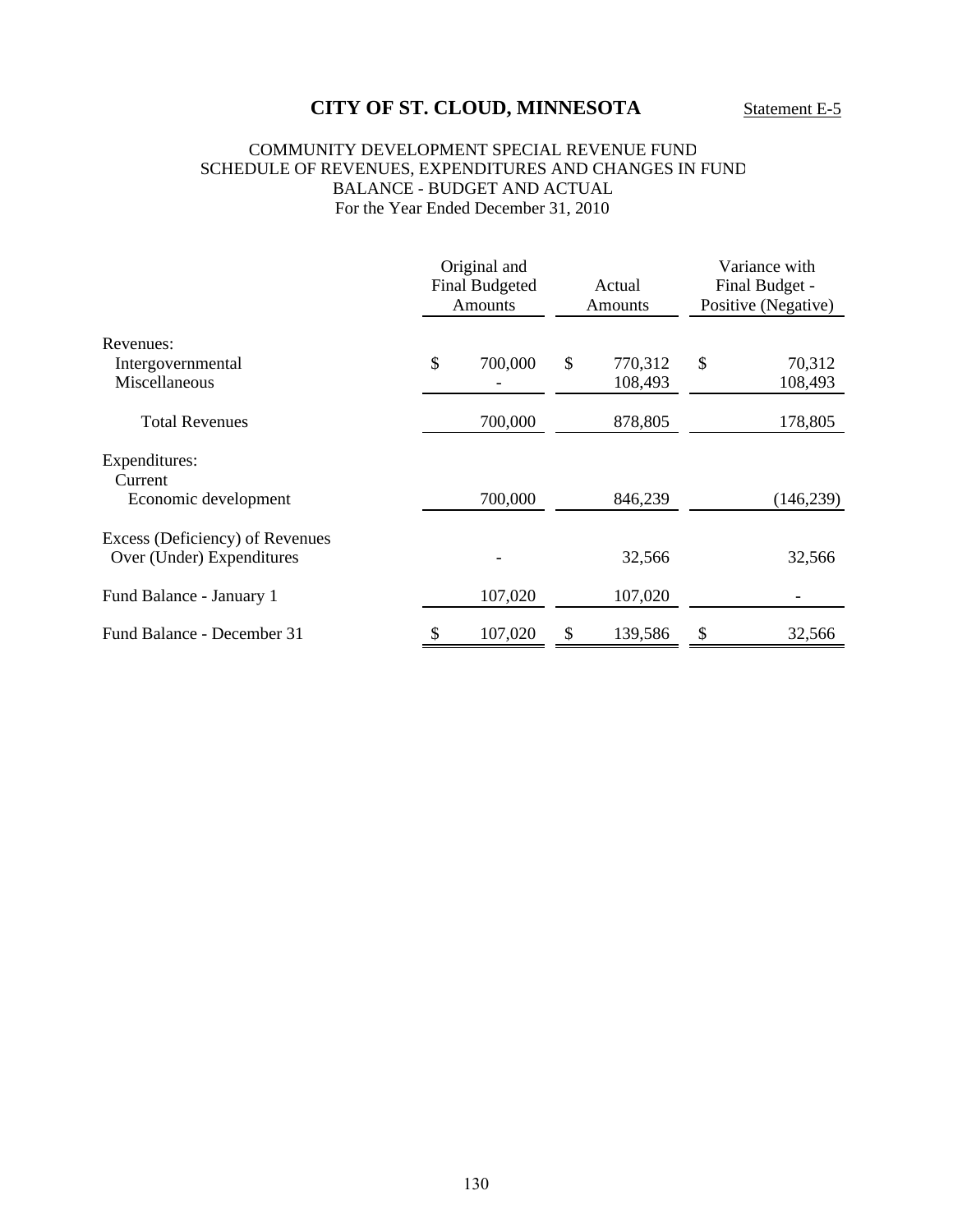#### LIBRARY SPECIAL REVENUE FUND SCHEDULE OF REVENUES, EXPENDITURES AND CHANGES IN FUND BALANCE - BUDGET AND ACTUAL For the Year Ended December 31, 2010

|                                                              |    | Original and<br><b>Final Budgeted</b><br><b>Amounts</b> |    | Actual<br>Amounts |    | Variance with<br>Final Budget -<br>Positive (Negative) |  |
|--------------------------------------------------------------|----|---------------------------------------------------------|----|-------------------|----|--------------------------------------------------------|--|
| Revenues:                                                    |    |                                                         |    |                   |    |                                                        |  |
| Taxes                                                        | \$ | 2,989,500                                               | \$ | 3,133,188         | \$ | 143,688                                                |  |
| Intergovernmental                                            |    | 17,300                                                  |    |                   |    | (17,300)                                               |  |
| Charges for services                                         |    | 117,700                                                 |    | 90,984            |    | (26,716)                                               |  |
| Investment income                                            |    | 60,000                                                  |    | 16,271            |    | (43, 729)                                              |  |
| Miscellaneous                                                |    |                                                         |    | 70                |    | 70                                                     |  |
| <b>Total Revenues</b>                                        |    | 3,184,500                                               |    | 3,240,513         |    | 56,013                                                 |  |
| Expenditures:                                                |    |                                                         |    |                   |    |                                                        |  |
| Current                                                      |    |                                                         |    |                   |    |                                                        |  |
| Culture and recreation                                       |    |                                                         |    |                   |    |                                                        |  |
| Supplies                                                     |    | 56,200                                                  |    | 13,958            |    | 42,242                                                 |  |
| Services and charges                                         |    | 413,800                                                 |    | 397,028           |    | 16,772                                                 |  |
| Capital outlay                                               |    |                                                         |    |                   |    |                                                        |  |
| Culture and recreation                                       |    | 7,700                                                   |    | 15,658            |    | (7,958)                                                |  |
| <b>Total Expenditures</b>                                    |    | 477,700                                                 |    | 426,644           |    | 51,056                                                 |  |
| Excess (Deficiency) of Revenues<br>Over (Under) Expenditures |    | 2,706,800                                               |    | 2,813,869         |    | 107,069                                                |  |
| Other Financing Sources (Uses):<br><b>Transfers out</b>      |    |                                                         |    |                   |    | 69                                                     |  |
|                                                              |    | (2,706,800)                                             |    | (2,706,731)       |    |                                                        |  |
| Net change in fund balance                                   |    |                                                         |    | 107,138           |    | 107,138                                                |  |
| Fund Balance - January 1                                     |    | 3,836,445                                               |    | 3,836,445         |    |                                                        |  |
| Fund Balance - December 31                                   | \$ | 3,836,445                                               | \$ | 3,943,583         | \$ | 107,138                                                |  |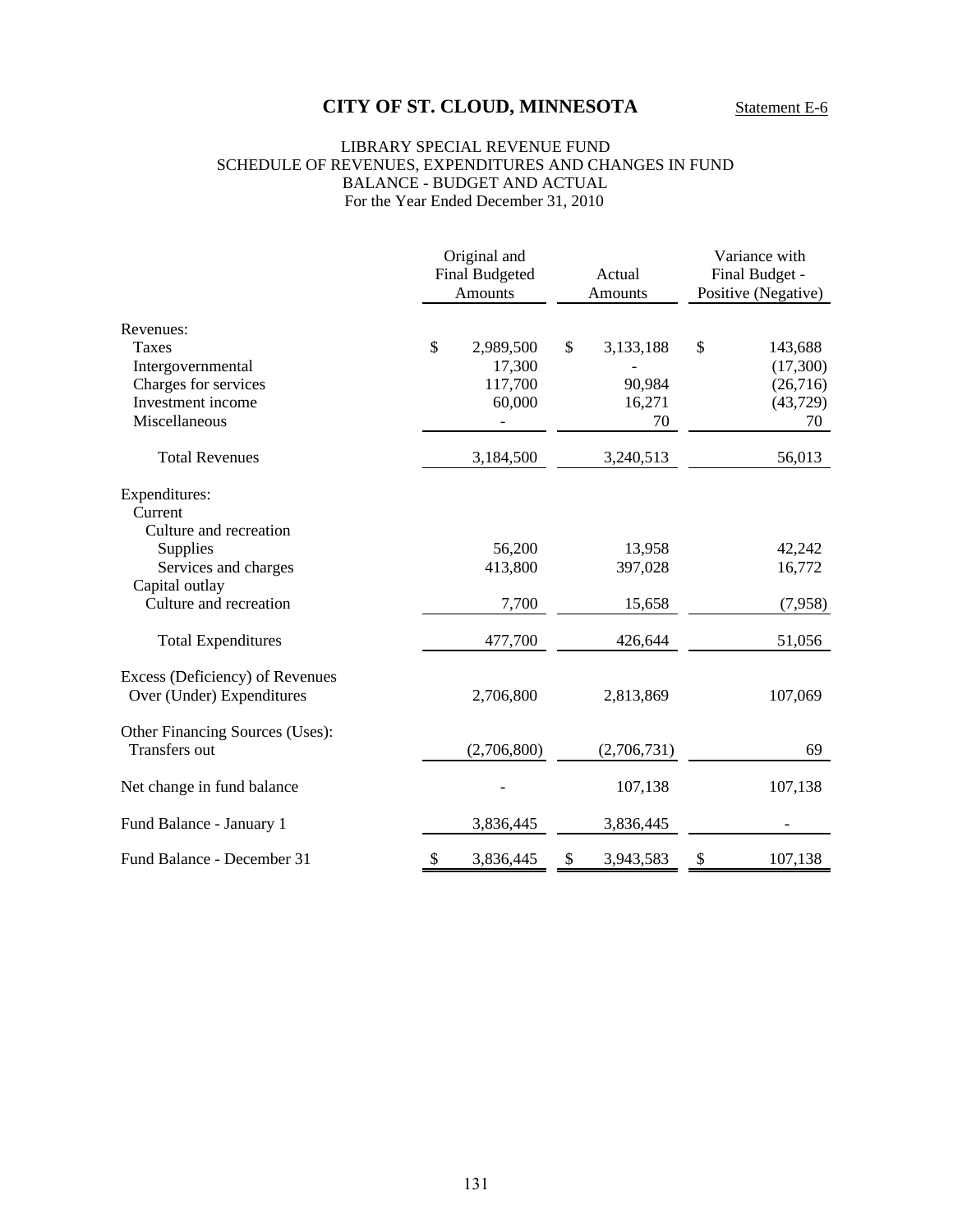### FIREFIGHTER'S RELIEF SPECIAL REVENUE FUND SCHEDULE OF REVENUES, EXPENDITURES AND CHANGES IN FUND BALANCE - BUDGET AND ACTUAL For the Year Ended December 31, 2010

|                                                              | Original and<br><b>Final Budgeted</b><br>Amounts |         | Actual<br><b>Amounts</b> |            | Variance with<br>Final Budget -<br>Positive (Negative) |            |
|--------------------------------------------------------------|--------------------------------------------------|---------|--------------------------|------------|--------------------------------------------------------|------------|
| Revenues:                                                    |                                                  |         |                          |            |                                                        |            |
| Intergovernmental                                            | \$                                               |         | \$                       | 209,730    | \$                                                     | 209,730    |
| Investment income                                            |                                                  |         |                          | 3,888      |                                                        | 3,888      |
| <b>Total Revenues</b>                                        |                                                  |         |                          | 213,618    |                                                        | 213,618    |
| Expenditures:                                                |                                                  |         |                          |            |                                                        |            |
| Current                                                      |                                                  |         |                          |            |                                                        |            |
| Public safety<br>Services and charges                        |                                                  |         |                          | 162,851    |                                                        | (162, 851) |
| Capital outlay                                               |                                                  |         |                          |            |                                                        |            |
| Public safety                                                |                                                  |         |                          | 338,893    |                                                        | (338, 893) |
| <b>Total Expenditures</b>                                    |                                                  |         |                          | 501,744    |                                                        | (501, 744) |
| Excess (Deficiency) of Revenues<br>Over (Under) Expenditures |                                                  |         |                          | (288, 126) |                                                        | (288, 126) |
| Other Financing Sources (Uses):<br>Proceeds from insurance   |                                                  |         |                          | 200,377    |                                                        | 200,377    |
| Net change in fund balance                                   |                                                  |         |                          | (87,749)   |                                                        | (87, 749)  |
| Fund Balance - January 1                                     |                                                  | 662,513 |                          | 662,513    |                                                        |            |
| Fund Balance - December 31                                   | $\boldsymbol{\mathsf{S}}$                        | 662,513 | \$                       | 574,764    | \$                                                     | (87, 749)  |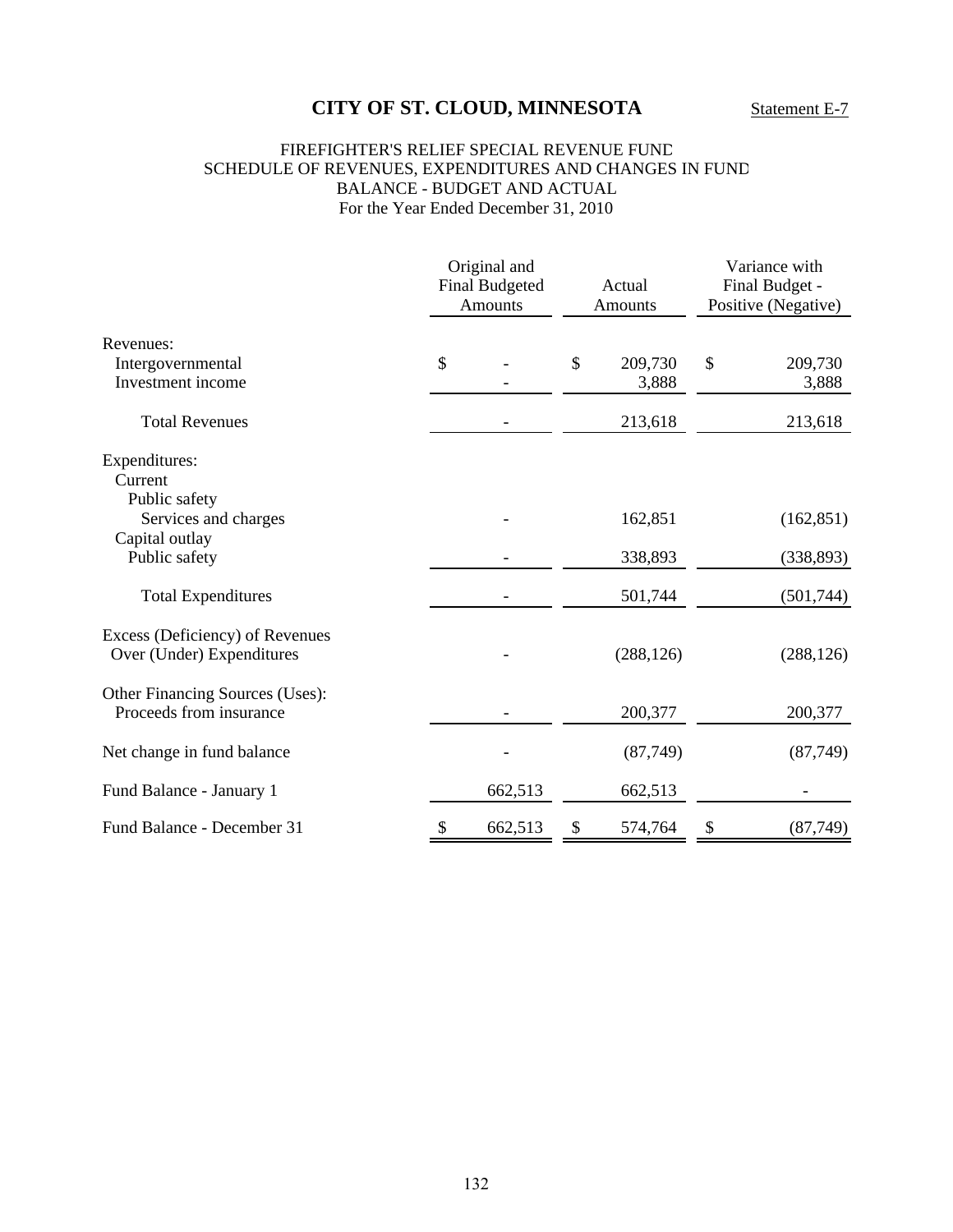### ECONOMIC DEVELOPMENT SPECIAL REVENUE FUND SCHEDULE OF REVENUES, EXPENDITURES AND CHANGES IN FUND BALANCE - BUDGET AND ACTUAL For the Year Ended December 31, 2010

|                                                              | Original and<br><b>Final Budgeted</b><br><b>Amounts</b> |  | Actual<br>Amounts |         | Variance with<br>Final Budget -<br>Positive (Negative) |         |
|--------------------------------------------------------------|---------------------------------------------------------|--|-------------------|---------|--------------------------------------------------------|---------|
| Revenues:<br>Investment income                               | \$                                                      |  |                   | 222     | \$                                                     | 222     |
| Excess (Deficiency) of Revenues<br>Over (Under) Expenditures |                                                         |  |                   | 222     |                                                        | 222     |
| Special Item:<br>Economic development transfer               |                                                         |  |                   | 489,332 |                                                        | 489,332 |
| Net change in fund balance                                   |                                                         |  |                   | 489,554 |                                                        | 489,554 |
| Fund Balance - January 1                                     |                                                         |  |                   |         |                                                        |         |
| Fund Balance - December 31                                   |                                                         |  |                   | 489,554 | \$                                                     | 489,554 |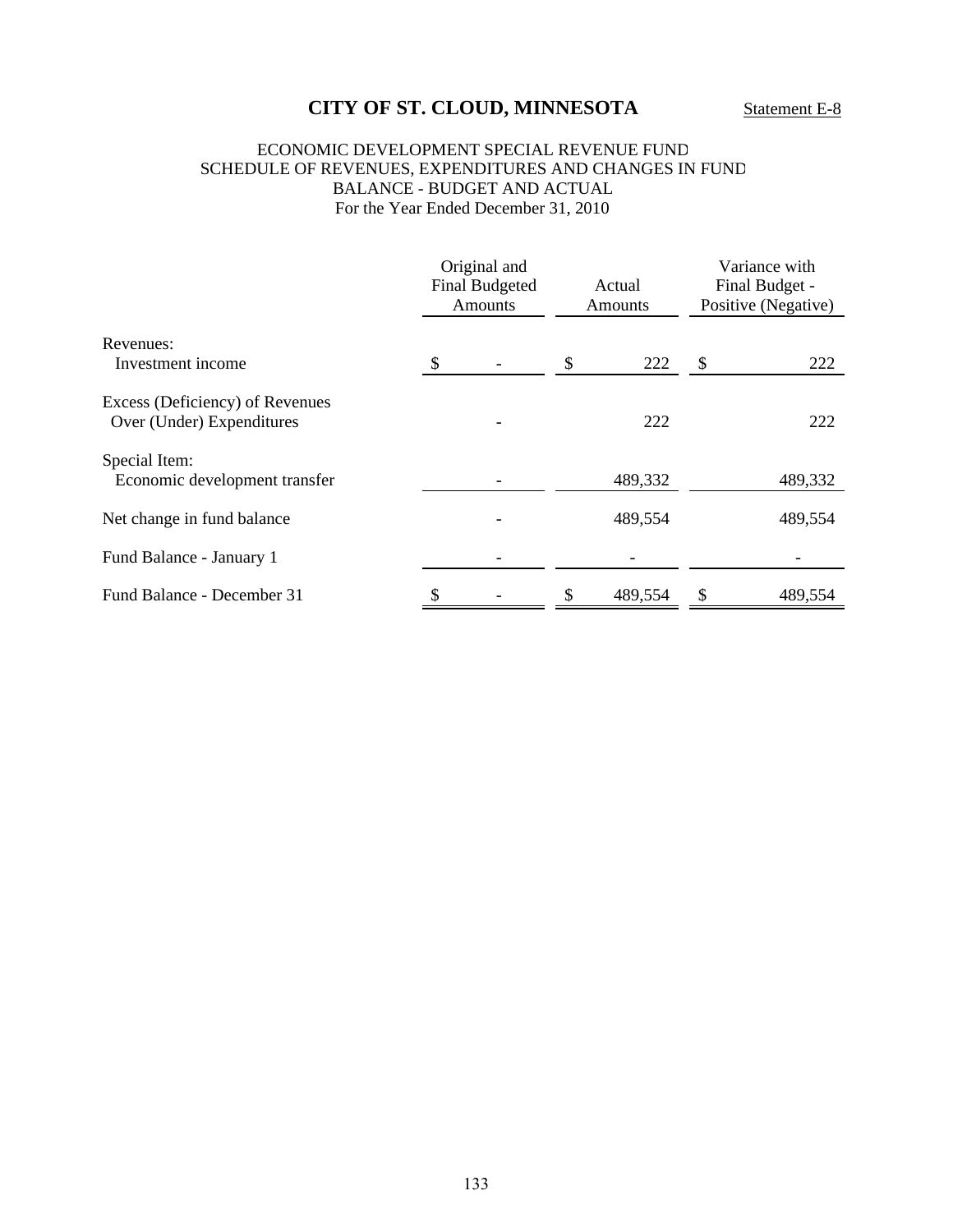### DEVELOPMENT SPECIAL REVENUE FUND SCHEDULE OF REVENUES, EXPENDITURES AND CHANGES IN FUND BALANCE - BUDGET AND ACTUAL For the Year Ended December 31, 2010

|                                                              | Original and<br><b>Final Budgeted</b><br>Amounts |               | Actual<br><b>Amounts</b> |    | Variance with<br>Final Budget -<br>Positive (Negative) |  |
|--------------------------------------------------------------|--------------------------------------------------|---------------|--------------------------|----|--------------------------------------------------------|--|
| Revenues:                                                    | \$                                               | $\mathcal{S}$ | 48,782                   | \$ | 48,782                                                 |  |
| Intergovermental<br>Investment income<br>Miscellaneous       | 20,000                                           |               | 7,068<br>34,605          |    | (12, 932)<br>34,605                                    |  |
| <b>Total Revenues</b>                                        | 20,000                                           |               | 90,455                   |    | 70,455                                                 |  |
| Expenditures:<br>Current<br>General government               |                                                  |               |                          |    |                                                        |  |
| Personal services                                            | 456,200                                          |               | 449,668                  |    | 6,532                                                  |  |
| Supplies                                                     | 1,000                                            |               | 1,404                    |    | (404)                                                  |  |
| Services and charges                                         | 55,000                                           |               | 169,897                  |    | (114, 897)                                             |  |
| <b>Total Expenditures</b>                                    | 512,200                                          |               | 620,969                  |    | (108, 769)                                             |  |
| Excess (Deficiency) of Revenues<br>Over (Under) Expenditures | (492,200)                                        |               | (530, 514)               |    | (38, 314)                                              |  |
| Other Financing Sources (Uses):<br>Transfers in              | 387,400                                          |               | 555,846                  |    | 168,446                                                |  |
| Net change in fund balance                                   | (104, 800)                                       |               | 25,332                   |    | 130,132                                                |  |
| Fund Balance - January 1                                     | 1,156,076                                        |               | 1,156,076                |    |                                                        |  |
| Fund Balance - December 31                                   | \$<br>1,051,276                                  | \$            | 1,181,408                | \$ | 130,132                                                |  |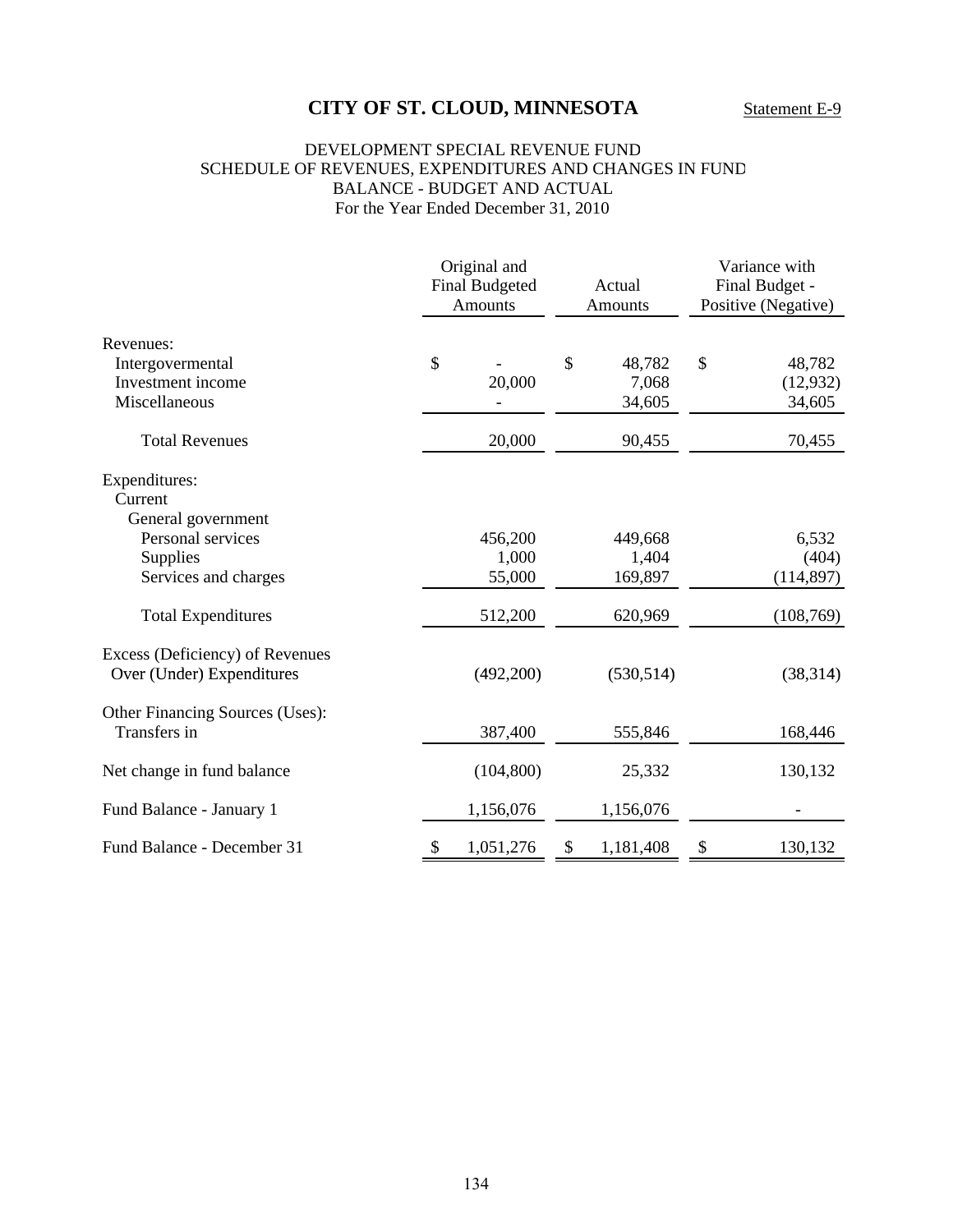#### PARK RESERVE SPECIAL REVENUE FUND SCHEDULE OF REVENUES, EXPENDITURES AND CHANGES IN FUND BALANCE - BUDGET AND ACTUAL For the Year Ended December 31, 2010

|                                                              | Original and<br><b>Final Budgeted</b><br><b>Amounts</b> | Actual<br><b>Amounts</b> | Variance with<br>Final Budget -<br>Positive (Negative) |         |
|--------------------------------------------------------------|---------------------------------------------------------|--------------------------|--------------------------------------------------------|---------|
| Revenues:                                                    |                                                         |                          |                                                        |         |
| Investment income                                            | \$<br>10,000                                            | \$<br>2,631              | \$                                                     | (7,369) |
| Expenditures:<br>Current<br>Culture and recreation           |                                                         |                          |                                                        |         |
| Services and charges<br>Capital outlay                       | 5,000                                                   |                          |                                                        | 5,000   |
| Culture and recreation                                       | 20,000                                                  |                          |                                                        | 20,000  |
| <b>Total Expenditures</b>                                    | 25,000                                                  |                          |                                                        | 25,000  |
| Excess (Deficiency) of Revenues<br>Over (Under) Expenditures | (15,000)                                                | 2,631                    |                                                        | 17,631  |
| Fund Balance - January 1                                     | 442,422                                                 | 442,422                  |                                                        |         |
| Fund Balance - December 31                                   | 442,422                                                 | 445,053                  | \$                                                     | 17,631  |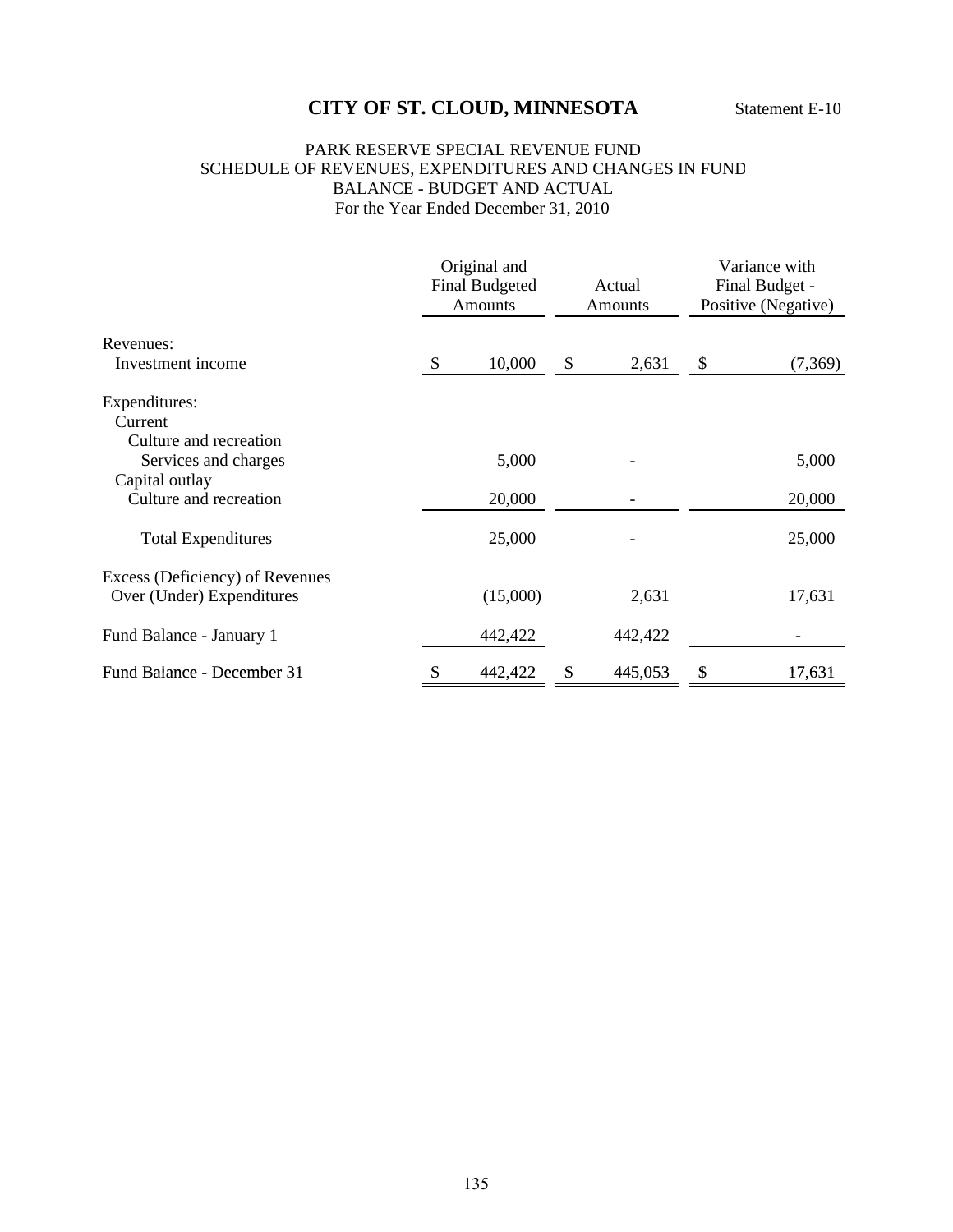#### WHITNEY SENIOR CENTER SPECIAL REVENUE FUND SCHEDULE OF REVENUES, EXPENDITURES AND CHANGES IN FUND BALANCE - BUDGET AND ACTUAL For the Year Ended December 31, 2010

| Revenues:                       |    | Original and<br><b>Final Budgeted</b><br><b>Amounts</b> | Actual<br>Amounts |         | Variance with<br>Final Budget -<br>Positive (Negative) |         |
|---------------------------------|----|---------------------------------------------------------|-------------------|---------|--------------------------------------------------------|---------|
|                                 |    |                                                         |                   |         |                                                        |         |
| Intergovernmental               | \$ | 11,100                                                  | $\mathcal{S}$     | 8,750   | \$                                                     | (2,350) |
| Charges for services            |    | 53,900                                                  |                   | 60,036  |                                                        | 6,136   |
| Investment income               |    | 2,200                                                   |                   | 474     |                                                        | (1,726) |
| Miscellaneous                   |    | 96,400                                                  |                   | 125,695 |                                                        | 29,295  |
| <b>Total Revenues</b>           |    | 163,600                                                 |                   | 194,955 |                                                        | 31,355  |
| Expenditures:                   |    |                                                         |                   |         |                                                        |         |
| Current                         |    |                                                         |                   |         |                                                        |         |
| General government              |    |                                                         |                   |         |                                                        |         |
| Personal services               |    | 93,900                                                  |                   | 84,608  |                                                        | 9,292   |
| <b>Supplies</b>                 |    | 31,100                                                  |                   | 25,287  |                                                        | 5,813   |
| Services and charges            |    | 33,600                                                  |                   | 27,495  |                                                        | 6,105   |
| Capital outlay                  |    |                                                         |                   |         |                                                        |         |
| General government              |    | 5,000                                                   |                   |         |                                                        | 5,000   |
| <b>Total Expenditures</b>       |    | 163,600                                                 |                   | 137,390 |                                                        | 26,210  |
| Excess (Deficiency) of Revenues |    |                                                         |                   |         |                                                        |         |
| Over (Under) Expenditures       |    |                                                         |                   | 57,565  |                                                        | 57,565  |
| Fund Balance - January 1        |    | 28,730                                                  |                   | 28,730  |                                                        |         |
| Fund Balance - December 31      | \$ | 28,730                                                  | \$                | 86,295  | \$                                                     | 57,565  |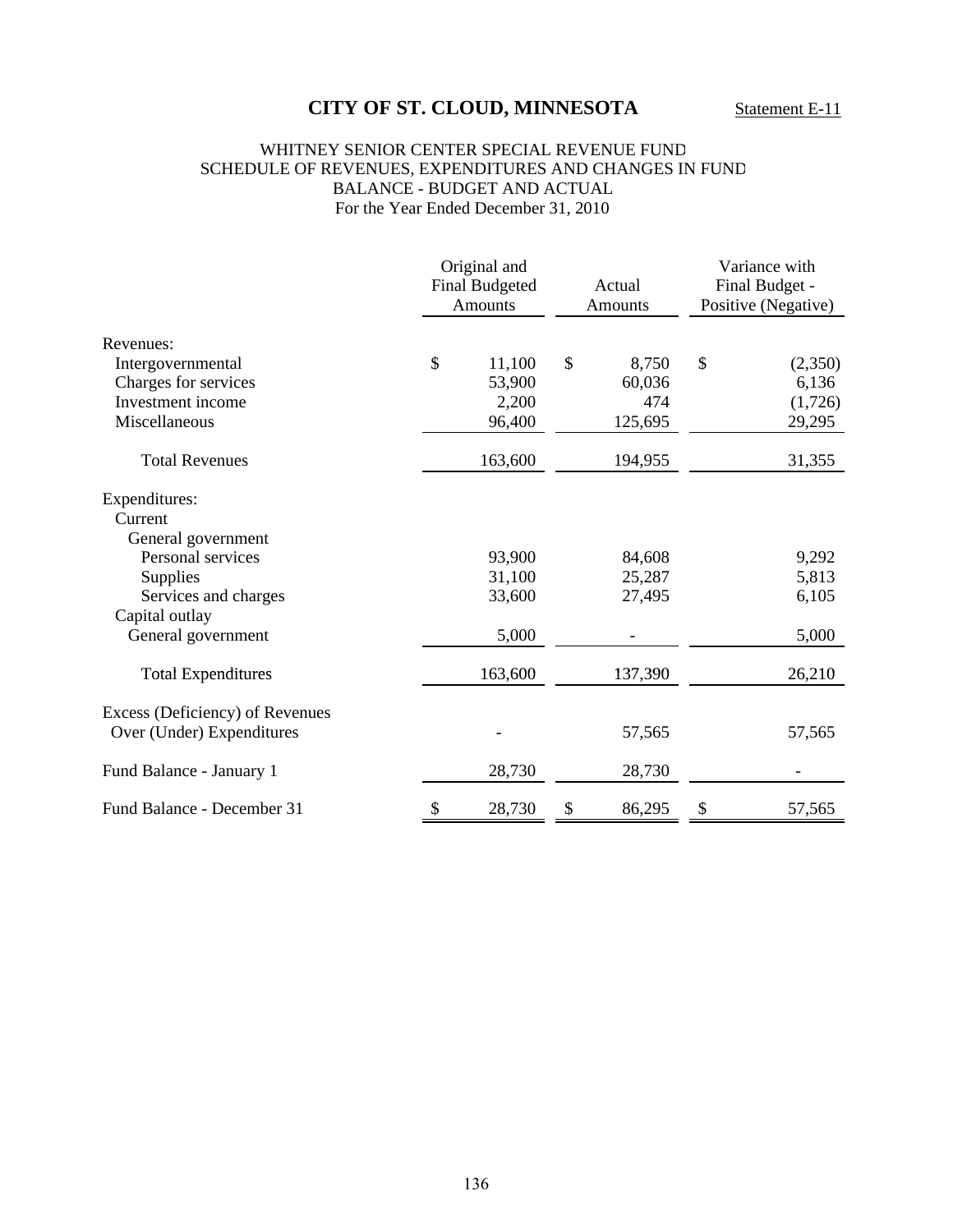#### GARDENS SPECIAL REVENUE FUND SCHEDULE OF REVENUES, EXPENDITURES AND CHANGES IN FUND BALANCE - BUDGET AND ACTUAL For the Year Ended December 31, 2010

| Revenues:                       |    | Original and<br><b>Final Budgeted</b><br><b>Amounts</b> |               | Actual<br>Amounts |    | Variance with<br>Final Budget -<br>Positive (Negative) |  |
|---------------------------------|----|---------------------------------------------------------|---------------|-------------------|----|--------------------------------------------------------|--|
|                                 |    |                                                         |               |                   |    |                                                        |  |
| Taxes                           | \$ | 266,000                                                 | $\mathcal{S}$ | 265,748           | \$ | (252)                                                  |  |
| Intergovernmental               |    | 15,000                                                  |               |                   |    | (15,000)                                               |  |
| Charges for services            |    | 21,700                                                  |               | 20,236            |    | (1,464)                                                |  |
| Investment income               |    | 2,000                                                   |               | 273               |    | (1,727)                                                |  |
| Miscellaneous                   |    | 148,000                                                 |               | 140,919           |    | (7,081)                                                |  |
| <b>Total Revenues</b>           |    | 452,700                                                 |               | 427,176           |    | (25, 524)                                              |  |
| Expenditures:                   |    |                                                         |               |                   |    |                                                        |  |
| Current                         |    |                                                         |               |                   |    |                                                        |  |
| Culture and recreation          |    |                                                         |               |                   |    |                                                        |  |
| Personal services               |    | 368,100                                                 |               | 362,672           |    | 5,428                                                  |  |
| Supplies                        |    | 75,900                                                  |               | 64,488            |    | 11,412                                                 |  |
| Services and charges            |    | 37,100                                                  |               | 32,718            |    | 4,382                                                  |  |
| Capital outlay                  |    |                                                         |               |                   |    |                                                        |  |
| Culture and recreation          |    |                                                         |               | 9,902             |    | (9,902)                                                |  |
| <b>Total Expenditures</b>       |    | 481,100                                                 |               | 469,780           |    | 11,320                                                 |  |
| Excess (Deficiency) of Revenues |    |                                                         |               |                   |    |                                                        |  |
| Over (Under) Expenditures       |    | (28, 400)                                               |               | (42, 604)         |    | (14,204)                                               |  |
| Fund Balance - January 1        |    | 101,093                                                 |               | 101,093           |    |                                                        |  |
| Fund Balance - December 31      | \$ | 72,693                                                  | \$            | 58,489            | \$ | (14,204)                                               |  |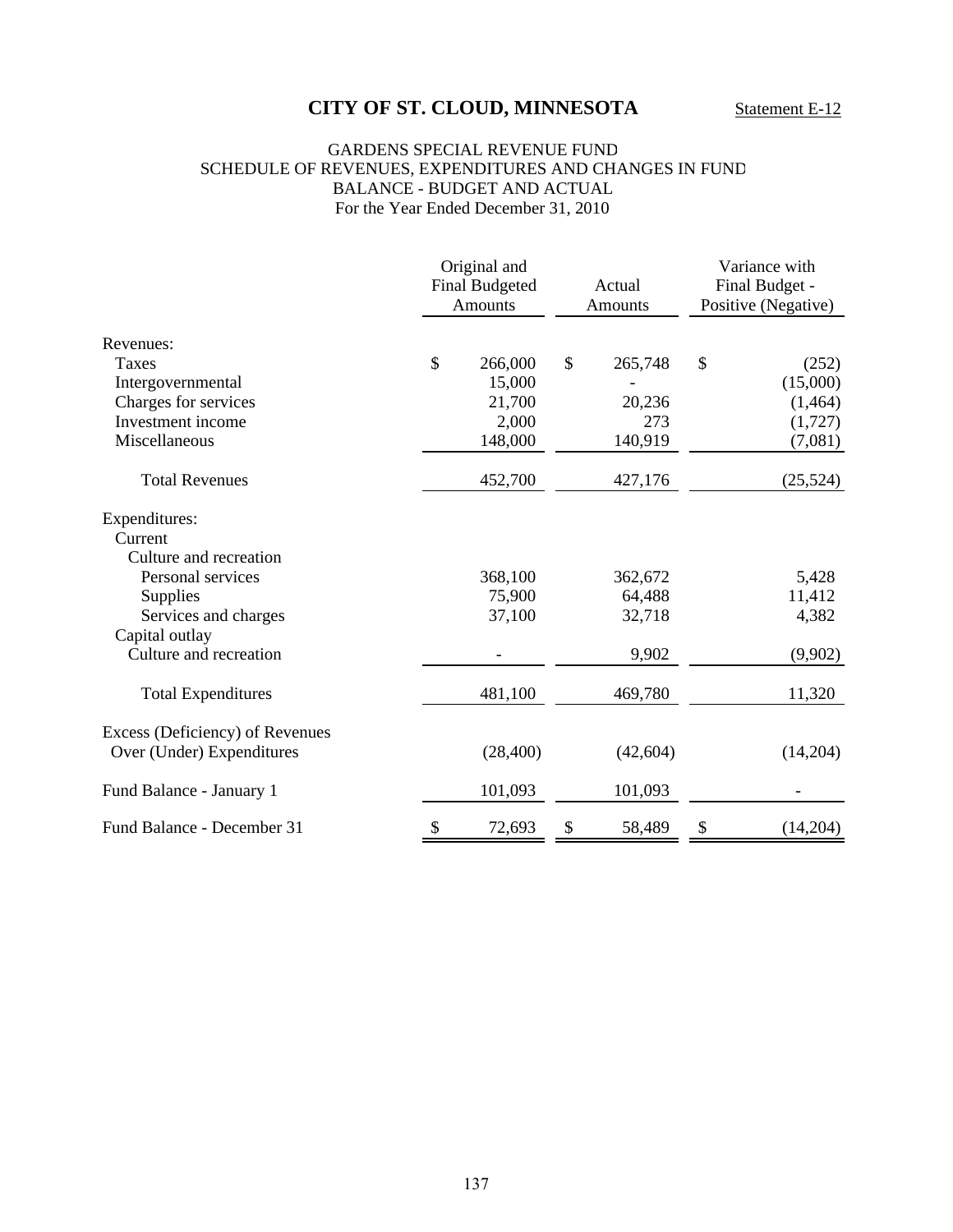### RETIRED AND SENIOR VOLUNTEER PROGRAM SPECIAL REVENUE FUND SCHEDULE OF REVENUES, EXPENDITURES AND CHANGES IN FUND BALANCE - BUDGET AND ACTUAL For the Year Ended December 31, 2010

|                                                              | Original and<br><b>Final Budgeted</b><br>Amounts | Actual<br><b>Amounts</b> |           | Variance with<br>Final Budget -<br>Positive (Negative) |          |
|--------------------------------------------------------------|--------------------------------------------------|--------------------------|-----------|--------------------------------------------------------|----------|
| Revenues:                                                    |                                                  |                          |           |                                                        |          |
| Intergovernmental                                            | \$<br>268,900                                    | $\mathcal{S}$            | 293,266   | \$                                                     | 24,366   |
| Investment income                                            | 6,000                                            |                          | 1,857     |                                                        | (4,143)  |
| Miscellaneous                                                | 35,000                                           |                          | 61,569    |                                                        | 26,569   |
| <b>Total Revenues</b>                                        | 309,900                                          |                          | 356,692   |                                                        | 46,792   |
| Expenditures:<br>Current                                     |                                                  |                          |           |                                                        |          |
| General government                                           |                                                  |                          |           |                                                        |          |
| Personal services                                            | 302,900                                          |                          | 313,408   |                                                        | (10,508) |
| Supplies                                                     | 12,000                                           |                          | 10,426    |                                                        | 1,574    |
| Services and charges                                         | 61,200                                           |                          | 61,457    |                                                        | (257)    |
| <b>Total Expenditures</b>                                    | 376,100                                          |                          | 385,291   |                                                        | (9,191)  |
| Excess (Deficiency) of Revenues<br>Over (Under) Expenditures | (66,200)                                         |                          | (28, 599) |                                                        | 37,601   |
| Other Financing Sources (Uses):                              |                                                  |                          |           |                                                        |          |
| Transfers in                                                 | 20,400                                           |                          | 20,400    |                                                        |          |
| Net change in fund balance                                   | (45,800)                                         |                          | (8,199)   |                                                        | 37,601   |
| Fund Balance - January 1                                     | 325,428                                          |                          | 325,428   |                                                        |          |
| Fund Balance - December 31                                   | \$<br>279,628                                    | \$                       | 317,229   | \$                                                     | 37,601   |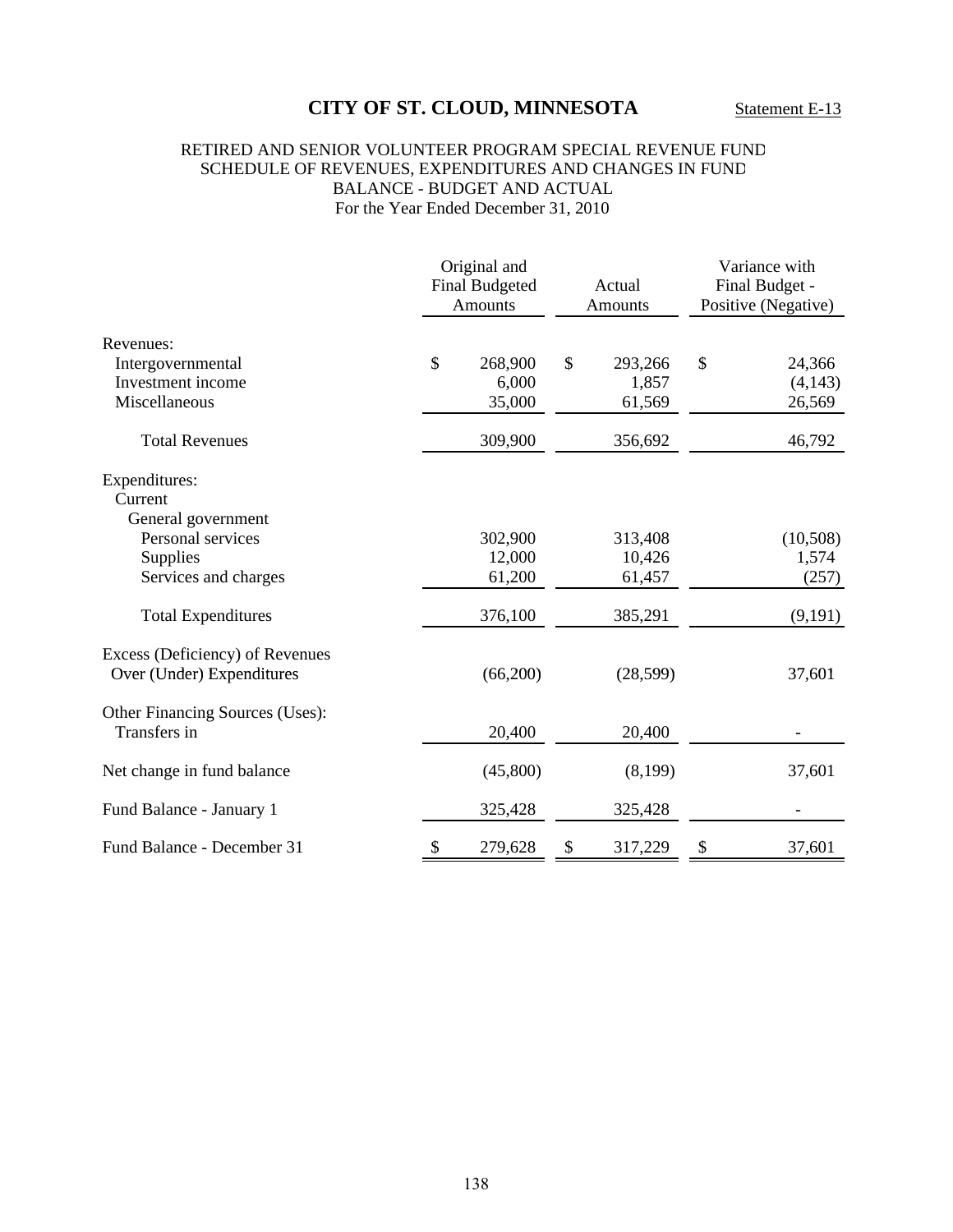#### ARTS SPECIAL REVENUE FUND SCHEDULE OF REVENUES, EXPENDITURES AND CHANGES IN FUND BALANCE - BUDGET AND ACTUAL For the Year Ended December 31, 2010

|                                                              | Original and<br><b>Final Budgeted</b><br><b>Amounts</b> | Actual<br>Amounts |            | Variance with<br>Final Budget -<br>Positive (Negative) |           |
|--------------------------------------------------------------|---------------------------------------------------------|-------------------|------------|--------------------------------------------------------|-----------|
| Revenues:                                                    |                                                         |                   |            |                                                        |           |
| <b>Taxes</b>                                                 | \$<br>56,300                                            | \$                | 57,263     | \$                                                     | 963       |
| Intergovernmental                                            | 3,400                                                   |                   |            |                                                        | (3,400)   |
| Miscellaneous                                                | 4,500                                                   |                   | 6,976      |                                                        | 2,476     |
| <b>Total Revenues</b>                                        | 64,200                                                  |                   | 64,239     |                                                        | 39        |
| Expenditures:                                                |                                                         |                   |            |                                                        |           |
| Current                                                      |                                                         |                   |            |                                                        |           |
| Culture and recreation                                       |                                                         |                   |            |                                                        |           |
| Personal services                                            | 43,400                                                  |                   | 49,328     |                                                        | (5,928)   |
| Supplies                                                     | 2,300                                                   |                   | 327        |                                                        | 1,973     |
| Services and charges                                         | 23,000                                                  |                   | 22,831     |                                                        | 169       |
| <b>Total Expenditures</b>                                    | 68,700                                                  |                   | 72,486     |                                                        | (3,786)   |
| Excess (Deficiency) of Revenues<br>Over (Under) Expenditures | (4,500)                                                 |                   | (8,247)    |                                                        | (3,747)   |
| Other Financing Sources (Uses):<br><b>Transfers</b> out      |                                                         |                   | (92, 181)  |                                                        | (92, 181) |
| Net change in fund balance                                   | (4,500)                                                 |                   | (100, 428) |                                                        | (95, 928) |
| Fund Balance - January 1                                     | 100,428                                                 |                   | 100,428    |                                                        |           |
| Fund Balance - December 31                                   | \$<br>95,928                                            | \$                |            | \$                                                     | (95, 928) |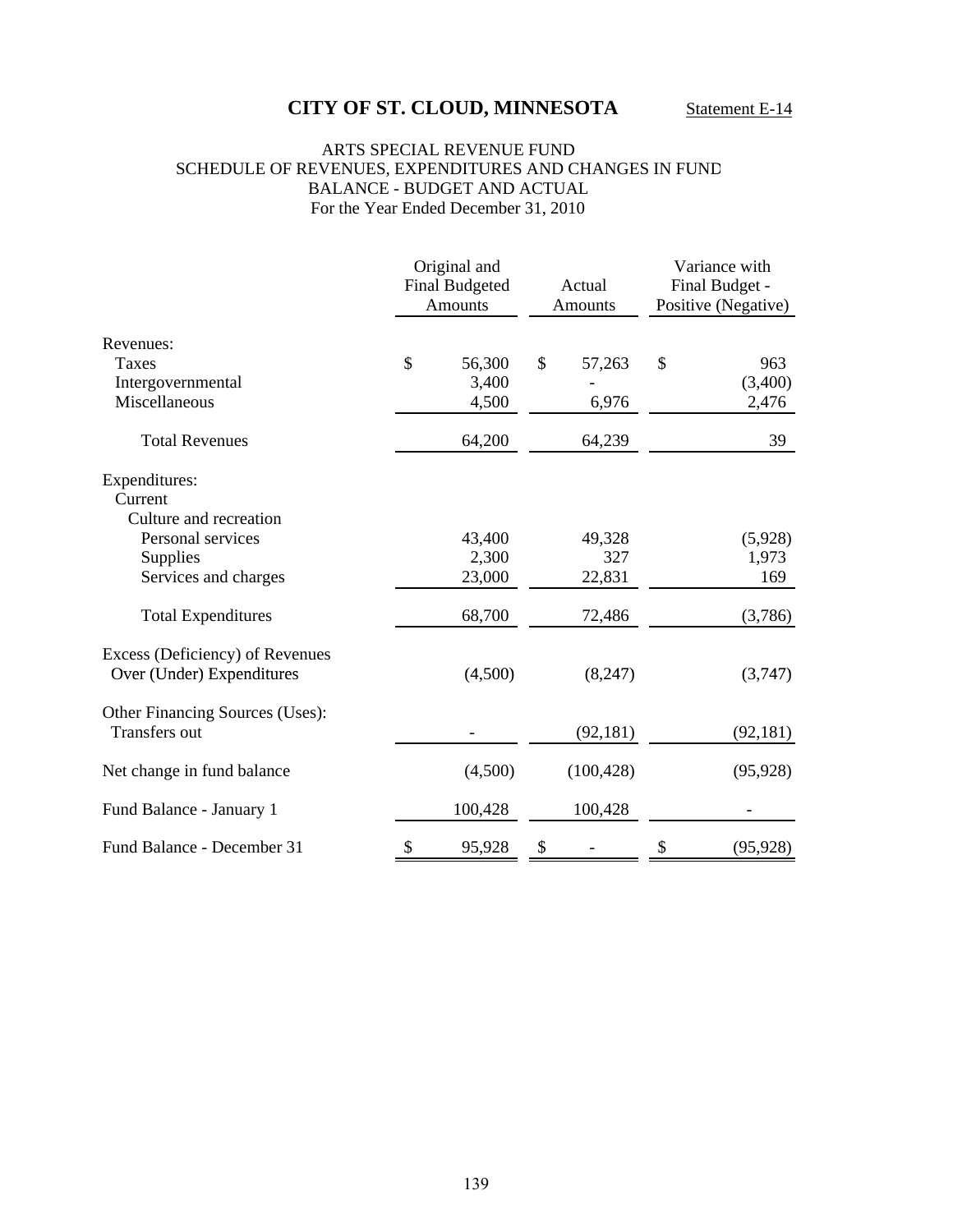#### AIRPORT OPERATING SPECIAL REVENUE FUND SCHEDULE OF REVENUES, EXPENDITURES AND CHANGES IN FUND BALANCE - BUDGET AND ACTUAL For the Year Ended December 31, 2010

| Revenues:                       |    | Original and<br><b>Final Budgeted</b><br><b>Amounts</b> |    | Actual<br><b>Amounts</b> | Variance with<br>Final Budget -<br>Positive (Negative) |           |
|---------------------------------|----|---------------------------------------------------------|----|--------------------------|--------------------------------------------------------|-----------|
|                                 |    |                                                         |    |                          |                                                        |           |
| Taxes                           | \$ | 353,600                                                 | \$ | 350,778                  | \$                                                     | (2,822)   |
| Intergovernmental               |    | 150,600                                                 |    | 163,657                  |                                                        | 13,057    |
| Charges for services            |    | 253,500                                                 |    | 282,782                  |                                                        | 29,282    |
| Investment income               |    | 2,000                                                   |    | 260                      |                                                        | (1,740)   |
| Miscellaneous                   |    | 1,100                                                   |    |                          |                                                        | (1,100)   |
| <b>Total Revenues</b>           |    | 760,800                                                 |    | 797,477                  |                                                        | 36,677    |
| Expenditures:                   |    |                                                         |    |                          |                                                        |           |
| Current                         |    |                                                         |    |                          |                                                        |           |
| Public works                    |    |                                                         |    |                          |                                                        |           |
| Personal services               |    | 395,300                                                 |    | 372,020                  |                                                        | 23,280    |
| Supplies                        |    | 84,000                                                  |    | 86,509                   |                                                        | (2,509)   |
| Services and charges            |    | 263,800                                                 |    | 301,413                  |                                                        | (37, 613) |
| Capital outlay                  |    |                                                         |    |                          |                                                        |           |
| Public works                    |    |                                                         |    | 13,227                   |                                                        | (13,227)  |
| Debt service                    |    |                                                         |    |                          |                                                        |           |
| Principal retirement            |    | 17,700                                                  |    | 17,680                   |                                                        | 20        |
| <b>Total Expenditures</b>       |    | 760,800                                                 |    | 790,849                  |                                                        | (30,049)  |
| Excess (Deficiency) of Revenues |    |                                                         |    |                          |                                                        |           |
| Over (Under) Expenditures       |    |                                                         |    | 6,628                    |                                                        | 6,628     |
| Fund Balance - January 1        |    | 129,414                                                 |    | 129,414                  |                                                        |           |
| Fund Balance - December 31      | \$ | 129,414                                                 |    | 136,042                  | \$                                                     | 6,628     |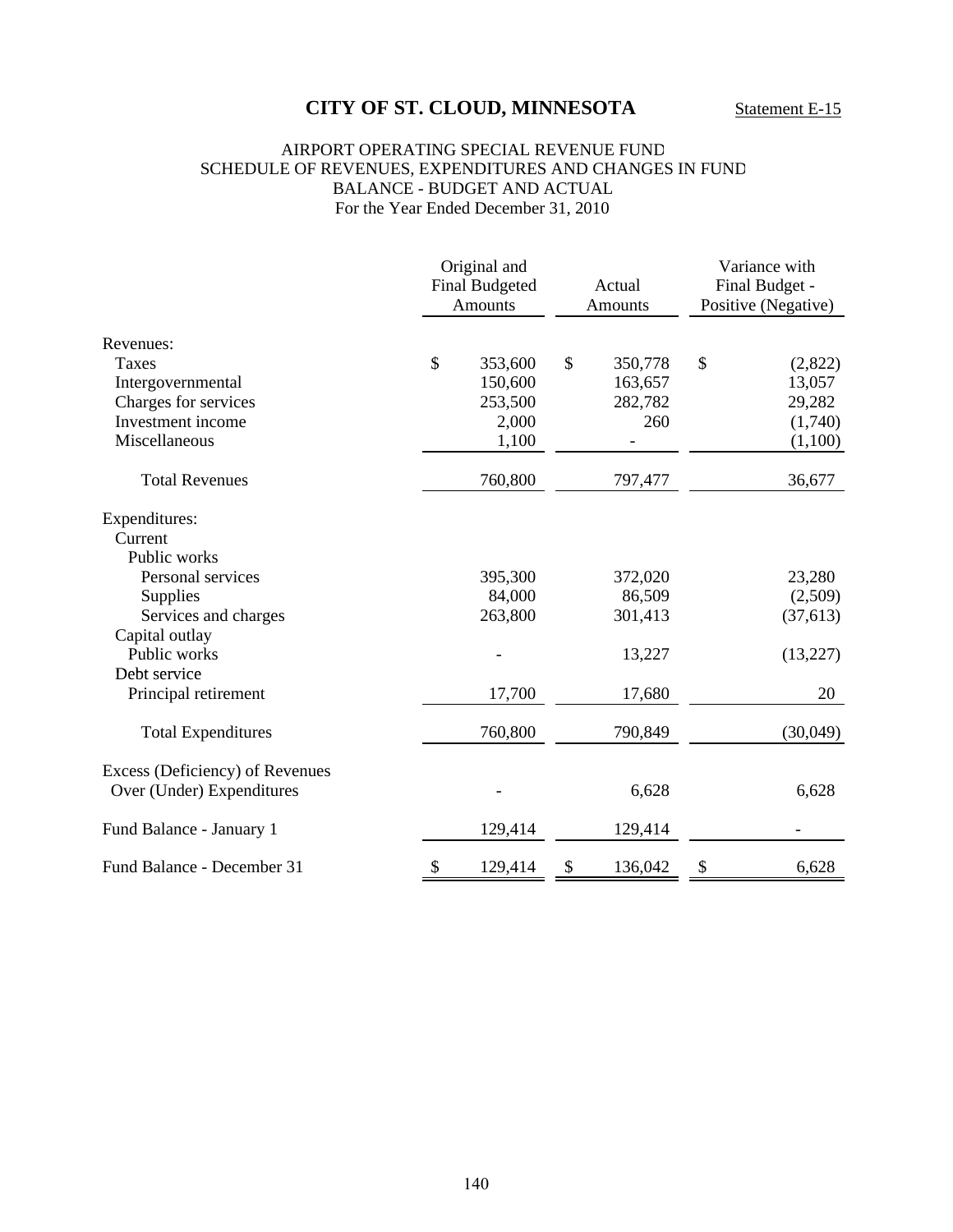#### RECREATION SPECIAL REVENUE FUND SCHEDULE OF REVENUES, EXPENDITURES AND CHANGES IN FUND BALANCE - BUDGET AND ACTUAL For the Year Ended December 31, 2010

|                                                              | Original and<br><b>Final Budgeted</b><br><b>Amounts</b> | Actual<br><b>Amounts</b> |            | Variance with<br>Final Budget -<br>Positive (Negative) |            |
|--------------------------------------------------------------|---------------------------------------------------------|--------------------------|------------|--------------------------------------------------------|------------|
| Revenues:                                                    |                                                         |                          |            |                                                        |            |
| <b>Taxes</b>                                                 | \$<br>552,600                                           | \$                       | 548,469    | \$                                                     | (4,131)    |
| Intergovernmental                                            | 33,200                                                  |                          |            |                                                        | (33,200)   |
| Charges for service                                          | 409,200                                                 |                          | 386,450    |                                                        | (22,750)   |
| Investment income                                            | 2,800                                                   |                          | 1,210      |                                                        | (1,590)    |
| Miscellaneous                                                | 12,000                                                  |                          | 24,250     |                                                        | 12,250     |
| <b>Total Revenues</b>                                        | 1,009,800                                               |                          | 960,379    |                                                        | (49, 421)  |
| Expenditures:<br>Current                                     |                                                         |                          |            |                                                        |            |
| Culture and recreation                                       |                                                         |                          |            |                                                        |            |
| Personal services                                            | 753,700                                                 |                          | 668,564    |                                                        | 85,136     |
| Supplies                                                     | 94,600                                                  |                          | 98,789     |                                                        | (4,189)    |
| Services and charges                                         | 161,500                                                 |                          | 140,521    |                                                        | 20,979     |
| <b>Total Expenditures</b>                                    | 1,009,800                                               |                          | 907,874    |                                                        | 101,926    |
| Excess (Deficiency) of Revenues<br>Over (Under) Expenditures |                                                         |                          | 52,505     |                                                        | 52,505     |
| Other Financing Sources (Uses):<br>Transfers out             |                                                         |                          | (355, 124) |                                                        | (355, 124) |
| Net change in fund balance                                   |                                                         |                          | (302, 619) |                                                        | (302, 619) |
| Fund Balance - January 1                                     | 302,619                                                 |                          | 302,619    |                                                        |            |
| Fund Balance - December 31                                   | \$<br>302,619                                           | \$                       |            | \$                                                     | (302, 619) |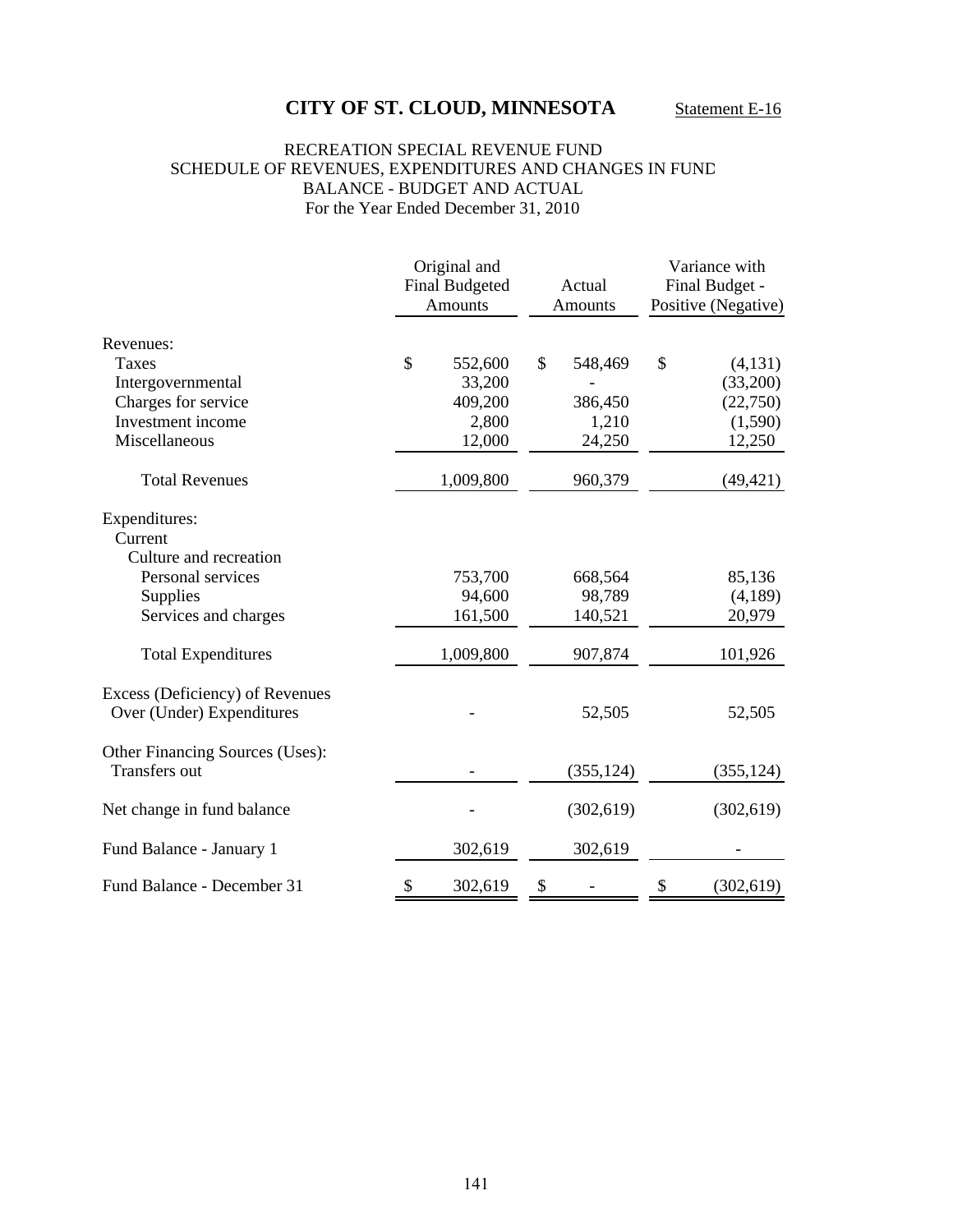#### TIF - NORWEST SPECIAL REVENUE FUND SCHEDULE OF REVENUES, EXPENDITURES AND CHANGES IN FUND BALANCE - BUDGET AND ACTUAL For the Year Ended December 31, 2010

|                                                |   | Original and<br><b>Final Budgeted</b><br>Amounts | Actual<br>Amounts |         | Variance with<br>Final Budget -<br>Positive (Negative) |         |
|------------------------------------------------|---|--------------------------------------------------|-------------------|---------|--------------------------------------------------------|---------|
| Special Item:<br>Economic development transfer |   |                                                  | \$                | 922,597 |                                                        | 922,597 |
| Net change in fund balance                     |   |                                                  |                   | 922,597 |                                                        | 922,597 |
| Fund Balance - January 1                       |   |                                                  |                   |         |                                                        |         |
| Fund Balance - December 31                     | S |                                                  | \$                | 922,597 |                                                        | 922,597 |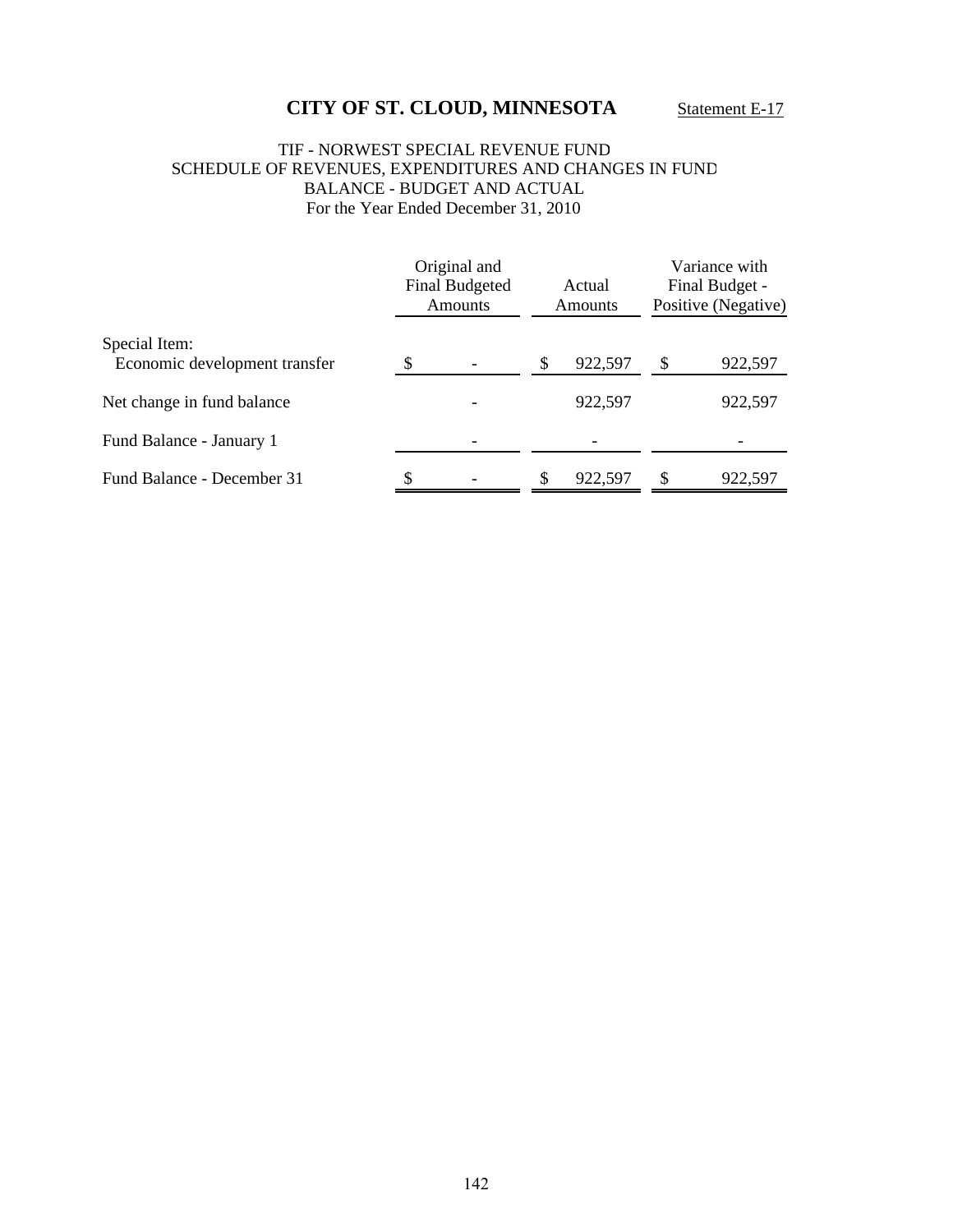### TIF - CENTRE SQUARE I AND II SPECIAL REVENUE FUND SCHEDULE OF REVENUES, EXPENDITURES AND CHANGES IN FUND BALANCE - BUDGET AND ACTUAL For the Year Ended December 31, 2010

|                                                | Original and<br><b>Final Budgeted</b><br>Amounts |  |    | Actual<br><b>Amounts</b> | Variance with<br>Final Budget -<br>Positive (Negative) |           |
|------------------------------------------------|--------------------------------------------------|--|----|--------------------------|--------------------------------------------------------|-----------|
| Special Item:<br>Economic development transfer |                                                  |  | \$ | (74,474)                 | S                                                      | (74,474)  |
| Net change in fund balance                     |                                                  |  |    | (74, 474)                |                                                        | (74, 474) |
| Fund Balance - January 1                       |                                                  |  |    |                          |                                                        |           |
| Fund Balance - December 31                     | \$                                               |  | \$ | (74,474)                 |                                                        | (74,474)  |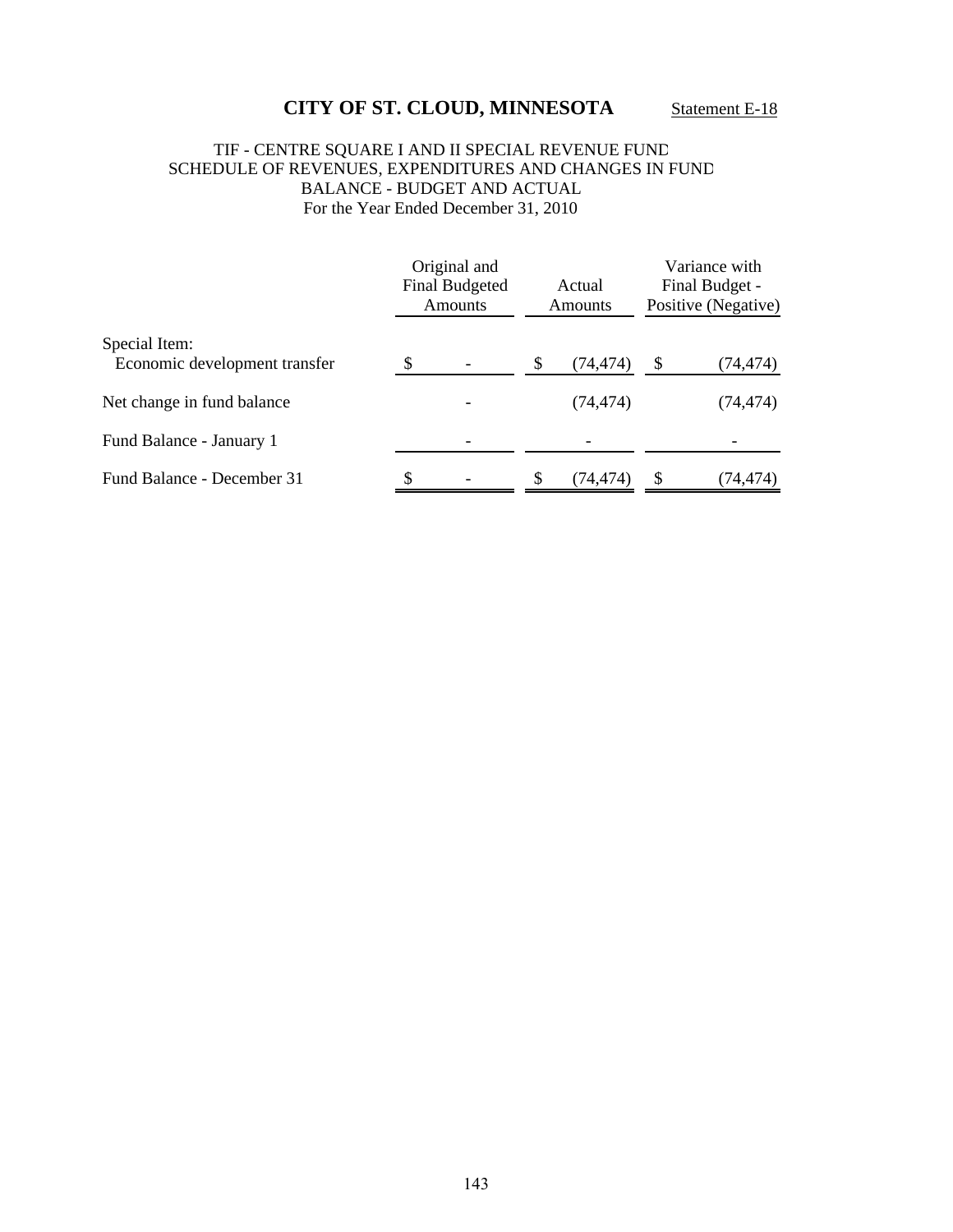### TIF - SECURITY FINANCIAL I AND II SPECIAL REVENUE FUND SCHEDULE OF REVENUES, EXPENDITURES AND CHANGES IN FUND BALANCE - BUDGET AND ACTUAL For the Year Ended December 31, 2010

|                               | Original and<br><b>Final Budgeted</b><br>Amounts | Actual<br><b>Amounts</b> |        | Variance with<br>Final Budget -<br>Positive (Negative) |        |
|-------------------------------|--------------------------------------------------|--------------------------|--------|--------------------------------------------------------|--------|
| Special Item:                 |                                                  |                          | 47,578 |                                                        |        |
| Economic development transfer |                                                  | \$                       |        | \$                                                     | 47,578 |
| Net change in fund balance    |                                                  |                          | 47,578 |                                                        | 47,578 |
| Fund Balance - January 1      |                                                  |                          |        |                                                        |        |
| Fund Balance - December 31    |                                                  | \$                       | 47,578 |                                                        | 47,578 |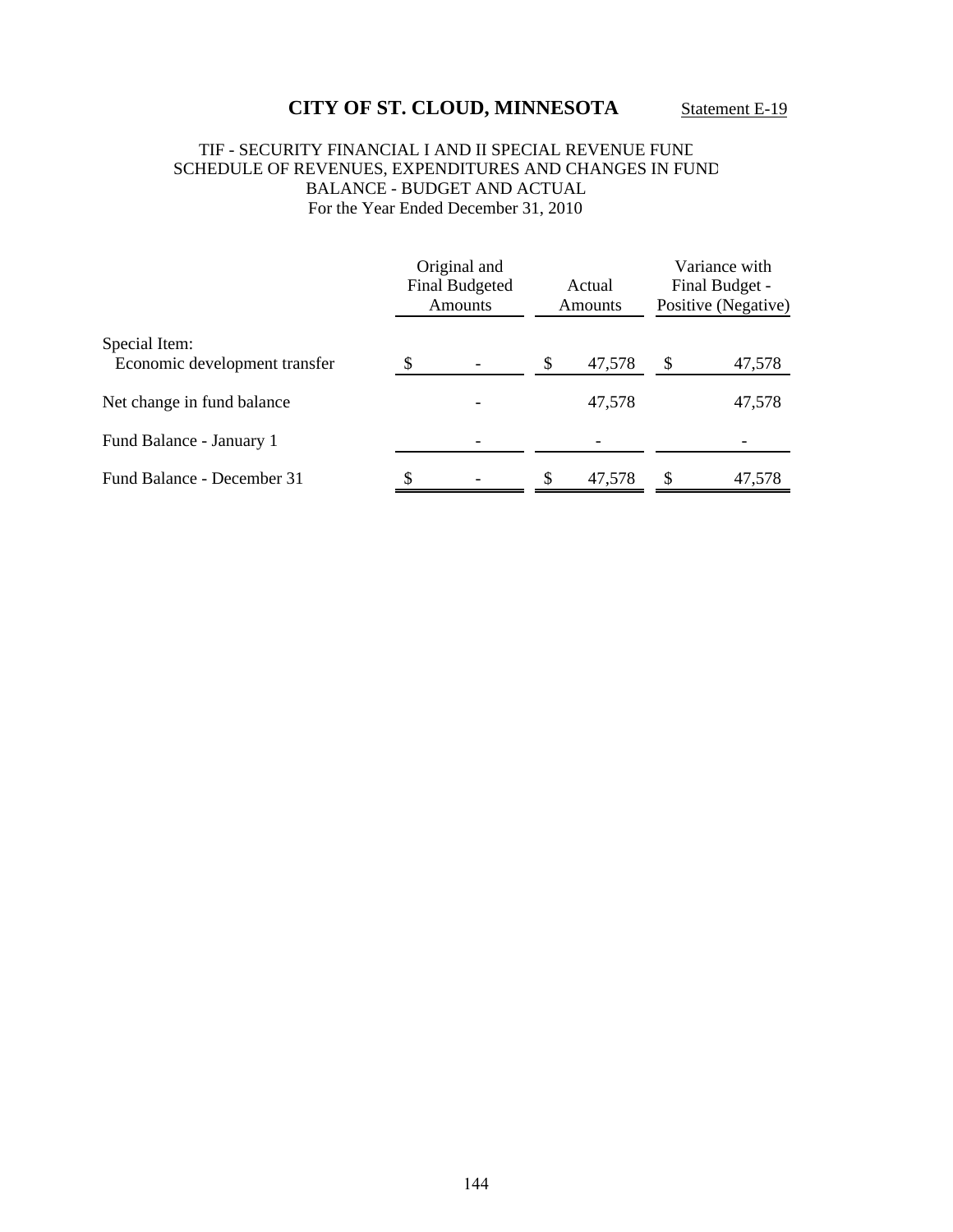### TIF - PURITY DAIRY I SPECIAL REVENUE FUND SCHEDULE OF REVENUES, EXPENDITURES AND CHANGES IN FUND BALANCE - BUDGET AND ACTUAL For the Year Ended December 31, 2010

|                                                | Original and<br><b>Final Budgeted</b><br><b>Amounts</b> | Actual<br>Amounts |       | Variance with<br>Final Budget -<br>Positive (Negative) |       |
|------------------------------------------------|---------------------------------------------------------|-------------------|-------|--------------------------------------------------------|-------|
| Special Item:<br>Economic development transfer |                                                         |                   | 2,844 |                                                        | 2,844 |
| Net change in fund balance                     |                                                         |                   | 2,844 |                                                        | 2,844 |
| Fund Balance - January 1                       |                                                         |                   |       |                                                        |       |
| Fund Balance - December 31                     |                                                         | S                 | 2.844 | \$                                                     | 2.844 |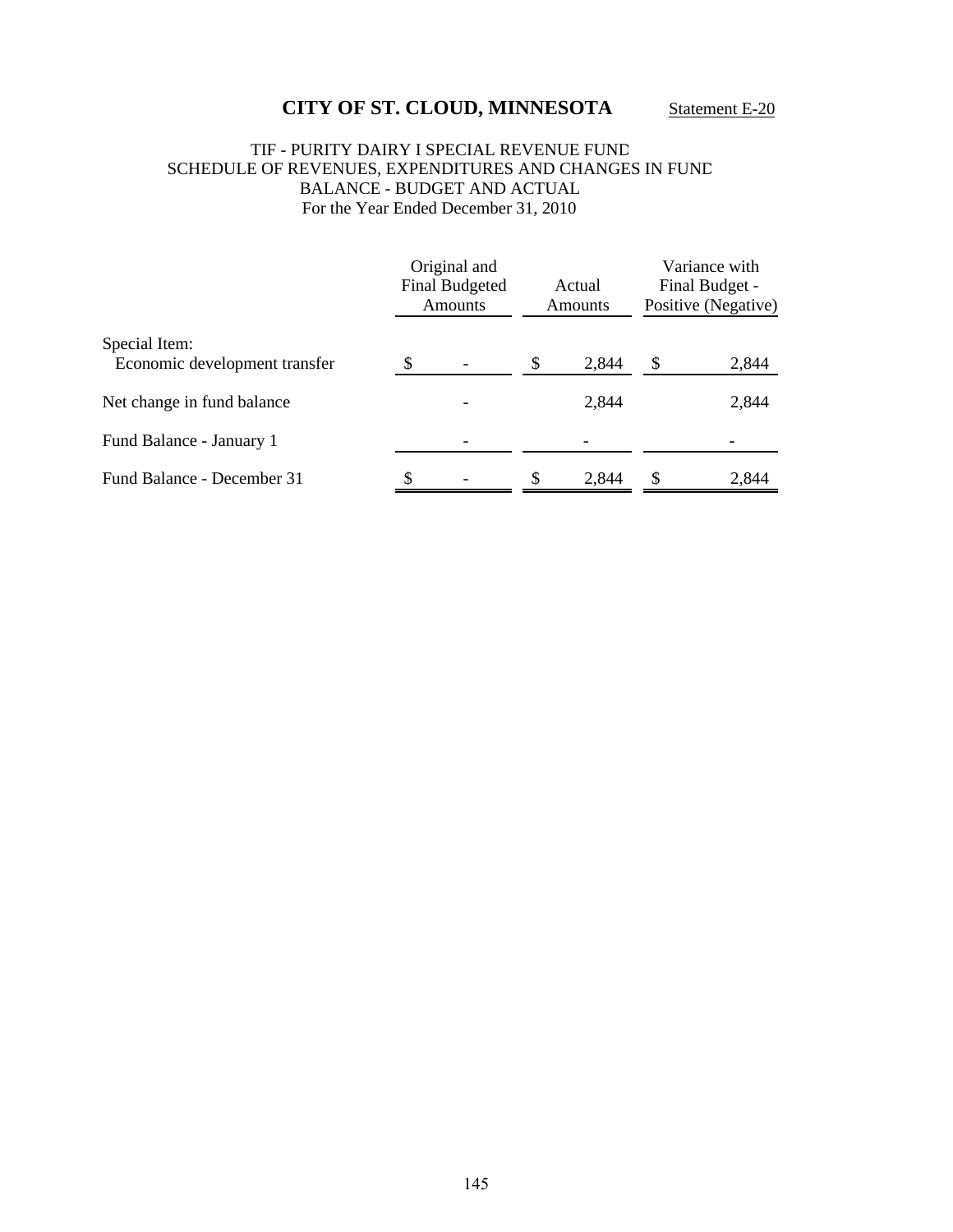### TIF - PARAMOUNT RAMP SPECIAL REVENUE FUND SCHEDULE OF REVENUES, EXPENDITURES AND CHANGES IN FUND BALANCE - BUDGET AND ACTUAL For the Year Ended December 31, 2010

|                                                | Original and<br><b>Final Budgeted</b><br>Amounts | Actual<br>Amounts | Variance with<br>Final Budget -<br>Positive (Negative) |        |
|------------------------------------------------|--------------------------------------------------|-------------------|--------------------------------------------------------|--------|
| Special Item:<br>Economic development transfer |                                                  | \$<br>57,563      | S                                                      | 57,563 |
| Net change in fund balance                     |                                                  | 57,563            |                                                        | 57,563 |
| Fund Balance - January 1                       |                                                  |                   |                                                        |        |
| Fund Balance - December 31                     | \$                                               | \$<br>57,563      | S                                                      | 57,563 |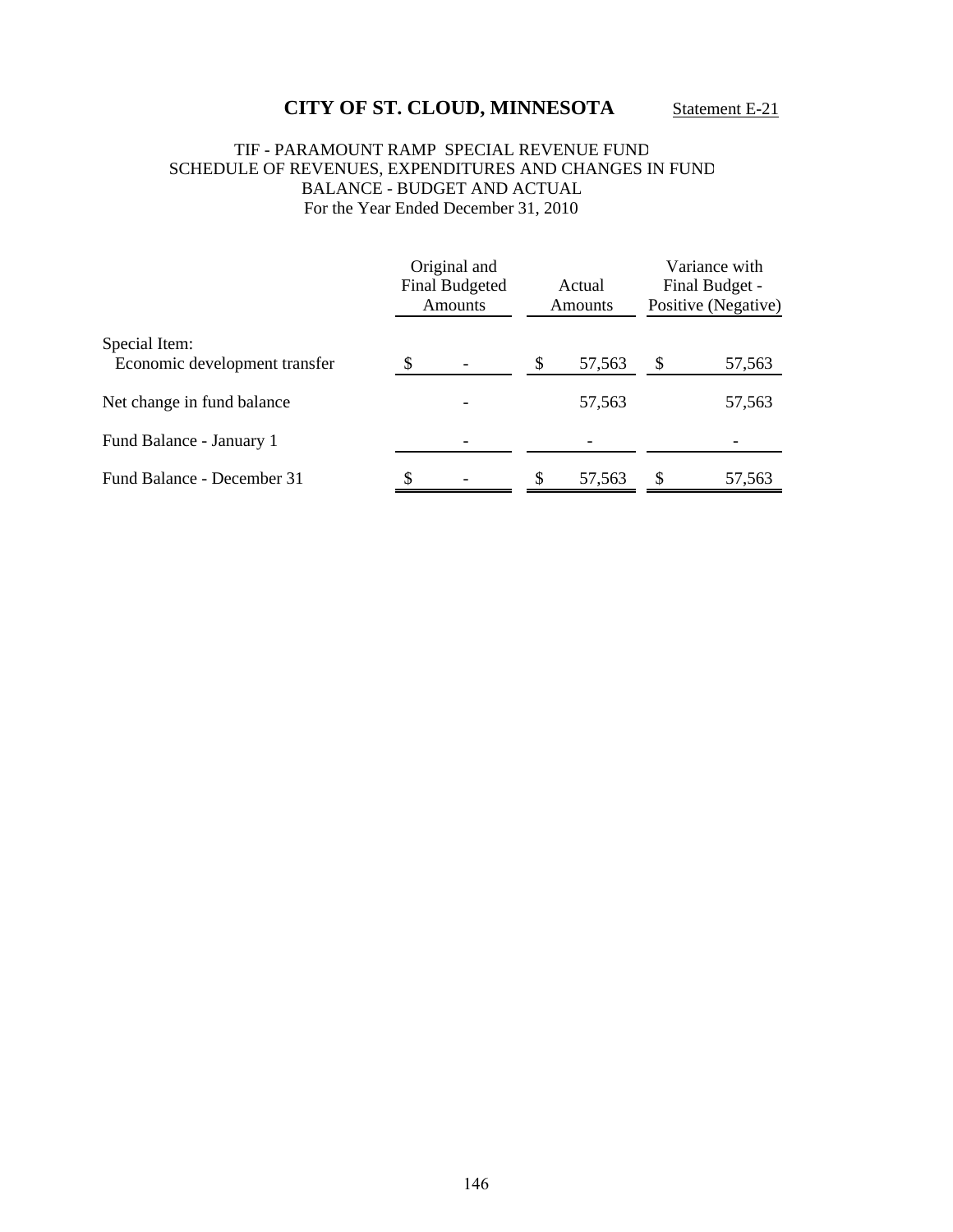### TIF - PURITY DAIRY II SPECIAL REVENUE FUND SCHEDULE OF REVENUES, EXPENDITURES AND CHANGES IN FUND BALANCE - BUDGET AND ACTUAL For the Year Ended December 31, 2010

|                                                |   | Original and<br><b>Final Budgeted</b><br>Amounts | Actual<br><b>Amounts</b> |        | Variance with<br>Final Budget -<br>Positive (Negative) |        |
|------------------------------------------------|---|--------------------------------------------------|--------------------------|--------|--------------------------------------------------------|--------|
| Special Item:<br>Economic development transfer |   |                                                  | \$                       | 12,553 |                                                        | 12,553 |
| Net change in fund balance                     |   |                                                  |                          | 12,553 |                                                        | 12,553 |
| Fund Balance - January 1                       |   |                                                  |                          |        |                                                        |        |
| Fund Balance - December 31                     | S |                                                  | \$                       | 12.553 | S                                                      | 12,553 |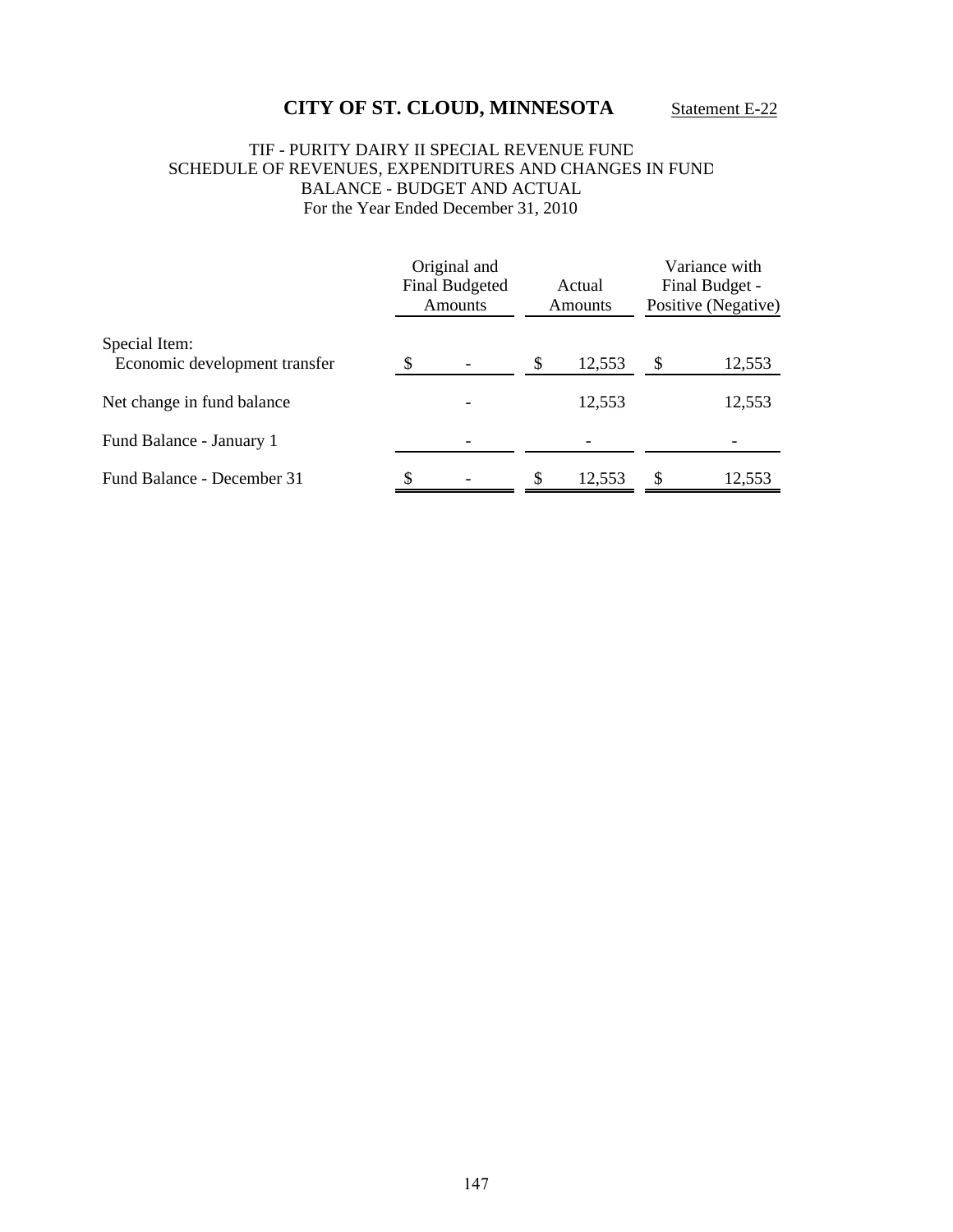### TIF - LINCOLN TARGET SPECIAL REVENUE FUND SCHEDULE OF REVENUES, EXPENDITURES AND CHANGES IN FUND BALANCE - BUDGET AND ACTUAL For the Year Ended December 31, 2010

|                                                | Original and<br><b>Final Budgeted</b><br><b>Amounts</b> |  |    | Actual<br>Amounts |   | Variance with<br>Final Budget -<br>Positive (Negative) |  |
|------------------------------------------------|---------------------------------------------------------|--|----|-------------------|---|--------------------------------------------------------|--|
| Special Item:<br>Economic development transfer |                                                         |  |    | 215,374           |   | 215,374                                                |  |
| Net change in fund balance                     |                                                         |  |    | 215,374           |   | 215,374                                                |  |
| Fund Balance - January 1                       |                                                         |  |    |                   |   |                                                        |  |
| Fund Balance - December 31                     | \$                                                      |  | \$ | 215,374           | S | 215,374                                                |  |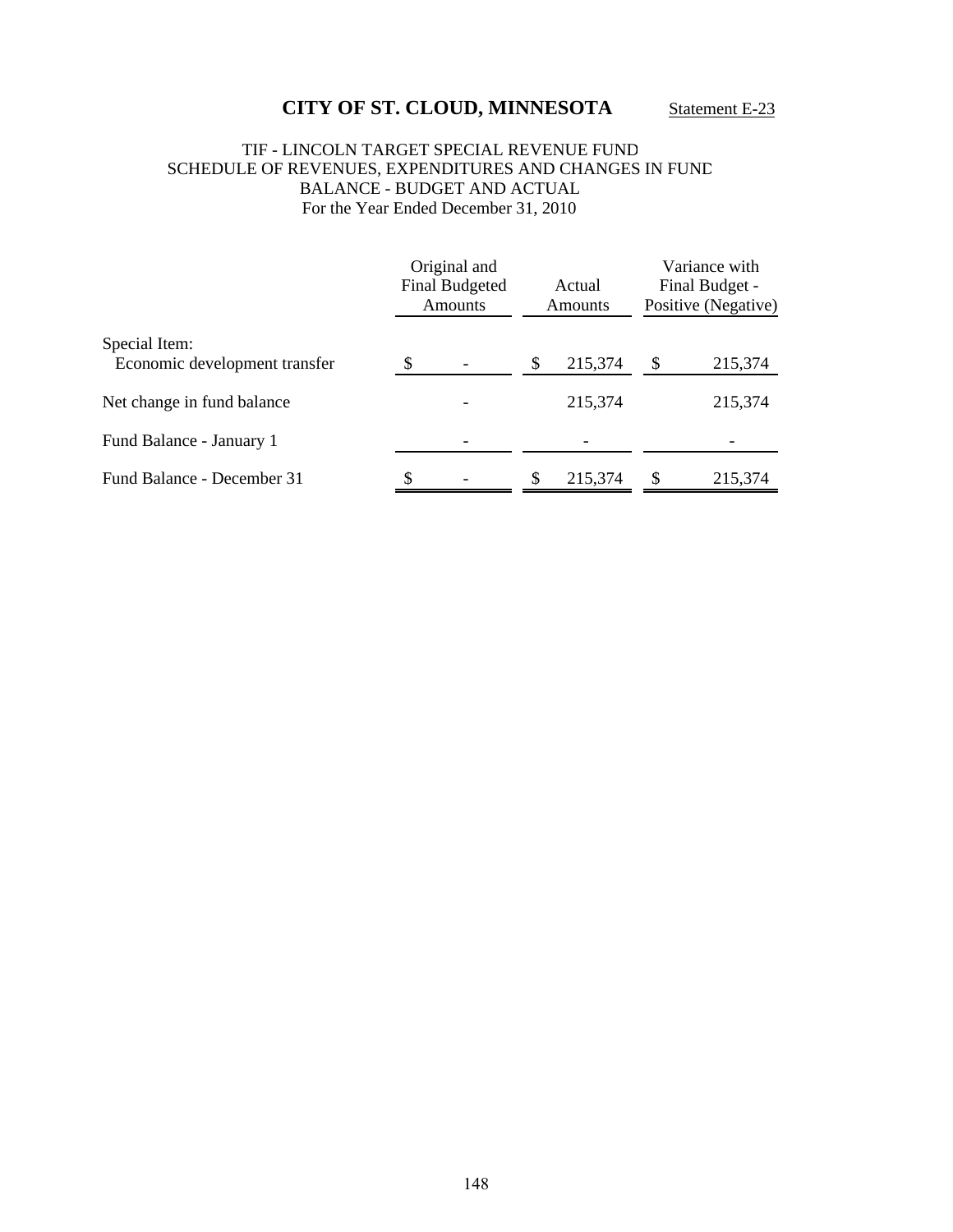### TIF - FINGERHUT II SPECIAL REVENUE FUND SCHEDULE OF REVENUES, EXPENDITURES AND CHANGES IN FUND BALANCE - BUDGET AND ACTUAL For the Year Ended December 31, 2010

|                               | Original and<br><b>Final Budgeted</b><br>Amounts | Actual<br>Amounts |        | Variance with<br>Final Budget -<br>Positive (Negative) |        |
|-------------------------------|--------------------------------------------------|-------------------|--------|--------------------------------------------------------|--------|
| Special Item:                 |                                                  |                   |        |                                                        |        |
| Economic development transfer |                                                  | \$                | 57,457 |                                                        | 57,457 |
| Net change in fund balance    |                                                  |                   | 57,457 |                                                        | 57,457 |
| Fund Balance - January 1      |                                                  |                   |        |                                                        |        |
| Fund Balance - December 31    | \$                                               | \$                | 57.457 | S                                                      | 57,457 |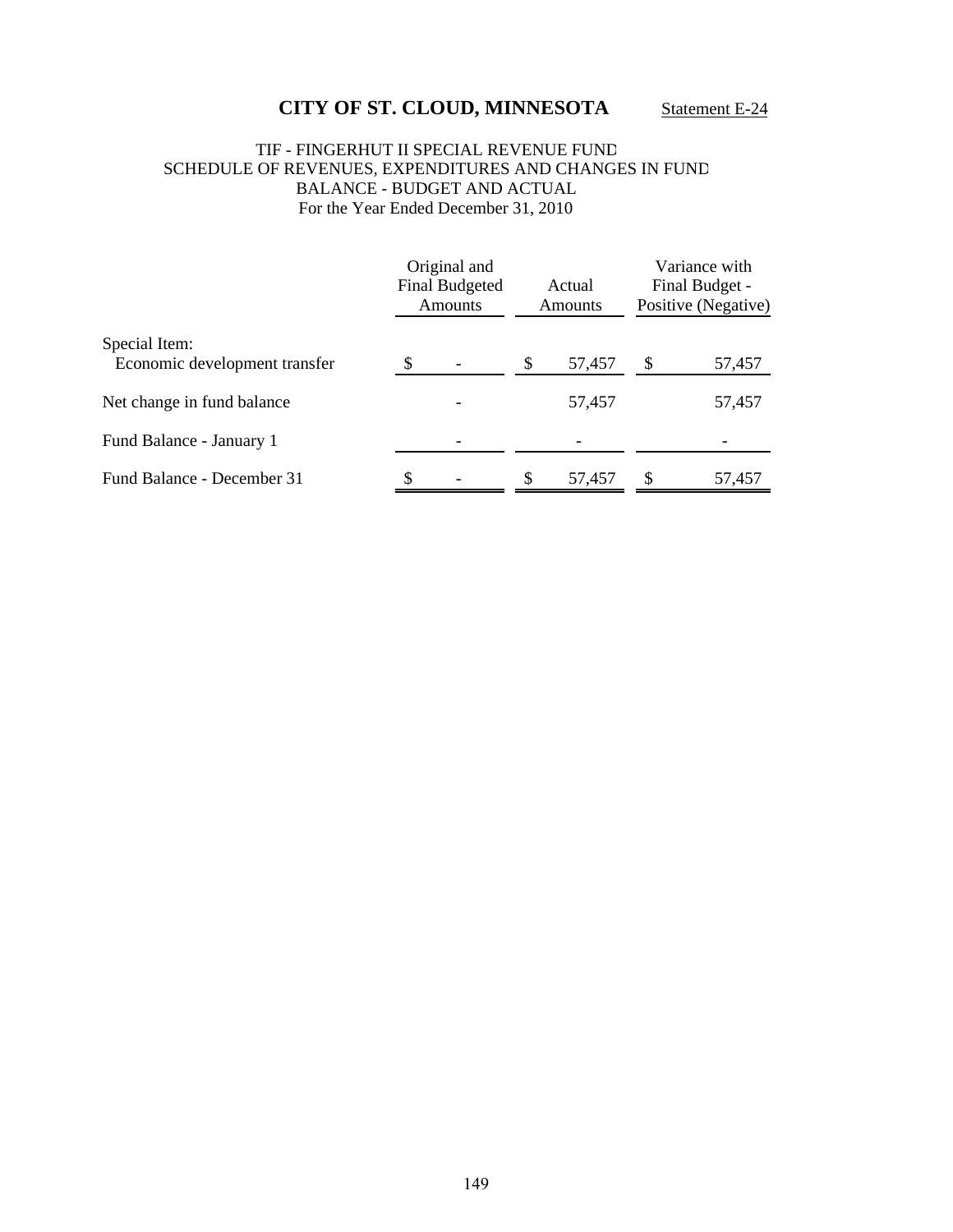#### TIF - WEBWAY II SPECIAL REVENUE FUND SCHEDULE OF REVENUES, EXPENDITURES AND CHANGES IN FUND BALANCE - BUDGET AND ACTUAL For the Year Ended December 31, 2010

|                                                | Original and<br><b>Final Budgeted</b><br><b>Amounts</b> | Actual<br><b>Amounts</b> |         | Variance with<br>Final Budget -<br>Positive (Negative) |         |
|------------------------------------------------|---------------------------------------------------------|--------------------------|---------|--------------------------------------------------------|---------|
| Special Item:<br>Economic development transfer |                                                         |                          | 195,993 | \$                                                     | 195,993 |
| Net change in fund balance                     |                                                         |                          | 195,993 |                                                        | 195,993 |
| Fund Balance - January 1                       |                                                         |                          |         |                                                        |         |
| Fund Balance - December 31                     | \$                                                      |                          | 195,993 | \$                                                     | 195,993 |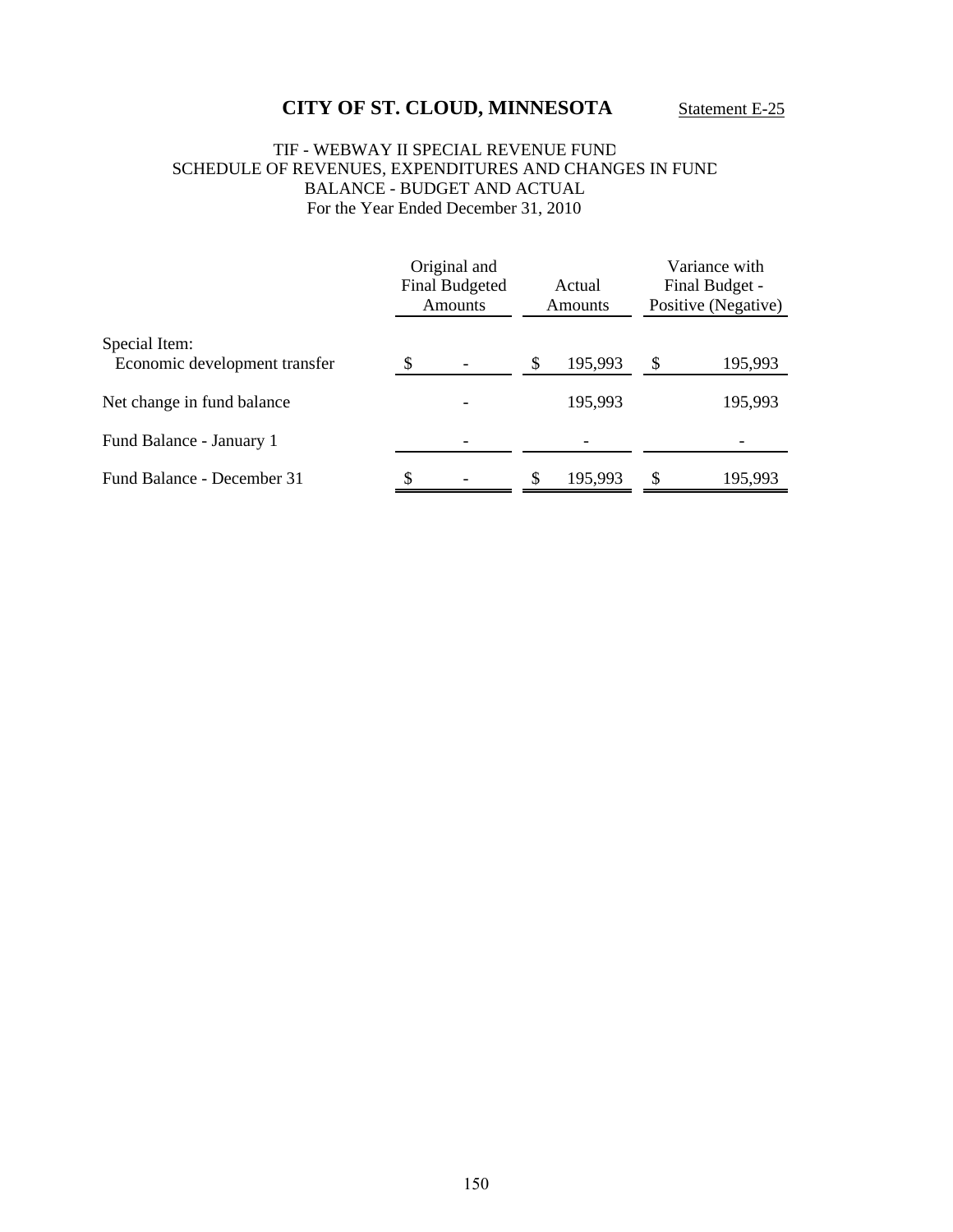### TIF - ETC ENTERPRISES SPECIAL REVENUE FUND SCHEDULE OF REVENUES, EXPENDITURES AND CHANGES IN FUND BALANCE - BUDGET AND ACTUAL For the Year Ended December 31, 2010

|                               | Original and<br><b>Final Budgeted</b><br><b>Amounts</b> | Actual<br><b>Amounts</b> |        | Variance with<br>Final Budget -<br>Positive (Negative) |        |
|-------------------------------|---------------------------------------------------------|--------------------------|--------|--------------------------------------------------------|--------|
| Special Item:                 |                                                         |                          |        |                                                        |        |
| Economic development transfer |                                                         |                          | 35,536 |                                                        | 35,536 |
| Net change in fund balance    |                                                         |                          | 35,536 |                                                        | 35,536 |
| Fund Balance - January 1      |                                                         |                          |        |                                                        |        |
| Fund Balance - December 31    | \$                                                      | \$                       | 35,536 | S                                                      | 35,536 |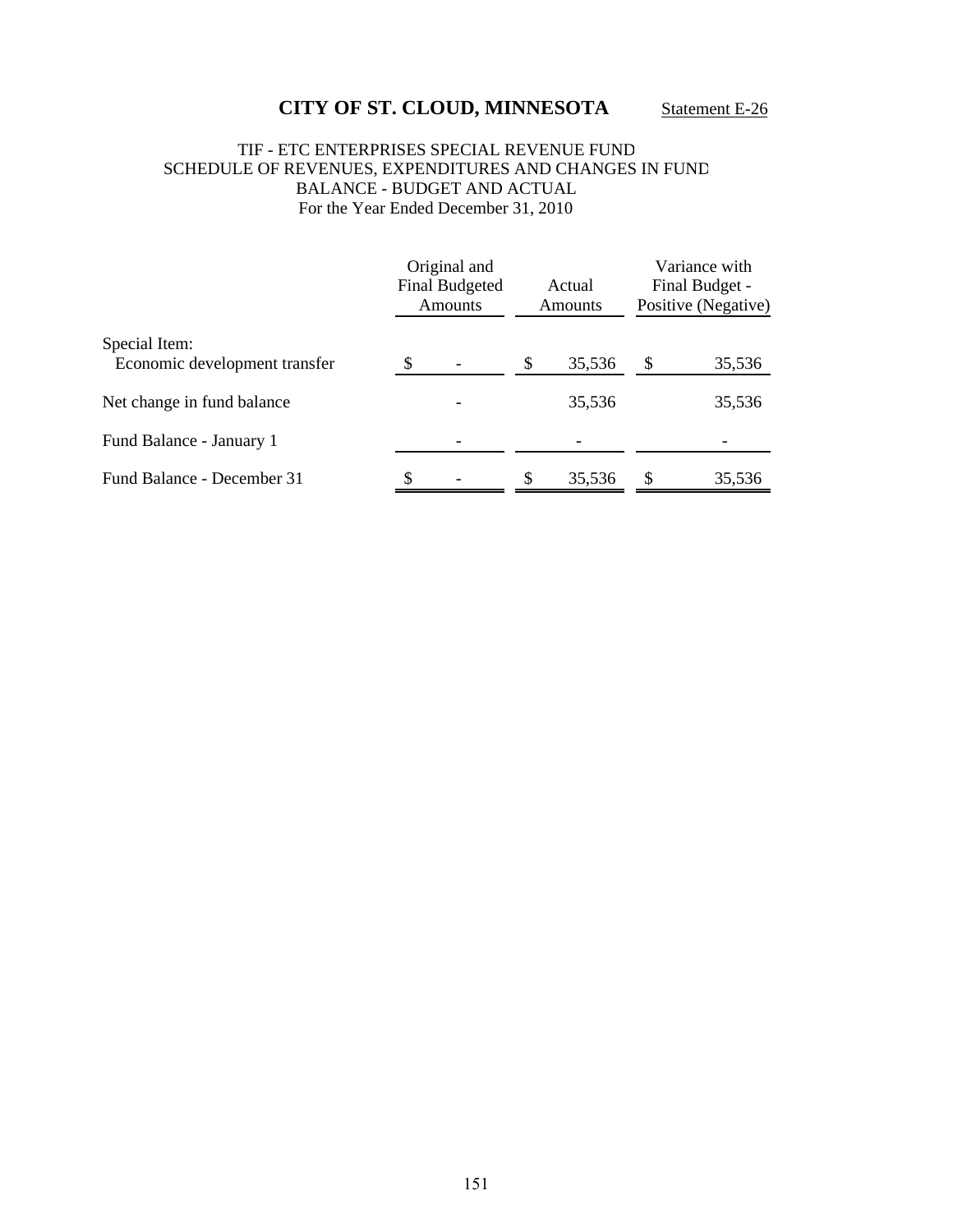### TIF - EASTGATE SPECIAL REVENUE FUND SCHEDULE OF REVENUES, EXPENDITURES AND CHANGES IN FUND BALANCE - BUDGET AND ACTUAL For the Year Ended December 31, 2010

|                                                | Original and<br><b>Final Budgeted</b><br>Amounts | Actual<br>Amounts | Variance with<br>Final Budget -<br>Positive (Negative) |           |
|------------------------------------------------|--------------------------------------------------|-------------------|--------------------------------------------------------|-----------|
| Special Item:<br>Economic development transfer |                                                  | \$<br>(13, 642)   | S                                                      | (13, 642) |
| Net change in fund balance                     |                                                  | (13, 642)         |                                                        | (13, 642) |
| Fund Balance - January 1                       |                                                  |                   |                                                        |           |
| Fund Balance - December 31                     | \$                                               | \$<br>(13, 642)   |                                                        | (13, 642) |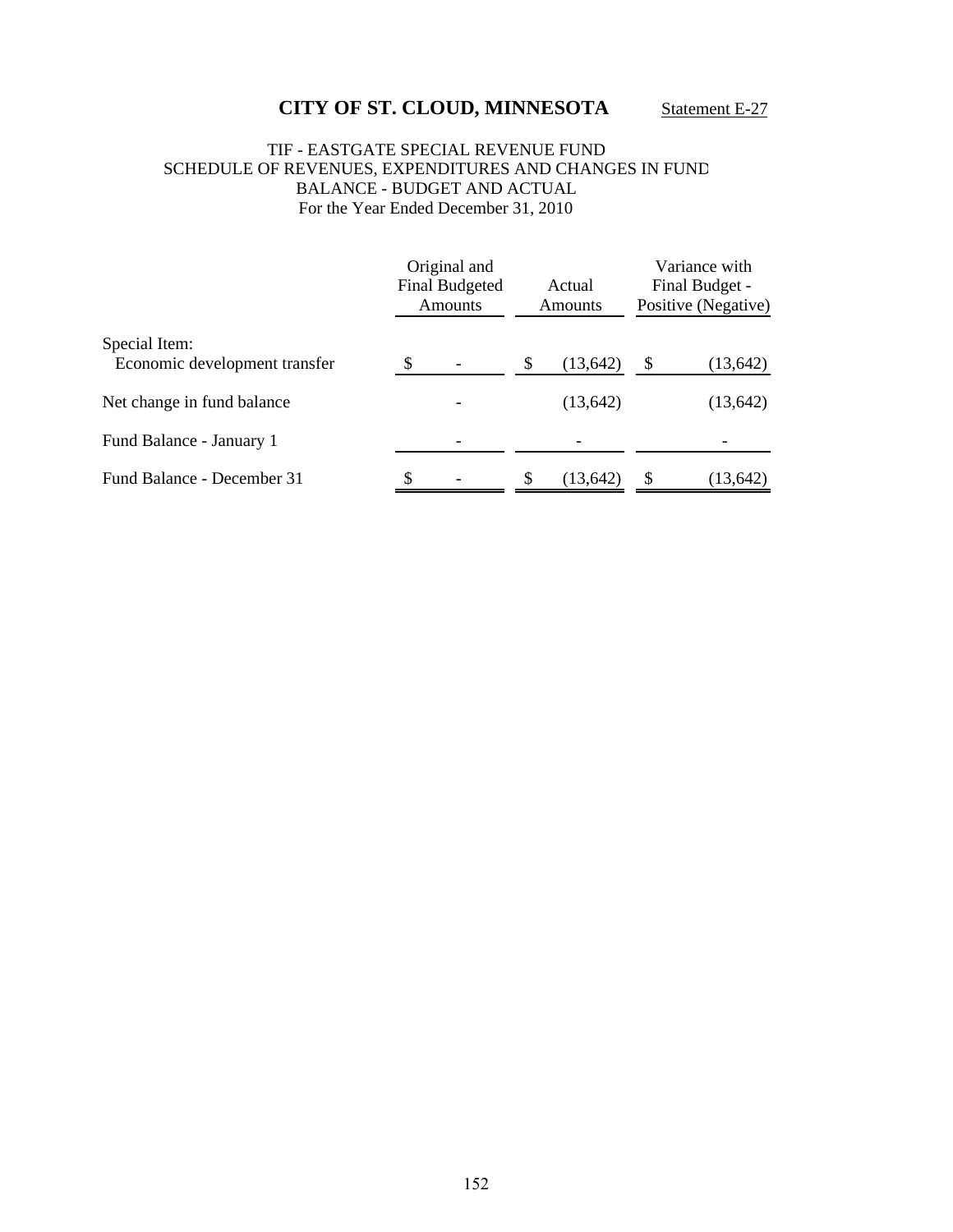### TIF - GOETTENS RENTAL HOUSING SPECIAL REVENUE FUND SCHEDULE OF REVENUES, EXPENDITURES AND CHANGES IN FUND BALANCE - BUDGET AND ACTUAL For the Year Ended December 31, 2010

|                                                | Original and<br><b>Final Budgeted</b><br><b>Amounts</b> | Actual<br><b>Amounts</b> |         | Variance with<br>Final Budget -<br>Positive (Negative) |         |
|------------------------------------------------|---------------------------------------------------------|--------------------------|---------|--------------------------------------------------------|---------|
| Special Item:<br>Economic development transfer |                                                         | S                        | (6,996) | S                                                      |         |
|                                                |                                                         |                          |         |                                                        | (6,996) |
| Net change in fund balance                     |                                                         |                          | (6,996) |                                                        | (6,996) |
| Fund Balance - January 1                       |                                                         |                          |         |                                                        |         |
| Fund Balance - December 31                     | \$                                                      | \$                       | (6,996) |                                                        | (6,996) |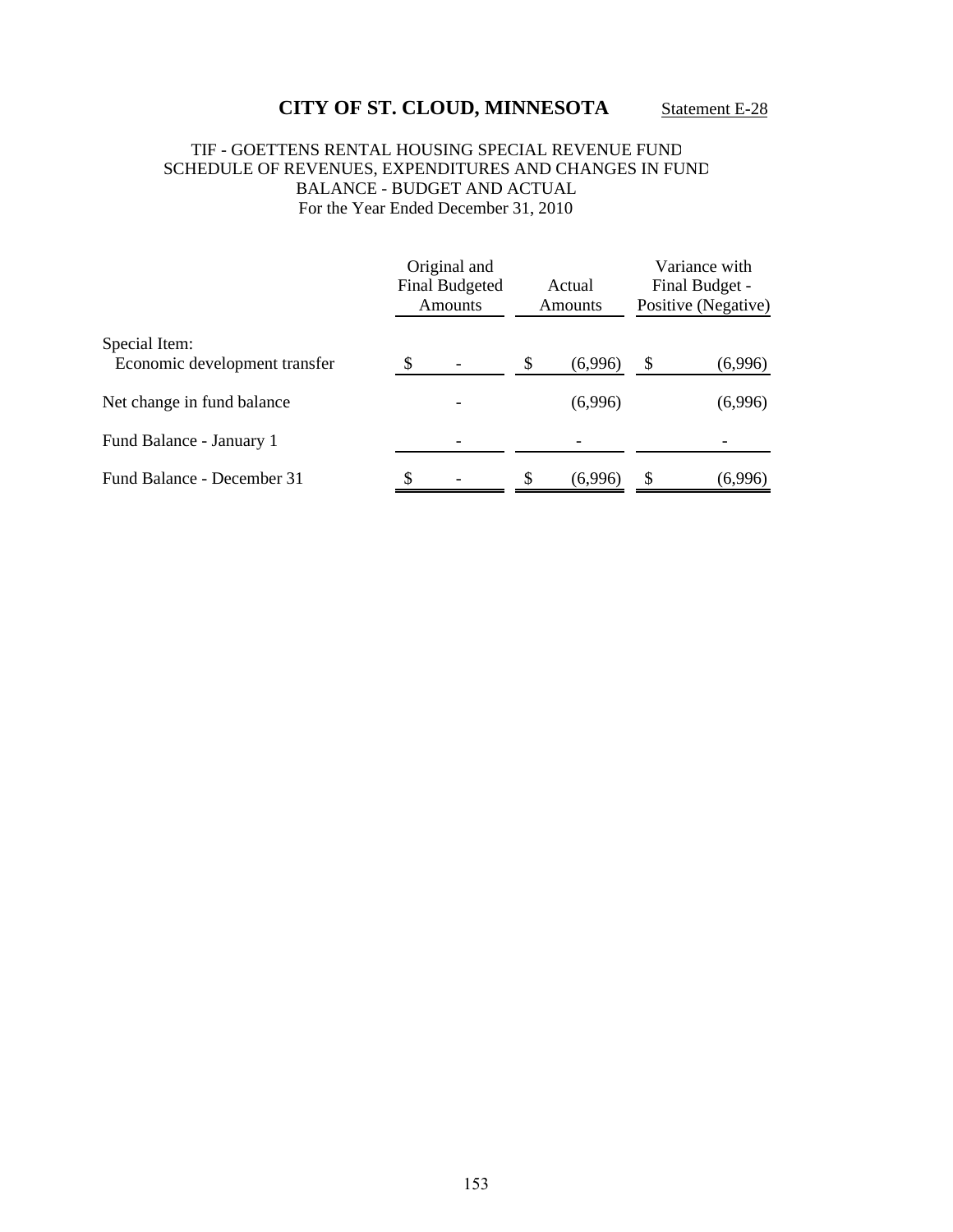### TIF - GOETTENS SINGLE FAMILY HOUSING SPECIAL REVENUE FUND SCHEDULE OF REVENUES, EXPENDITURES AND CHANGES IN FUND BALANCE - BUDGET AND ACTUAL For the Year Ended December 31, 2010

|                                                | Original and<br><b>Final Budgeted</b><br><b>Amounts</b> | Actual<br><b>Amounts</b> |        | Variance with<br>Final Budget -<br>Positive (Negative) |        |
|------------------------------------------------|---------------------------------------------------------|--------------------------|--------|--------------------------------------------------------|--------|
| Special Item:<br>Economic development transfer |                                                         |                          | 13,421 | \$                                                     | 13,421 |
| Net change in fund balance                     |                                                         |                          | 13,421 |                                                        | 13,421 |
| Fund Balance - January 1                       |                                                         |                          |        |                                                        |        |
| Fund Balance - December 31                     |                                                         | \$                       | 13,421 | \$                                                     | 13,421 |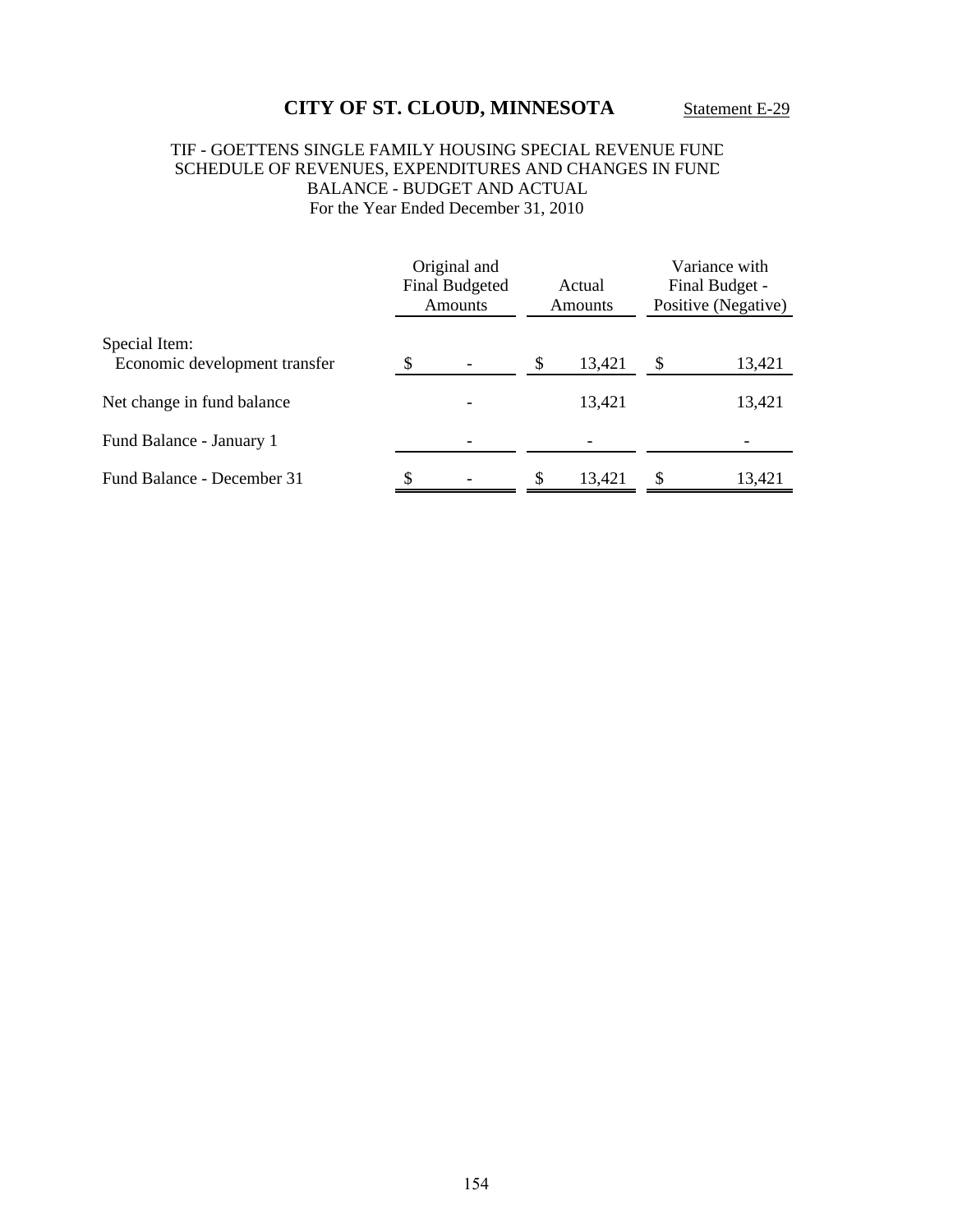### TIF - WESTWOOD VILLAGE SPECIAL REVENUE FUND SCHEDULE OF REVENUES, EXPENDITURES AND CHANGES IN FUND BALANCE - BUDGET AND ACTUAL For the Year Ended December 31, 2010

|                                                | Original and<br><b>Final Budgeted</b><br>Amounts | Actual<br><b>Amounts</b> |         | Variance with<br>Final Budget -<br>Positive (Negative) |         |
|------------------------------------------------|--------------------------------------------------|--------------------------|---------|--------------------------------------------------------|---------|
| Special Item:<br>Economic development transfer |                                                  | \$                       | 170,590 | \$.                                                    | 170,590 |
| Net change in fund balance                     |                                                  |                          | 170,590 |                                                        | 170,590 |
| Fund Balance - January 1                       |                                                  |                          |         |                                                        |         |
| Fund Balance - December 31                     | \$                                               | \$                       | 170,590 | S                                                      | 170,590 |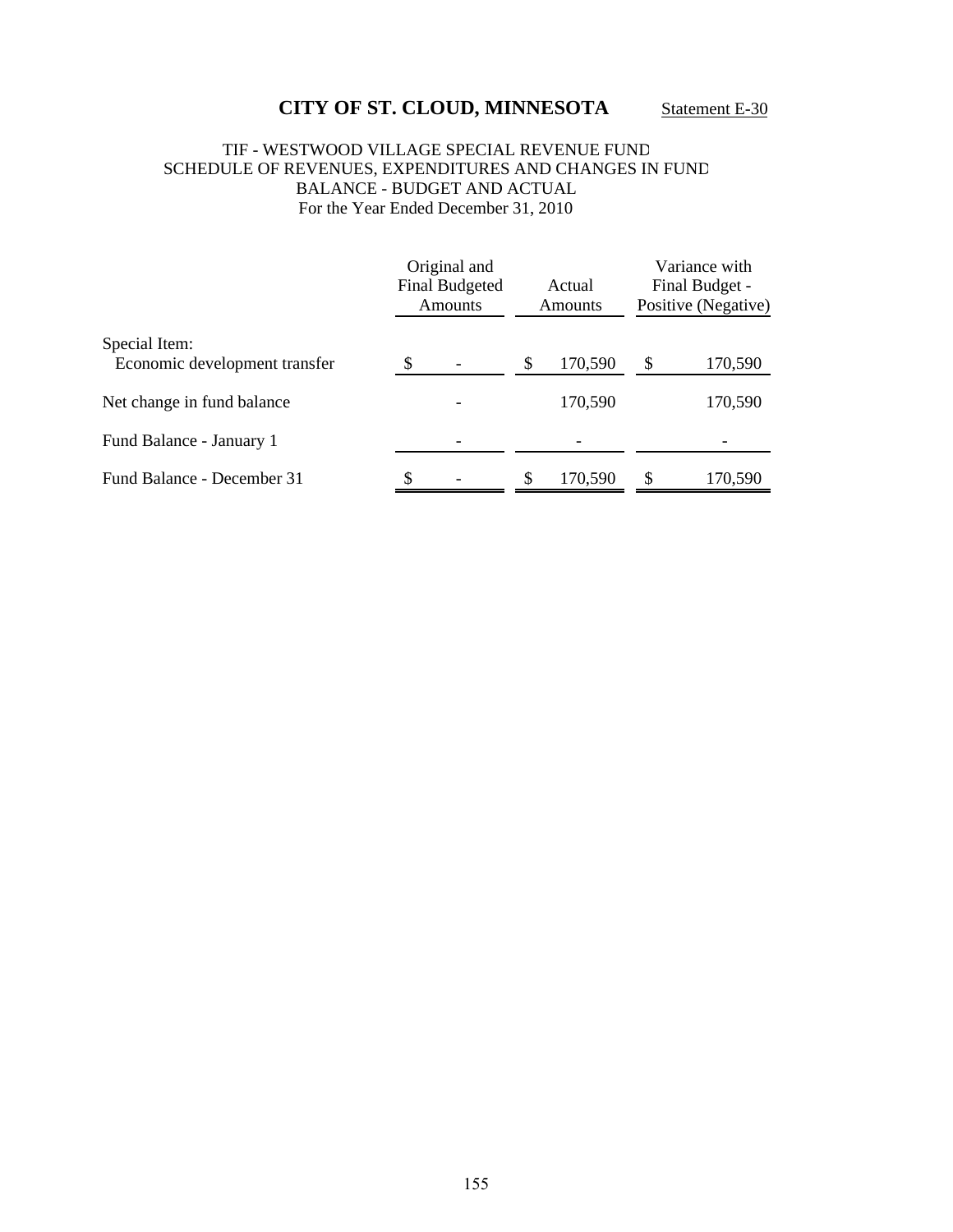### TIF - ANTIOCH SPECIAL REVENUE FUND SCHEDULE OF REVENUES, EXPENDITURES AND CHANGES IN FUND BALANCE - BUDGET AND ACTUAL For the Year Ended December 31, 2010

|                                                | Original and<br><b>Final Budgeted</b><br>Amounts |  |  | Actual<br><b>Amounts</b> |    | Variance with<br>Final Budget -<br>Positive (Negative) |  |
|------------------------------------------------|--------------------------------------------------|--|--|--------------------------|----|--------------------------------------------------------|--|
| Special Item:<br>Economic development transfer |                                                  |  |  | 205,792                  | \$ | 205,792                                                |  |
| Net change in fund balance                     |                                                  |  |  | 205,792                  |    | 205,792                                                |  |
| Fund Balance - January 1                       |                                                  |  |  |                          |    |                                                        |  |
| Fund Balance - December 31                     | S                                                |  |  | 205,792                  | S  | 205,792                                                |  |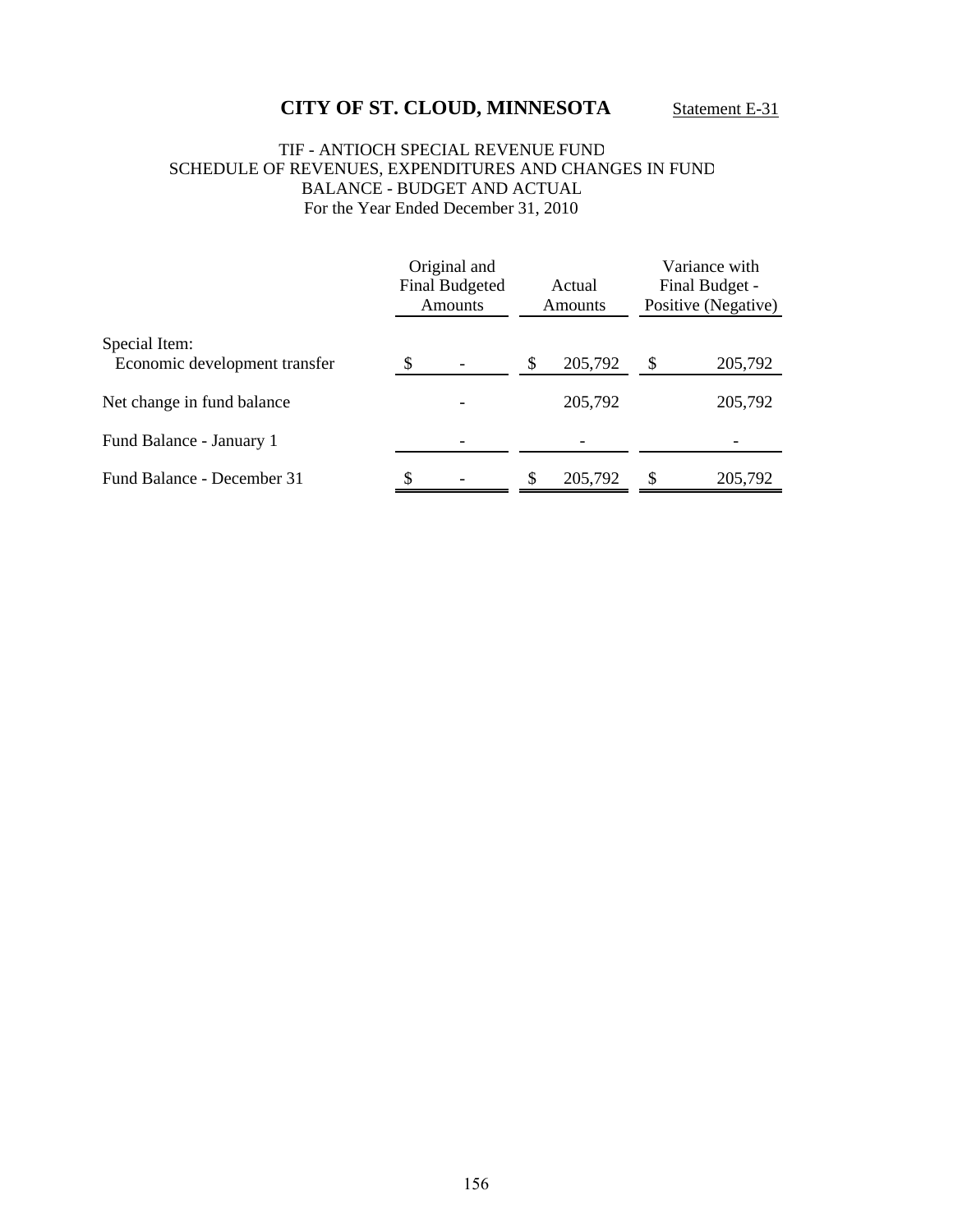### TIF - EICH HOLDINGS LLC PROJECT SPECIAL REVENUE FUND SCHEDULE OF REVENUES, EXPENDITURES AND CHANGES IN FUND BALANCE - BUDGET AND ACTUAL For the Year Ended December 31, 2010

|                                                | Original and<br><b>Final Budgeted</b><br>Amounts | Actual<br><b>Amounts</b> |         | Variance with<br>Final Budget -<br>Positive (Negative) |         |
|------------------------------------------------|--------------------------------------------------|--------------------------|---------|--------------------------------------------------------|---------|
| Special Item:<br>Economic development transfer |                                                  |                          | (4,816) | \$                                                     | (4,816) |
| Net change in fund balance                     |                                                  |                          | (4,816) |                                                        | (4,816) |
| Fund Balance - January 1                       |                                                  |                          |         |                                                        |         |
| Fund Balance - December 31                     |                                                  |                          | (4,816) | \$                                                     | (4,816) |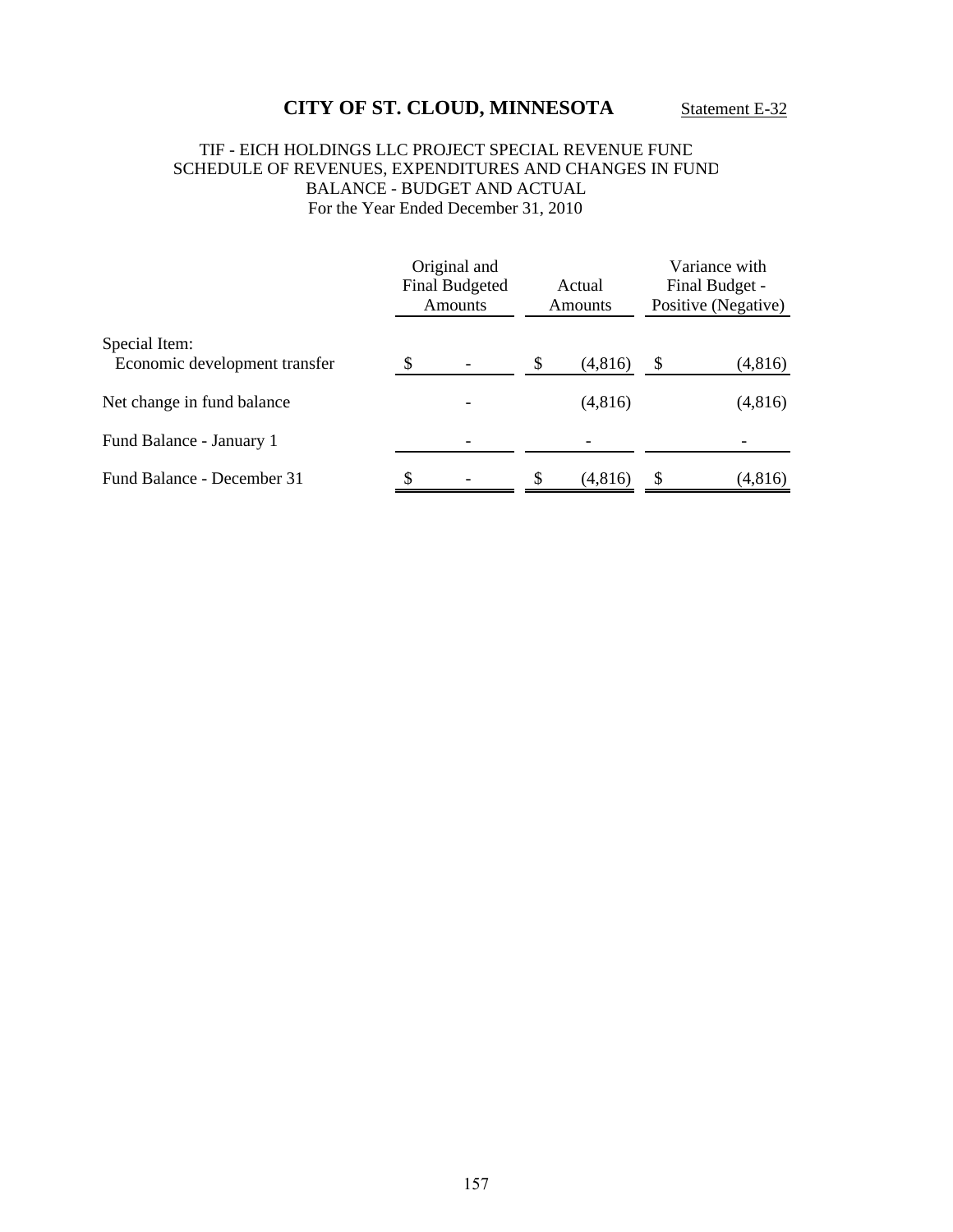### TIF - WESTWOOD PHASE II SPECIAL REVENUE FUND SCHEDULE OF REVENUES, EXPENDITURES AND CHANGES IN FUND BALANCE - BUDGET AND ACTUAL For the Year Ended December 31, 2010

|                                                | Original and<br><b>Final Budgeted</b><br><b>Amounts</b> | Actual<br><b>Amounts</b> |           | Variance with<br>Final Budget -<br>Positive (Negative) |           |
|------------------------------------------------|---------------------------------------------------------|--------------------------|-----------|--------------------------------------------------------|-----------|
| Special Item:<br>Economic development transfer |                                                         | \$                       | (71, 561) | \$                                                     | (71, 561) |
| Net change in fund balance                     |                                                         |                          | (71, 561) |                                                        | (71, 561) |
| Fund Balance - January 1                       |                                                         |                          |           |                                                        |           |
| Fund Balance - December 31                     | \$                                                      | \$                       | (71,561)  |                                                        | (71, 561) |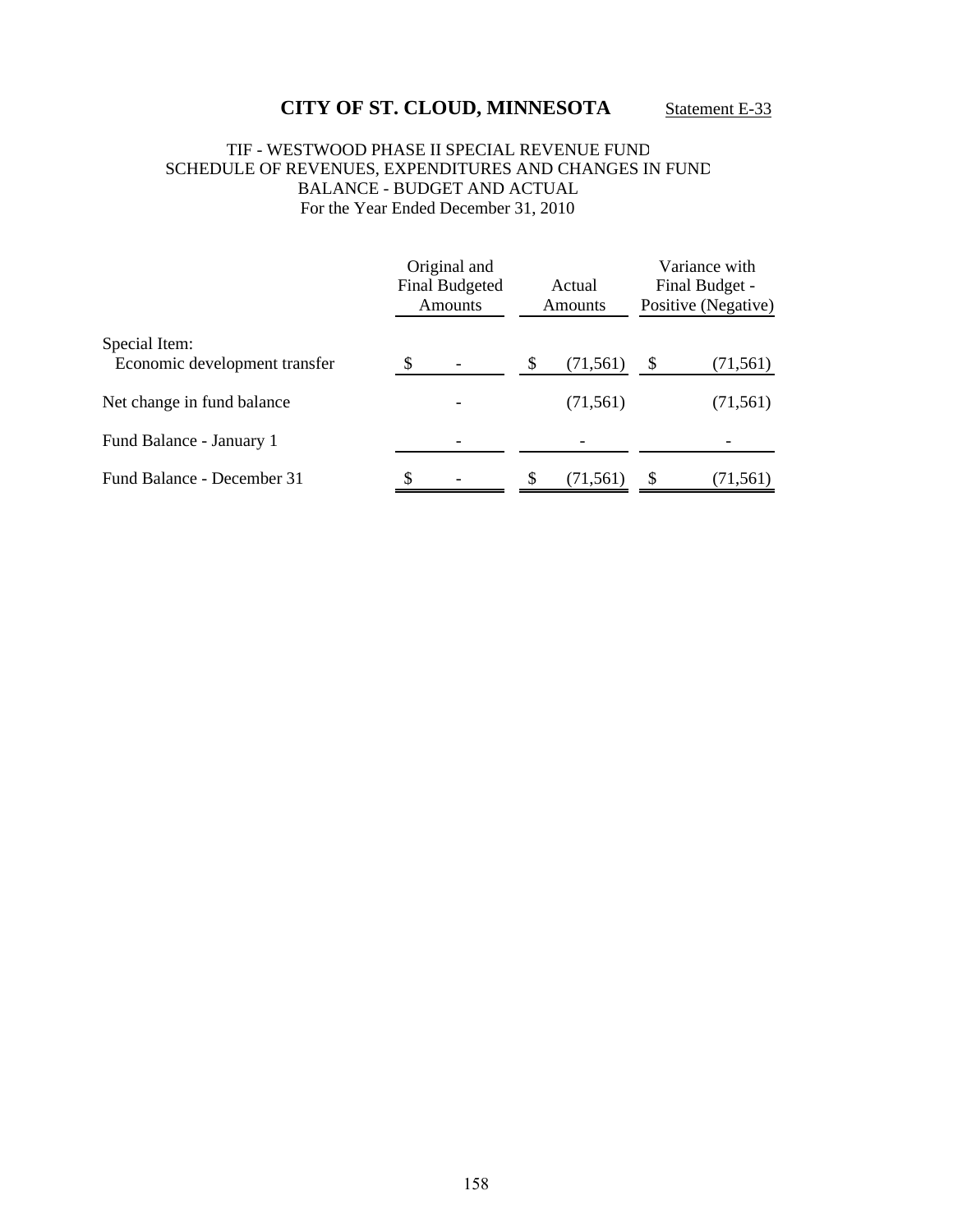### TIF - WESTWIND APARTMENTS SPECIAL REVENUE FUND SCHEDULE OF REVENUES, EXPENDITURES AND CHANGES IN FUND BALANCE - BUDGET AND ACTUAL For the Year Ended December 31, 2010

|                               | Original and<br><b>Final Budgeted</b><br><b>Amounts</b> |   | Actual<br>Amounts | Variance with<br>Final Budget -<br>Positive (Negative) |     |
|-------------------------------|---------------------------------------------------------|---|-------------------|--------------------------------------------------------|-----|
| Special Item:                 |                                                         |   |                   |                                                        |     |
| Economic development transfer |                                                         |   | 469               |                                                        | 469 |
| Net change in fund balance    |                                                         |   | 469               |                                                        | 469 |
| Fund Balance - January 1      |                                                         |   |                   |                                                        |     |
| Fund Balance - December 31    | \$                                                      | S | 469               | S                                                      | 469 |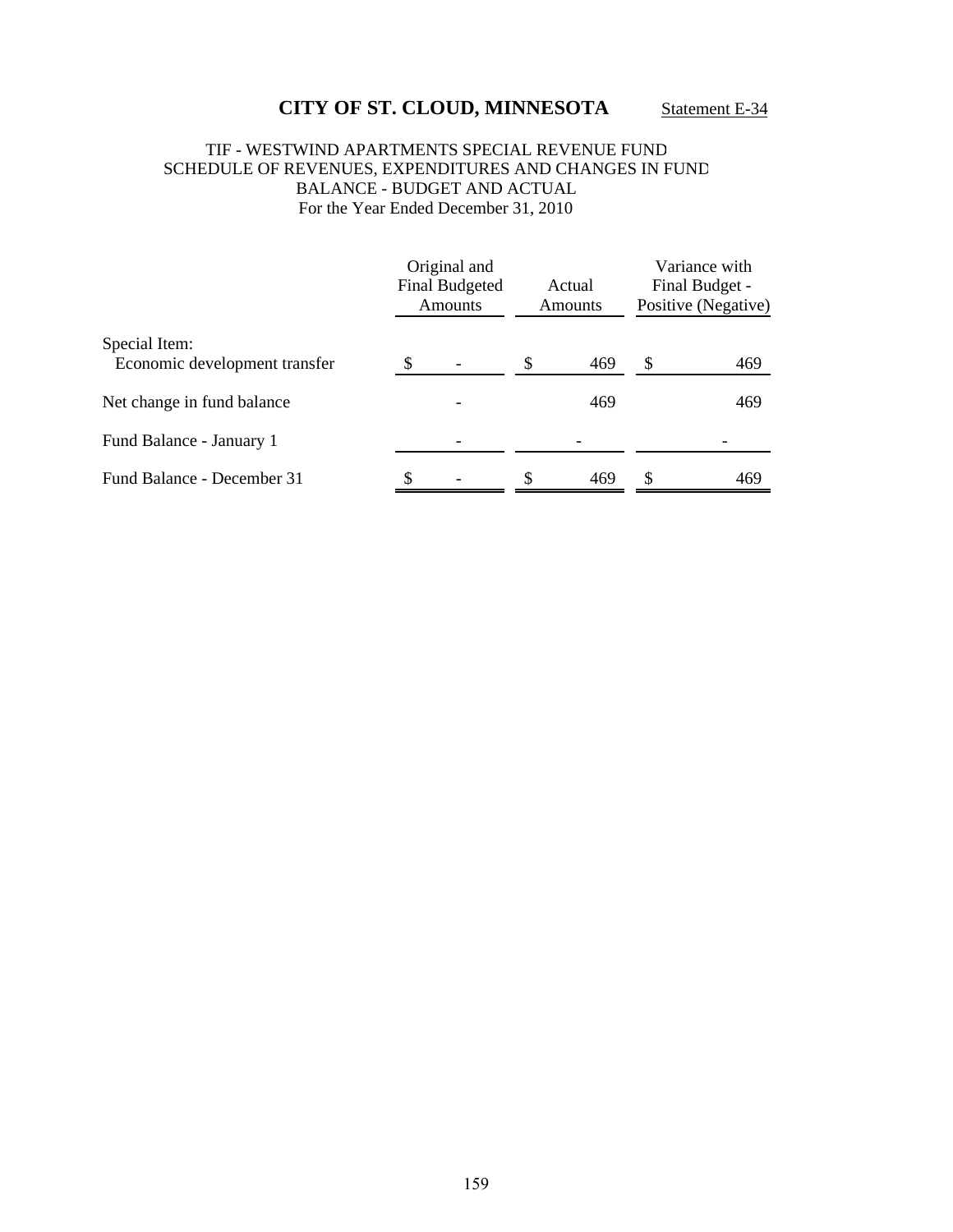### TIF - MAHOWALD SPECIAL REVENUE FUND SCHEDULE OF REVENUES, EXPENDITURES AND CHANGES IN FUND BALANCE - BUDGET AND ACTUAL For the Year Ended December 31, 2010

|                                                | Original and<br><b>Final Budgeted</b><br>Amounts | Actual<br><b>Amounts</b> | Variance with<br>Final Budget -<br>Positive (Negative) |         |
|------------------------------------------------|--------------------------------------------------|--------------------------|--------------------------------------------------------|---------|
| Special Item:<br>Economic development transfer |                                                  | \$<br>(1, 330)           | \$                                                     | (1,330) |
|                                                |                                                  |                          |                                                        |         |
| Net change in fund balance                     |                                                  | (1,330)                  |                                                        | (1,330) |
| Fund Balance - January 1                       |                                                  |                          |                                                        |         |
| Fund Balance - December 31                     | \$                                               | \$<br>(1,330)            |                                                        | (1,330) |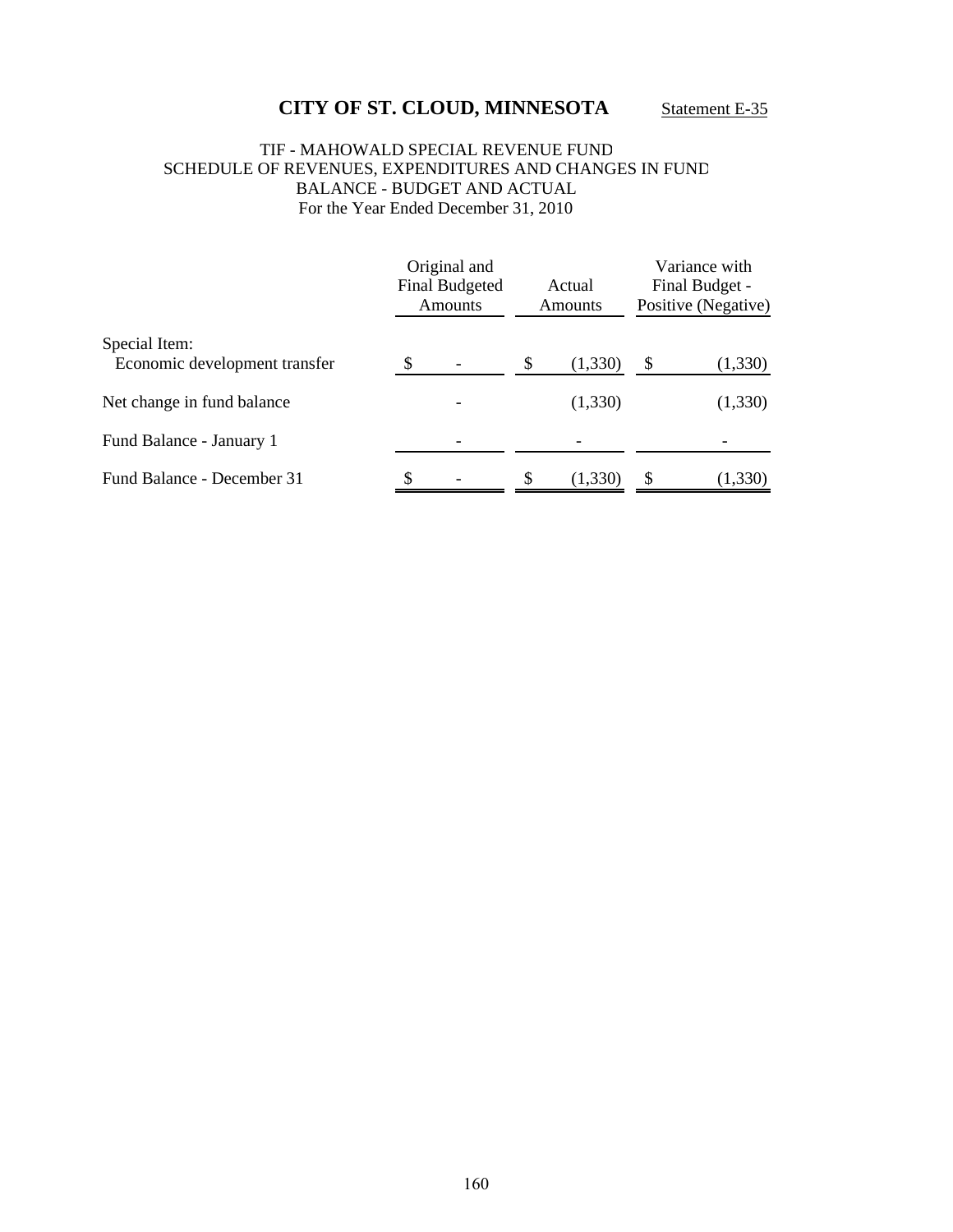### TIF - 5TH AVENUE LIVE SPECIAL REVENUE FUND SCHEDULE OF REVENUES, EXPENDITURES AND CHANGES IN FUND BALANCE - BUDGET AND ACTUAL For the Year Ended December 31, 2010

|                                                | Original and<br><b>Final Budgeted</b><br>Amounts |  |   | Actual<br><b>Amounts</b> | Variance with<br>Final Budget -<br>Positive (Negative) |            |  |
|------------------------------------------------|--------------------------------------------------|--|---|--------------------------|--------------------------------------------------------|------------|--|
| Special Item:<br>Economic development transfer |                                                  |  | S | (139, 450)               | \$                                                     | (139, 450) |  |
|                                                |                                                  |  |   |                          |                                                        |            |  |
| Net change in fund balance                     |                                                  |  |   | (139, 450)               |                                                        | (139, 450) |  |
| Fund Balance - January 1                       |                                                  |  |   |                          |                                                        |            |  |
| Fund Balance - December 31                     | \$                                               |  |   | (139,450)                |                                                        | (139, 450) |  |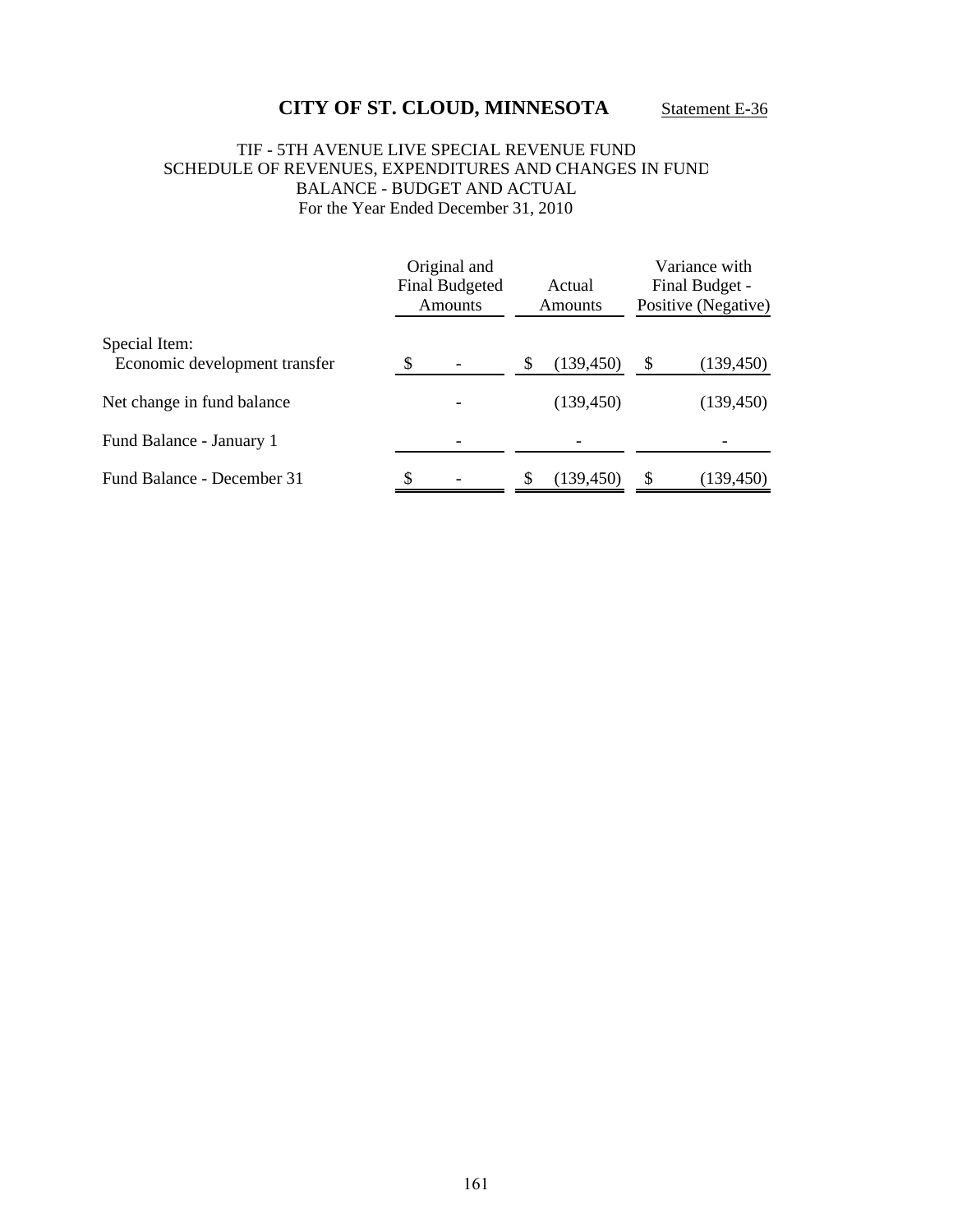### TIF - NABC HOLDINGS/TRI COUNTY ABSTRACT SPECIAL REVENUE FUND SCHEDULE OF REVENUES, EXPENDITURES AND CHANGES IN FUND BALANCE - BUDGET AND ACTUAL For the Year Ended December 31, 2010

|                                                | Original and<br><b>Final Budgeted</b><br><b>Amounts</b> | Actual<br>Amounts | Variance with<br>Final Budget -<br>Positive (Negative) |          |
|------------------------------------------------|---------------------------------------------------------|-------------------|--------------------------------------------------------|----------|
| Special Item:<br>Economic development transfer |                                                         | \$<br>(17,242)    | \$                                                     | (17,242) |
| Net change in fund balance                     |                                                         | (17,242)          |                                                        | (17,242) |
| Fund Balance - January 1                       |                                                         |                   |                                                        |          |
| Fund Balance - December 31                     |                                                         | (17, 242)         |                                                        | (17,242) |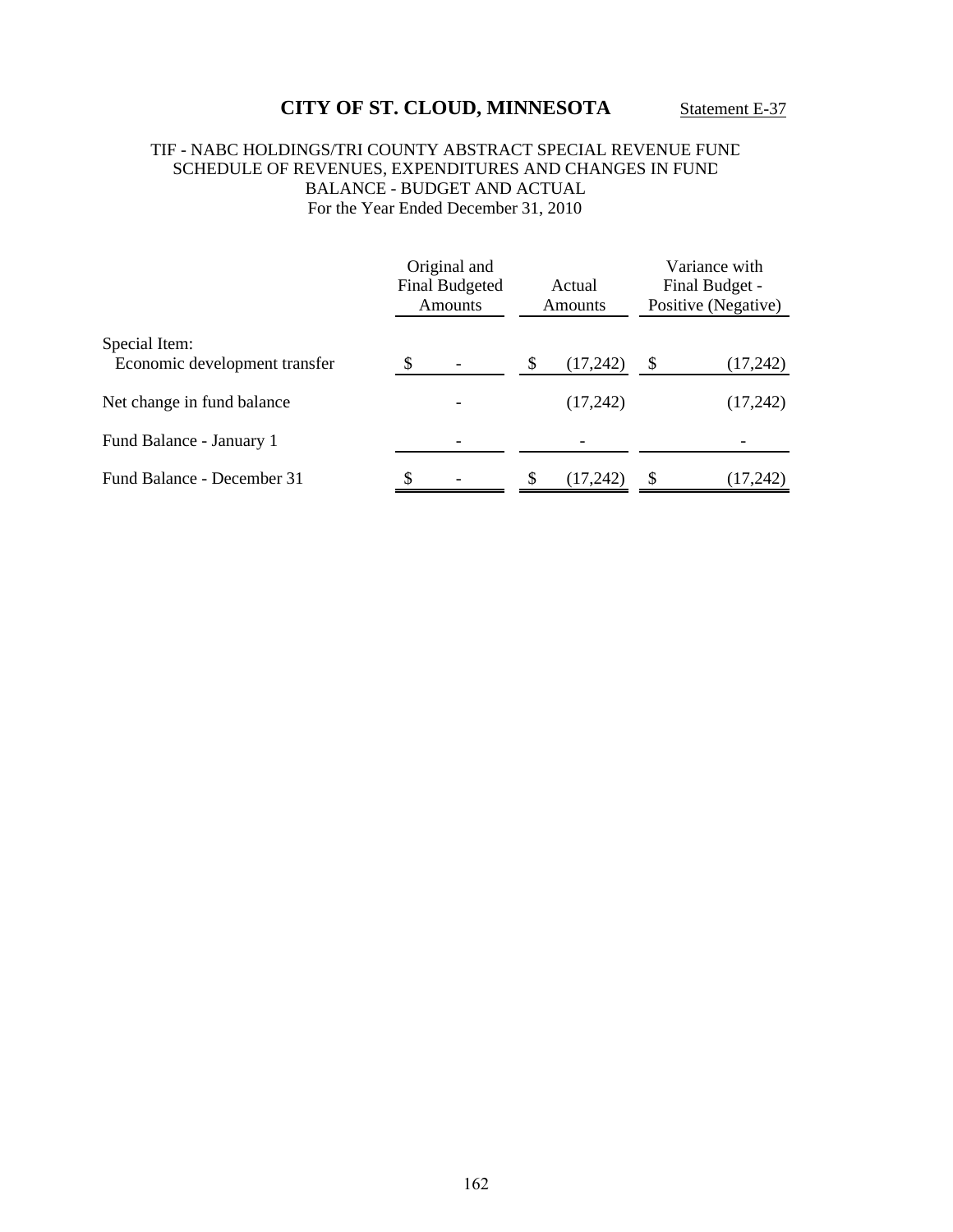### TIF - MODEL COLLEGE SPECIAL REVENUE FUND SCHEDULE OF REVENUES, EXPENDITURES AND CHANGES IN FUND BALANCE - BUDGET AND ACTUAL For the Year Ended December 31, 2010

|                                                |     | Original and<br><b>Final Budgeted</b><br><b>Amounts</b> |   | Actual<br><b>Amounts</b> | Variance with<br>Final Budget -<br>Positive (Negative) |           |
|------------------------------------------------|-----|---------------------------------------------------------|---|--------------------------|--------------------------------------------------------|-----------|
| Special Item:<br>Economic development transfer | \$. |                                                         | S | (38,528)                 | \$                                                     | (38, 528) |
| Net change in fund balance                     |     |                                                         |   | (38,528)                 |                                                        | (38, 528) |
| Fund Balance - January 1                       |     |                                                         |   |                          |                                                        |           |
| Fund Balance - December 31                     | S   |                                                         | S | (38,528)                 | \$                                                     | (38,528)  |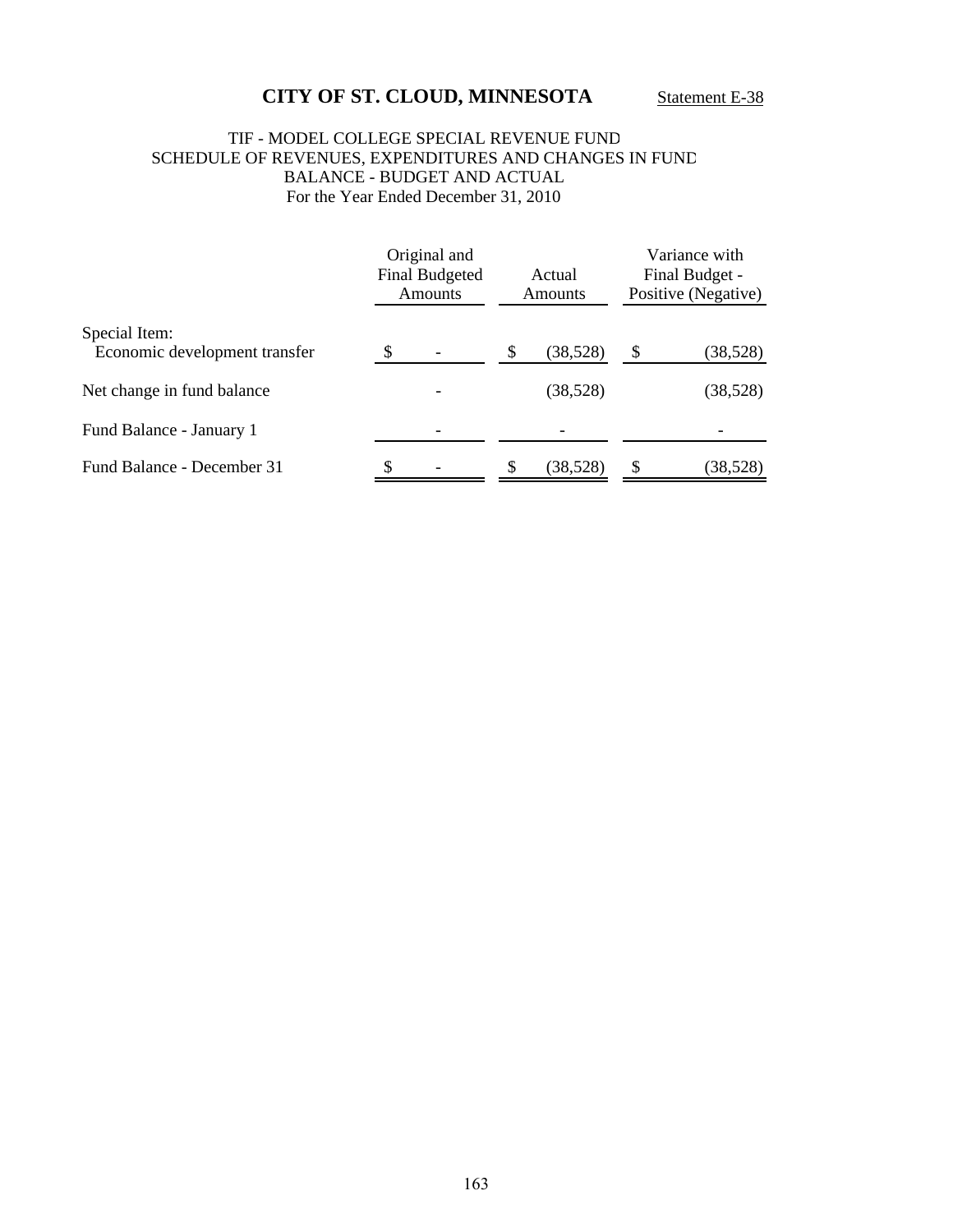### FIRE HAZARDOUS MATERIAL SPECIAL REVENUE FUND SCHEDULE OF REVENUES, EXPENDITURES AND CHANGES IN FUND BALANCE - BUDGET AND ACTUAL For the Year Ended December 31, 2010

|                                                              | Original and<br><b>Final Budgeted</b><br>Actual<br><b>Amounts</b><br>Amounts |                | Variance with<br>Final Budget -<br>Positive (Negative) |    |                    |
|--------------------------------------------------------------|------------------------------------------------------------------------------|----------------|--------------------------------------------------------|----|--------------------|
| Revenues:                                                    |                                                                              |                |                                                        |    |                    |
| Intergovernmental<br>Investment income                       | \$                                                                           | 10,000         | \$<br>27,380<br>130                                    | \$ | 17,380<br>130      |
| <b>Total Revenues</b>                                        |                                                                              | 10,000         | 27,510                                                 |    | 17,510             |
| Expenditures:<br>Current<br>Public safety                    |                                                                              |                |                                                        |    |                    |
| <b>Supplies</b><br>Services and charges<br>Capital outlay    |                                                                              | 3,000<br>7,000 | 6,275<br>10,041                                        |    | (3,275)<br>(3,041) |
| Public safety                                                |                                                                              |                | 3,060                                                  |    | (3,060)            |
| <b>Total Expenditures</b>                                    |                                                                              | 10,000         | 19,376                                                 |    | (9,376)            |
| Excess (Deficiency) of Revenues<br>Over (Under) Expenditures |                                                                              |                | 8,134                                                  |    | 8,134              |
| Fund Balance - January 1                                     |                                                                              | 18,355         | 18,355                                                 |    |                    |
| Fund Balance - December 31                                   | S                                                                            | 18,355         | \$<br>26,489                                           | \$ | 8,134              |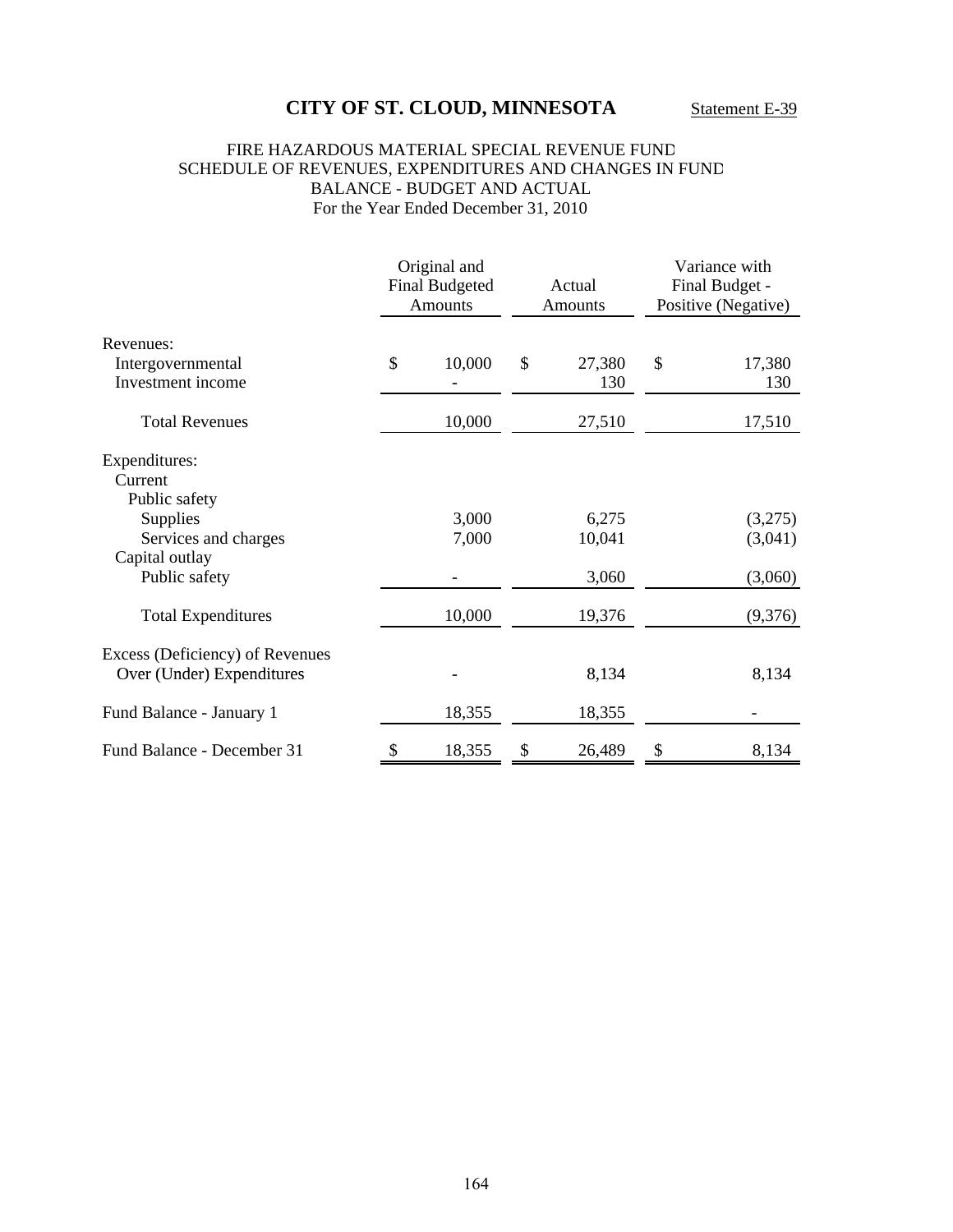#### SCHOOL LIAISON SPECIAL REVENUE FUND SCHEDULE OF REVENUES, EXPENDITURES AND CHANGES IN FUND BALANCE - BUDGET AND ACTUAL For the Year Ended December 31, 2010

|                                                              | Original and<br><b>Final Budgeted</b><br><b>Amounts</b> |    | Actual<br><b>Amounts</b> |    | Variance with<br>Final Budget -<br>Positive (Negative) |  |
|--------------------------------------------------------------|---------------------------------------------------------|----|--------------------------|----|--------------------------------------------------------|--|
| Revenues:                                                    |                                                         |    |                          |    |                                                        |  |
| Investment income                                            | \$<br>1,000                                             | \$ | 163                      | \$ | (837)                                                  |  |
| Miscellaneous                                                | 8,000                                                   |    | 6,158                    |    | (1, 842)                                               |  |
| <b>Total Revenues</b>                                        | 9,000                                                   |    | 6,321                    |    | (2,679)                                                |  |
| Expenditures:<br>Current<br>Public safety                    |                                                         |    |                          |    |                                                        |  |
| Supplies                                                     | 10,000                                                  |    | 3,712                    |    | 6,288                                                  |  |
| Services and charges                                         | 10,000                                                  |    | 580                      |    | 9,420                                                  |  |
| <b>Total Expenditures</b>                                    | 20,000                                                  |    | 4,292                    |    | 15,708                                                 |  |
| Excess (Deficiency) of Revenues<br>Over (Under) Expenditures | (11,000)                                                |    | 2,029                    |    | 13,029                                                 |  |
| Fund Balance - January 1                                     | 18,911                                                  |    | 18,911                   |    |                                                        |  |
| Fund Balance - December 31                                   | \$<br>7,911                                             | \$ | 20,940                   | \$ | 13,029                                                 |  |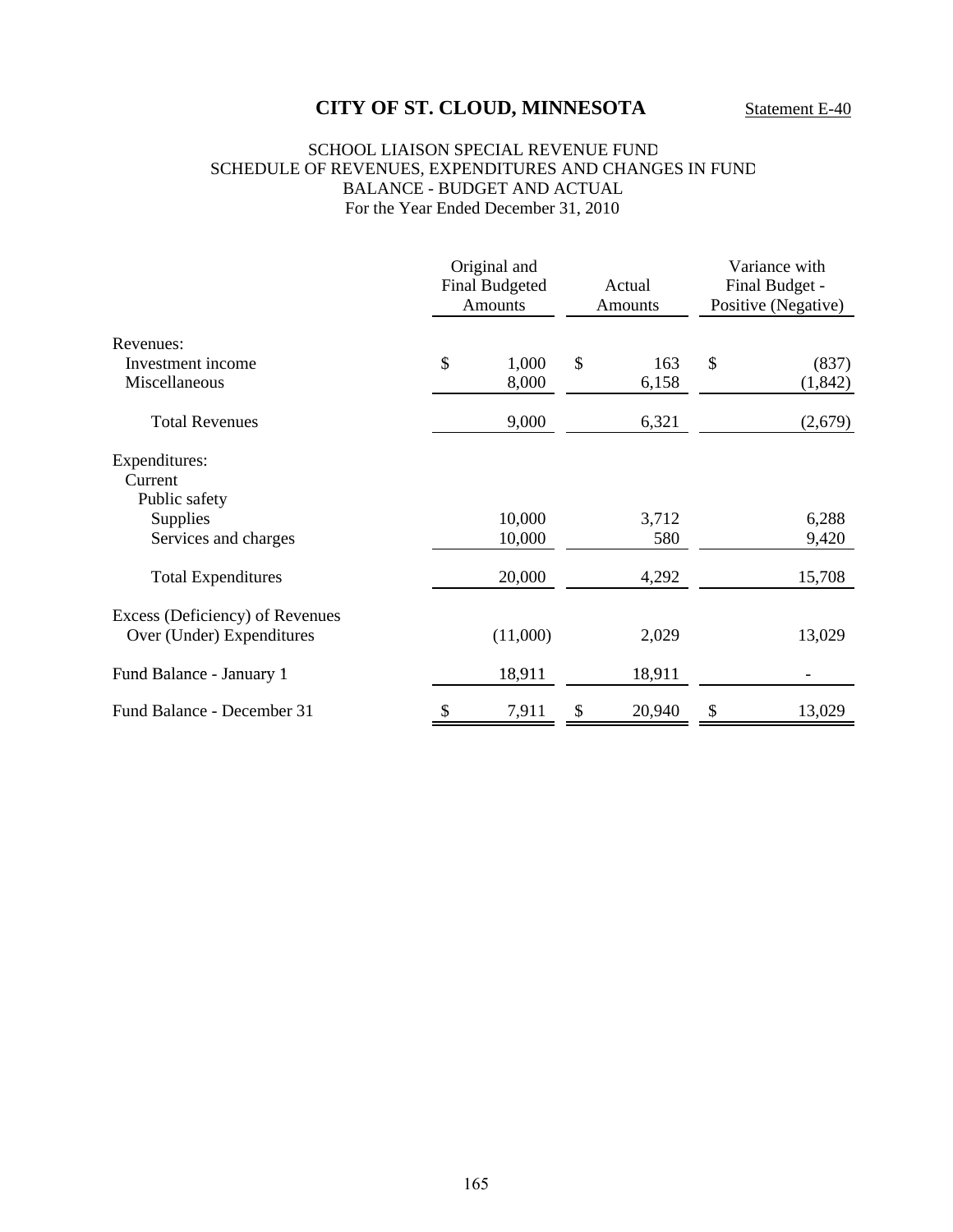#### HOTEL - MOTEL TAX SPECIAL REVENUE FUND SCHEDULE OF REVENUES, EXPENDITURES AND CHANGES IN FUND BALANCE - BUDGET AND ACTUAL For the Year Ended December 31, 2010

|                                                              |  | Original and<br><b>Final Budgeted</b><br>Amounts |    | Actual<br>Amounts  |    | Variance with<br>Final Budget -<br>Positive (Negative) |  |
|--------------------------------------------------------------|--|--------------------------------------------------|----|--------------------|----|--------------------------------------------------------|--|
| Revenues:<br>Taxes<br>Investment income                      |  | 565,700                                          | \$ | 600,180<br>950     | \$ | 34,480<br>950                                          |  |
| Miscellaneous<br><b>Total Revenues</b>                       |  | 565,700                                          |    | 93,506<br>694,636  |    | 93,506<br>128,936                                      |  |
| Expenditures:<br>Current<br>General government<br>Supplies   |  |                                                  |    | 3,717              |    | (3,717)                                                |  |
| Services and charges<br><b>Total Expenditures</b>            |  | 565,700<br>565,700                               |    | 703,781<br>707,498 |    | (138,081)<br>(141,798)                                 |  |
| Excess (Deficiency) of Revenues<br>Over (Under) Expenditures |  |                                                  |    | (12, 862)          |    | (12, 862)                                              |  |
| Fund Balance - January 1                                     |  | 147,301                                          |    | 147,301            |    |                                                        |  |
| Fund Balance - December 31                                   |  | 147,301                                          | \$ | 134,439            | \$ | (12, 862)                                              |  |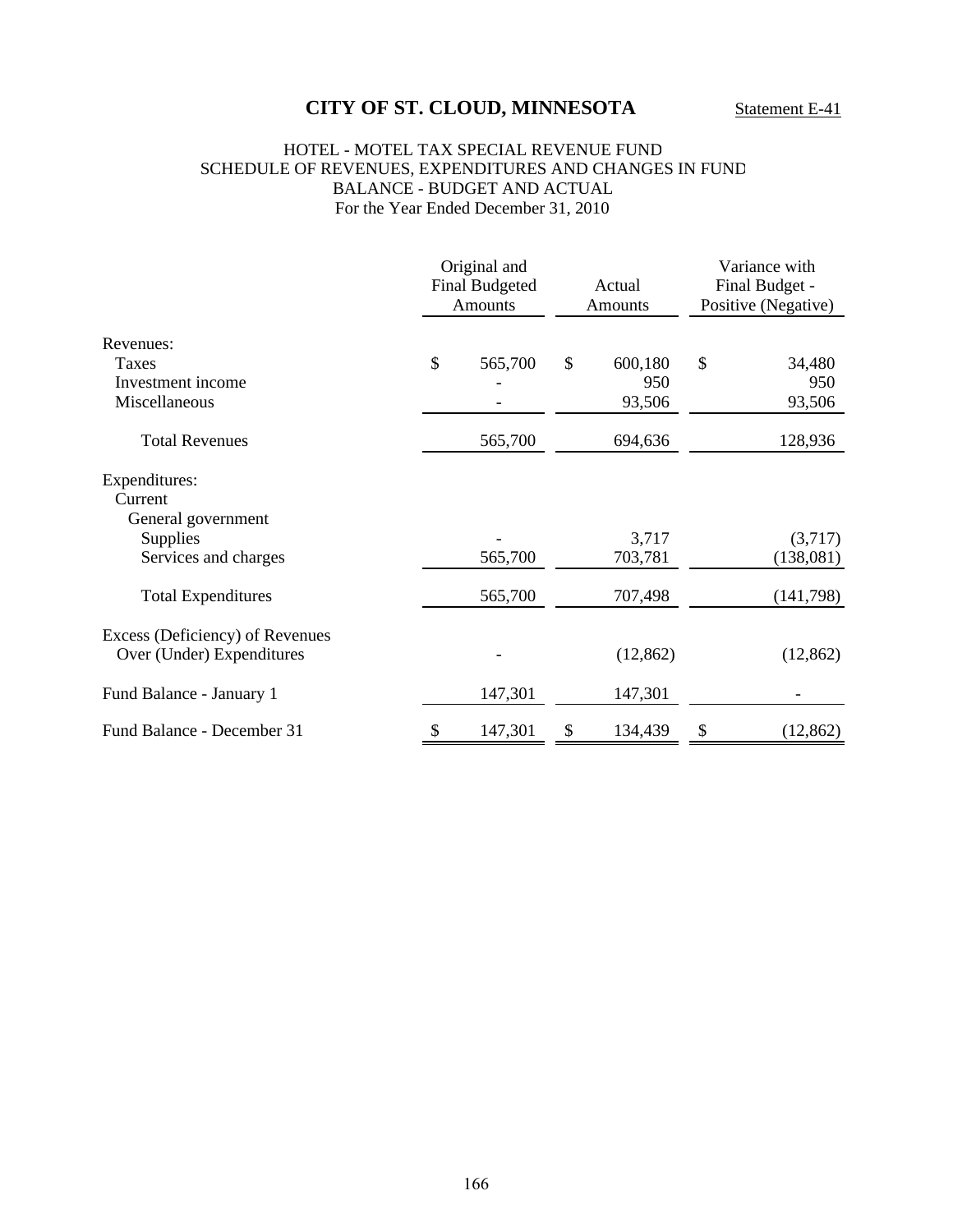### METROPOLITAN AREA NETWORK CONSORTIUM SPECIAL REVENUE FUND SCHEDULE OF REVENUES, EXPENDITURES AND CHANGES IN FUND BALANCE - BUDGET AND ACTUAL For the Year Ended December 31, 2010

|                                                                      |                       | Original and<br><b>Final Budgeted</b><br>Amounts |                                          | Actual<br><b>Amounts</b> |    | Variance with<br>Final Budget -<br>Positive (Negative) |  |
|----------------------------------------------------------------------|-----------------------|--------------------------------------------------|------------------------------------------|--------------------------|----|--------------------------------------------------------|--|
| Revenues:<br>Intergovernmental<br>Investment income<br>Miscellaneous | \$<br>55,400<br>2,000 |                                                  | $\mathcal{S}$<br>54,593<br>352<br>33,165 |                          | \$ | (807)<br>(1,648)<br>33,165                             |  |
| <b>Total Revenues</b>                                                |                       | 57,400                                           |                                          | 88,110                   |    | 30,710                                                 |  |
| Expenditures:<br>Current<br>General government                       |                       |                                                  |                                          |                          |    |                                                        |  |
| Supplies                                                             |                       | 54,000                                           |                                          |                          |    | 54,000                                                 |  |
| Services and charges                                                 |                       | 24,000                                           |                                          | 117,163                  |    | (93, 163)                                              |  |
| <b>Total Expenditures</b>                                            |                       | 78,000                                           |                                          | 117,163                  |    | (39, 163)                                              |  |
| Excess (Deficiency) of Revenues<br>Over (Under) Expenditures         |                       | (20,600)                                         |                                          | (29,053)                 |    | (8, 453)                                               |  |
| Other Financing Sources (Uses):<br>Transfers in                      |                       | 20,600                                           |                                          | 20,600                   |    |                                                        |  |
| Net change in fund balance                                           |                       |                                                  |                                          | (8, 453)                 |    | (8, 453)                                               |  |
| Fund Balance - January 1                                             |                       | 67,533                                           |                                          | 67,533                   |    |                                                        |  |
| Fund Balance - December 31                                           | \$                    | 67,533                                           | \$                                       | 59,080                   | \$ | (8, 453)                                               |  |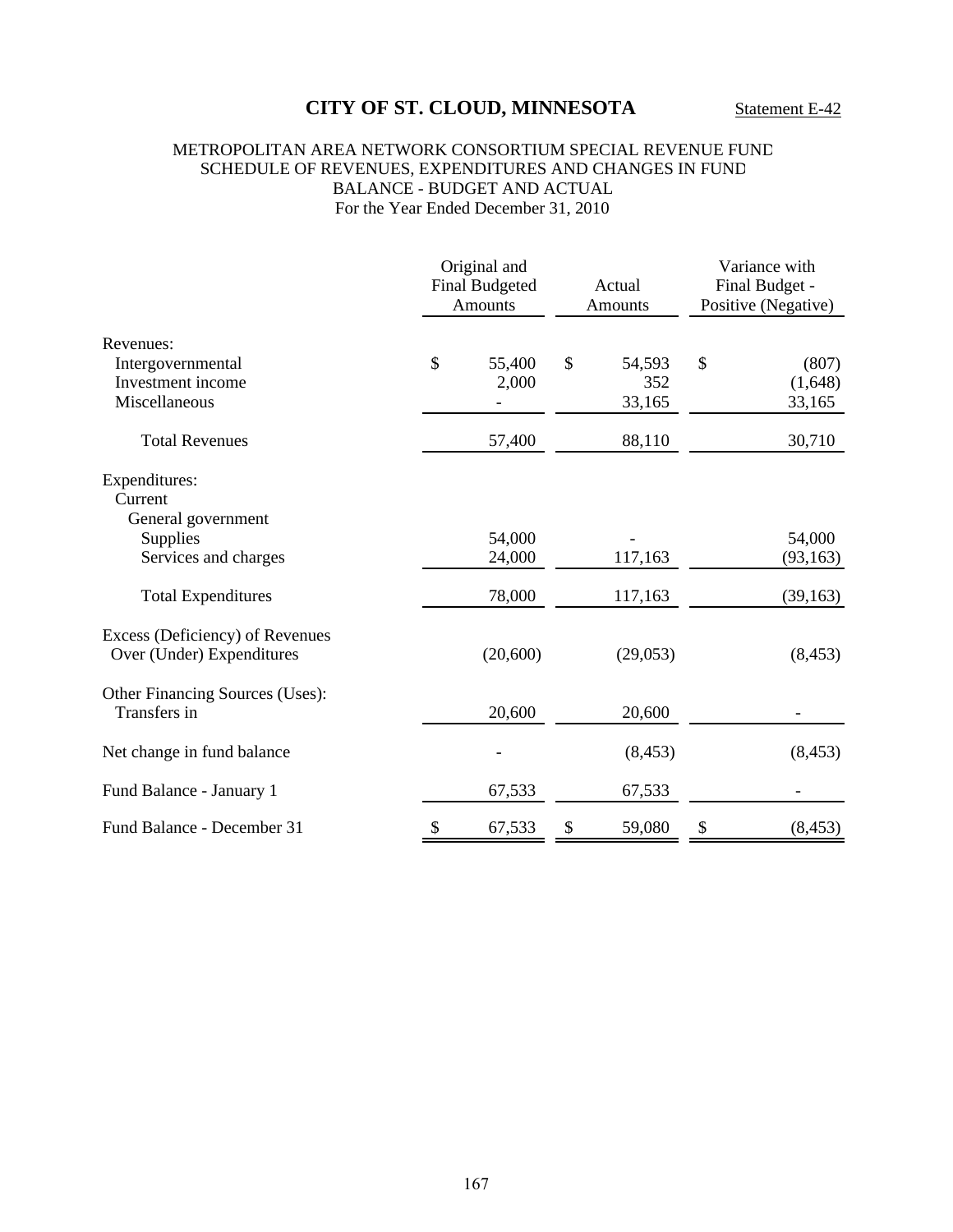#### CABLE TV ACCESS OPERATING SPECIAL REVENUE FUND SCHEDULE OF REVENUES, EXPENDITURES AND CHANGES IN FUND BALANCE - BUDGET AND ACTUAL For the Year Ended December 31, 2010

|                                 |    | Original and<br><b>Final Budgeted</b><br><b>Amounts</b> |    | Actual<br>Amounts |    | Variance with<br>Final Budget -<br>Positive (Negative) |  |
|---------------------------------|----|---------------------------------------------------------|----|-------------------|----|--------------------------------------------------------|--|
| Revenues:                       |    |                                                         |    |                   |    |                                                        |  |
| <b>Taxes</b>                    | \$ | 145,000                                                 | \$ | 153,574           | \$ | 8,574                                                  |  |
| Investment income               |    |                                                         |    | 2,437             |    | 2,437                                                  |  |
| <b>Total Revenues</b>           |    | 145,000                                                 |    | 156,011           |    | 11,011                                                 |  |
| Expenditures:                   |    |                                                         |    |                   |    |                                                        |  |
| Current                         |    |                                                         |    |                   |    |                                                        |  |
| General government              |    |                                                         |    |                   |    |                                                        |  |
| <b>Supplies</b>                 |    | 31,100                                                  |    | 6,252             |    | 24,848                                                 |  |
| Services and charges            |    | 22,200                                                  |    | 5,108             |    | 17,092                                                 |  |
| Capital outlay                  |    |                                                         |    |                   |    |                                                        |  |
| General government              |    | 10,500                                                  |    |                   |    | 10,500                                                 |  |
| <b>Total Expenditures</b>       |    | 63,800                                                  |    | 11,360            |    | 52,440                                                 |  |
| Excess (Deficiency) of Revenues |    |                                                         |    |                   |    |                                                        |  |
| Over (Under) Expenditures       |    | 81,200                                                  |    | 144,651           |    | 63,451                                                 |  |
| Fund Balance - January 1        |    | 352,343                                                 |    | 352,343           |    |                                                        |  |
| Fund Balance - December 31      |    | 433,543                                                 |    | 496,994           | \$ | 63,451                                                 |  |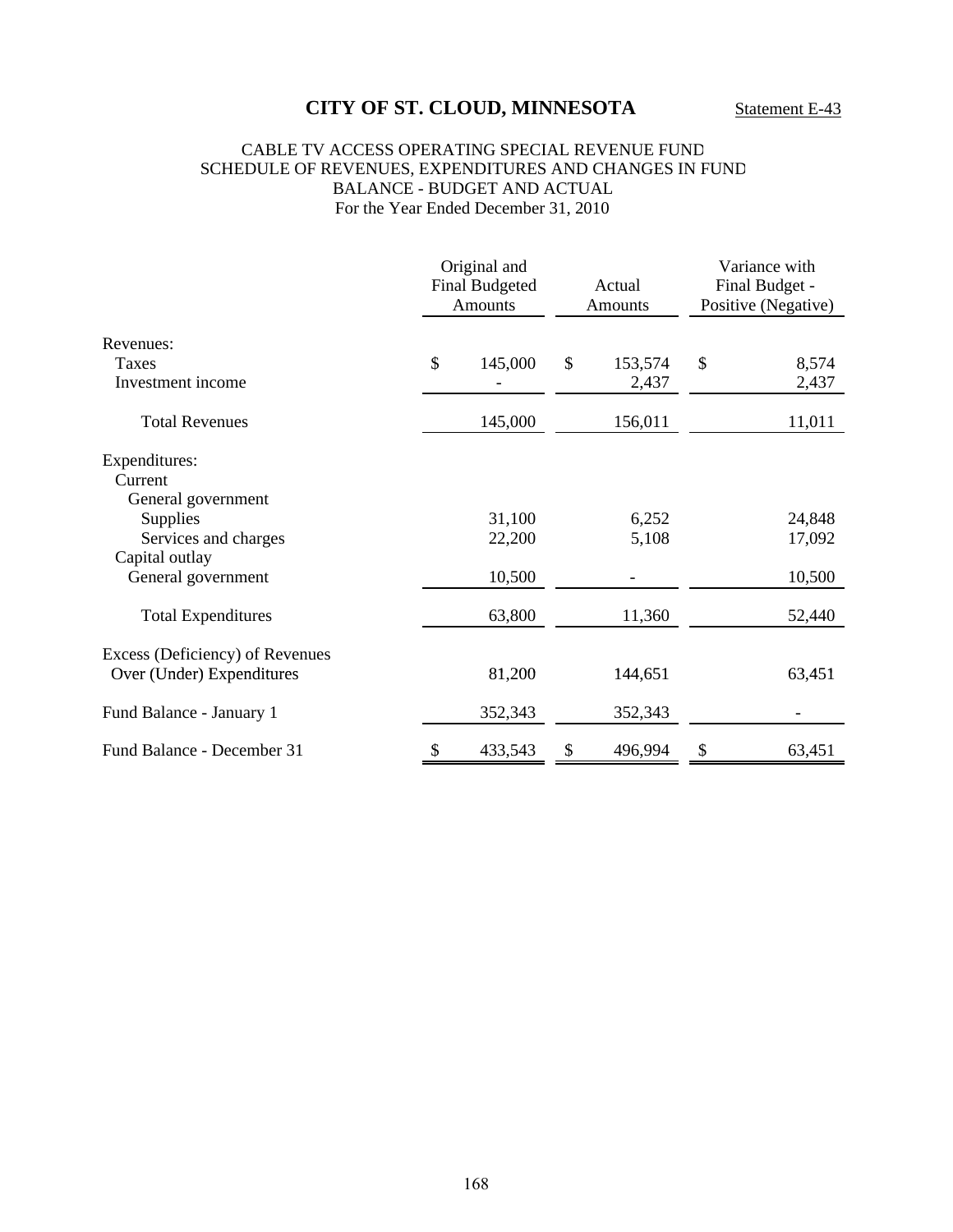#### EMERGENCY SPECIAL REVENUE FUND SCHEDULE OF REVENUES, EXPENDITURES AND CHANGES IN FUND BALANCE - BUDGET AND ACTUAL For the Year Ended December 31, 2010

|                                                              | Original and<br><b>Final Budgeted</b><br>Amounts | Actual<br>Amounts |         | Variance with<br>Final Budget -<br>Positive (Negative) |         |
|--------------------------------------------------------------|--------------------------------------------------|-------------------|---------|--------------------------------------------------------|---------|
| Revenues:<br>Investment income                               | \$<br>9,000                                      | \$                | 1,996   | \$                                                     | (7,004) |
| Excess (Deficiency) of Revenues<br>Over (Under) Expenditures | 9,000                                            |                   | 1,996   |                                                        | (7,004) |
| Fund Balance - January 1                                     | 340,262                                          |                   | 340,262 |                                                        |         |
| Fund Balance - December 31                                   | \$<br>349,262                                    | \$                | 342,258 | S                                                      | (7,004) |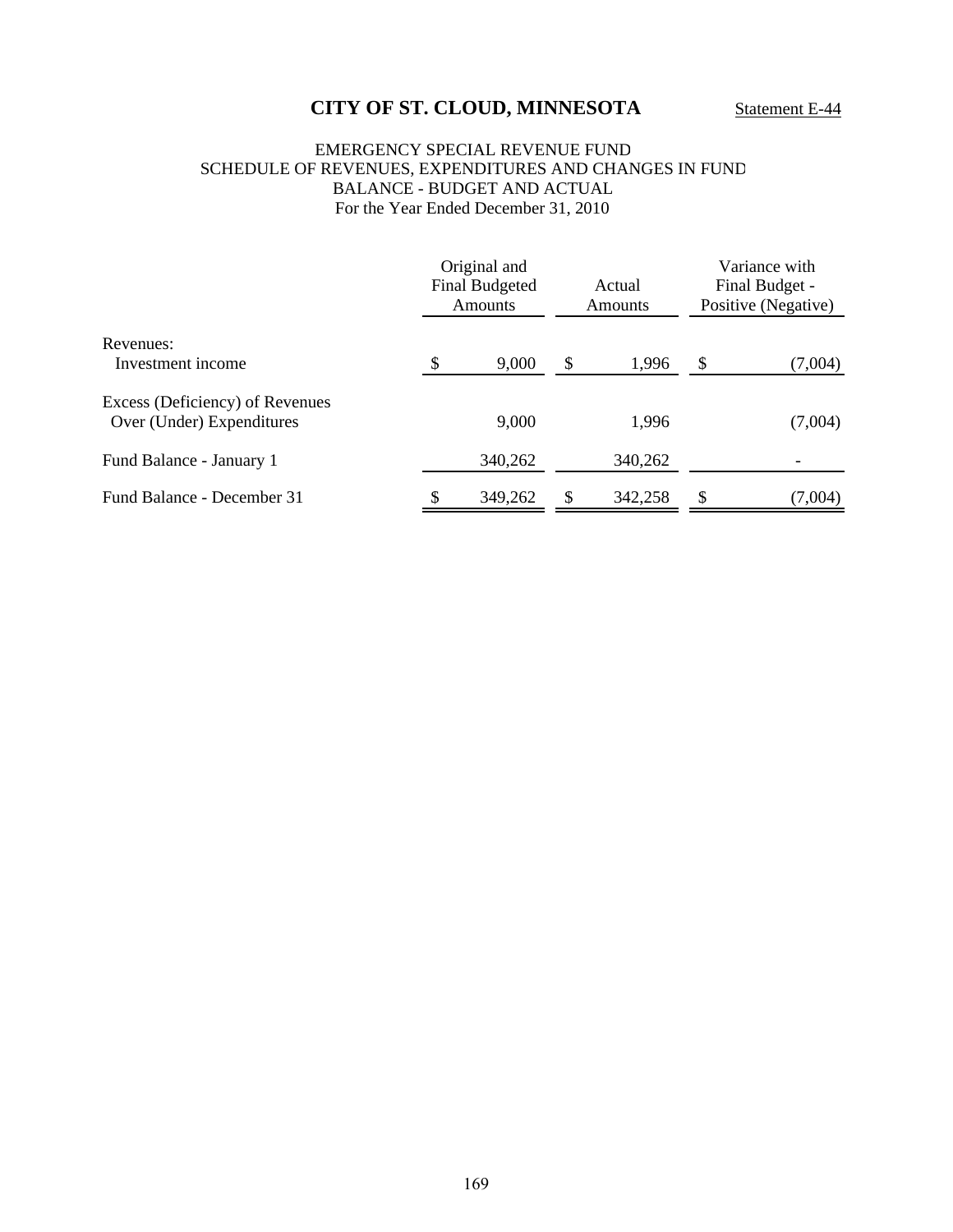# **INTERNAL SERVICE FUNDS**

Internal Service Funds are used to account for financing of goods or services provided by one department or agency of a government to other departments or agencies on a cost reimbursement basis.

Charges to other departments and agencies for Internal Service Fund services are intended only to recoup the total cost of such services. Internal Service Funds are not designed to produce any significant profit in the long run. The Internal Service Funds maintained by the City of St. Cloud and their purposes are:

#### **DENTAL SELF INSURANCE**

This fund was established to account for the excess or shortfall of monthly deposits over actual expenses for the City's dental insurance program. Deposits are made monthly to Delta Dental Insurance Company from various City operating funds. The plan is administered by Delta Dental Insurance Company. Deposits are adjusted monthly based on the City's loss experience.

### **RISK RETENTION**

This fund was established to account for the accumulation of resources for future self-insurance programs.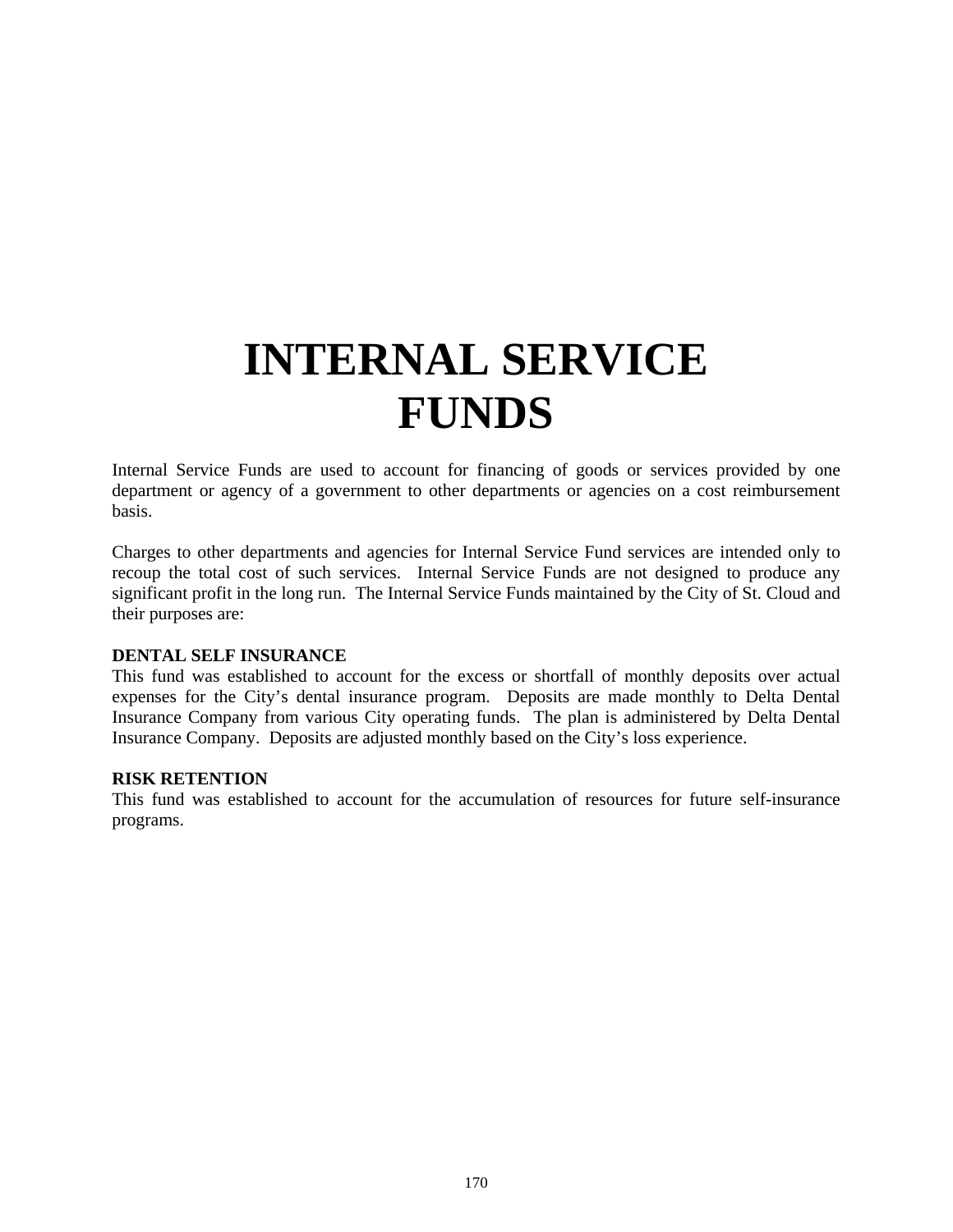# **CITY OF ST. CLOUD, MINNESOTA** Statement F-1

# INTERNAL SERVICE FUNDS COMBINING STATEMENT OF NET ASSETS December 31, 2010

|                                  |               | Dental Self<br>Insurance |    | <b>Risk</b><br>Retention | Total         |
|----------------------------------|---------------|--------------------------|----|--------------------------|---------------|
| Assets:                          |               |                          |    |                          |               |
| Cash and cash equivalents        | <sup>\$</sup> | 431,653                  | \$ | 368,172                  | \$<br>799,825 |
| Liabilities:<br>Accounts payable |               | $\overline{\phantom{0}}$ |    | 8,228                    | 8,228         |
| Net Assets:<br>Unrestricted      | \$            | 431,653                  | -S | 359,944                  | \$<br>791,597 |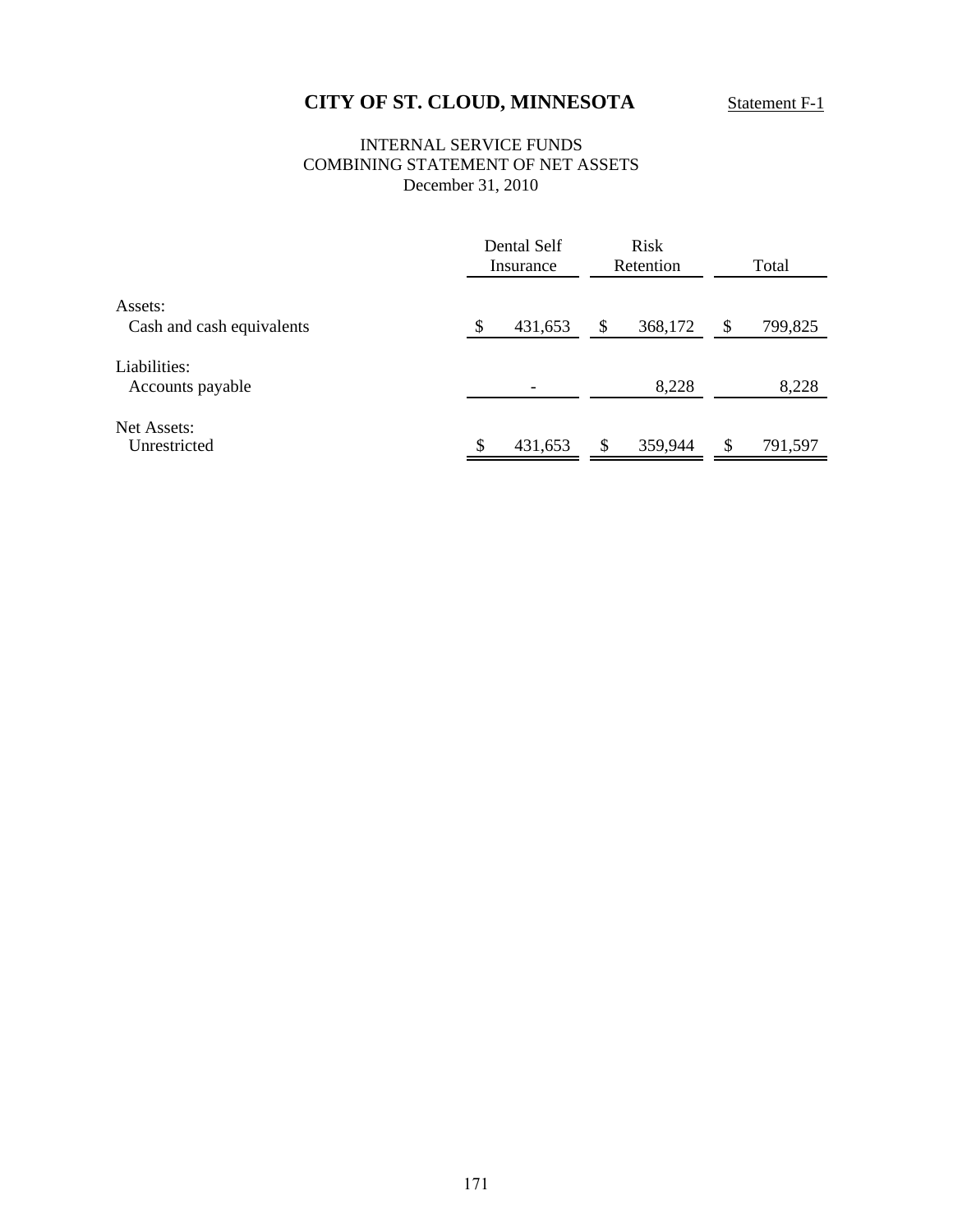# **CITY OF ST. CLOUD, MINNESOTA** Statement F-2

# INTERNAL SERVICE FUNDS COMBINING STATEMENT OF REVENUES, EXPENSES AND CHANGES IN FUND NET ASSETS For The Year Ended December 31, 2010

|                                                                                                                             |              | Dental Self<br>Insurance     | <b>Risk</b><br>Retention                   | Total                                      |
|-----------------------------------------------------------------------------------------------------------------------------|--------------|------------------------------|--------------------------------------------|--------------------------------------------|
| <b>Operating Revenues:</b><br>Charges for services<br>Other                                                                 | $\mathbb{S}$ | 406,179                      | \$<br>53,502                               | \$<br>406,179<br>53,502                    |
| Total operating revenues                                                                                                    |              | 406,179                      | 53,502                                     | 459,681                                    |
| <b>Operating Expenses:</b><br>Supplies<br>Other services and charges<br>Total operating expenses<br>Operating income (loss) |              | 377,953<br>377,953<br>28,226 | 11,410<br>328,580<br>339,990<br>(286, 488) | 11,410<br>706,533<br>717,943<br>(258, 262) |
| Nonoperating Revenues (Expenses):<br>Investment income                                                                      |              | 2,408                        | 2,533                                      | 4,941                                      |
| Change in net assets<br>Net Assets - January 1                                                                              |              | 30,634<br>401,019            | (283, 955)<br>643,899                      | (253, 321)<br>1,044,918                    |
| Net Assets - December 31                                                                                                    | \$           | 431,653                      | \$<br>359,944                              | \$<br>791,597                              |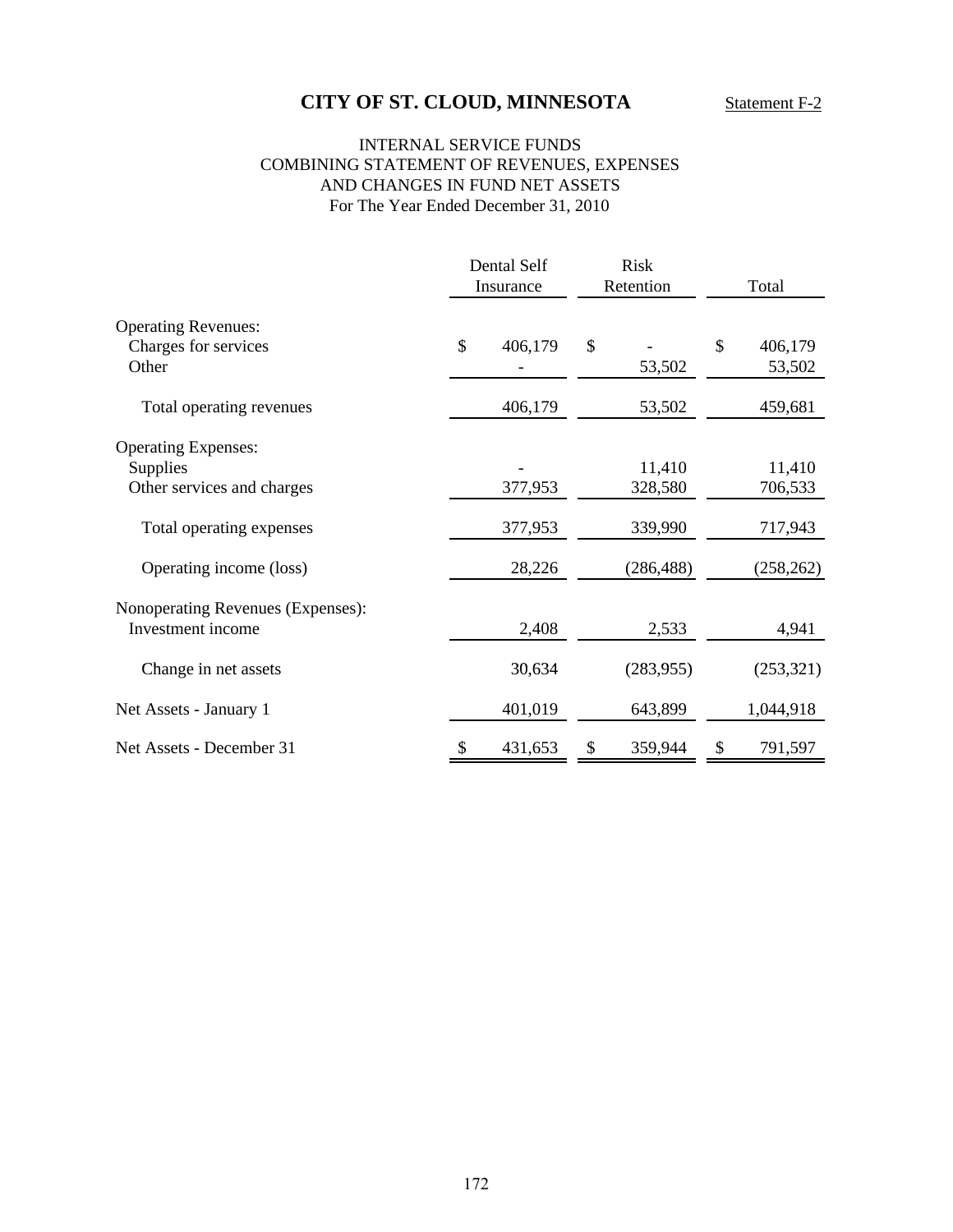# **CITY OF ST. CLOUD, MINNESOTA** Statement F-3

# INTERNAL SERVICE FUNDS COMBINING STATEMENT OF CASH FLOWS For The Year Ended December 31, 2010

|                                                                                                                                 |                           | Dental Self           |               | <b>Risk</b>          |    |                       |
|---------------------------------------------------------------------------------------------------------------------------------|---------------------------|-----------------------|---------------|----------------------|----|-----------------------|
|                                                                                                                                 |                           | Insurance             |               | Retention            |    | Total                 |
| Cash Flows From Operating Activities:<br>Cash received from customers<br>Cash payments to suppliers for services                | $\mathcal{S}$             | 406,179<br>(377, 953) | $\mathcal{S}$ | 53,546<br>(347, 387) | \$ | 459,725<br>(725, 340) |
| Net Cash Provided by (Used in)<br><b>Operating Activities</b>                                                                   |                           | 28,226                |               | (293, 841)           |    | (265, 615)            |
| Cash Flows From Investing Activities:<br>Investment income                                                                      |                           | 2,408                 |               | 2,533                |    | 4,941                 |
| Net Increase (Decrease) in Cash and<br><b>Cash Equivalents</b>                                                                  |                           | 30,634                |               | (291, 308)           |    | (260, 674)            |
| Cash and Cash Equivalents at Beginning of Year                                                                                  |                           | 401,019               |               | 659,480              |    | 1,060,499             |
| Cash and Cash Equivalents at End of Year                                                                                        | <sup>8</sup>              | 431,653               | \$            | 368,172              | \$ | 799,825               |
| Reconciliation of Operating Income to Net Cash<br>Provided by Operating Activities:<br>Operating income (loss)                  | $\boldsymbol{\mathsf{S}}$ | 28,226                | \$            | (286, 488)           | \$ | (258, 262)            |
| Adjustments to reconcile operating income to<br>net cash provided by operating activities:<br>Changes in assets and liabilities |                           |                       |               |                      |    |                       |
| (Increase) decrease in accounts receivable<br>Increase (decrease) in accounts payable                                           |                           |                       |               | 43<br>(7,396)        |    | 43<br>(7, 396)        |
| Total adjustments                                                                                                               |                           |                       |               | (7, 353)             |    | (7, 353)              |
| Net Cash Provided by (Used in)<br><b>Operating Activities</b>                                                                   | \$                        | 28,226                | \$            | (293, 841)           | P. | (265, 615)            |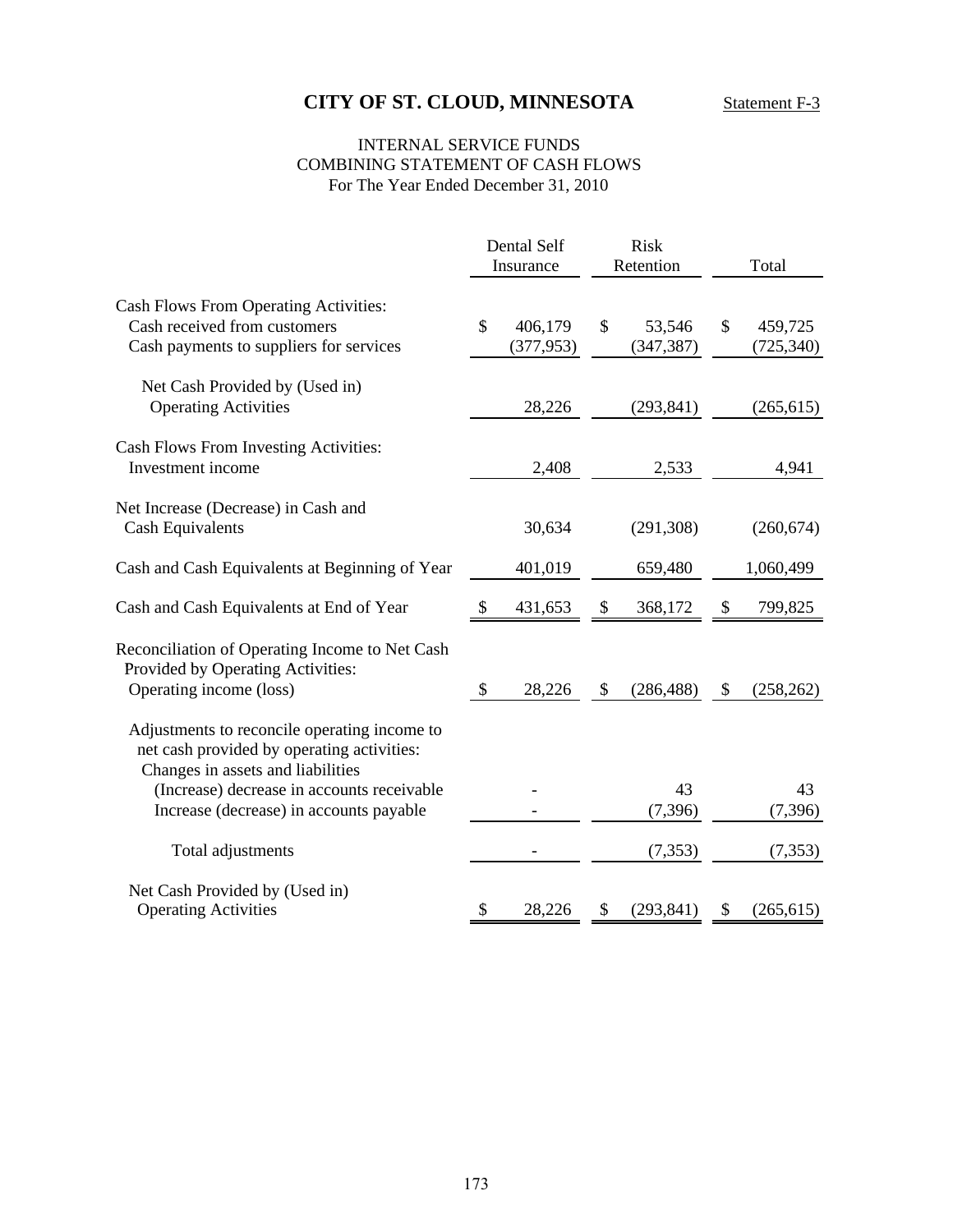# **FIDUCIARY FUNDS**

Fiduciary Funds are used to account for assets held by the City as an agent for other governmental units.

The Fiduciary Funds maintained by the City of St. Cloud and their purposes are:

# **LOCAL AREA SALES TAX**

This fund was established to account for the area half-cent sales tax that the City of St. Cloud collects on behalf of neighboring cities.

# **CENTRAL MN REGIONAL RADIO BOARD**

This fund was established by the City of St. Cloud and the following counties: Benton, Big Stone, Douglas, Grant, Kandiyohi, Meeker, Mille Lacs, Morrison, Otter Tail, Pope, Sherburne, Stearns, Stevens, Swift, Todd, Traverse, Wadena, Wilkin, and Wright Counties for the activities of a Regional Radio System.

### **REGIONAL HUMAN RIGHTS OFFICE**

This fund was established as a pass-through fund for the Region Human Rights Office.

# **VOLUNTEER FIRE RELIEF INVESTMENTS**

This fund was established to account for the investments turned over to the City by the former St. Cloud Volunteer Firefighter's Relief Association. The City will hold the investments until the former members of the Relief Association become eligible for their pension.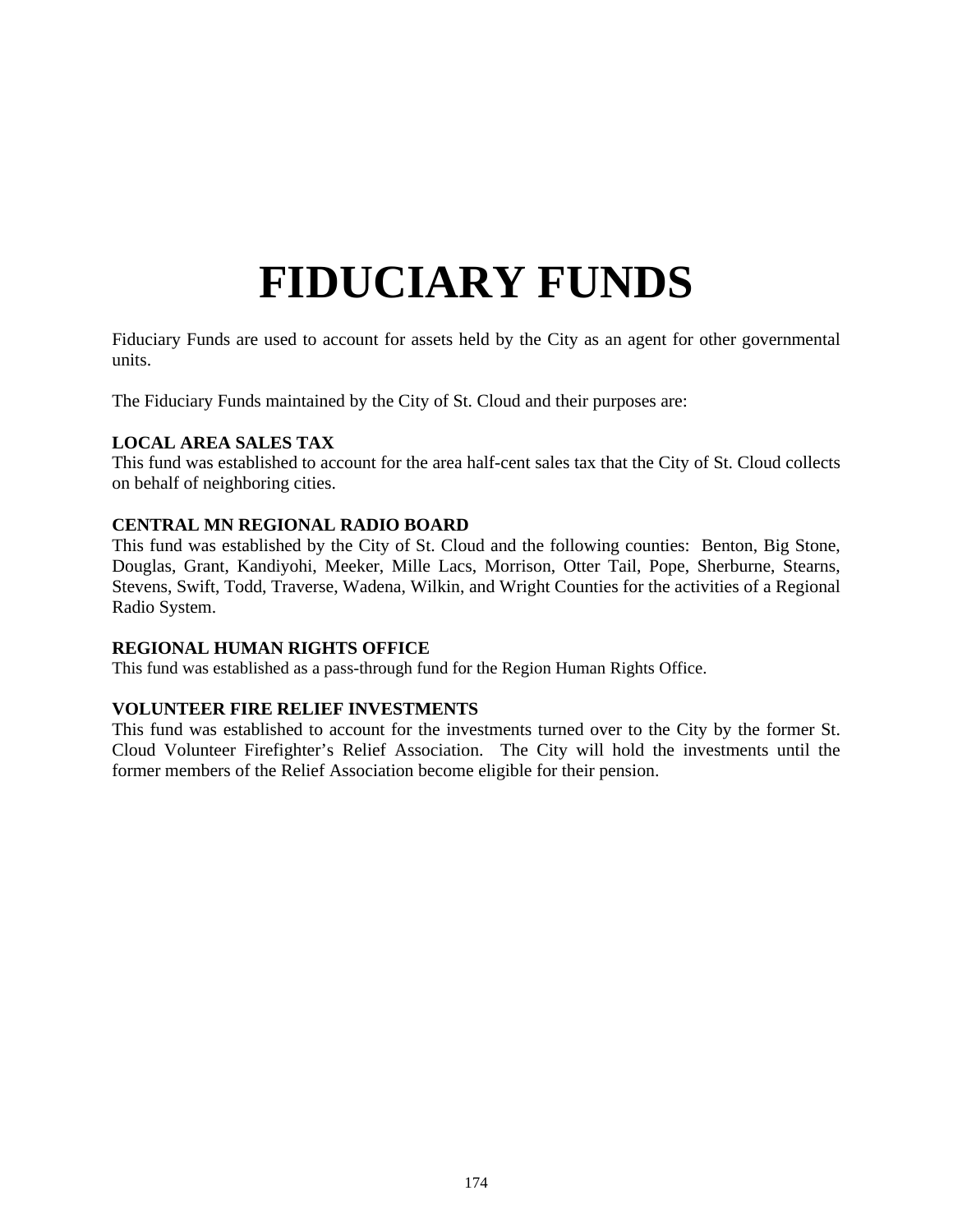# **CITY OF ST. CLOUD, MINNESOTA** Statement G-1

# COMBINING STATEMENT OF CHANGES IN ASSETS AND LIABILITIES AGENCY FUNDS For The Year Ended December 31, 2010

|                                          | <b>Balance</b>         |                  |                       | <b>Balance</b>             |
|------------------------------------------|------------------------|------------------|-----------------------|----------------------------|
| <b>Local Area Sales Tax</b>              | Jan. 1, 2010           | <b>Additions</b> | Deductions            | Dec. 31, 2010              |
| Assets                                   |                        |                  |                       |                            |
| Due from other governmental units        | \$554,161              | \$2,751,589      | \$2,696,265           | 609,485<br>\$              |
| Liabilities                              |                        |                  |                       |                            |
| Due to other governmental units          | 554,161                | \$2,751,589      | \$2,696,265           | \$<br>609,485              |
| <b>Central MN Regional Radio Board</b>   |                        |                  |                       |                            |
| Assets<br>Cash and investments           | \$<br>9,415            | \$1,168,142      | \$1,265,498           | $\mathcal{S}$<br>(87, 941) |
| Accounts receivable                      | 5,000                  |                  | 5,000                 |                            |
| Due from other governmental units        | 87,915                 | 92,326           | 87,915                | 92,326                     |
| <b>Total Assets</b>                      | 102,330                | \$1,260,468      | \$1,358,413           | 4,385<br>\$                |
| Liabilities                              |                        |                  |                       |                            |
| Accounts payable                         | $\mathcal{S}$<br>5,000 | \$<br>4,385      | $\mathbb{S}$<br>5,000 | $\mathbb{S}$<br>4,385      |
| Due to other governmental units          | 97,330                 |                  | 97,330                |                            |
| <b>Total Liabilities</b>                 | 102,330                | \$<br>4,385      | \$<br>102,330         | 4,385<br>\$                |
| <b>Regional Human Rights Office</b>      |                        |                  |                       |                            |
| Assets                                   |                        |                  |                       |                            |
| Cash and investments                     | \$                     | 55,000<br>\$     | \$<br>55,000          | \$                         |
| Liabilities                              |                        |                  |                       |                            |
| Due to other governmental units          | \$                     | 55,000<br>\$     | \$<br>55,000          | \$                         |
| <b>Volunteer Fire Relief Investments</b> |                        |                  |                       |                            |
| Assets                                   |                        |                  |                       |                            |
| Cash and investments                     | 431,066                | \$<br>44,662     | \$<br>72,569          | 403,159<br>\$              |
| Liabilities                              |                        |                  |                       |                            |
| Accounts payable                         | 431,066                | \$<br>44,662     | \$<br>72,569          | 403,159<br>\$              |
| <b>Total Agency Funds</b>                |                        |                  |                       |                            |
| Assets<br>Cash and investments           | 440,481<br>S           | \$1,267,804      | \$1,393,067           | \$<br>315,218              |
| Accounts receivable                      | 5,000                  |                  | 5,000                 |                            |
| Due from other governmental units        | 642,076                | 2,843,915        | 2,784,180             | 701,811                    |
| <b>Total Assets</b>                      | \$1,087,557            | \$4,111,719      | \$4,182,247           | \$1,017,029                |
| Liabilities                              |                        |                  |                       |                            |
| Accounts payable                         | 436,066<br>S           | \$<br>49,047     | \$<br>77,569          | \$<br>407,544              |
| Due to other governmental units          | 651,491                | 2,806,589        | 2,848,595             | 609,485                    |
| <b>Total Liabilities</b>                 | \$1,087,557            | \$2,855,636      | \$2,926,164           | \$1,017,029                |
|                                          |                        |                  |                       |                            |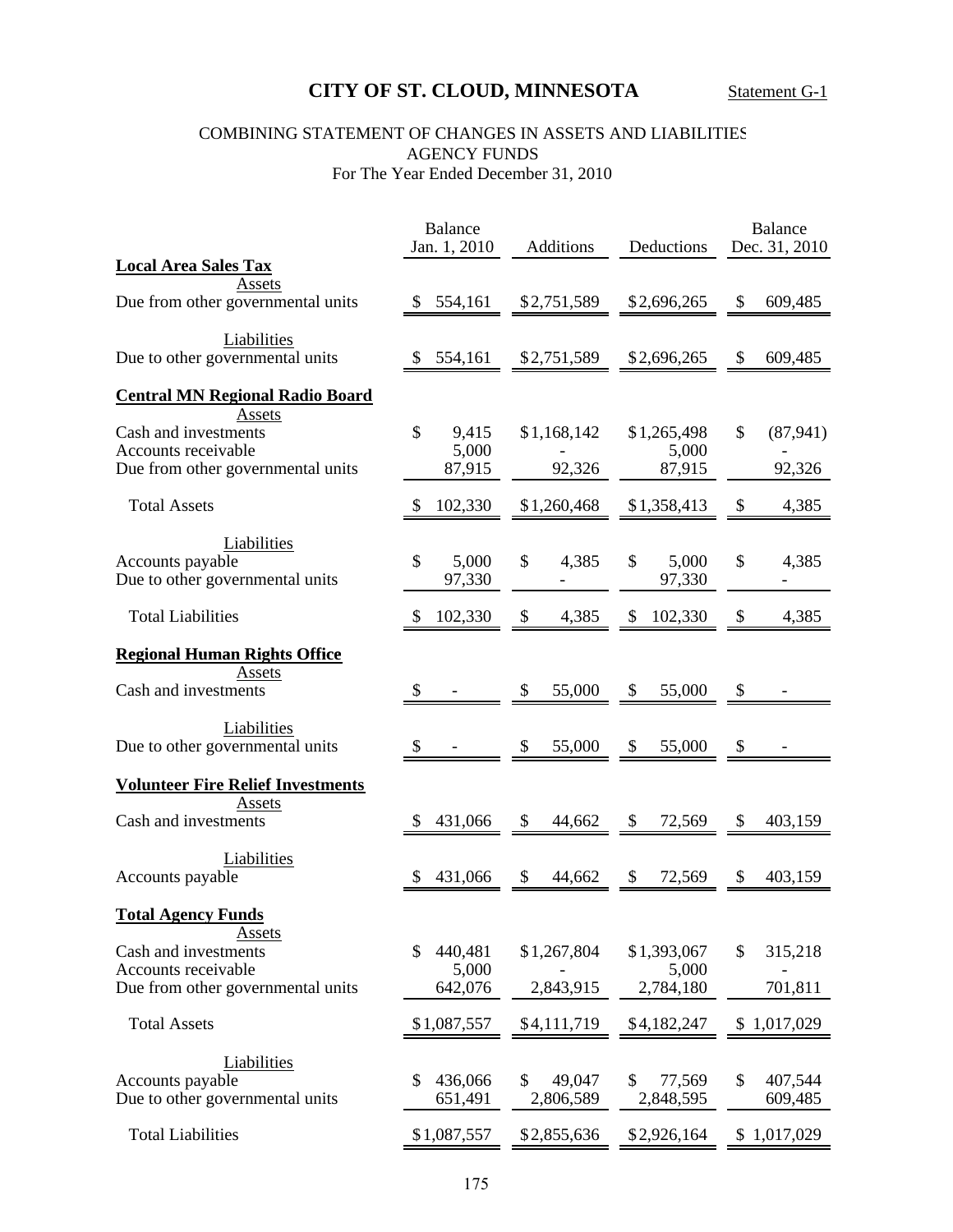# **STATISTICAL SECTION Summary**

This part of the City of St. Cloud's comprehensive annual financial report presents detailed information to assist the reader in understanding the preceding financial statements and reports in the context of the City's overall financial health. The statistical section is designed to complement the comprehensive annual financial report by providing an historical analysis of financial indicators.

### **Contents**

### **Financial Trend Data**

These schedules contain trend information to illustrate how the City of St. Cloud's financial performance has changed over time. They include an analysis of revenues and expenses and changes in net assets for governmental activities and business-type activities.

| Table 1 | Net Assets by Component                        |
|---------|------------------------------------------------|
| Table 2 | <b>Changes in Net Assets</b>                   |
| Table 3 | Governmental Activities Tax Revenues by Source |
| Table 4 | <b>Fund Balances of Governmental Funds</b>     |
| Table 5 | Changes in Fund Balances of Governmental Funds |

### **Revenue Capacity Data**

These schedules contain historical information about the City of St. Cloud's most significant local revenue source, property taxes. Information contained within these schedules includes an illustration of how the City's tax capacity and tax rates have changed over time. Also included is a more comprehensive look at how tax rates of overlapping governments have changed over time.

| Table 6  | General Governmental Activities Tax Revenues by Source                |
|----------|-----------------------------------------------------------------------|
| Table 7  | Assessed Value and Estimated Actual Value of Taxable Property         |
| Table 8  | Property Tax Rates Per \$1,000 of Tax Capacity Value – All Direct and |
|          | <b>Overlapping Governments</b>                                        |
| Table 9  | <b>Principal Property Taxpayers</b>                                   |
| Table 10 | Property Tax Levies and Collections                                   |
|          |                                                                       |

### **Debt Capacity Data**

These schedules present information designed to help the reader assess the affordability of the City of St. Cloud's current level of outstanding debt and the City's ability to issue additional debt in the future.

- Table 11 Ratios of Outstanding Debt by Type
- Table 12 Ratios of General Bonded Debt Outstanding
- Table 13 Computation of Direct and Overlapping Bonded Debt
- Table 14 Legal Debt Margin Information
- Table 15 Pledged-Revenue Coverage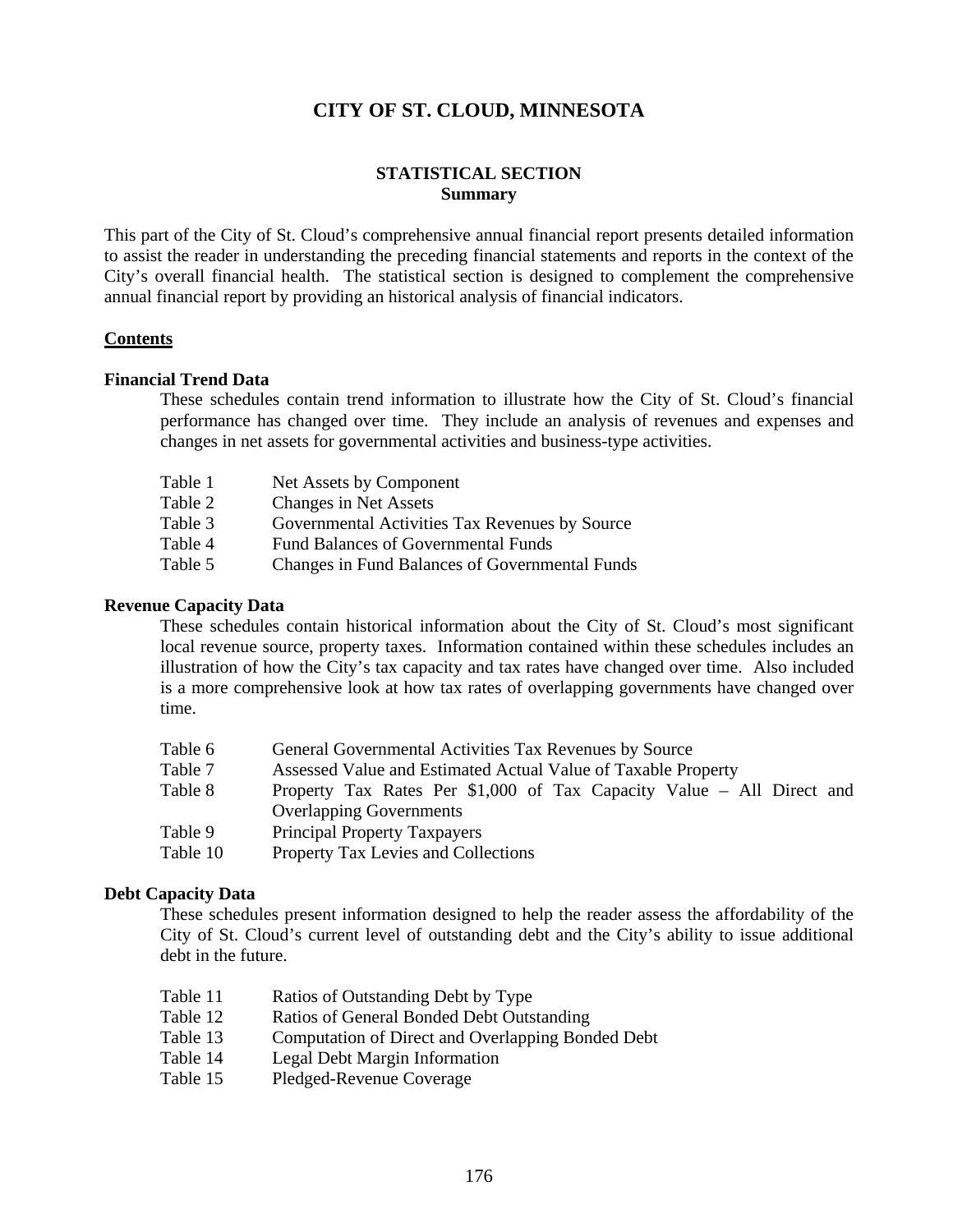# **STATISTICAL SECTION (CONTINUED) Summary (Continued)**

#### **Demographic and Economic Information**

These schedules provide demographic and economic indicators to illustrate the overall environment in which the City of St. Cloud's financial activities take place.

| Table 16 | Demographic and Economic Statistics |
|----------|-------------------------------------|
|          |                                     |

Table 17 Principal Employers

### **Operating Indicators**

These schedules contain information about City services and capital assets to assist the reader in understanding how the information contained within the City of St. Cloud's comprehensive annual financial report relates to the services the City provides and the activities it performs.

- Table 18 Full-Time Equivalent City Government Employees by Function
- Table 19 Operating Indicators by Function
- Table 20 Capital Asset Statistics by Function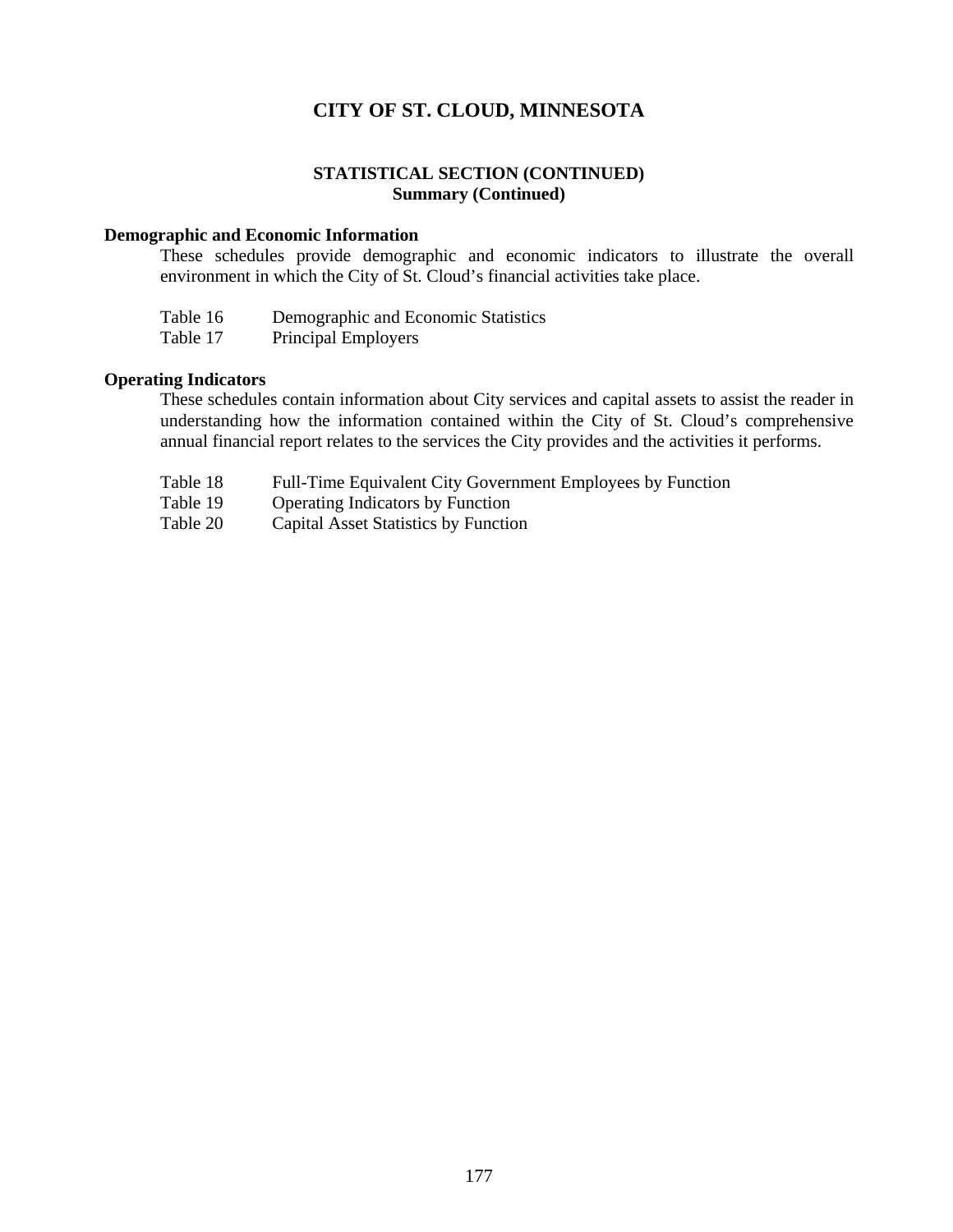### NET ASSETS BY COMPONENT Last Eight Fiscal Years (accrual basis of accounting)

|                                                         |               |               |               |               | <b>Fiscal Year</b> |               |               |               |
|---------------------------------------------------------|---------------|---------------|---------------|---------------|--------------------|---------------|---------------|---------------|
|                                                         | 2003          | 2004          | 2005          | 2006          | 2007               | 2008          | 2009          | 2010          |
| Governmental activities<br>Invested in capital assets,  |               |               |               |               |                    |               |               |               |
| net of related debt                                     | \$93,558,127  | \$173,888,369 | \$189,772,039 | \$158,990,780 | \$169,704,862      | \$159,020,113 | \$159,513,510 | \$160,230,641 |
| Restricted                                              | 15,733,579    | 9,278,346     | 7,774,701     | 31,812,322    | 18,399,964         | 28,724,856    | 13,377,316    | 8,046,046     |
| Unrestricted                                            | 60,560,299    | 10,730,881    | 8,519,070     | 22,373,673    | 37,160,922         | 36,883,985    | 50,484,134    | 49,962,247    |
| Total governmental activities net assets                | \$169,852,005 | \$193,897,596 | \$206,065,810 | \$213,176,775 | \$225,265,748      | \$224,628,954 | \$223,374,960 | \$218,238,934 |
| Business-type activities<br>Invested in capital assets, |               |               |               |               |                    |               |               |               |
| net of related debt                                     | \$101,662,918 | \$119,781,405 | \$128,305,672 | \$136,858,876 | \$156,769,395      | \$170,371,463 | \$183,501,563 | \$199,359,139 |
| Unrestricted                                            | 25,581,238    | 24,756,371    | 27,961,081    | 28,457,380    | 25,445,375         | 28,462,234    | 28,000,758    | 37,461,837    |
| Total business-type activities net assets \$127,244,156 |               | \$144,537,776 | \$156,266,753 | \$165,316,256 | \$182,214,770      | \$198,833,697 | \$211,502,321 | \$236,820,976 |
| Primary government<br>Invested in capital assets,       |               |               |               |               |                    |               |               |               |
| net of related debt                                     | \$195,221,045 | \$293,669,774 | \$318,077,711 | \$295,849,656 | \$326,474,257      | \$329,391,576 | \$343,015,073 | \$359,589,780 |
| Restricted                                              | 15,733,579    | 9,278,346     | 7,774,701     | 31,812,322    | 18,399,964         | 28,724,856    | 13,377,316    | 8,046,046     |
| Unrestricted                                            | 86, 141, 537  | 35,487,252    | 36,480,151    | 50,831,053    | 62,606,297         | 65,346,219    | 78,484,892    | 87,424,084    |
| Total primary government net assets                     | \$297,096,161 | \$338,435,372 | \$362,332,563 | \$378,493,031 | \$407,480,518      | \$423,462,651 | \$434,877,281 | \$455,059,910 |

The City implemented GASB 34 in the year 2003.

*Source: City of St. Cloud financial records*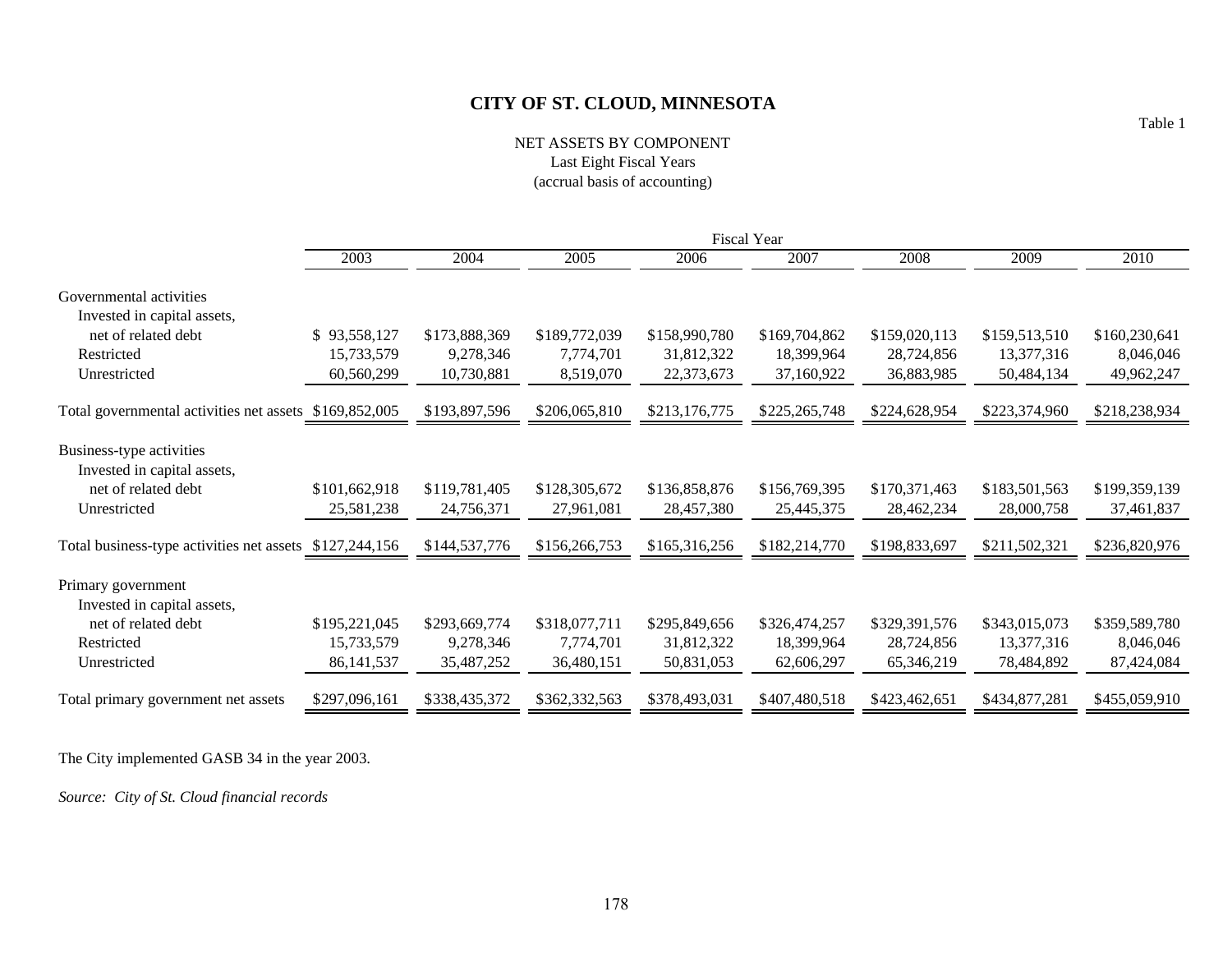CHANGES IN NET ASSETS Last Eight Fiscal Years (accrual basis of accounting)

|                                         |              | <b>Fiscal Year</b> |                 |                 |              |                 |                 |              |  |  |  |
|-----------------------------------------|--------------|--------------------|-----------------|-----------------|--------------|-----------------|-----------------|--------------|--|--|--|
|                                         | 2003         | 2004               | 2005            | 2006            | 2007         | 2008            | 2009            | 2010         |  |  |  |
| Expenses                                |              |                    |                 |                 |              |                 |                 |              |  |  |  |
| Governmental activities:                |              |                    |                 |                 |              |                 |                 |              |  |  |  |
| General government                      | 7,619,612    | \$ 6,492,399       | 7,184,685<br>\$ | \$<br>7,606,404 | 8,721,934    | 8,445,130<br>\$ | \$<br>8,008,821 | \$7,999,022  |  |  |  |
| Public safety                           | 16,803,317   | 17,833,815         | 18,882,580      | 20,688,905      | 22,212,317   | 25, 132, 258    | 24,767,608      | 25,178,170   |  |  |  |
| Public works                            | 10,018,889   | 11,533,129         | 13,551,070      | 14,714,322      | 16,841,586   | 16,939,274      | 17,113,906      | 17,807,801   |  |  |  |
| Culture and recreation                  | 6,025,253    | 4,232,917          | 4,510,778       | 5,089,991       | 5,359,067    | 6,412,223       | 5,726,070       | 5,241,918    |  |  |  |
| Economic development                    | 10,000       | 869,069            | 1,360,447       | 1,192,044       | 1,543,554    | 623,638         | 710,433         | 994,405      |  |  |  |
| Interest on long-term debt              | 3,116,352    | 2,667,260          | 2,601,584       | 2,583,340       | 4,529,169    | 4,870,560       | 4,530,471       | 4,822,323    |  |  |  |
| Total governmental activities expenses  | 43,593,423   | 43,628,589         | 48,091,144      | 51,875,006      | 59,207,627   | 62,423,083      | 60,857,309      | 62,043,639   |  |  |  |
| Business-type activities:               |              |                    |                 |                 |              |                 |                 |              |  |  |  |
| Water utility                           | 6,210,361    | 6,369,933          | 6,635,036       | 7,485,425       | 7,714,171    | 7,448,180       | 7,889,470       | 7,900,599    |  |  |  |
| Wastewater utility                      | 4,898,438    | 5,331,823          | 5,860,624       | 5,893,073       | 6,301,801    | 6,714,820       | 7,008,203       | 7,738,143    |  |  |  |
| Stormwater utility                      |              | 148,816            | 310,065         | 413,088         | 487,805      | 535,358         | 595,401         | 661,440      |  |  |  |
| Parking system                          | 1,348,401    | 1,258,713          | 1,225,797       | 1,269,335       | 1,495,443    | 1,615,028       | 1,836,190       | 1,662,591    |  |  |  |
| Refuse service                          | 2,083,157    | 2,321,142          | 2,402,304       | 2,616,607       | 2,687,109    | 2,773,582       | 2,682,471       | 2,569,751    |  |  |  |
| Municipal athletic complex              | 1,858,251    | 1,869,624          | 1,931,089       | 1,826,687       | 1,888,109    | 1,843,957       | 1,921,855       | 1,818,105    |  |  |  |
| Hydroelectric utility                   | 1,661,703    | 1,619,712          | 1,584,683       | 1,620,355       | 1,645,616    | 1,390,572       | 1,274,215       | 1,268,823    |  |  |  |
| Civic center                            | 1,291,612    | 1,712,288          | 1,781,725       | 1,811,722       | 2,017,223    | 1,993,237       | 1,916,899       | 1,894,693    |  |  |  |
| Total business-type activities expenses | 19,351,923   | 20,632,051         | 21,731,323      | 22,936,292      | 24, 237, 277 | 24,314,734      | 25,124,704      | 25,514,145   |  |  |  |
| Total primary government expenses       | \$62,945,346 | \$64,260,640       | \$69,822,467    | \$74,811,298    | \$83,444,904 | \$86,737,817    | \$85,982,013    | \$87,557,784 |  |  |  |

(Continued)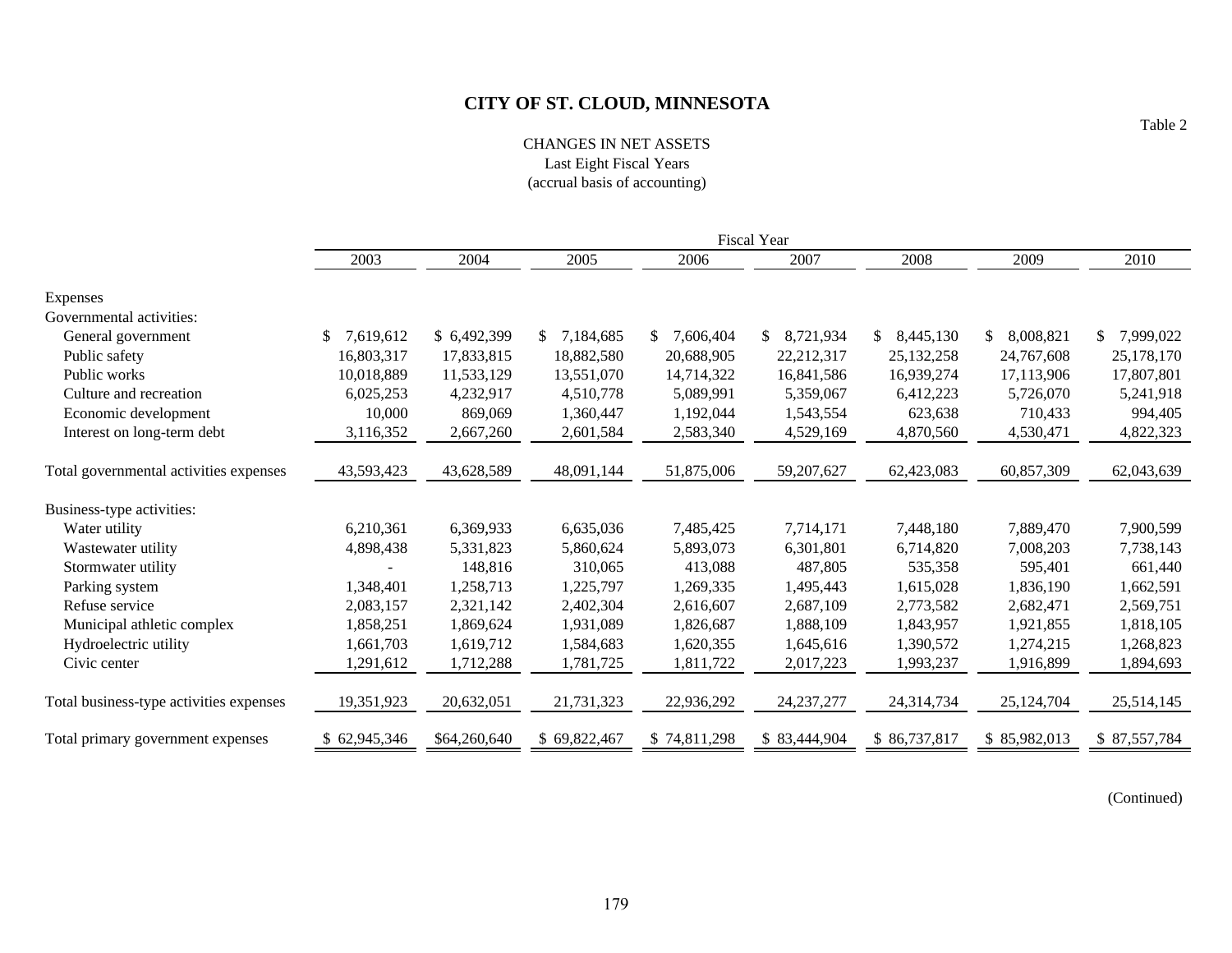Table 2 (Continued)

### CHANGES IN NET ASSETSLast Eight Fiscal Years (accrual basis of accounting)

|                                       |                 |             |                 |                 | <b>Fiscal Year</b> |            |                 |                 |
|---------------------------------------|-----------------|-------------|-----------------|-----------------|--------------------|------------|-----------------|-----------------|
|                                       | 2003            | 2004        | 2005            | 2006            | 2007               | 2008       | 2009            | 2010            |
| Program Revenues                      |                 |             |                 |                 |                    |            |                 |                 |
| Governmental activities:              |                 |             |                 |                 |                    |            |                 |                 |
| Charges for services:                 |                 |             |                 |                 |                    |            |                 |                 |
| General government                    | 1,950,802<br>\$ | \$1,521,987 | 1,494,907<br>S. | 1,409,476<br>\$ | 1,572,626<br>\$.   | 1,529,178  | 1,511,468<br>\$ | 1,371,242<br>\$ |
| Public safety                         | 2,954,329       | 3,015,923   | 3,191,857       | 2,382,780       | 2,712,750          | 2,382,654  | 2,345,731       | 2,475,612       |
| Public works                          | 1,064,860       | 1,420,024   | 1,726,770       | 1,954,838       | 1,704,344          | 1,134,629  | 1,261,768       | 899,152         |
| Culture and recreation                | 604,379         | 662,532     | 888,210         | 769,379         | 614,774            | 585,243    | 502,435         | 521,651         |
| Economic development                  | 47,702          | 56,387      | 92,260          | 144,510         | 204,548            | 122,039    | 98,810          | 108,493         |
| Operating grants and contributions    | 3,145,178       | 3,163,639   | 3,310,594       | 5,386,465       | 4,906,143          | 4,371,303  | 4,589,954       | 4,777,470       |
| Capital grants and contributions      | 19,071,451      | 26,449,350  | 20,378,067      | 11,922,274      | 24,240,880         | 16,358,736 | 12,975,233      | 7,553,664       |
| Total governmental activities program |                 |             |                 |                 |                    |            |                 |                 |
| revenues                              | 28,838,701      | 36,289,842  | 31,082,665      | 23,969,722      | 35,956,065         | 26,483,782 | 23,285,399      | 17,707,284      |
| Business-type activities:             |                 |             |                 |                 |                    |            |                 |                 |
| Charges for services:                 |                 |             |                 |                 |                    |            |                 |                 |
| Water utility                         | 7,879,498       | \$7,769,555 | 8,299,914<br>\$ | \$<br>8,862,929 | 9,631,418<br>\$    | 8,976,506  | 9,024,259<br>\$ | \$<br>8,889,626 |
| Wastewater utility                    | 4,960,920       | 5,083,157   | 5,650,031       | 5,628,517       | 6,524,725          | 6,274,254  | 6,435,992       | 6,774,682       |
| Stormwater utility                    |                 | 361,241     | 499,007         | 693,418         | 755,975            | 772,067    | 775,396         | 844,700         |
| Parking system                        | 1,444,014       | 1,434,629   | 1,500,836       | 1,576,185       | 1,616,901          | 1,753,123  | 1,566,189       | 1,508,842       |
| Refuse service                        | 2,214,334       | 2,359,024   | 2,438,613       | 2,500,419       | 2,661,221          | 2,836,874  | 3,000,777       | 3,077,779       |
| Municipal athletic complex            | 1,239,760       | 1,283,557   | 1,233,465       | 1,285,185       | 1,275,798          | 1,271,285  | 1,307,852       | 1,178,568       |
| Hydroelectric utility                 | 1,881,042       | 1,900,438   | 2,410,707       | 1,962,626       | 1,905,775          | 2,125,321  | 2,212,466       | 2,540,961       |
| Civic center                          | 1,049,200       | 1,167,785   | 1,183,547       | 1,139,879       | 1,218,573          | 1,095,492  | 974,076         | 1,102,641       |

(Continued)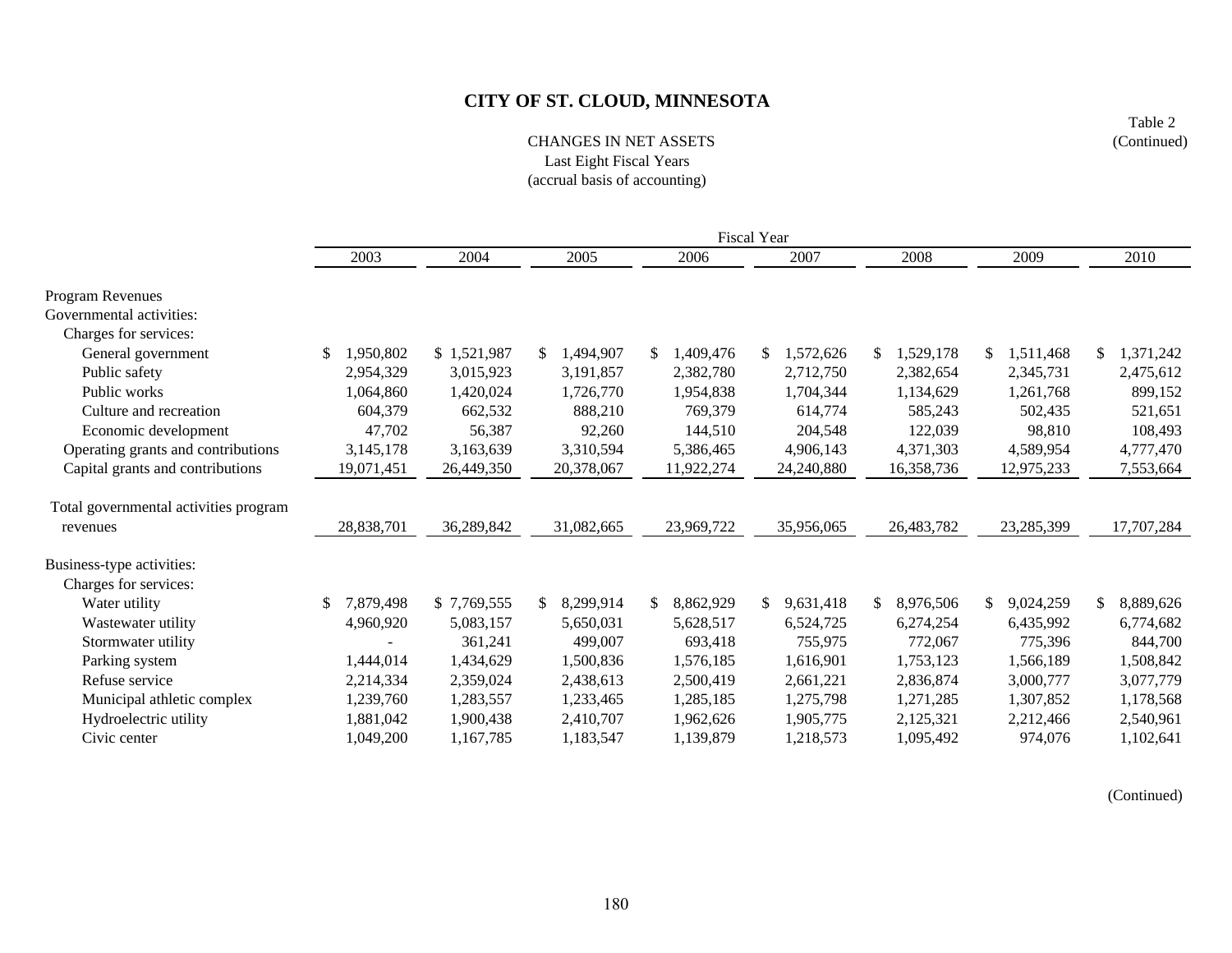CHANGES IN NET ASSETSLast Eight Fiscal Years (accrual basis of accounting)

|                                          |                |                |                |                          | Fiscal Year      |                  |                          |                |
|------------------------------------------|----------------|----------------|----------------|--------------------------|------------------|------------------|--------------------------|----------------|
|                                          | 2003           | 2004           | 2005           | 2006                     | 2007             | 2008             | 2009                     | 2010           |
| Business-type activities: (Continued)    |                |                |                |                          |                  |                  |                          |                |
| Operating grants and contributions       | \$<br>149,462  | \$.<br>164,462 | \$<br>5,000    | 333,408<br><sup>\$</sup> | 106,377<br>\$    | 192,690<br>\$.   | <sup>\$</sup><br>184,838 | 399,785        |
| Capital grants and contributions         | 97,334         | 2,161,576      | 2,075,319      | 143,500                  | 3,223,083        | 2,437,041        | 655,336                  | 17,727,706     |
| Total business-type activities program   |                |                |                |                          |                  |                  |                          |                |
| revenues                                 | 20,915,564     | 23,685,424     | 25,296,439     | 24,126,066               | 28,919,846       | 27,734,653       | 26,137,181               | 44,045,290     |
| Total primary government program         |                |                |                |                          |                  |                  |                          |                |
| revenues                                 | 49,754,265     | \$59,975,266   | \$56,379,104   | \$48,095,788             | \$64,875,911     | \$54,218,435     | \$49,422,580             | \$61,752,574   |
| Net (expense)/revenue                    |                |                |                |                          |                  |                  |                          |                |
| Governmental activities                  | \$(14,754,722) | \$(7,338,747)  | \$(17,008,479) | \$(27,905,284)           | \$(23,251,562)   | $$$ (35,939,301) | \$(37,571,910)           | \$(44,336,355) |
| Business-type activities                 | 1,563,641      | 3,053,373      | 3,565,116      | 1,189,774                | 4,682,569        | 3,419,919        | 1,012,477                | 18,531,145     |
| Total primary government net             |                |                |                |                          |                  |                  |                          |                |
| (expense)/revenue                        | \$(13,191,081) | \$(4,285,374)  | \$(13,443,363) | \$(26,715,510)           | \$(18, 568, 993) | \$(32,519,382)   | $$$ (36,559,433)         | \$(25,805,210) |
| General Revenues and Other Changes in    |                |                |                |                          |                  |                  |                          |                |
| Net Assets                               |                |                |                |                          |                  |                  |                          |                |
| Governmental activities:<br><b>Taxes</b> |                |                |                |                          |                  |                  |                          |                |
| General property                         | \$11,746,878   | \$12,276,173   | \$13,590,552   | \$15,264,712             | \$16,060,305     | \$21,292,870     | \$21,702,711             | \$22,111,155   |
| Hotel-motel                              | 538,015        | 550,107        | 554,925        | 595,374                  | 636,275          | 609,730          | 571,095                  | 633,524        |
| Local area                               | 5,173,080      | 4,702,378      | 4,814,285      | 5,413,733                | 5,716,895        | 5,446,869        | 5,186,624                | 5,382,199      |
| Franchise                                | 2,575,282      | 2,665,376      | 2,940,191      | 3,202,154                | 3,370,892        | 3,544,648        | 3,310,928                | 3,352,328      |
| Food and beverage                        | 1,125,872      | 1,186,112      | 1,213,700      | 1,247,725                | 1,287,635        | 1,207,616        | 1,292,388                | 1,248,238      |

(Continued)

Table 2 (Continued)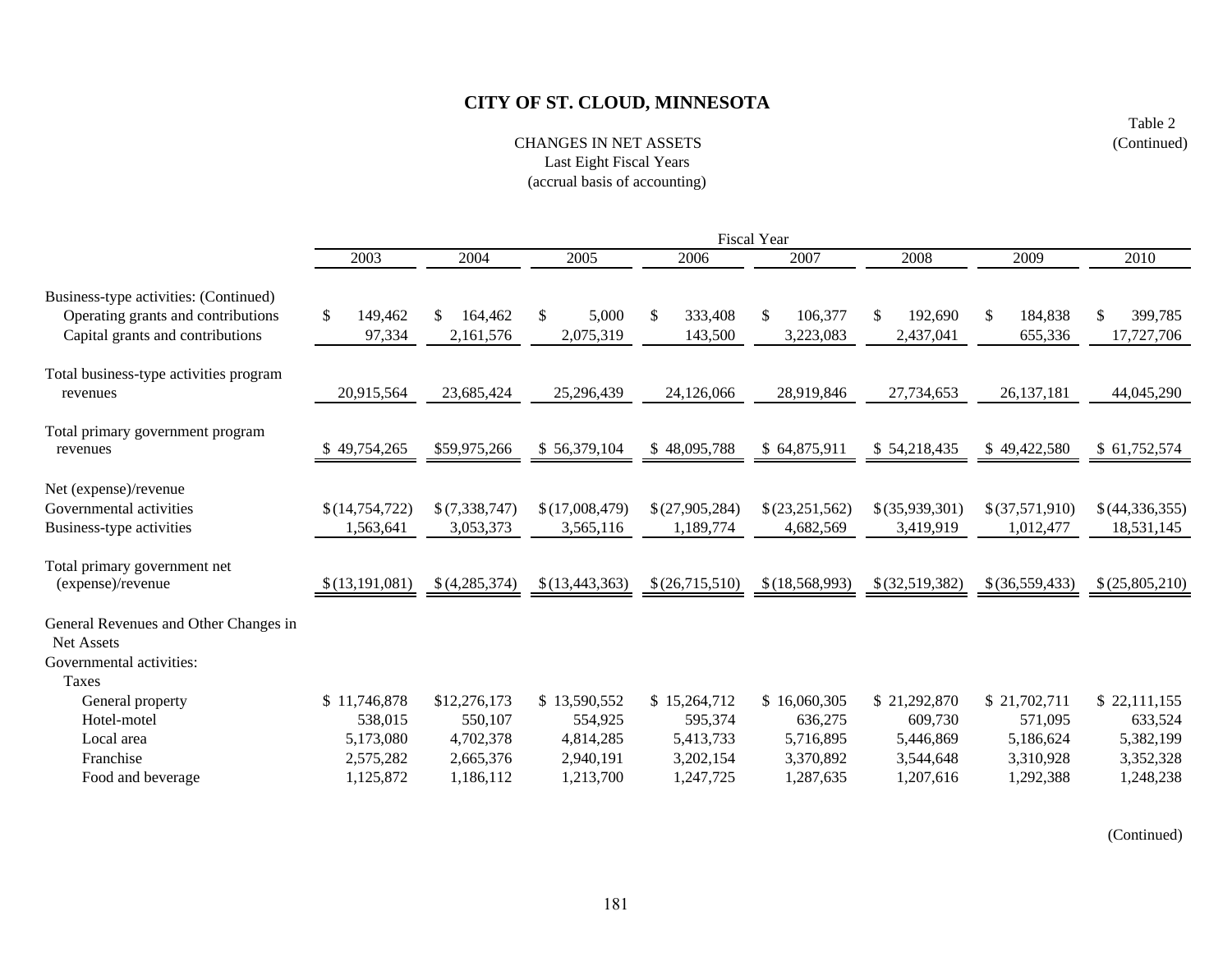CHANGES IN NET ASSETSLast Eight Fiscal Years (accrual basis of accounting)

|                                                                 |              |              |              |              | Fiscal Year    |                |                |              |
|-----------------------------------------------------------------|--------------|--------------|--------------|--------------|----------------|----------------|----------------|--------------|
|                                                                 | 2003         | 2004         | 2005         | 2006         | 2007           | 2008           | 2009           | 2010         |
| General Revenues and Other Changes in<br>Net Assets (Continued) |              |              |              |              |                |                |                |              |
| Governmental activities: (Continued)                            |              |              |              |              |                |                |                |              |
| Unrestricted grants and contributions                           | \$11,762,639 | \$11,655,163 | \$11,692,194 | \$13,148,130 | \$12,721,667   | \$11,654,489   | \$12,546,162   | \$10,204,777 |
| Interest earnings                                               | 1,102,081    | 1,192,125    | 1,444,157    | 2,516,933    | 4,732,546      | 3,251,881      | 1,286,716      | 307,007      |
| Gain on sale of capital assets                                  |              |              |              |              |                |                | 1,250,746      |              |
| Miscellaneous                                                   |              |              | 36,787       | 50,362       | 54,676         | 46,791         | 27,774         | 106,666      |
| Proceeds from insurance                                         |              |              |              |              |                |                |                | 200,377      |
| Other                                                           | 1,253,703    |              |              |              |                |                |                |              |
| Special item                                                    |              |              |              |              |                |                |                | 963,687      |
| Transfers                                                       | (6,947,910)  | (13,390,579) | (7,509,101)  | (6,422,874)  | (10, 258, 784) | (11, 752, 387) | (10, 857, 228) | (5,309,629)  |
| Total governmental activities                                   | 28,329,640   | 20,836,855   | 28,777,690   | 35,016,249   | 34,322,107     | 35,302,507     | 36,317,916     | 39,200,329   |
| Business-type activities:                                       |              |              |              |              |                |                |                |              |
| <b>Taxes</b>                                                    |              |              |              |              |                |                |                |              |
| General property                                                | 113,814      | 748          | 136          | 100          | 42             | 23             | 14             |              |
| Hotel-motel                                                     | 405,871      | 414,991      | 418,627      | 449,143      | 479,997        | 459,972        | 431,174        | 477,924      |
| Unrestricted grants and contributions                           | 11,528       |              |              |              |                |                |                |              |
| Interest earnings                                               | 404,167      | 415,373      | 597,042      | 978,812      | 1,472,107      | 982,957        | 367,731        | 211,139      |
| Gain on sale of capital assets                                  | 26,298       | 18,556       | 37,958       | 8,800        | 5,015          | 3,669          |                |              |
| Transfers                                                       | 7,178,117    | 13,390,579   | 7,509,101    | 6,422,874    | 10,258,784     | 11,752,387     | 10,857,228     | 5,309,629    |
| Total business-type activities                                  | 8,139,795    | 14,240,247   | 8,562,864    | 7,859,729    | 12,215,945     | 13,199,008     | 11,656,147     | 5,998,692    |
| Total primary government                                        | \$36,469,435 | \$35,077,102 | \$37,340,554 | \$42,875,978 | \$46,538,052   | \$48,501,515   | \$47,974,063   | \$45,199,021 |

(Continued)

Table 2 (Continued)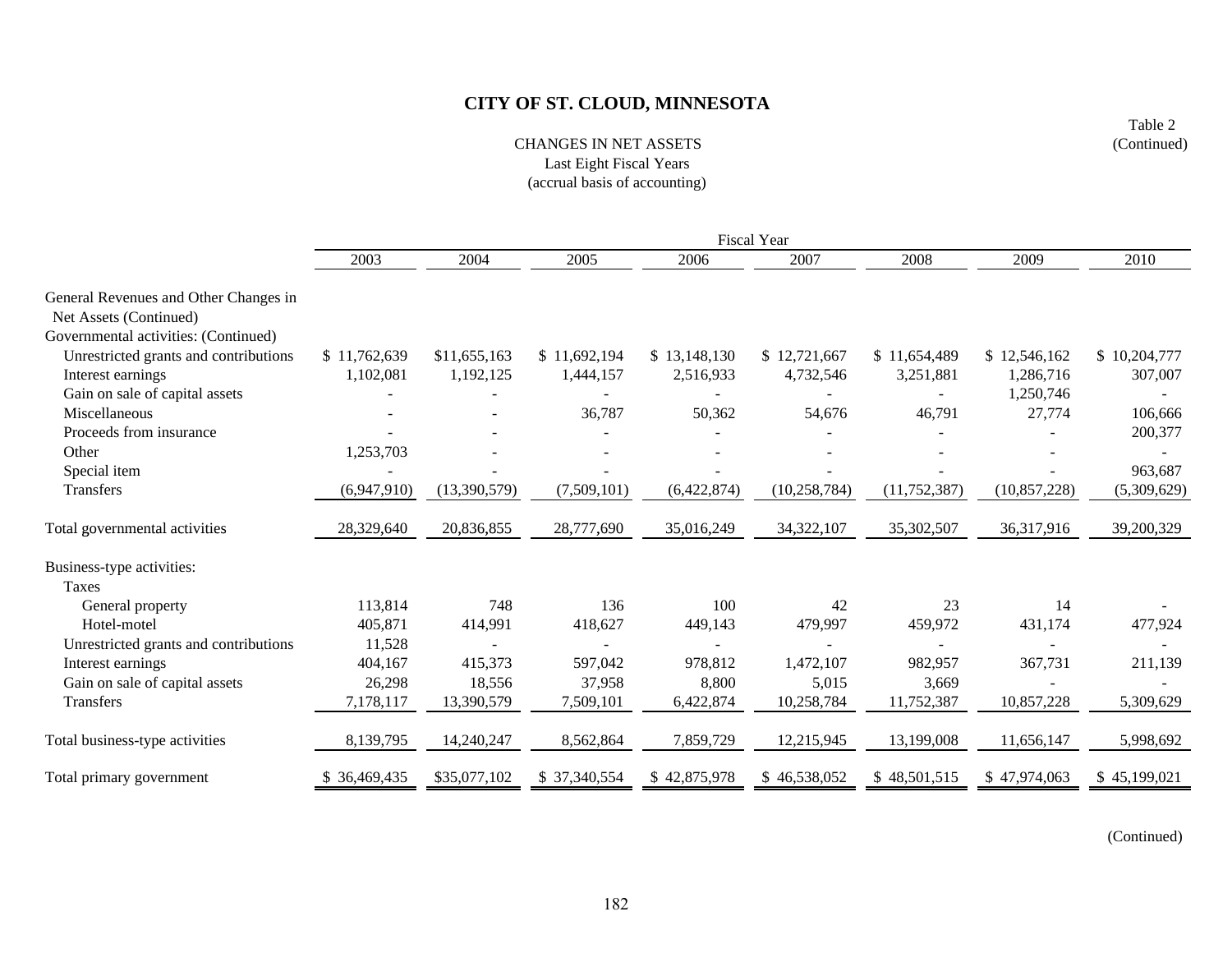### CHANGES IN NET ASSETSLast Eight Fiscal Years (accrual basis of accounting)

|                          |              | <b>Fiscal Year</b> |              |              |              |              |              |                |  |  |  |
|--------------------------|--------------|--------------------|--------------|--------------|--------------|--------------|--------------|----------------|--|--|--|
|                          | 2003         | 2004               | 2005         | 2006         | 2007         | 2008         | 2009         | 2010           |  |  |  |
| Changes in Net Assets    |              |                    |              |              |              |              |              |                |  |  |  |
| Governmental activities  | \$13,574,918 | \$13,498,108       | \$11,769,211 | 7,110,965    | \$11,070,545 | (636,794)    | (1,253,994)  | \$ (5,136,026) |  |  |  |
| Business-type activities | 9,703,436    | 17.293.620         | 12, 127, 980 | 9,049,503    | 16.898.514   | 16.618.927   | 12,668,624   | 24,529,837     |  |  |  |
| Total primary government | \$23,278,354 | \$30,791,728       | \$23,897,191 | \$16,160,468 | \$27,969,059 | \$15,982,133 | \$11,414,630 | \$19,393,811   |  |  |  |

The City implemented GASB 34 in the year 2003.

*Source: City of St. Cloud financial records*

Table 2 (Continued)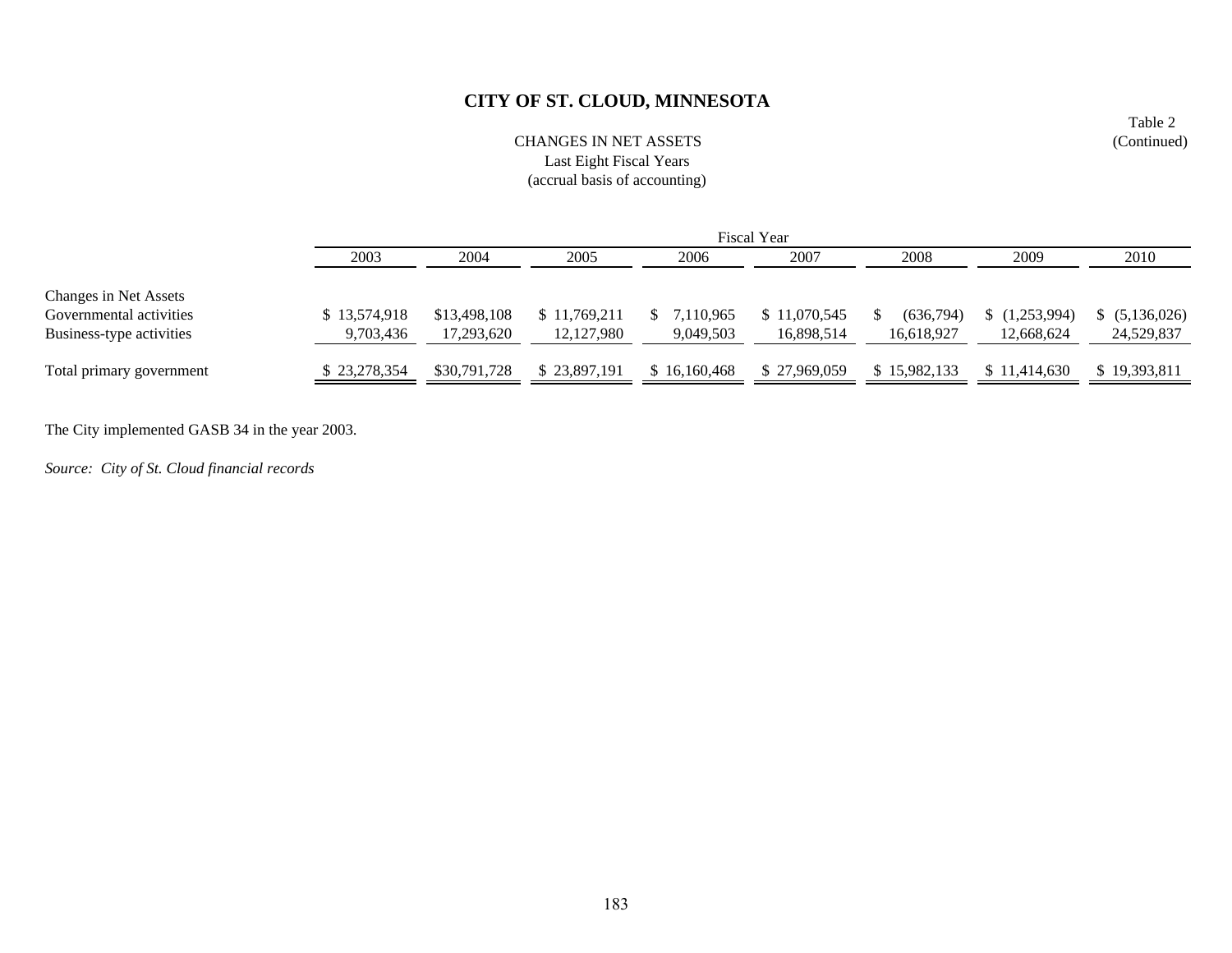# GOVERNMENTAL ACTIVITIES TAX REVENUES BY SOURCE Last Eight Fiscal Years (accrual basis of accounting)

| Fiscal | Property     | Hotel and<br>Motel | Local<br>Area   | Food and<br>Beverage | Franchise   |              |
|--------|--------------|--------------------|-----------------|----------------------|-------------|--------------|
| Year   | Tax          | Tax                | Tax             | Tax                  | Tax         | Total        |
| 2003   | \$11,746,878 | \$538,015          | 5,173,080<br>S. | 1,125,872<br>S.      | \$2,575,282 | \$21,159,127 |
| 2004   | 12,276,173   | 550,107            | 4,702,378       | 1,186,112            | 2,665,376   | 21,380,146   |
| 2005   | 13,590,552   | 554,925            | 4,814,285       | 1,213,700            | 2,940,191   | 23,113,653   |
| 2006   | 15,264,712   | 595,374            | 5,413,733       | 1,247,725            | 3,202,154   | 25,723,698   |
| 2007   | 16,060,305   | 636,275            | 5,716,895       | 1,287,635            | 3,370,892   | 27,072,002   |
| 2008   | 21,292,870   | 609,730            | 5,446,869       | 1,207,616            | 3,544,648   | 32, 101, 733 |
| 2009   | 21,702,711   | 571,095            | 5,186,624       | 1,292,388            | 3,310,928   | 32,063,746   |
| 2010   | 22, 111, 155 | 633,524            | 5,382,199       | 1,248,238            | 3,352,328   | 32,727,444   |

The City implemented GASB 34 in the year 2003.

*Source: City of St. Cloud financial records*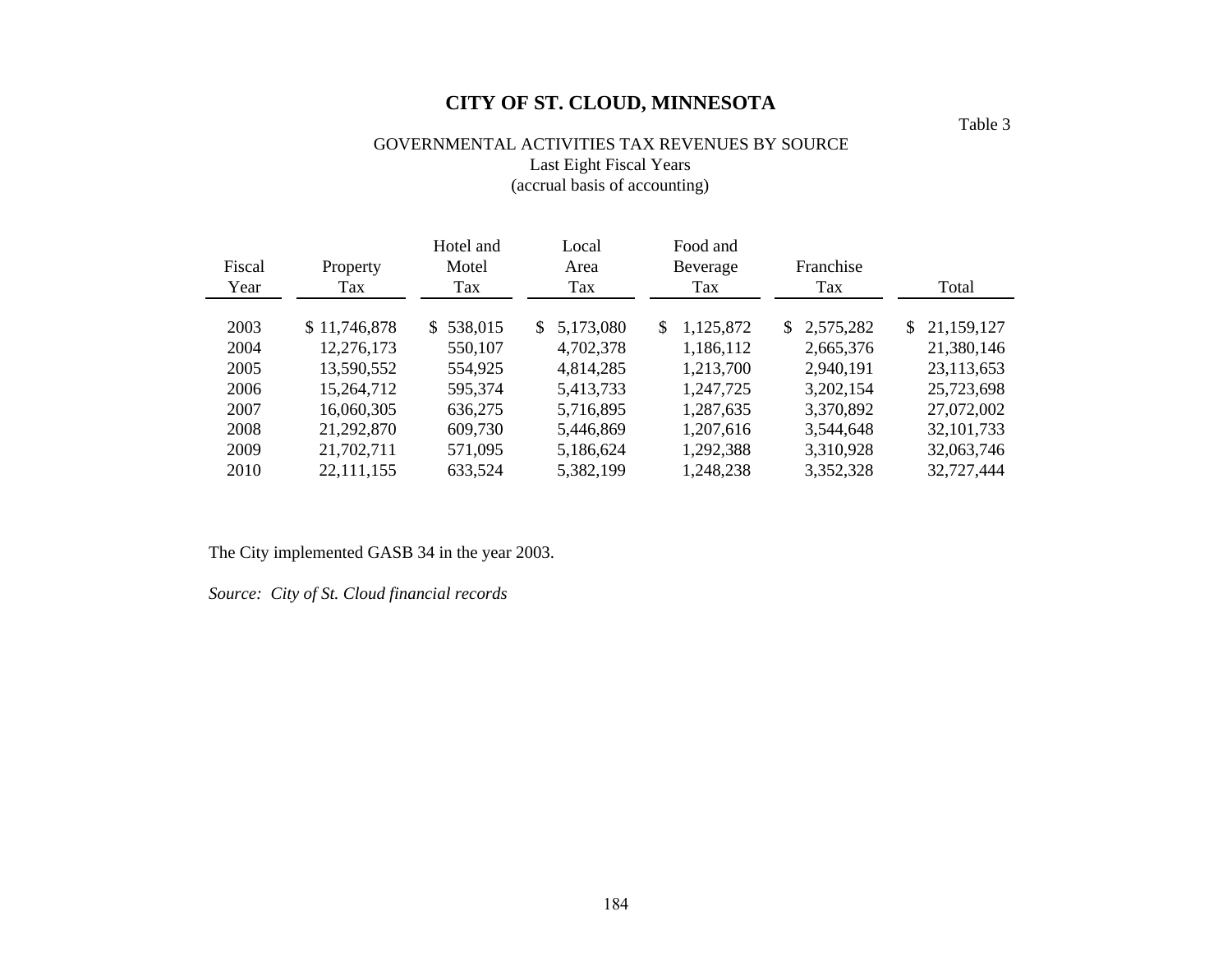#### FUND BALANCES OF GOVERNMENTAL FUNDS Last Ten Fiscal Years (modified accrual basis of accounting)

|                              | 2001              | 2002            | 2003         | 2004         | 2005            | 2006                     | 2007            | 2008         | 2009         | 2010            |
|------------------------------|-------------------|-----------------|--------------|--------------|-----------------|--------------------------|-----------------|--------------|--------------|-----------------|
| General fund                 |                   |                 |              |              |                 |                          |                 |              |              |                 |
| Reserved                     | 2.032.466         | 1,488,859<br>S. | 399,901      | 370,722      | 2,386,741<br>\$ | 464,925                  | 147,795         | 2,897,908    | .289,114     | 449,269<br>\$   |
| Unreserved                   | 13,730,296        | 16,591,149      | 17,049,132   | 18,113,316   | 14,427,248      | 17,906,273               | 18,691,774      | 14,862,043   | 17,029,053   | 18,453,056      |
| Total general fund           | 15,762,762<br>\$. | \$18,080,008    | \$17,449,033 | \$18,484,038 | \$16,813,989    | \$18,371,198             | \$18,839,569    | \$17,759,951 | \$18,318,167 | \$18,902,325    |
| All other governmental funds |                   |                 |              |              |                 |                          |                 |              |              |                 |
| Reserved, reported in:       |                   |                 |              |              |                 |                          |                 |              |              |                 |
| Special revenue funds \$     | 2,343,934         | 1,853,953<br>S. | 1,404,758    | 5,584,546    | 661,605         | 2,560,493                | 2,320,027<br>\$ | 2,614,385    | 2,747,684    | 4,822,507<br>\$ |
| Debt service funds           | 14,647,250        | 13,950,899      | 13,835,593   | 7,676,988    | 4,956,660       | 1,912,688                | 1,071,782       | 3,410,693    | 7,363,607    | 3,205,069       |
| Capital projects funds       | 5,248,635         | 3,537,723       | 212,946      | 25,810,456   | 46,880          | 5,696                    |                 | 1,697,199    |              |                 |
| Unreserved, reported in:     |                   |                 |              |              |                 |                          |                 |              |              |                 |
| Special revenue funds        | 6,812,393         | 7,298,019       | 8,562,529    | 4,233,491    | 8,429,080       | 8,481,956                | 5,346,827       | 5,534,963    | 5,389,209    | 5,199,424       |
| Debt service funds           | (802)             | (657)           | (3,731)      |              |                 | $\overline{\phantom{a}}$ |                 |              |              |                 |
| Capital projects funds       | 6,012,851         | 11,383,002      | 16,852,180   | 1,193,279    | 29,777,359      | 53,076,532               | 41,556,882      | 49,726,630   | 23,994,267   | 17,243,892      |
| Total all other              |                   |                 |              |              |                 |                          |                 |              |              |                 |
| governmental funds           | 35,064,261        | \$38,022,939    | \$40,864,275 | \$44,498,760 | \$43,871,584    | \$66,037,365             | \$50,295,518    | \$62,983,870 | \$39,494,767 | \$30,470,892    |

*Source: City of St. Cloud financial records*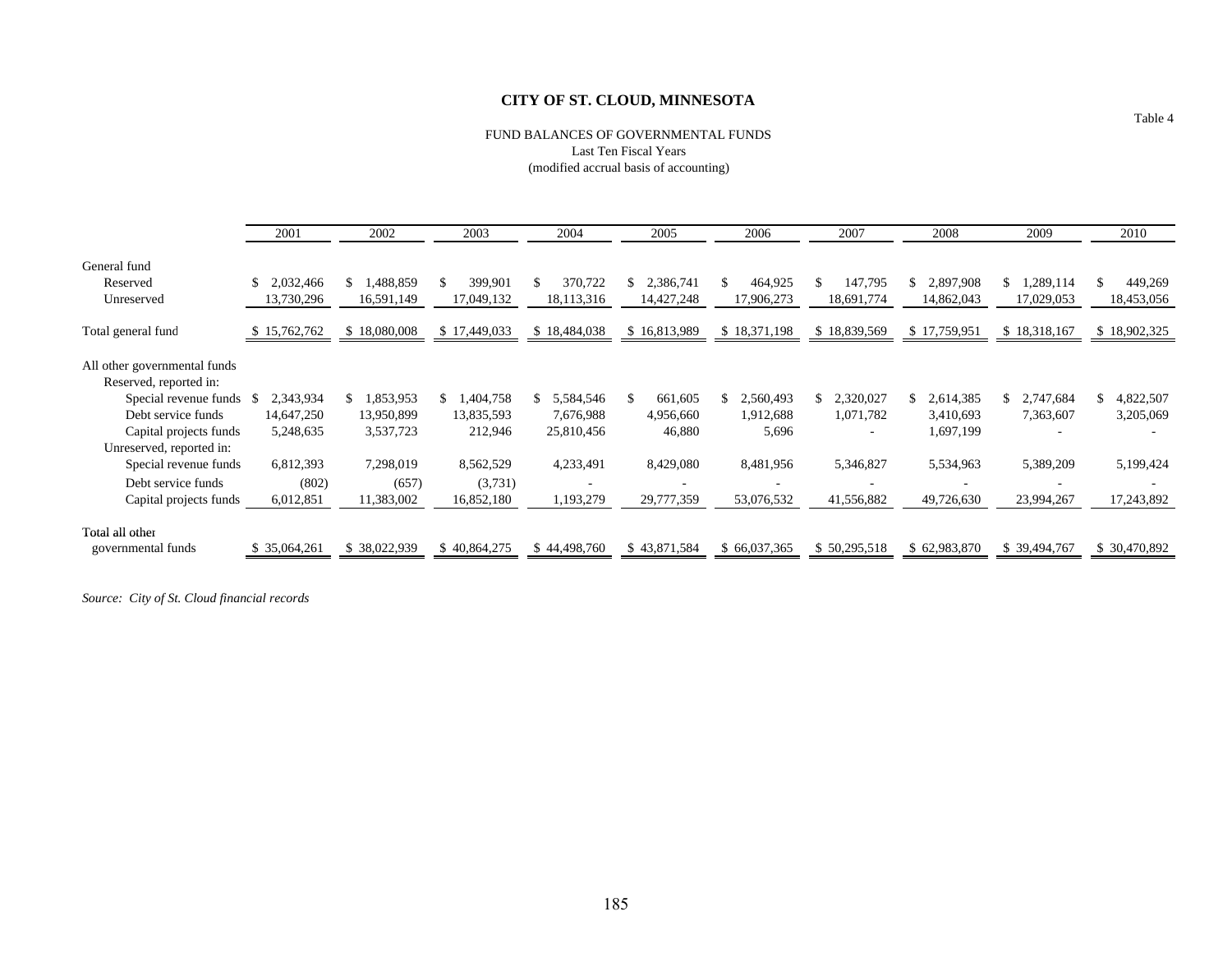#### CHANGES IN FUND BALANCES OF GOVERNMENTAL FUNDS Last Ten Fiscal Years (modified accrual basis of accounting)

|                             | 2001            | 2002         | 2003            | 2004             | 2005         | 2006           | 2007            | 2008         | 2009            | 2010            |
|-----------------------------|-----------------|--------------|-----------------|------------------|--------------|----------------|-----------------|--------------|-----------------|-----------------|
| Revenues:                   |                 |              |                 |                  |              |                |                 |              |                 |                 |
| Taxes                       | \$15,104,463    | \$13,758,628 | \$18,563,910    | \$21,348,749     | \$23,101,323 | \$25,663,505   | \$26,984,760    | \$31,908,303 | \$ 31,774,112   | \$ 32,402,109   |
| Licenses and permits        | 1.698.902       | 2,056,970    | 1,898,141       | 1,941,855        | 2,053,211    | 2,004,739      | 2,358,978       | 1.985.437    | 1.978.772       | 2,223,268       |
| Intergovernmental           | 23,488,168      | 24,540,222   | 21,554,438      | 21,747,510       | 19,900,865   | 21,095,872     | 22,387,083      | 23,433,878   | 24,425,450      | 17,763,008      |
| Charges for services        | 2,977,829       | 2,447,047    | 2,135,315       | 2,152,937        | 2,697,019    | 3,245,468      | 2,872,270       | 2,295,280    | 2,430,645       | 2,202,845       |
| Special assessments         | 9,672,547       | 10,169,569   | 11,661,646      | 10,875,777       | 9,171,954    | 7,796,161      | 7,956,755       | 7,524,741    | 5,480,312       | 5,273,994       |
| Fines                       | 1,057,315       | 1,111,439    | 1,250,579       | 1,311,288        | 1,257,399    | 1,185,697      | 1,262,317       | 1,210,296    | 1,112,166       | 943,777         |
| Investment income           | 2,831,218       | 1,738,335    | 1,074,029       | 1,161,345        | 1,400,724    | 2,444,172      | 4,655,496       | 3,196,249    | 1,267,423       | 302,066         |
| Miscellaneous               | 5,321,773       | 4,908,055    | 4,113,296       | 5,315,605        | 3,928,329    | 3,491,563      | 5,731,849       | 3,702,982    | 6,079,398       | 4,900,582       |
|                             |                 |              |                 |                  |              |                |                 |              |                 |                 |
| Total revenues              | 62,152,215      | 60,730,265   | 62,251,354      | 65,855,066       | 63,510,824   | 66,927,177     | 74,209,508      | 75,257,166   | 74,548,278      | 66,011,649      |
| Expenditures:               |                 |              |                 |                  |              |                |                 |              |                 |                 |
| General government          | 5,905,448<br>\$ | \$ 6,434,561 | 5,856,680<br>\$ | \$.<br>5,615,845 | \$5,967,099  | \$6,943,681    | 7,244,996<br>\$ | \$7,232,210  | 6,928,536<br>\$ | 7,089,432<br>\$ |
| Public safety               | 15,633,486      | 16,053,369   | 16,357,483      | 17,517,343       | 17,886,391   | 19,823,453     | 21,379,590      | 23,582,100   | 23,428,070      | 22,791,045      |
| Public works                | 5,559,290       | 5,726,692    | 5,726,099       | 6,141,774        | 6,817,445    | 7,366,746      | 7,637,023       | 7,377,037    | 8,016,065       | 7,244,233       |
| Culture and recreation      | 4,249,402       | 4,138,272    | 3,835,260       | 3,851,569        | 4,038,798    | 4,356,060      | 4,584,980       | 5,599,924    | 3,905,959       | 3,577,891       |
| Miscellaneous (economic     |                 |              |                 |                  |              |                |                 |              |                 |                 |
| development)                | 1,291,041       | 1,595,281    | 1,816,234       | 1,651,529        | 1,698,354    | 1,368,228      | 1,835,358       | 867,222      | 903,894         | 1,153,870       |
| Capital outlay              | 34,699,506      | 20,713,313   | 23,780,430      | 23,398,330       | 25,844,791   | 40,602,333     | 43,819,641      | 43,605,782   | 38,945,085      | 12,565,885      |
| Debt service                |                 |              |                 |                  |              |                |                 |              |                 |                 |
| Principal                   | 10,223,548      | 8,584,729    | 11,592,686      | 11,328,552       | 10,551,042   | 10,336,544     | 10,506,544      | 11,381,544   | 14,791,544      | 9,127,680       |
| Interest and fiscal charges | 3,100,647       | 3,145,372    | 3,183,126       | 2,830,445        | 2,806,241    | 2,805,129      | 3,907,592       | 4,194,417    | 5,717,060       | 4,864,640       |
| Total expenditures          | 80,662,368      | 66,391,589   | 72,147,998      | 72,335,387       | 75,610,161   | 93,602,174     | 100,915,724     | 103,840,236  | 102,636,213     | 68,414,676      |
| <b>Excess of revenues</b>   |                 |              |                 |                  |              |                |                 |              |                 |                 |
| over (under) expenditures   | (18,510,153)    | (5,661,324)  | (9,896,644)     | (6,480,321)      | (12,099,337) | (26, 674, 997) | (26,706,216)    | (28,583,070) | (28,087,935)    | (2,403,027)     |

(Continued)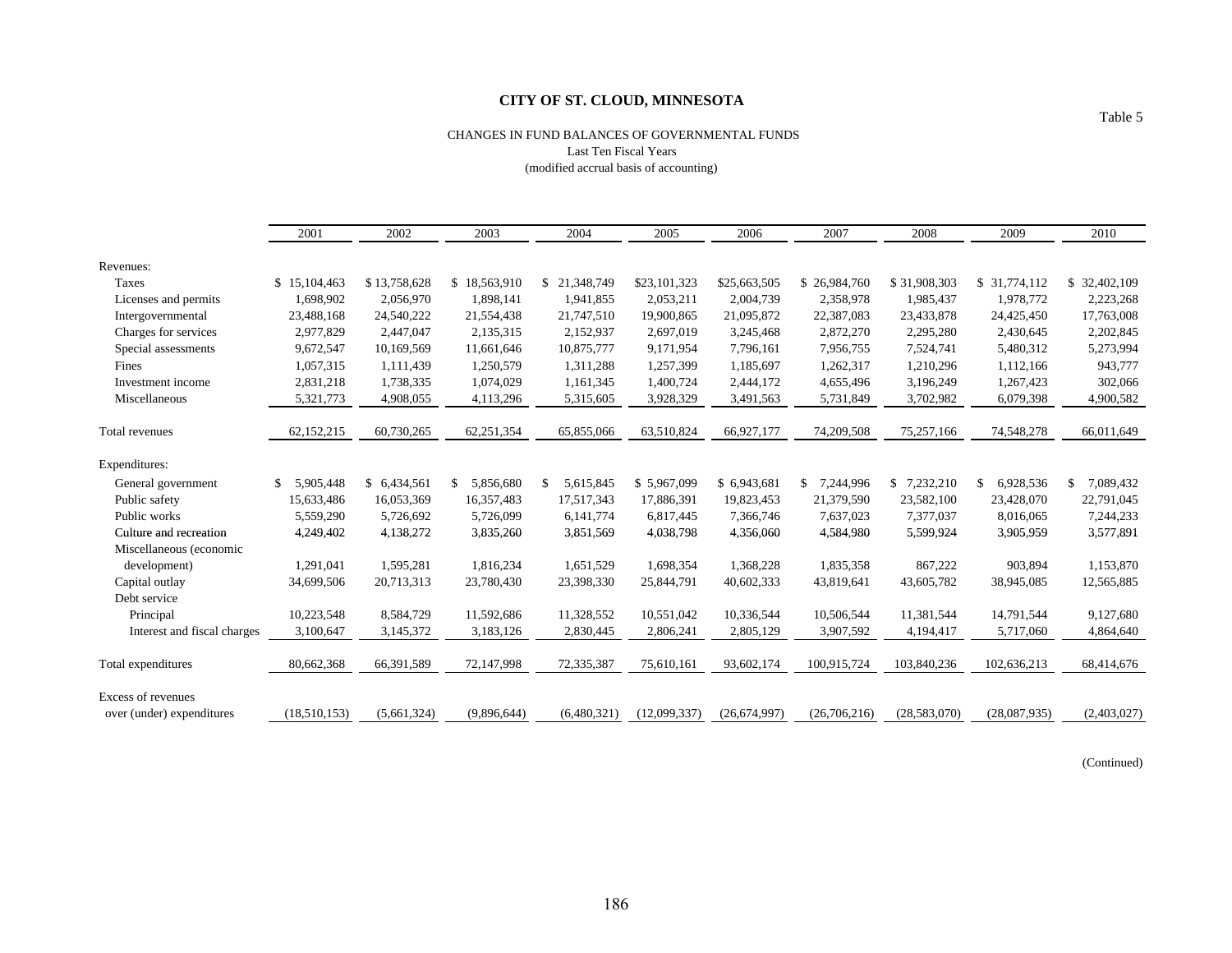#### CHANGES IN FUND BALANCES OF GOVERNMENTAL FUNDS

Table 5 (Continued)

### Last Ten Fiscal Years (modified accrual basis of accounting)

|                                                            | 2001           | 2002                     | 2003           | 2004             | 2005                     | 2006         | 2007           | 2008           | 2009            | 2010           |
|------------------------------------------------------------|----------------|--------------------------|----------------|------------------|--------------------------|--------------|----------------|----------------|-----------------|----------------|
| Other financing sources (uses):                            |                |                          |                |                  |                          |              |                |                |                 |                |
| Transfers in                                               | 9,843,885      | \$9,831,053              | \$11,058,106   | 15,619,009<br>S. | \$18,892,021             | \$16,252,898 | \$20,838,350   | \$20,347,437   | \$ 33,674,454   | \$22,739,324   |
| Transfers out                                              | (10, 291, 076) | (10,036,259)             | (11,267,946)   | (17, 379, 262)   | (19,523,558)             | (16,706,355) | (20, 154, 684) | (22, 753, 636) | (34, 531, 246)  | (24, 180, 847) |
| Transfers in component unit                                | 2,015,085      | 2,435,495                | 2,111,056      |                  |                          |              |                |                |                 |                |
| Transfers out component unit                               | (626, 334)     | (1,352,371)              | (942, 424)     |                  |                          |              |                |                |                 |                |
| Bond and loan issuance                                     | 17,441,054     | 10,037,655               | 11,210,000     | 21,380,000       | 12,125,000               | 50,485,000   | 8,995,000      | 42,225,000     | 15,605,000      |                |
| Payment on refunded bonds                                  |                |                          |                | (9,465,000)      | (1,730,000)              |              |                |                | (12,865,000)    | (7,015,000)    |
| Premium on bonds issued                                    |                |                          |                |                  | 38,649                   | 277,806      | 72,781         | 310,315        | 658,099         |                |
| Discount on bonds issued                                   |                | ٠                        | (61,787)       | (59,650)         |                          |              |                | (7,301)        |                 |                |
| Proceeds from insurance                                    |                |                          |                |                  |                          |              |                |                |                 | 200,377        |
| Sale of capital assets                                     |                |                          |                |                  | $\overline{\phantom{a}}$ | 88,638       | 662,865        | 69,989         | 2,615,741       | 3,638          |
| Total other financing                                      |                |                          |                |                  |                          |              |                |                |                 |                |
| sources (uses)                                             | 18,382,614     | 10,915,573               | 12,107,005     | 10,095,097       | 9,802,112                | 50,397,987   | 10,414,312     | 40,191,804     | 5,157,048       | (8,252,508)    |
| Special item                                               |                | $\overline{\phantom{a}}$ |                |                  |                          |              |                |                |                 | 2,215,818      |
| Net change in fund balances                                | (127, 539)     | \$5,254,249              | 2,210,361<br>S | 3,614,776<br>S   | \$(2,297,225)            | \$23,722,990 | \$(16,291,904) | \$11,608,734   | \$ (22,930,887) | \$ (8,439,717) |
| Debt service as a percentage<br>of noncapital expenditures | 28.99%         | 25.68%                   | 30.55%         | 28.93%           | 26.84%                   | 24.80%       | 25.25%         | 25.86%         | 32.20%          | 25.05%         |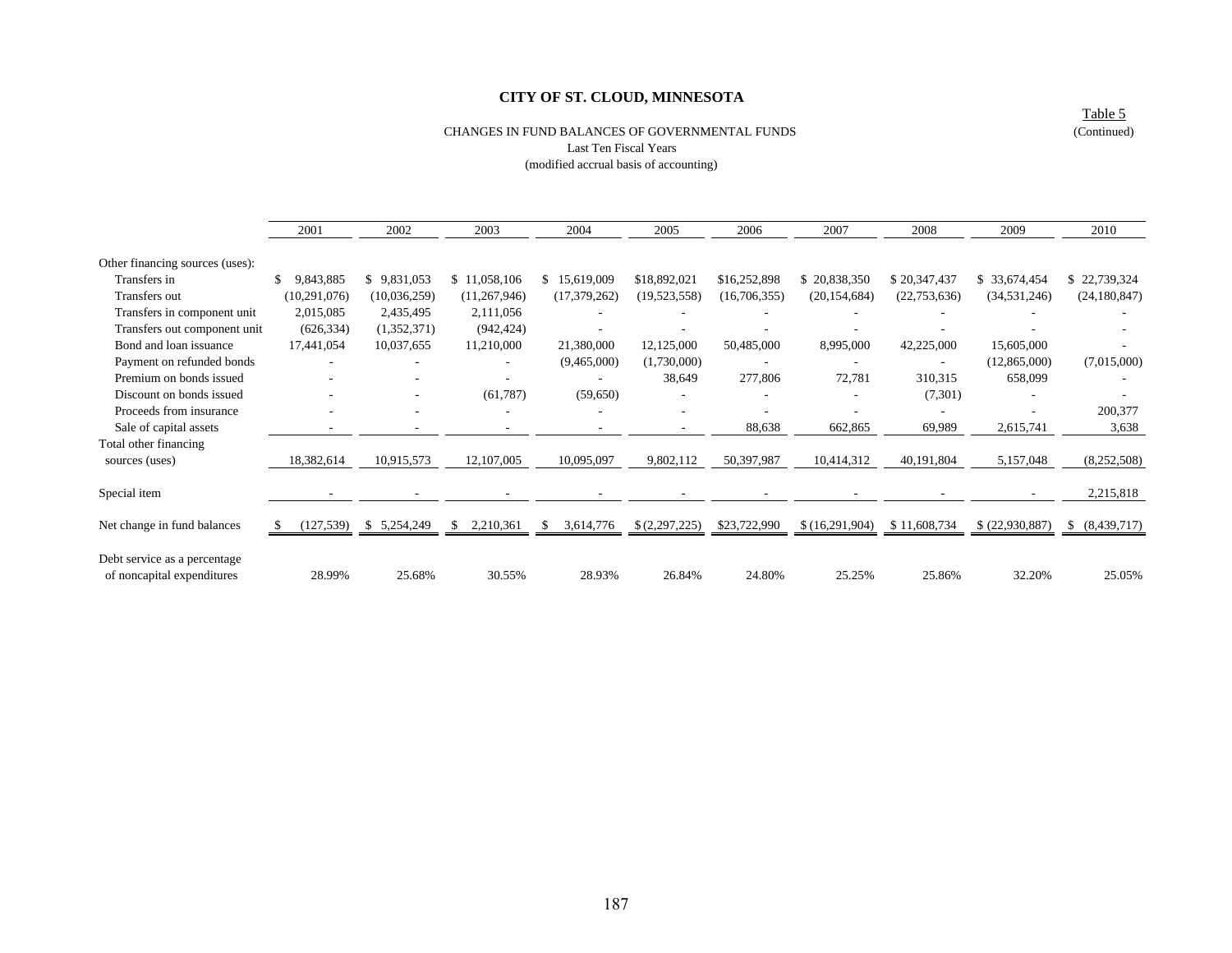Table 6

# GENERAL GOVERNMENTAL ACTIVITIES TAX REVENUES BY SOURCE Last Ten Fiscal Years (modified accrual basis of accounting)

| Fiscal | Property     | Hotel -<br>Motel        | Local<br>Area | Food and<br>Beverage | Franchise   |              |
|--------|--------------|-------------------------|---------------|----------------------|-------------|--------------|
| Year   | Tax          | Tax                     | Tax           | Tax                  | Tax         | Total        |
| 2001   | \$16,065,930 | $\mathbb{S}$<br>962,423 | \$            | 1,019,857<br>S.      | \$2,509,410 | \$20,557,620 |
| 2002   | 13,061,364   | 980,363                 |               | 1,044,889            | 2,315,252   | 17,401,868   |
| 2003   | 11,726,943   | 538,015                 | 5,173,080     | 1,125,872            | 2,575,282   | 21,139,192   |
| 2004   | 12,244,777   | 550,107                 | 4,702,378     | 1,186,112            | 2,665,376   | 21,348,750   |
| 2005   | 13,578,222   | 554,925                 | 4,814,285     | 1,213,700            | 2,940,191   | 23, 101, 323 |
| 2006   | 15,204,519   | 595,374                 | 5,413,733     | 1,247,725            | 3,202,154   | 25,663,505   |
| 2007   | 15,973,063   | 636,275                 | 5,716,895     | 1,287,635            | 3,370,892   | 26,984,760   |
| 2008   | 21,099,440   | 609,730                 | 5,446,869     | 1,207,616            | 3,544,648   | 31,908,303   |
| 2009   | 21,413,077   | 571,095                 | 5,186,624     | 1,292,388            | 3,310,928   | 31,774,112   |
| 2010   | 21,785,820   | 633,524                 | 5,382,199     | 1,248,238            | 3,352,328   | 32,402,109   |

*Source: City of St. Cloud Financial Records*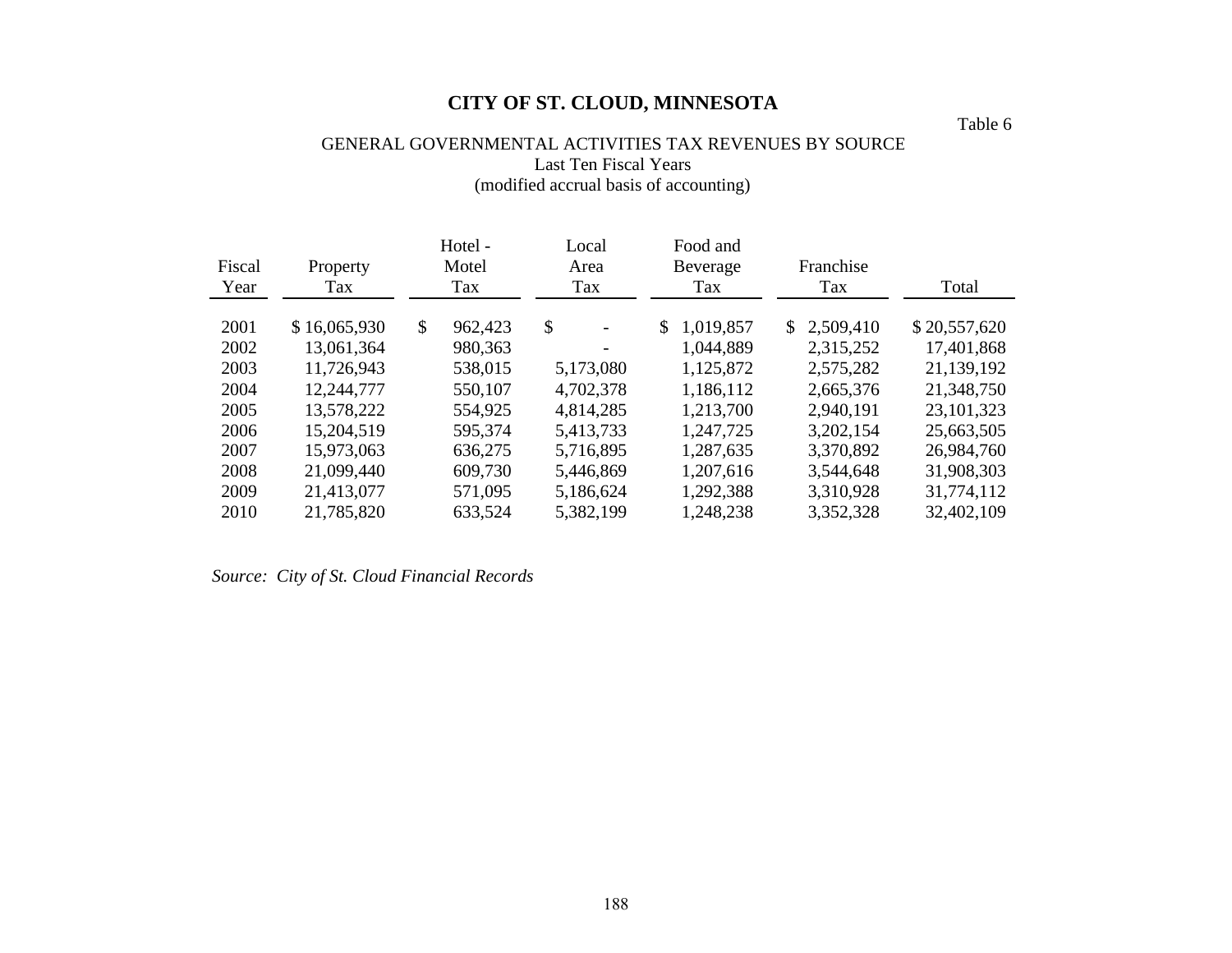### ASSESSED VALUE AND ESTIMATED ACTUAL VALUE OF TAXABLE PROPERTY Last Ten Fiscal Years

| Fiscal<br>Year<br>Ended<br>December 31 | Real<br>Property | Personal<br>Other | Less:<br>Tax Exempt<br><b>Real Property</b> | <b>Total Taxable</b><br>Assessed<br>Value | Total<br>Direct<br>Tax<br>Rate | Estimated<br>Actual<br>Taxable<br>Market Value | Assesed<br>(Tax Capacity)<br>Value as a<br>Percentage of<br><b>Taxable Mkt Value</b> |
|----------------------------------------|------------------|-------------------|---------------------------------------------|-------------------------------------------|--------------------------------|------------------------------------------------|--------------------------------------------------------------------------------------|
| 2001                                   | \$2,083,191,900  | \$29,251,700      | <b>NA</b>                                   | \$2,112,443,600                           | 37.239                         | \$2,271,444,700                                | 93.00%                                                                               |
| 2002                                   | 2,309,380,700    | 31,414,700        | <b>NA</b>                                   | 2,340,795,400                             | 46.495                         | 2,544,342,800                                  | 92.00%                                                                               |
| 2003                                   | 2,596,522,700    | 30,556,100        | <b>NA</b>                                   | 2,627,078,800                             | 42.774                         | 2,855,520,400                                  | 92.00%                                                                               |
| 2004                                   | 2,930,241,900    | 30,432,800        | <b>NA</b>                                   | 2,960,674,700                             | 39.303                         | 3,218,124,700                                  | 92.00%                                                                               |
| 2005                                   | 3,276,200,800    | 31,660,900        | NA                                          | 3,307,861,700                             | 38.423                         | 3,595,501,800                                  | 92.00%                                                                               |
| 2006                                   | 3,578,932,300    | 32,629,400        | <b>NA</b>                                   | 3,611,561,700                             | 38.583                         | 3,925,610,500                                  | 92.00%                                                                               |
| 2007                                   | 3,835,020,100    | 32,629,400        | <b>NA</b>                                   | 3,867,649,500                             | 38.364                         | 4,206,891,200                                  | 91.94%                                                                               |
| 2008                                   | 4,025,315,900    | 33,698,800        | NA                                          | 4,059,014,700                             | 41.051                         | 4,411,972,500                                  | 92.00%                                                                               |
| 2009                                   | 4,118,765,600    | 33,106,500        | <b>NA</b>                                   | 4,151,872,100                             | 40.416                         | 4,476,919,100                                  | 92.74%                                                                               |
| 2010                                   | 4,054,494,600    | 32,449,200        | NA                                          | 4,086,943,800                             | 40.867                         | 4,442,330,200                                  | 92.00%                                                                               |

*Source: City of St. Cloud Property Tax and Records*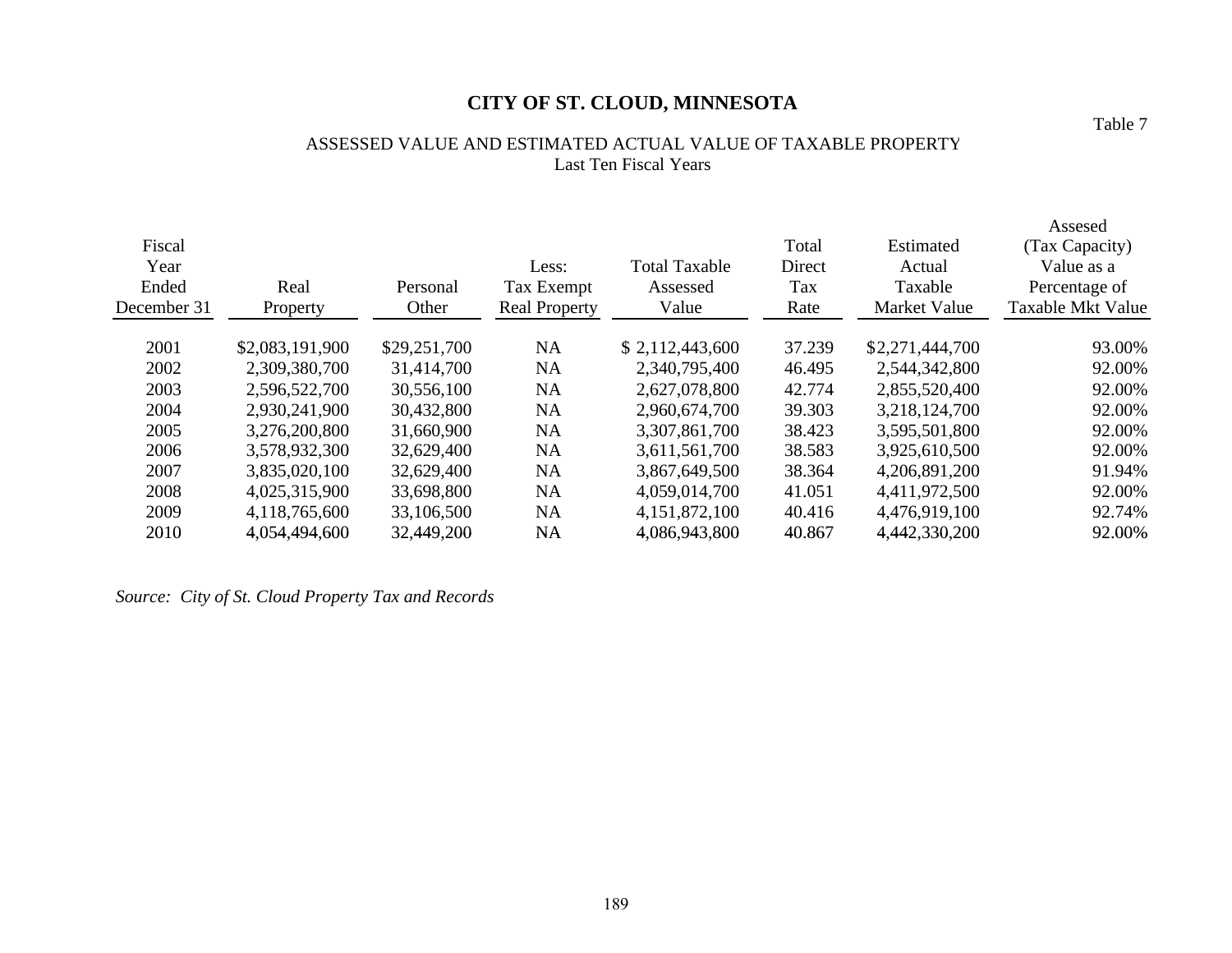Table 8

# PROPERTY TAX RATES PER \$1,000 OF TAX CAPACITY VALUE - ALL DIRECT AND OVERLAPPING GOVERNMENTS Last Ten Fiscal Years

| Fiscal |                |        | School   |          | Transit  | Northstar<br>Rail | Housing and<br>Redevelopment |         |
|--------|----------------|--------|----------|----------|----------|-------------------|------------------------------|---------|
| Year   | County         | City   | District | Counties | District | Authority         | Authority                    | Total   |
|        |                |        |          |          |          |                   |                              |         |
| 2001   | <b>Stearns</b> | 37.239 | 47.440   | 42.326   | 2.936    | 0.000             | 0.653                        | 130.594 |
|        | Benton         | 37.239 | 47.389   | 56.998   | 2.936    | 0.000             | 0.653                        | 145.215 |
|        | Sherburne      | 37.239 | 47.461   | 32.281   | 2.936    | 0.000             | 0.653                        | 120.570 |
|        |                |        |          |          |          |                   |                              |         |
| 2002   | <b>Stearns</b> | 46.495 | 17.131   | 54.974   | 1.698    | 0.000             | 0.989                        | 121.287 |
|        | Benton         | 46.495 | 16.971   | 71.898   | 1.698    | 0.000             | 0.989                        | 138.051 |
|        | Sherburne      | 46.495 | 17.036   | 47.522   | 1.698    | 0.000             | 0.989                        | 113.740 |
|        |                |        |          |          |          |                   |                              |         |
| 2003   | <b>Stearns</b> | 42.774 | 20.623   | 53.444   | 1.648    | 0.000             | 1.064                        | 119.553 |
|        | Benton         | 42.774 | 20.540   | 72.996   | 1.648    | 0.000             | 1.064                        | 139.022 |
|        | Sherburne      | 42.774 | 20.630   | 46.227   | 1.648    | 0.000             | 1.064                        | 112.343 |
| 2004   | <b>Stearns</b> | 39.303 | 15.395   | 51.278   | 1.170    | 0.000             | 1.077                        | 108.223 |
|        | Benton         | 39.303 | 15.317   | 69.196   | 1.170    | 0.671             | 1.077                        | 126.734 |
|        | Sherburne      | 39.303 | 15.400   | 44.361   | 1.170    | 0.530             | 1.391                        | 102.155 |
|        |                |        |          |          |          |                   |                              |         |
| 2005   | <b>Stearns</b> | 38.423 | 12.837   | 49.116   | 1.189    | 0.000             | 1.109                        | 102.674 |
|        | Benton         | 38.423 | 12.763   | 67.204   | 1.189    | 0.072             | 1.109                        | 120.760 |
|        | Sherburne      | 38.423 | 12.907   | 42.028   | 1.189    | 2.588             | 1.109                        | 98.244  |
| 2006   | <b>Stearns</b> | 38.583 | 13.837   | 47.478   | 1.228    | 0.000             | 1.142                        | 102.268 |
|        | Benton         | 38.583 | 13.766   | 67.674   | 1.228    | 0.210             | 1.142                        | 122.603 |
|        | Sherburne      | 38.583 | 13.838   | 41.520   | 1.228    | 1.279             | 1.142                        | 97.590  |
|        |                |        |          |          |          |                   |                              |         |
| 2007   | <b>Stearns</b> | 38.364 | 15.372   | 47.447   | 1.174    | 0.000             | 1.209                        | 103.566 |
|        | Benton         | 38.364 | 15.301   | 65.892   | 1.174    | 0.292             | 1.209                        | 122.232 |
|        | Sherburne      | 38.873 | 15.374   | 40.688   | 1.174    | 1.131             | 1.209                        | 98.449  |
|        |                |        |          |          |          |                   |                              |         |
| 2008   | <b>Stearns</b> | 41.051 | 11.184   | 47.477   | 1.166    | 0.180             | 1.143                        | 102.201 |
|        | Benton         | 41.051 | 11.118   | 64.494   | 1.166    | 0.242             | 1.143                        | 119.214 |
|        | Sherburne      | 41.051 | 11.186   | 40.645   | 1.166    | 1.161             | 1.143                        | 96.352  |
| 2009   | <b>Stearns</b> | 40.416 | 13.442   | 48.021   | 1.151    | 0.196             | 1.129                        | 104.355 |
|        | Benton         | 40.416 | 13.375   | 66.184   | 1.151    | 0.000             | 1.129                        | 122.255 |
|        | Sherburne      | 40.416 | 13.442   | 41.970   | 1.151    | 1.233             | 1.129                        | 99.341  |
|        |                |        |          |          |          |                   |                              |         |
| 2010   | <b>Stearns</b> | 40.867 | 12.313   | 48.619   | 1.374    | 0.273             | 1.064                        | 104.510 |
|        | Benton         | 40.866 | 12.247   | 64.944   | 1.374    | 0.000             | 1.064                        | 120.495 |
|        | Sherburne      | 40.866 | 12.308   | 44.489   | 1.374    | 1.860             | 1.064                        | 101.961 |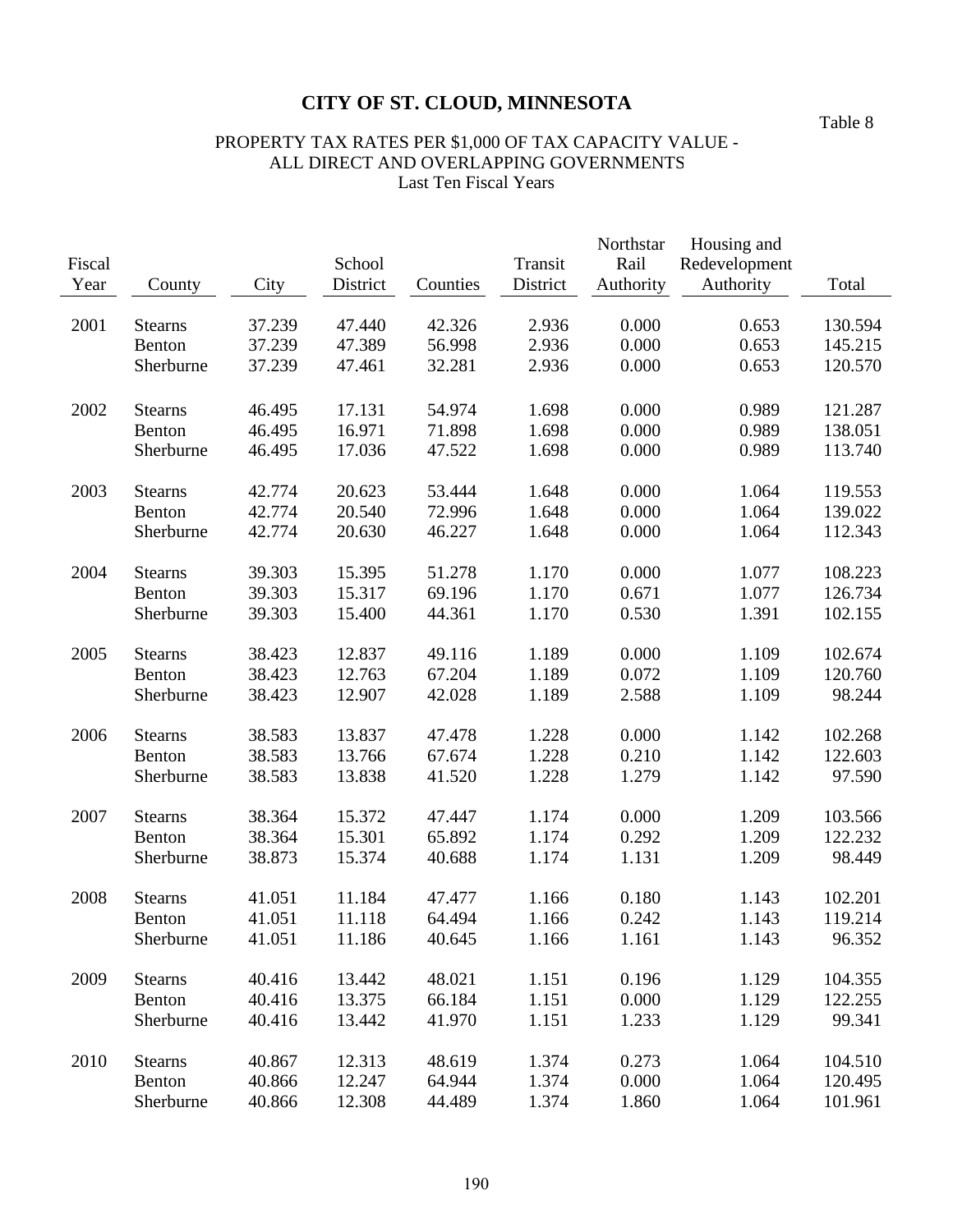PRINCIPAL PROPERTY TAXPAYERS Current Year and Nine Years Ago

|                                        |                          | 2010           |                                                                    | 2001                         |                |                                                             |  |
|----------------------------------------|--------------------------|----------------|--------------------------------------------------------------------|------------------------------|----------------|-------------------------------------------------------------|--|
| Taxpayer                               | Tax<br>Capacity<br>Value | Rank           | Percentage of<br><b>Total City</b><br><b>Tax Capacity</b><br>Value | $*$ Tax<br>Capacity<br>Value | Rank           | Percentage of<br><b>Total City</b><br>Tax Capacity<br>Value |  |
| St. Cloud Mall LLC, General            |                          |                |                                                                    |                              |                |                                                             |  |
| <b>Growth Properties</b>               | \$1,388,670              | $\mathbf{1}$   | 3.44 %                                                             | \$1,075,034                  | $\mathbf{1}$   | 4.74 %                                                      |  |
| <b>Xcel Energy</b>                     | 878,391                  | $\mathbf{2}$   | 2.19 %                                                             | 786,744                      | $\overline{2}$ | 3.46 %                                                      |  |
| St. Cloud Hospital/Centra Care Clinic/ |                          |                |                                                                    |                              | $\overline{4}$ |                                                             |  |
| St. Benedict's Center/Benet Place      | 760,221                  | 3              | 1.69 %                                                             | 376,454                      |                | 1.52 %                                                      |  |
| *IRET Properties                       | 514,530                  | $\overline{4}$ | 1.20 %                                                             |                              |                |                                                             |  |
| Bluestem (Welsh Fingerhut)             | 344,450                  | 5              | 0.85 %                                                             | 463,420                      | 3              | 2.03 %                                                      |  |
| Levimo LLC (Antioch Company)           | 296,620                  | 6              | 0.73 %                                                             |                              |                |                                                             |  |
| Target/HRA                             | 278,420                  | $\tau$         | 0.71 %                                                             |                              |                |                                                             |  |
| St. Cloud Rainbow Village LLC          | 248,610                  | 8              | 0.61%                                                              | 184,730                      | 10             | 0.80 %                                                      |  |
| *Coborns                               | 231,540                  | 9              | 0.59 %                                                             |                              |                |                                                             |  |
| Minnesota Logistics                    | 233,380                  | 10             | 0.58 %                                                             |                              |                |                                                             |  |
| New Flyer USA, Inc.                    |                          |                |                                                                    | 215,290                      | 5              | 0.94 %                                                      |  |
| *Thomas R. and Barbara Miller          |                          |                |                                                                    | 209,542                      | 6              | 0.88%                                                       |  |
| Wal-Mart and Sams Real Estate          |                          |                |                                                                    | 199,380                      | 7              | 0.87 %                                                      |  |
| Gorham Housing/Intrepid Holdings       |                          |                |                                                                    | 288,976                      | 8              | 0.83 %                                                      |  |
| Heritage Property Invest Ltd.          |                          |                |                                                                    | 189,300                      | 9              | 0.83 %                                                      |  |
| <b>Total City</b>                      | \$5,174,832              |                | 12.59 %                                                            | \$3,988,870                  |                | 16.90 %                                                     |  |

\*Combination of commercial and residential properties with mixed weighted tax rates affects tax capacity. *Source: City of St. Cloud Property Tax Records*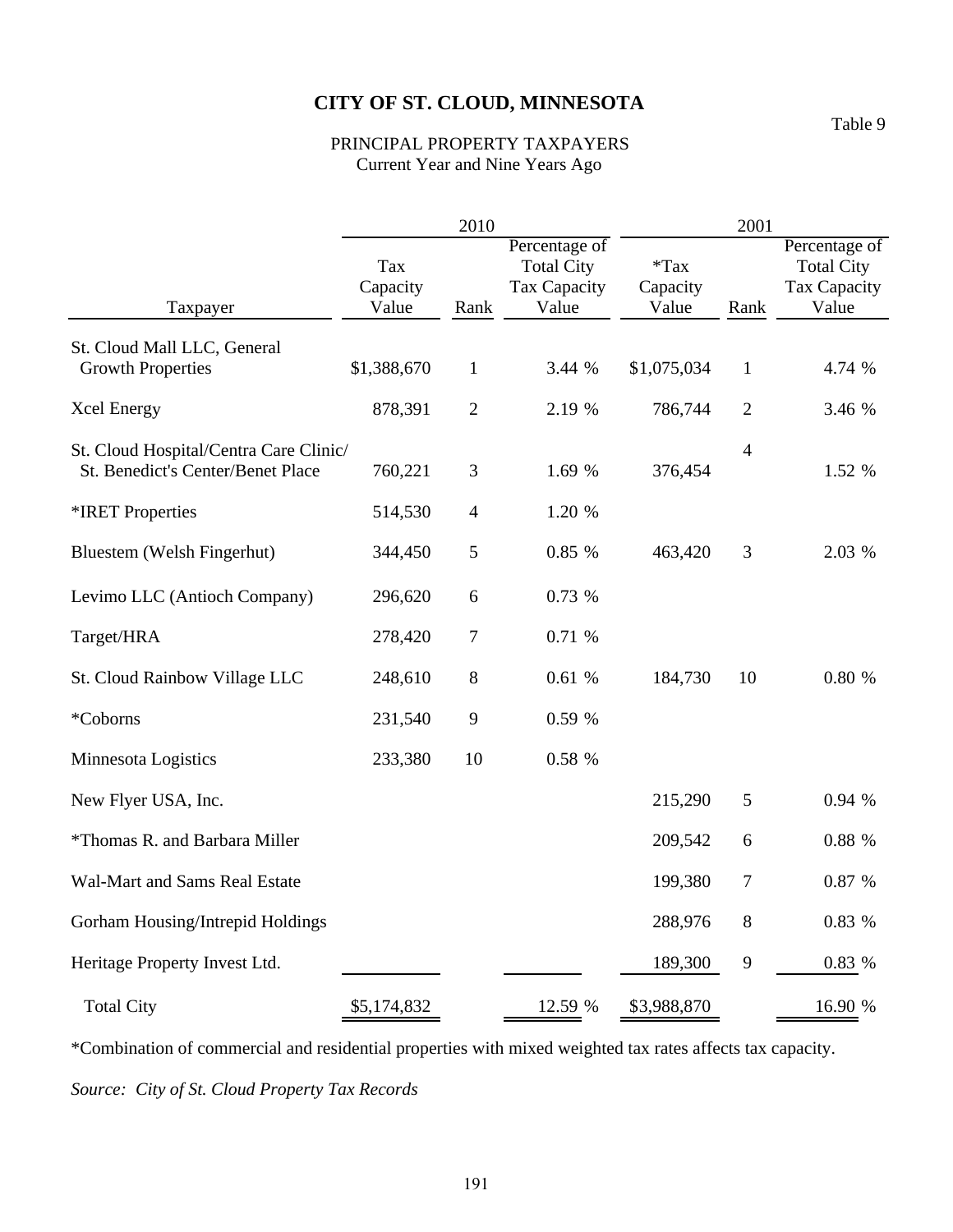PROPERTY TAX LEVIES AND COLLECTIONS Last Ten Fiscal Years

| <b>Fiscal Year</b>   | <b>Total Tax</b>               | Collected within the<br>Fiscal Year of the Levy |                       | Collections in          | <b>Total Collections to Date</b> |                       |  |
|----------------------|--------------------------------|-------------------------------------------------|-----------------------|-------------------------|----------------------------------|-----------------------|--|
| Ended<br>December 31 | Levy for<br><b>Fiscal Year</b> | Amount                                          | Percentage<br>of Levy | Subsequent<br>Years     | Amount                           | Percentage<br>of Levy |  |
| 2001                 | \$16,071,400                   | \$15,998,783                                    | 99.5 %                | $\mathcal{S}$<br>67,147 | \$16,065,930                     | 100.0 %               |  |
| 2002                 | 13,003,000                     | 12,969,409                                      | 99.7 %                | 91,955                  | 13,061,364                       | 100.4 %               |  |
| 2003                 | 13,003,000                     | 12,891,226                                      | 99.1 %                | 82,679                  | 12,973,905                       | 99.8 %                |  |
| 2004                 | 13,426,000                     | 13,355,334                                      | 99.5 %                | 76,929                  | 13,432,263                       | 100.0 %               |  |
| 2005                 | 14,741,000                     | 14,589,690                                      | 99.0 %                | 92,483                  | 14,682,173                       | 99.6 %                |  |
| 2006                 | 16,133,500                     | 15,959,702                                      | 98.9 %                | 101,697                 | 16,061,399                       | 99.6 %                |  |
| 2007                 | 17,130,000                     | 16,918,010                                      | 98.8 %                | 148,920                 | 17,066,930                       | 99.6 %                |  |
| 2008                 | 22,439,500                     | 22,075,890                                      | 98.4 %                | 179,815                 | 22, 255, 705                     | 99.2 %                |  |
| 2009                 | 22,812,000                     | 22,276,230                                      | 97.7 %                | 261,288                 | 22,537,518                       | 98.8 %                |  |
| 2010                 | 23,079,800                     | 21,371,232                                      | 92.6 %                | 370,422                 | 21,741,654                       | 94.2 %                |  |

*Source: City of St. Cloud Financial Records*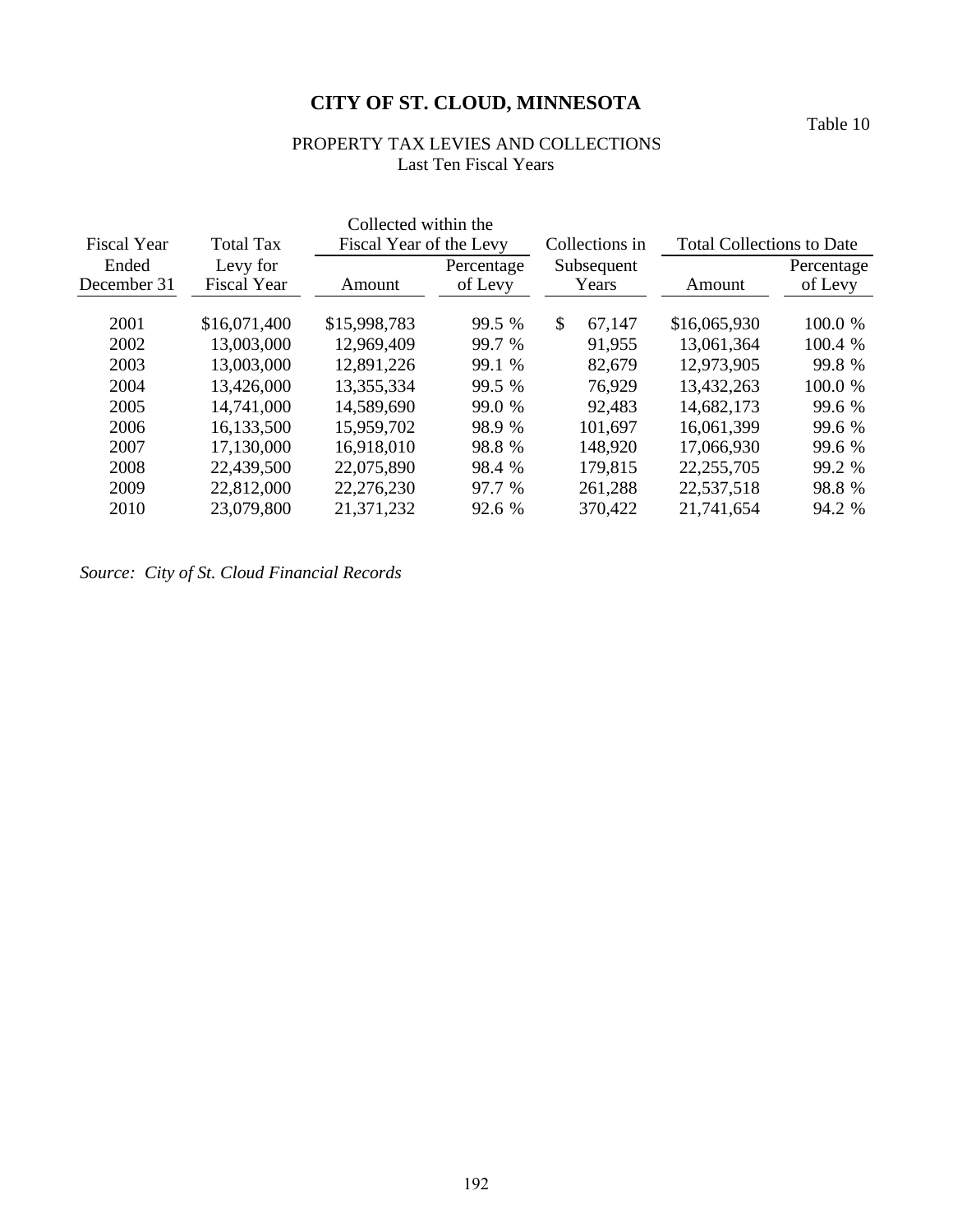#### RATIOS OF OUTSTANDING DEBT BY TYPE Last Ten Fiscal Years

|                          |                                |                            |                            |                                                               | <b>Business-Type Activities</b> |                                |                          |                  |                       |                                      |
|--------------------------|--------------------------------|----------------------------|----------------------------|---------------------------------------------------------------|---------------------------------|--------------------------------|--------------------------|------------------|-----------------------|--------------------------------------|
| Certificates             | Sales Tax                      | General                    | General<br>Obligation      | General<br>Obligation                                         | Certificates                    | General<br>Obligation          |                          | Total            | Percentage            |                                      |
|                          |                                |                            |                            |                                                               |                                 |                                |                          |                  |                       | Per                                  |
|                          |                                |                            |                            |                                                               |                                 |                                |                          |                  |                       | Capita <sup>(1)</sup>                |
| \$1,035,000              | \$<br>$\overline{\phantom{a}}$ | 1.750.000<br>$\frac{1}{2}$ | \$54,935,000               | \$13,580,000                                                  | \$4,155,000                     | \$68,971,404                   | \$<br>$\overline{a}$     | \$144,426,404    | 8.85%                 | \$2,346                              |
| 795,000                  | $\overline{\phantom{a}}$       | ,295,000                   | 60,015,000                 | 11,780,000                                                    | 4,035,000                       | 46,235,008                     |                          | 124, 155, 008    | 6.94%                 | 1,923                                |
| 545,000                  | $\overline{\phantom{a}}$       | 810,000                    | 62,160,000                 | 11,505,000                                                    | 3,875,000                       | 42,901,782                     | $\overline{\phantom{0}}$ | 121,796,782      | 6.52%                 | 1,866                                |
| 280,000                  | $\overline{\phantom{a}}$       | 555,000                    | 67,095,000                 | 8,485,000                                                     | 3,705,000                       | 40,848,153                     |                          | 120.968.153      | 6.30%                 | 1,868                                |
| $\overline{\phantom{0}}$ | $\overline{\phantom{a}}$       | 290,000                    | 69,765,000                 | 6,970,000                                                     | 3,525,000                       | 39,922,864                     | $\overline{\phantom{0}}$ | 120,472,864      | 6.13%                 | 1,835                                |
| 550,000                  | 30,300,000                     |                            | 80,815,000                 | 5,950,000                                                     | 3,320,000                       | 36,535,619                     | $\overline{\phantom{a}}$ | 157,470,619      | 7.55%                 | 2,378                                |
| 450,000                  | 30,300,000                     |                            | 80,805,000                 | 4,990,000                                                     | 3,095,000                       | 38,412,490                     |                          | 158,052,490      | 7.26%                 | 2,364                                |
| 345,000                  | 29,265,000                     | 37,010,000                 | 77,000,000                 | 4.210.000                                                     | 2,845,000                       | 35,071,188                     | 1.764.810                | 187.510.998      | 8.30%                 | 2,805                                |
| 235,000                  | 27,845,000                     | 35,390,000                 | 69,380,000                 | 3,370,000                                                     | 2,585,000                       | 42,912,789                     | 1,686,198                | 183,403,987      | 8.14%                 | 2,743                                |
| 120,000                  | 26,220,000                     | 34,110,000                 | 56,585,000                 | 3,060,000                                                     | 2,320,000                       | 83,454,331                     | 1,603,242                | 207.472.573      | N/A                   | 3,151                                |
|                          | of<br>Participation            | Revenue<br><b>Bonds</b>    | Obligation<br><b>Bonds</b> | <b>Governmental Activities</b><br>Improvement<br><b>Bonds</b> | <b>Tax Increment</b><br>Bonds   | <sup>of</sup><br>Participation | Revenue<br><b>Bonds</b>  | Capital<br>Lease | Primary<br>Government | of Personal<br>Income <sup>(1)</sup> |

### Note: Details regarding the city's outstanding debt can be found in the notes to the financial statements

(1) See the Schedule of Demographic and Economic Statistics (Table 16) on page 167 for personal income and population data N/A - Information not available

*Source: City of St. Cloud Financial Records*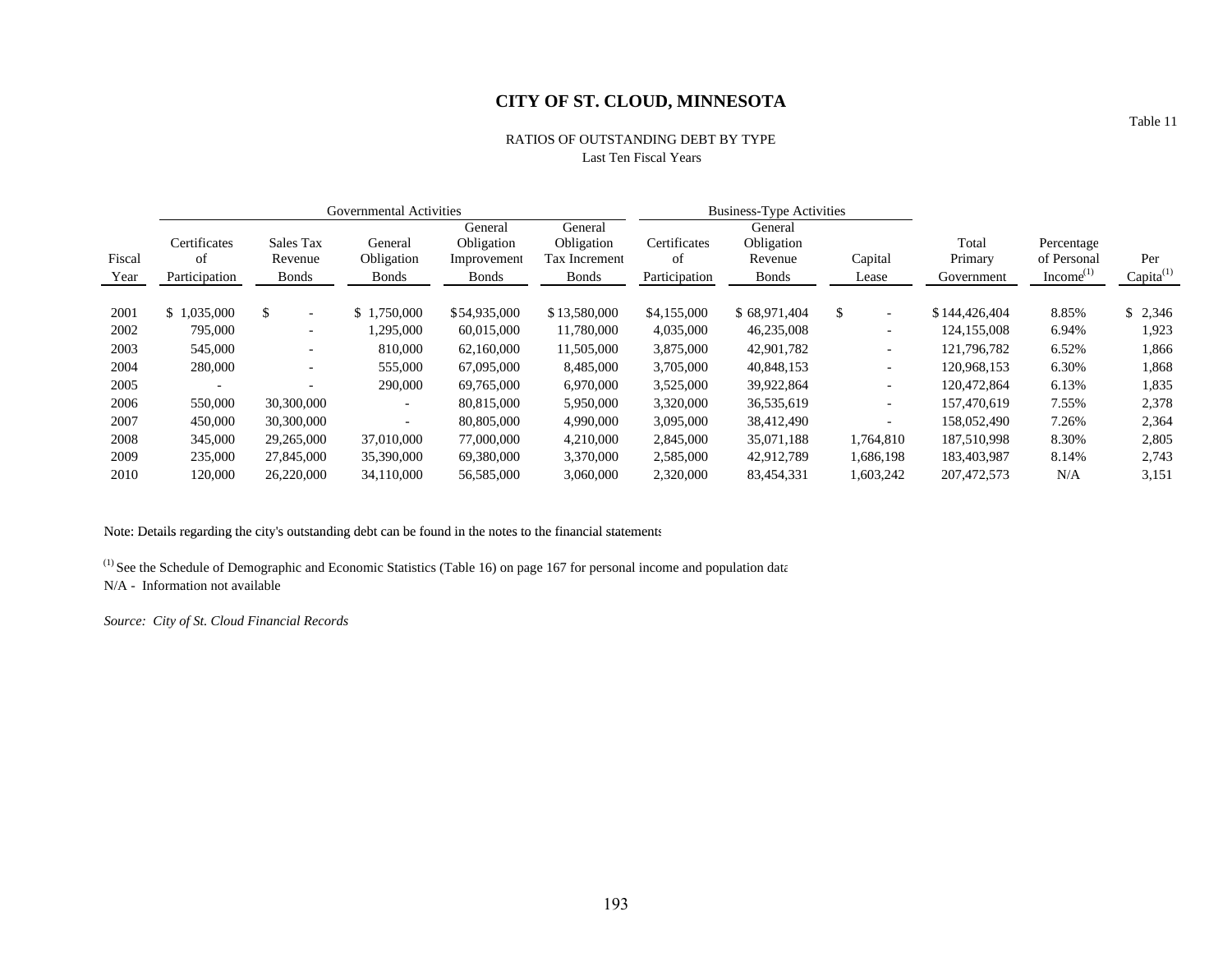Table 12

# RATIOS OF GENERAL BONDED DEBT OUTSTANDING Last Ten Fiscal Years

|        |                      |                          | Percentage of |                       |    |                 |  |  |
|--------|----------------------|--------------------------|---------------|-----------------------|----|-----------------|--|--|
|        |                      |                          |               | Estimated             |    |                 |  |  |
|        | General              | Less: Amounts            |               | <b>Actual Taxable</b> |    |                 |  |  |
| Fiscal | Obligation           | <b>Available in Debt</b> |               | Value $^{(2)}$ of     |    | Per             |  |  |
| Year   | Bonds <sup>(1)</sup> | Service Fund             | Total         | Property              |    | Capita $^{(3)}$ |  |  |
| 2001   | \$56,685,000         | \$<br>21,723,045         | \$34,961,955  | 1.54%                 | \$ | 568             |  |  |
| 2002   | 61,310,000           | 23,735,643               | 37,574,357    | 1.48%                 |    | 582             |  |  |
| 2003   | 62,970,000           | 26,561,156               | 36,408,844    | 1.28%                 |    | 558             |  |  |
| 2004   | 67,095,000           | 28, 361, 275             | 38,733,725    | 1.20%                 |    | 598             |  |  |
| 2005   | 69,765,000           | 29,479,694               | 40,285,306    | 1.12%                 |    | 614             |  |  |
| 2006   | 80,815,000           | 28,578,788               | 52,236,212    | 1.33%                 |    | 789             |  |  |
| 2007   | 80,805,000           | 26,558,996               | 54,246,004    | 1.29%                 |    | 811             |  |  |
| 2008   | 114,010,000          | 33,100,530               | 80,909,470    | 1.83%                 |    | 1,210           |  |  |
| 2009   | 104,770,000          | 25,522,884               | 79,247,116    | 1.77%                 |    | 1,185           |  |  |
| 2010   | 90,695,000           | 21,525,235               | 69,169,765    | 1.56%                 |    | 1,051           |  |  |

Note: Details regarding the city's outstanding debt can be found in the notes to the financial statements.

(1) Includes improvement and general obligation debt. Improvement debt is partially tax supported. Excludes revenue debt, state-aid debt, tax increment debt, and certificates of participation.

<sup>(2)</sup> See the Schedule of Assessed Value and Estimated Actual Value of Taxable Property

(Table 7) on page 161 for property value data.

(3) Population data can be found in the Schedule of Demographic and Economic Statistics (Table 16) on page 170.

*Source: City of St. Cloud Financial Records*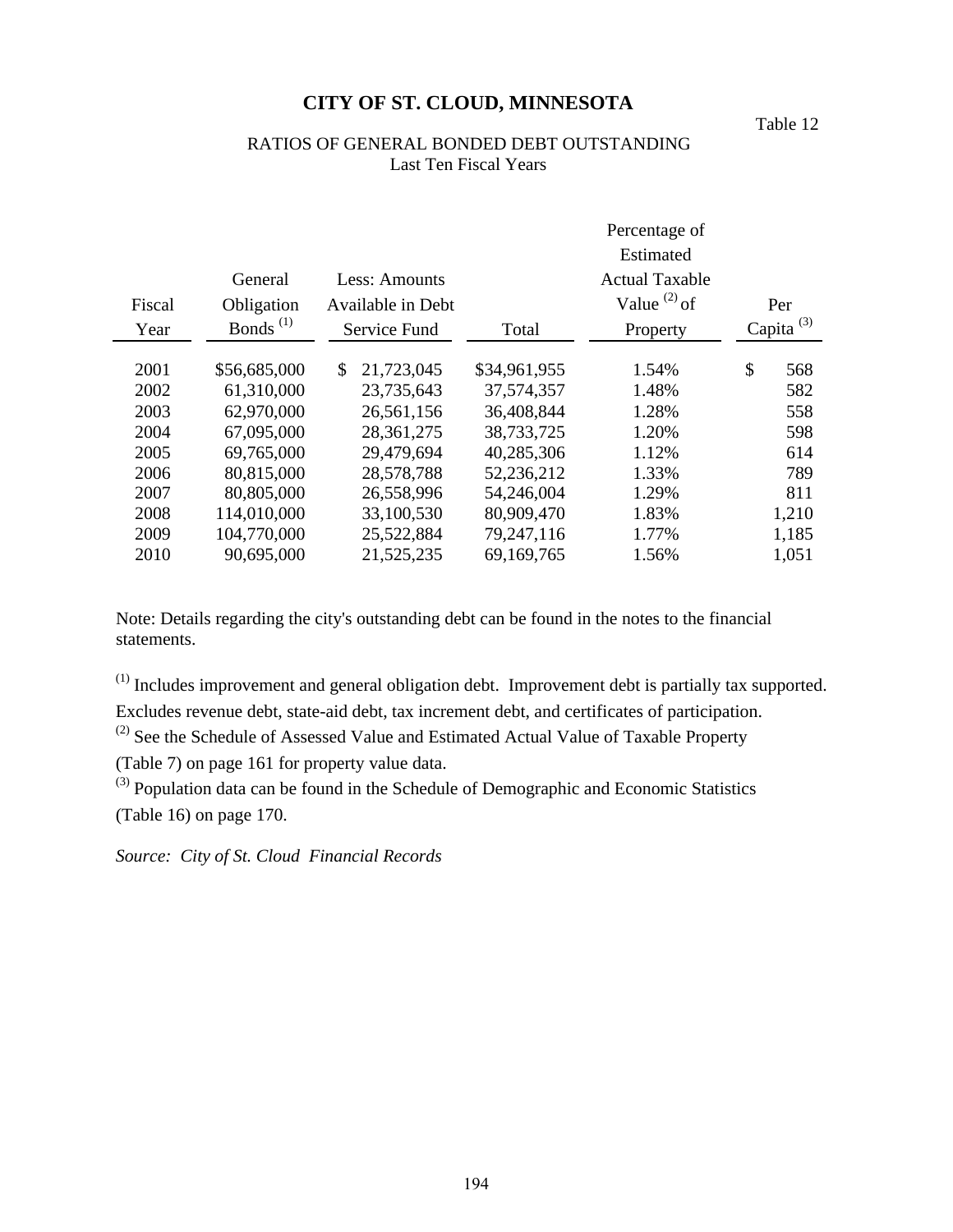#### Table 13

### COMPUTATION OF DIRECT AND OVERLAPPING BONDED DEBT December 31, 2010

|                                          |    |                                 | City's Share |        |             |  |
|------------------------------------------|----|---------------------------------|--------------|--------|-------------|--|
| Governmental Unit                        |    | Debt Outstanding <sup>(2)</sup> | Percent      | Amount |             |  |
| Direct:                                  |    |                                 |              |        |             |  |
| City of St. Cloud <sup>(1)</sup>         | \$ | 90,815,000                      | 100.00%      | \$.    | 90,815,000  |  |
| Overlapping:                             |    |                                 |              |        |             |  |
| <b>School Districts:</b>                 |    |                                 |              |        |             |  |
| School District 47                       |    | 112,322,939                     | 3.39%        |        | 3,807,748   |  |
| School District 742                      |    | 42,710,000                      | 61.20%       |        | 26,138,520  |  |
| Counties:                                |    |                                 |              |        |             |  |
| <b>Stearns County</b>                    |    | 29,325,001                      | 31.33%       |        | 9,187,523   |  |
| <b>Benton County</b>                     |    | 16,992,000                      | 15.05%       |        | 2,557,296   |  |
| <b>Sherburne County</b>                  |    | 30,110,000                      | 2.95%        |        | 888,245     |  |
| <b>Total Overlapping Debt</b>            |    | 231,459,940                     |              |        | 42,579,331  |  |
| <b>Total Direct and Overlapping Debt</b> | S  | 322,274,940                     |              |        | 133,394,331 |  |

(1) Includes improvement and general obligation debt. Improvement debt is partially tax supported. Excludes revenue debt, sales tax revenue, tax increment debt, and certificates of participation issued for business type activities.

 $(2)$  The percentage of overlapping debt applicable is estimated using taxable assessed property values. Applicable percentages were estimated by determining the portion of the county's taxable assessed value that is within the city's boundaries and dividing it by the county's total taxable assessed value.

Note: Overlapping governments are those that coincide, at least in part, with the geographic boundaries of the city. This schedule estimates the portion of the outstanding debt of those overlapping governments that is borne by the residents and businesses of the city of St. Cloud. This process recognizes that, when considering the government's ability to issue and repay long-term debt, the entire debt burden borne by the residents and businesses should be taken into account. However, this does not imply that every taxpayer is a resident, and therefore responsible for repaying the debt of each overlapping government.

*Sources: Assessed value data used to estimate applicable percentages provided by the County Board of Equalization and Assessment. Debt outstanding data provided by individual governmental units.*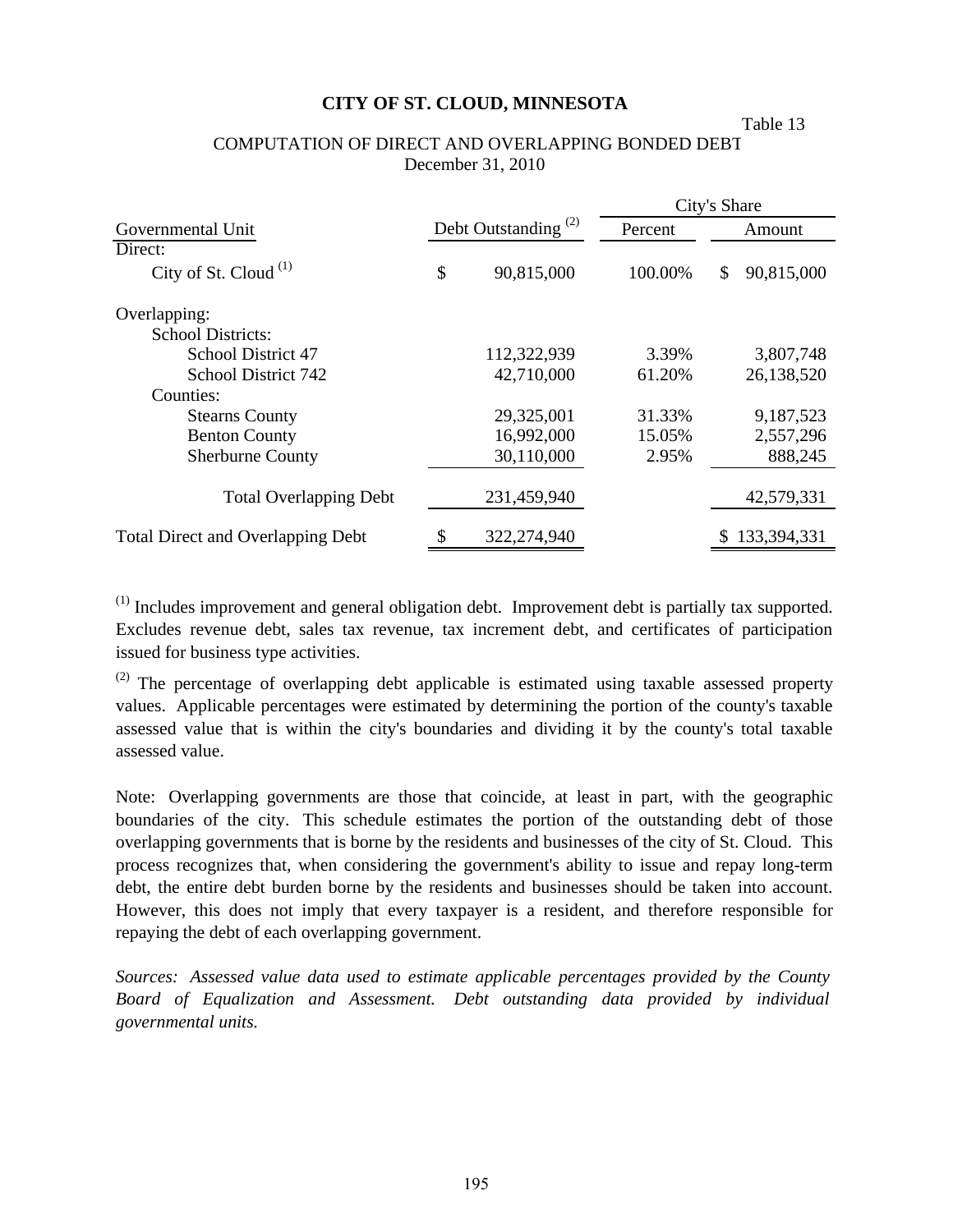#### LEGAL DEBT MARGIN INFORMATIONLast Ten Fiscal Years

|                                                                         | 2001                                                      | 2002         | 2003         | 2004         | 2005                          | 2006                                                            | 2007         | 2008         |    | 2009         |     | 2010            |
|-------------------------------------------------------------------------|-----------------------------------------------------------|--------------|--------------|--------------|-------------------------------|-----------------------------------------------------------------|--------------|--------------|----|--------------|-----|-----------------|
| Debt limit                                                              | \$50,886,856                                              | \$57,110,808 | \$64,362,494 | \$71,910,036 | \$78,512,210                  | \$78,512,210                                                    | \$84,137,824 | \$88,239,450 | -S | 90,258,090   | S.  | 88,846,604      |
| Total net debt applicable to limit                                      | 1,750,000                                                 | 1,295,000    | 810,000      | 555,000      | 290,000                       | 550,000                                                         | 450,000      | 34, 245, 815 |    | 33, 143, 745 |     | 31,024,931      |
| Legal debt margin                                                       | \$49,136,856                                              | \$55,815,808 | \$63,552,494 | \$71,355,036 | \$78,222,210                  | \$77,962,210                                                    | \$83,687,824 | \$53,993,635 | -S | 57,114,345   |     | 57,821,673      |
| Total net debt applicable to the limit<br>as a percentage of debt limit | 3.44%                                                     | 2.27%        | 1.26%        | 0.77%        | 0.37%                         | 0.70%                                                           | 0.53%        | 38.81%       |    | 36.72%       |     | 34.92%          |
|                                                                         | <b>Legal Debt Margin Calculation for Fiscal Year 2010</b> |              |              |              |                               |                                                                 |              |              |    |              |     |                 |
|                                                                         |                                                           |              |              |              | <b>Estimated Market Value</b> |                                                                 |              |              |    |              |     | \$4,442,330,200 |
|                                                                         |                                                           |              |              |              | Debt applicable to limit:     | Debt limit (2% of total assessed value)                         |              |              |    |              |     | 88,846,604      |
|                                                                         |                                                           |              |              |              |                               | General obligation certificates of participation                |              |              |    |              |     | 120,000         |
|                                                                         |                                                           |              |              |              |                               | General obligation bonds                                        |              |              |    |              |     | 34,110,000      |
|                                                                         |                                                           |              |              |              |                               | Less: Amount set aside for repayment of general obligation debt |              |              |    |              |     | (3,205,069)     |
|                                                                         |                                                           |              |              |              |                               | Total net debt applicable to limit                              |              |              |    |              |     | 31,024,931      |
|                                                                         | Legal debt margin                                         |              |              |              |                               |                                                                 |              |              |    |              | \$. | 57,821,673      |

Note: Under state finance law, the City of St. Cloud's general obligation debt should not exceed two percent of total assessed tax capacity. By law, the general obligation debt subject to the limitation may be offset by amounts set aside for repaying general obligation bonds.

*Source: City of St. Cloud Financial Records*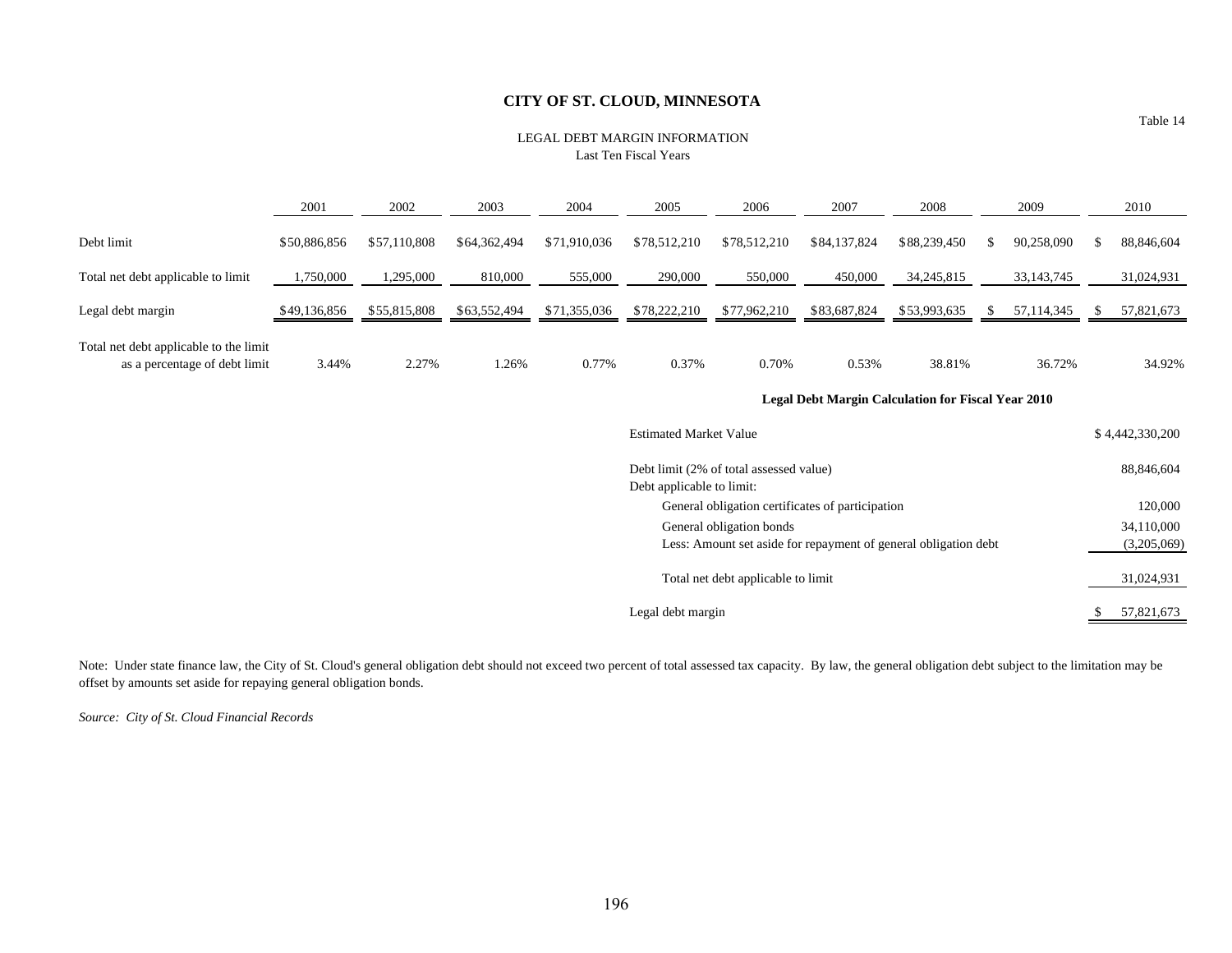# PLEDGED-REVENUE COVERAGELast Ten Fiscal Years

|        |               |                    | Revenue Bonds           | <b>Improvement Bonds</b> |              |              |                       |             |              |              |
|--------|---------------|--------------------|-------------------------|--------------------------|--------------|--------------|-----------------------|-------------|--------------|--------------|
| Fiscal | Gross         | Less:<br>Operating | <b>Net</b><br>Available |                          | Debt Service | Coverage     | Special<br>Assessment |             | Debt Service | Coverage     |
| Year   | Revenue $(1)$ | Expenses $(2)$     | Revenue                 | Principal                | Interest     | (percentage) | Collections           | Principal   | Interest     | (percentage) |
| 2001   | \$18,465,758  | \$ 6,948,753       | \$11,517,005            | \$2,739,811              | \$3,735,332  | 177.86 %     | \$9,672,547           | \$5,100,000 | \$1,991,869  | 136.39 %     |
| 2002   | 17,325,297    | 7,323,950          | 10,001,347              | 3,796,397                | 2,443,069    | 160.29 %     | 10,169,569            | 5,015,000   | 2,121,731    | 142.50 %     |
| 2003   | 16,601,753    | 7,785,313          | 8,816,440               | 3,333,225                | 2,156,204    | 160.61 %     | 11,661,646            | 7,320,000   | 2,332,019    | 120.82 %     |
| 2004   | 16.633.015    | 8,210,898          | 8,422,117               | 3,435,302                | 2,014,060    | 154.55 %     | 10.875.777            | 6.980,000   | 2,213,406    | 118.30 %     |
| 2005   | 18.323.110    | 8,718,655          | 9,604,455               | 3,452,567                | 1,910,229    | 179.09 %     | 9,171,954             | 7,725,000   | 2,344,554    | 91.09 %      |
| 2006   | 19.059.942    | 9,438,365          | 9,621,577               | 3,387,245                | 1,807,061    | 185.23 %     | 7,796,161             | 8,585,000   | 2,438,628    | 70.72 %      |
| 2007   | 22,937,774    | 9.714.524          | 13,223,250              | 14, 343, 129             | 1,933,867    | 81.24 %      | 7,956,755             | 9,005,000   | 2,776,320    | 67.54 %      |
| 2008   | 22,401,472    | 9.708.014          | 12,693,458              | 13,066,302               | 1,578,317    | 86.68 %      | 7,524,741             | 9,020,000   | 2,740,897    | 63.98 %      |
| 2009   | 20,173,276    | 10,028,611         | 10,144,665              | 6,714,775                | 1,285,879    | 126.80 %     | 5,457,517             | 10,360,000  | 2,507,489    | 42.41 %      |
| 2010   | 28, 315, 145  | 11,703,488         | 16,611,657              | 4,718,858                | 1,461,827    | 268.77 %     | 5,240,202             | 12,795,000  | 2,179,194    | 34.99 %      |

| Sales Tax Revenue Bonds |           |              |                         |  |  |  |  |  |  |  |  |  |
|-------------------------|-----------|--------------|-------------------------|--|--|--|--|--|--|--|--|--|
| Local                   |           | Debt Service |                         |  |  |  |  |  |  |  |  |  |
| Sales Tax               | Principal | Interest     | (percentage)            |  |  |  |  |  |  |  |  |  |
|                         |           |              |                         |  |  |  |  |  |  |  |  |  |
| \$                      |           | \$           | N/A                     |  |  |  |  |  |  |  |  |  |
|                         |           |              | N/A                     |  |  |  |  |  |  |  |  |  |
|                         |           |              | N/A                     |  |  |  |  |  |  |  |  |  |
|                         |           |              | N/A                     |  |  |  |  |  |  |  |  |  |
|                         |           |              | N/A                     |  |  |  |  |  |  |  |  |  |
| 900,000                 |           |              | N/A                     |  |  |  |  |  |  |  |  |  |
| 900,000                 |           | 808,763      | 111.28<br>$\%$          |  |  |  |  |  |  |  |  |  |
| 2,562,200               | 1,035,000 | 1,191,731    | 115.07<br>$\frac{0}{0}$ |  |  |  |  |  |  |  |  |  |
| 2,706,300               | 1,420,000 | 1,142,631    | 105.61<br>$\frac{0}{0}$ |  |  |  |  |  |  |  |  |  |
| 2.852.500               | 1,625,000 | 1.081.731    | 105.39<br>$\frac{0}{0}$ |  |  |  |  |  |  |  |  |  |
|                         |           | \$           |                         |  |  |  |  |  |  |  |  |  |

Note: Details regarding the government's outstanding debt can be found in the notes to the financial statements.  $(1)$  Water, Wastewater, Parking, Hydroelectric and Civic Center.  $(2)$  Excludes depreciation and non-operating expenses.

*Source: City of St. Cloud Financial Records*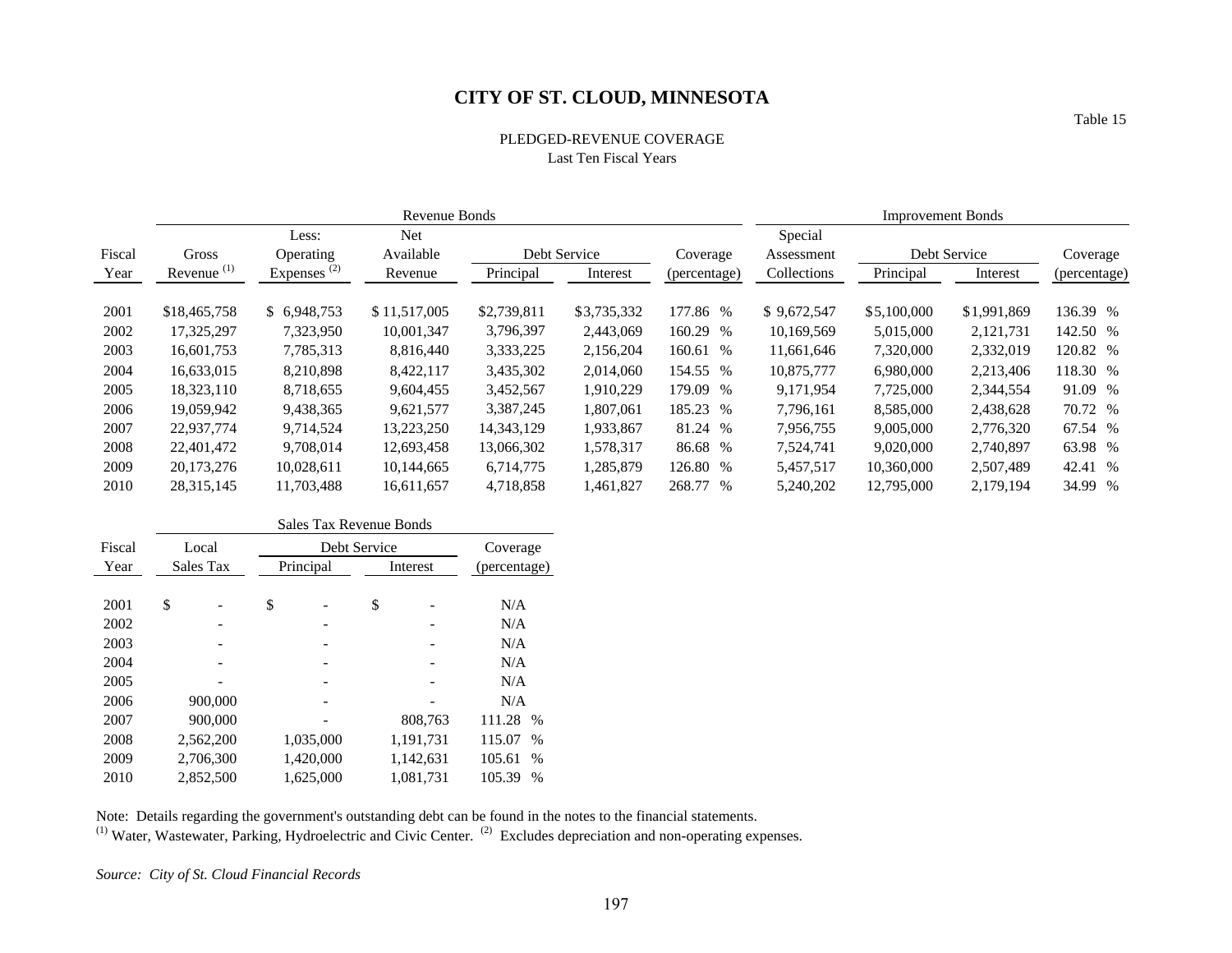# DEMOGRAPHIC AND ECONOMIC STATISTICS Last Ten Fiscal Years

|        |                  |                 |                                    |           | Education      |                           |                     |
|--------|------------------|-----------------|------------------------------------|-----------|----------------|---------------------------|---------------------|
|        |                  | Total           | Per Capita                         |           | Level in Years |                           |                     |
| Fiscal |                  | Personal        | Personal                           | Median    | of Formal      | School                    | Unemployment        |
| Year   | Population $(1)$ | Income          | Income <sup><math>(2)</math></sup> | Age       | Schooling      | Enrollment <sup>(3)</sup> | Rate <sup>(4)</sup> |
| 2001   | 61,555           | \$1,631,145,945 | \$26,499                           | <b>NA</b> | <b>NA</b>      | 12.779                    | 3.9 %               |
| 2002   | 64,552           | 1,789,575,096   | 27,723                             | <b>NA</b> | NA             | 12,552                    | 4.5 %               |
| 2003   | 65,264           | 1,868,443,056   | 28,629                             | <b>NA</b> | NA             | 11,655                    | 4.7 %               |
| 2004   | 64,763           | 1,918,862,927   | 29,629                             | <b>NA</b> | NA             | 11,571                    | 4.6 %               |
| 2005   | 65,653           | 1.966.044.738   | 29,946                             | <b>NA</b> | <b>NA</b>      | 10,790                    | 4.4 %               |
| 2006   | 66,221           | 2,085,431,732   | 31,492                             | <b>NA</b> | NA             | 11,579                    | 3.9 %               |
| 2007   | 66.855           | 2.177.534.205   | 32,571                             | NA.       | <b>NA</b>      | 12.029                    | 4.6 %               |
| 2008   | 66,855           | 2,258,495,610   | 33,782                             | NA        | <b>NA</b>      | 12,230                    | 5.6 %               |
| 2009   | 66,855           | 2,253,414,630   | 33,706                             | NA        | <b>NA</b>      | 12,041                    | 7.9 %               |
| 2010   | 65,842           | <b>NA</b>       | <b>NA</b>                          | NA        | NA             | 12,177                    | 7.0 %               |

Data sources

(1) Bureau of the Census/State Demographer's Office/or City Planning Department

(2) US Department of Commerce - Bureau of Economic Analysis

 $^{(3)}$  School District (includes public and parochial)

 $(4)$  State Department of Employment and Economic Development

 $N/A =$  Information not available

Note: Population is based the last quarter of the calendar year. Personal income information is a total for the year. Unemployment rate information is an adjusted yearly average. School enrollment is based on the census on December 31st.

#2 = www.bea.gov/regional/reis/drill.cfm

#3 = christine.hatch@isd742.org

#4 = www.positivelyminnesota.com/apps/lmi/laus/currentstats.aspx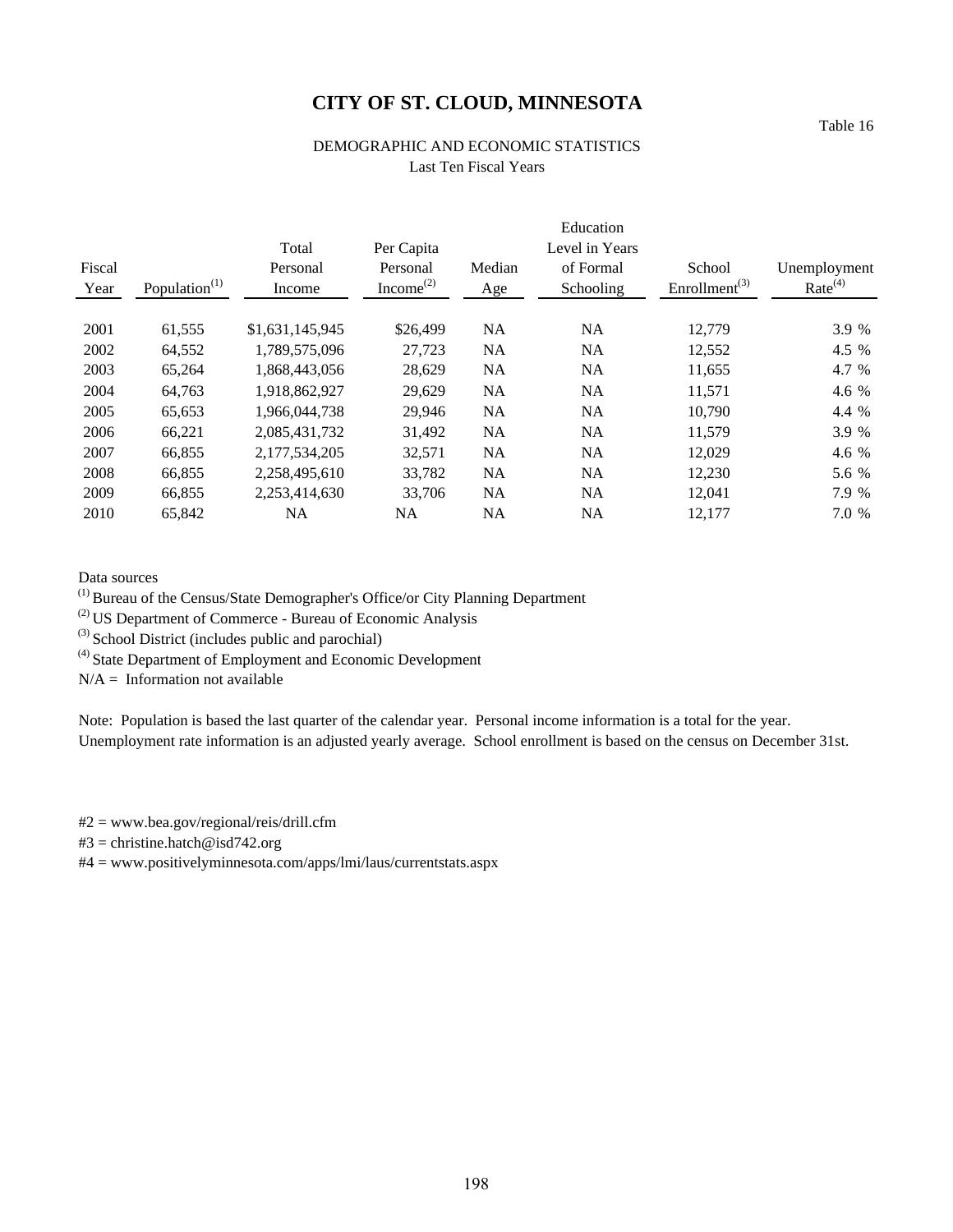# PRINCIPAL EMPLOYERS Current Year and Nine Years Ago

|                                                   |           | 2010           |               | 2001      |                |               |  |
|---------------------------------------------------|-----------|----------------|---------------|-----------|----------------|---------------|--|
|                                                   |           |                | Percentage    |           |                | Percentage    |  |
|                                                   |           |                | of Total City |           |                | of Total City |  |
| Taxpayer                                          | Employees | Rank           | Employment    | Employees | Rank           | Employment    |  |
| Centra Care Health Systems/<br>St. Cloud Hospital | 4,051     | $\mathbf{1}$   | 10.83 %       | 2,899     | $\mathbf{1}$   | 8.29 %        |  |
| <b>State of Minnesota</b>                         | 2,132     | $\overline{2}$ | 5.70 %        | 2,062     | $\overline{2}$ | 5.89 %        |  |
| <b>Veterans Administration</b>                    | 1,277     | 3              | 3.41 %        | 821       | 6              | 2.35 %        |  |
| <b>Electrolux Home Products</b>                   | 1,202     | $\overline{4}$ | 3.21 %        | 1,755     | 3              | 5.02 %        |  |
| School District 742                               | 900       | 5              | 2.41 %        | 973       | 5              | 2.78 %        |  |
| New Flyer USA, Inc.                               | 534       | 6              | 1.43 %        |           |                |               |  |
| <b>Wolters Kluwer Financial Services</b>          | 521       | $\overline{7}$ | 1.39 %        | 728       | $\overline{7}$ | 2.08 %        |  |
| <b>ING Direct</b>                                 | 499       | 8              | 1.33 %        |           |                |               |  |
| Bluestrem Fulfillment (Fingerhut)                 | 483       | 9              | 1.29 %        | 1,089     | $\overline{4}$ | 3.11 %        |  |
| Coborns                                           | 459       | 10             | 1.23 %        |           |                |               |  |
| <b>Stearns County</b>                             |           |                |               | 639       | 8              | 1.83 %        |  |
| <b>Nahan Printing</b>                             |           |                |               | 527       | 9              | 1.51 %        |  |
| <b>Merrill Corporation</b>                        |           |                |               | 786       | 10             | 2.25 %        |  |
| <b>Totals</b>                                     | 12,058    |                | 32.24 %       | 12,279    |                | 35.10 %       |  |

NOTES: Figures reflect only full-time employees, several businesses have a significant part-time staff. *Source: MN Department of Employment and Economic Development and City Assessor's Office*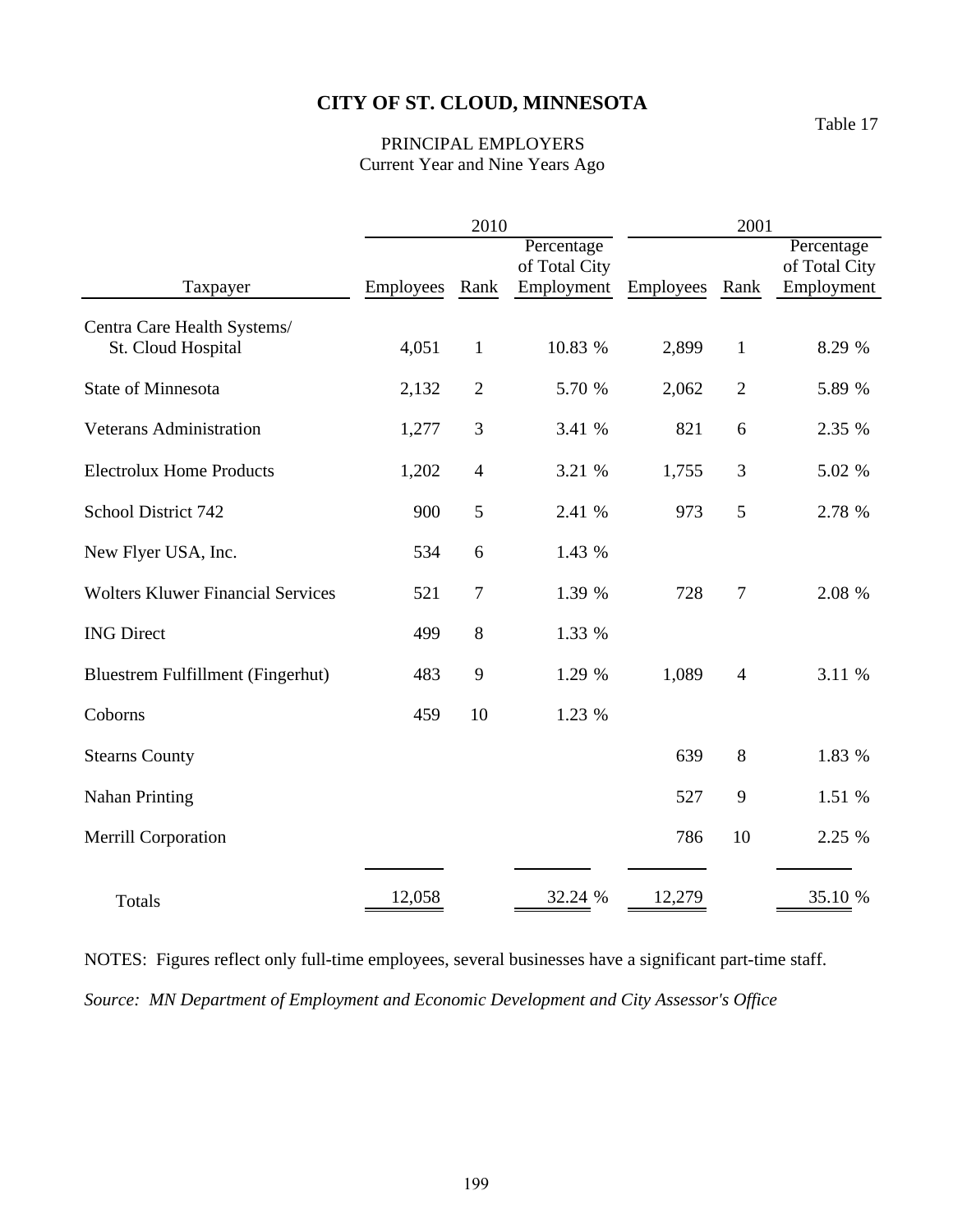# FULL-TIME EQUIVALENT CITY GOVERNMENT EMPLOYEES BY FUNCTION Last Ten Fiscal Years

|                                    | 2001   | 2002   | 2003   | 2004   | 2005   | 2006   | 2007   | 2008   | 2009   | 2010   |
|------------------------------------|--------|--------|--------|--------|--------|--------|--------|--------|--------|--------|
| <b>Function</b>                    |        |        |        |        |        |        |        |        |        |        |
| <b>GOVERNMENTAL</b>                |        |        |        |        |        |        |        |        |        |        |
| General government                 | 52.00  | 58.75  | 59.75  | 57.75  | 60.75  | 64.25  | 65.25  | 63.25  | 63.25  | 62.00  |
| Public safety                      |        |        |        |        |        |        |        |        |        |        |
| Police                             | 109.00 | 109.00 | 113.00 | 111.00 | 120.00 | 128.00 | 128.00 | 134.00 | 134.00 | 129.00 |
| Fire                               | 56.00  | 57.00  | 57.00  | 57.00  | 57.75  | 61.00  | 61.00  | 73.00  | 73.00  | 69.00  |
| Health/inspection                  | 18.00  | 18.00  | 19.00  | 19.00  | 21.00  | 21.00  | 24.00  | 25.00  | 23.00  | 22.00  |
| Public works                       |        |        |        |        |        |        |        |        |        |        |
| Engineering and street maintenance | 54.33  | 54.33  | 55.33  | 52.33  | 52.33  | 52.33  | 51.83  | 52.75  | 50.75  | 48.75  |
| Airport                            | 5.00   | 5.00   | 5.00   | 5.00   | 5.00   | 5.00   | 5.00   | 5.00   | 5.00   | 4.50   |
| Culture and recreation             |        |        |        |        |        |        |        |        |        |        |
| Park                               | 20.00  | 20.50  | 20.50  | 19.50  | 20.25  | 20.25  | 20.25  | 19.25  | 18.25  | 18.25  |
| Recreation                         | 8.00   | 8.00   | 8.00   | 8.00   | 8.25   | 9.25   | 9.25   | 10.00  | 9.00   | 7.25   |
| <b>BUSINESS TYPE</b>               |        |        |        |        |        |        |        |        |        |        |
| Water utility                      | 34.00  | 34.00  | 34.00  | 34.00  | 35.00  | 35.00  | 35.00  | 35.00  | 34.00  | 34.50  |
| Wastewater utility                 | 18.00  | 18.00  | 18.00  | 18.00  | 17.00  | 17.00  | 17.00  | 18.00  | 18.00  | 18.50  |
| Stormwater utility                 | 0.00   | 0.00   | 0.00   | 3.00   | 3.00   | 3.00   | 4.00   | 4.00   | 4.00   | 4.00   |
| Parking system                     | 5.34   | 5.34   | 5.34   | 5.34   | 5.34   | 5.34   | 5.84   | 5.50   | 5.50   | 5.50   |
| Refuse service                     | 19.33  | 19.33  | 19.33  | 20.33  | 20.33  | 20.33  | 20.33  | 20.75  | 21.75  | 22.25  |
| Municipal athletic complex         | 5.00   | 5.00   | 5.00   | 5.00   | 5.00   | 5.00   | 5.00   | 5.00   | 5.00   | 5.00   |
| Civic center                       | 8.00   | 8.00   | 8.00   | 8.00   | 8.00   | 8.00   | 8.00   | 8.00   | 8.00   | 7.00   |
| Total                              | 412.00 | 420.25 | 427.25 | 423.25 | 439.00 | 454.75 | 459.75 | 478.50 | 472.50 | 457.50 |

*Source: City of St. Cloud Human Resources Office.*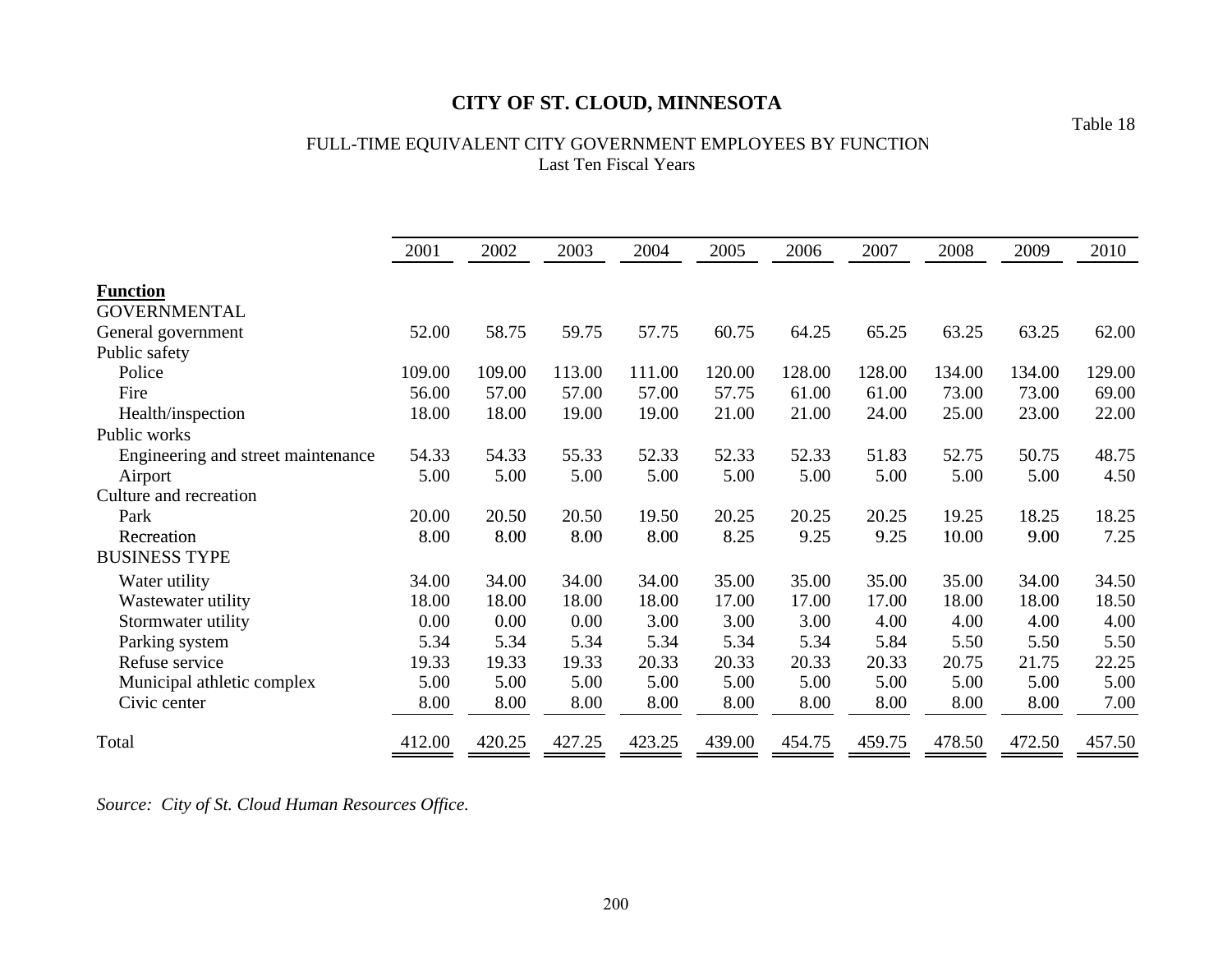OPERATING INDICATORS BY FUNCTION Last Ten Fiscal Years

|                                       | 2001       | 2002       | 2003       | 2004       | 2005       | 2006       | 2007       | 2008       | 2009       | 2010       |
|---------------------------------------|------------|------------|------------|------------|------------|------------|------------|------------|------------|------------|
| <b>FUNCTION</b>                       |            |            |            |            |            |            |            |            |            |            |
| <b>PUBLIC SAFETY</b>                  |            |            |            |            |            |            |            |            |            |            |
| Police                                |            |            |            |            |            |            |            |            |            |            |
| Part I Offenses (serious crime-       |            |            |            |            |            |            |            |            |            |            |
| murder, rape, robbery, assault,       |            |            |            |            |            |            |            |            |            |            |
| theft, arson)                         | 2,946      | 3,266      | 2,707      | 3,072      | 3,102      | 3,355      | 3,208      | 3,391      | 3,034      | 2,798      |
| Part II Offenses (vandalism, liquor   |            |            |            |            |            |            |            |            |            |            |
| laws, DUI, narcotics, other assaults) | 4,323      | 4,543      | 4,281      | 4,418      | 4,347      | 4,839      | 5,054      | 4,847      | 4,421      | 4,265      |
| Fire                                  |            |            |            |            |            |            |            |            |            |            |
| Alarm incidents                       | 1,500      | 1,536      | 1,556      | 1,481      | 1,490      | 1,409      | $*3,619$   | 3,992      | 3,973      | 4,000      |
| <b>Building Safety</b>                |            |            |            |            |            |            |            |            |            |            |
| Residential building permits issued   | 1,809      | 1,864      | 2,080      | 1,890      | 1,907      | 1,562      | 1,443      | 1,813      | 1,829      | 1,777      |
| Multiple dwellings                    | 11         | 22         | 20         | 30         | 2          | 4          |            |            |            | $\theta$   |
| Commercial building permits issued    | 346        | 359        | 391        | 465        | 376        | 483        | 510        | 543        | 417        | 385        |
| <b>PUBLIC WORKS</b>                   |            |            |            |            |            |            |            |            |            |            |
| <b>Excavation</b> permits             | 436        | 438        | 435        | 451        | 329        | 313        | 289        | 280        | 228        | 180        |
| <b>CULTURE AND RECREATION</b>         |            |            |            |            |            |            |            |            |            |            |
| Pool attendance                       | 37,565     | 26,094     | 26,571     | 16,865     | 27,418     | 33,268     | 32,157     | 31,700     | 15,700     | 16,940     |
| <b>BUSINESS TYPE</b>                  |            |            |            |            |            |            |            |            |            |            |
| Water                                 |            |            |            |            |            |            |            |            |            |            |
| Accounts                              | 14,344     | 14,942     | 15,513     | 16,025     | 16,612     | 17,082     | 17,239     | 17,336     | 17,399     | 17,389     |
| Average daily consumption             |            |            |            |            |            |            |            |            |            |            |
| (millions of gallons)                 | 7.46       | 7.02       | 7.48       | 7.24       | 7.47       | 7.72       | 7.97       | 7.32       | 7.15       | 7.21       |
| Wastewater                            |            |            |            |            |            |            |            |            |            |            |
| <b>Accounts</b>                       | 14,260     | 15,113     | 15,661     | 16,168     | 16,727     | 17,087     | 17,253     | 17,325     | 17,390     | 17,374     |
| Average daily sewage treatment        |            |            |            |            |            |            |            |            |            |            |
| (millions of gallons)                 | 9.75       | 10.60      | 9.58       | 9.62       | 10.36      | 10.21      | 9.93       | 9.83       | 10.06      | 10.07      |
| Stormwater                            |            |            |            |            |            |            |            |            |            |            |
| Accounts                              | N/A        | N/A        | N/A        | N/A        | N/A        | 16,942     | 16,977     | 17,954     | 17,706     | 20,656     |
| Hydroelectric utility                 |            |            |            |            |            |            |            |            |            |            |
| Kilowatt hours produced               | 49,349,077 | 51,267,898 | 38,006,670 | 39,444,440 | 51,848,690 | 39,446,190 | 37,366,060 | 39,432,617 | 43,497,305 | 51,803,066 |

(Continued)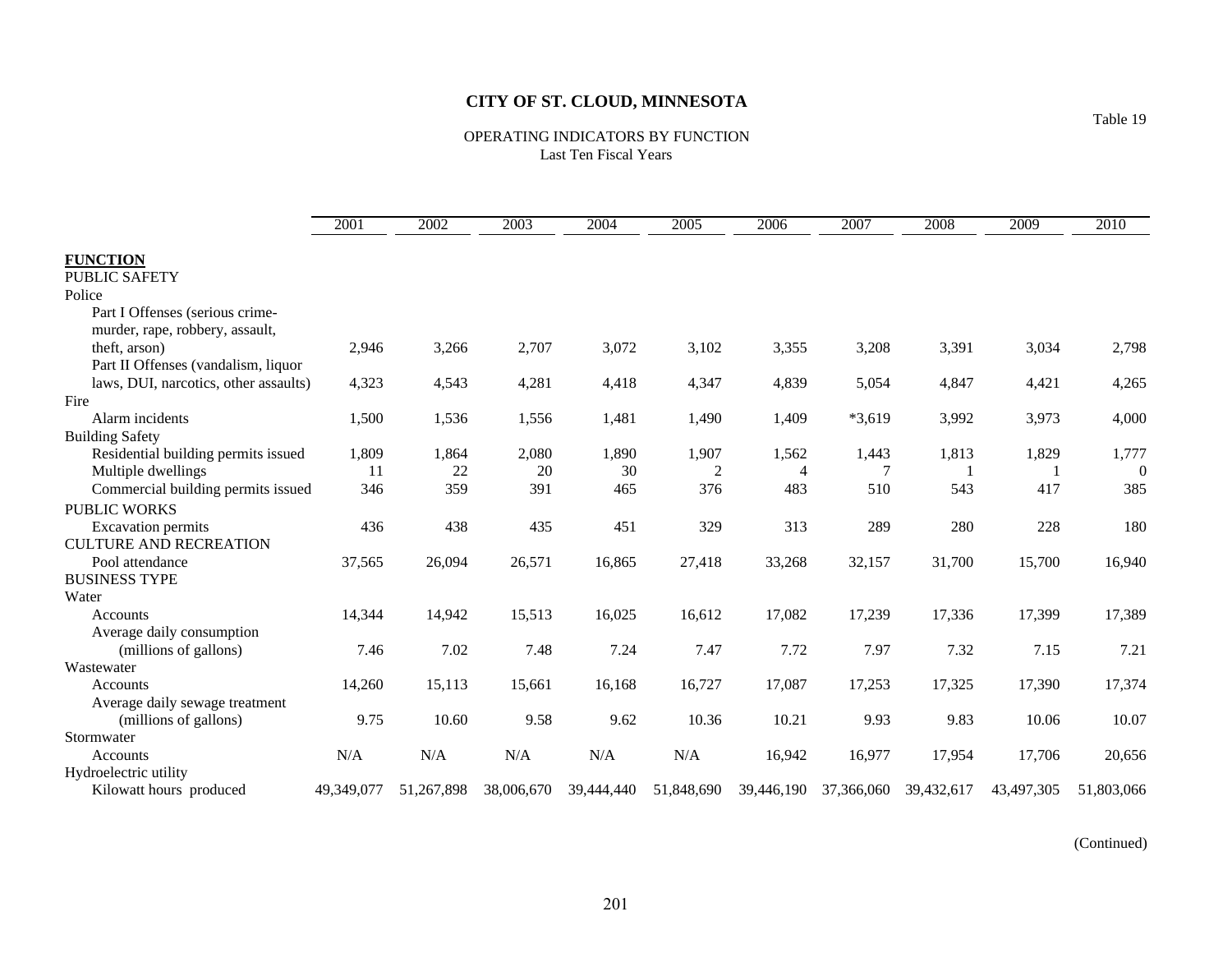#### OPERATING INDICATORS BY FUNCTIONLast Ten Fiscal Years

2001 2002 2003 2004 2005 2006 2007 2008 2009 2010**FUNCTION (CONTINUED)** BUSINESS TYPE (CONTINUED) Parking system On-street metered parking capacity 533 530 529 537 540 540 540 511 601 552 Off-street parking capacity 1,398 1,489 1,508 1,501 1,504 1,504 1,276 1,221 1,043 1,030 Off-street parking ramp capacity 1,072 1,157 1,157 1,157 1,157 1,157 1,680 1,676 1,676 1,676 Refuse serviceNumber of accounts 13,011 13,679 14,122 14,551 15,037 15,384 15,615 15,797 15,901 15,930 Refuse collected (tons) 6,864 7,242 7,246 7,622 7,708 7,904 8,117 7,740 7,818 7,806 Yard waste collected (tons)  $1,437$   $1,615$   $1,524$   $1,660$   $1,322$   $1,399$   $1,420$   $1,483$   $1,712$   $1,643$ Recyclables collected (tons) 2,604 2,861 3,120 3,213 3,363 3,567 3,692 3,744 3,385 3,447 Municipal athletic complex Baseball games played 347 393 367 363 387 375 388 361 409 373 Golf rounds played 14,604 12,147 13,185 13,748 13,740 14,746 14,160 14,286 14,737 12,555 Ice hours billed 3,236 3,217 3,424 3,437 3,292 3,197 2,981 3,040 3,187 3,060 Civic centerEvents held 396 365 368 371 385 391 391 356 288 273

Notes: Indicators are not available for the general government function.

\*=On January 1, 2007, the Fire Department started responding to emergency response calls as first responders.

*Sources: Various government departments*

Table 19 (Continued)